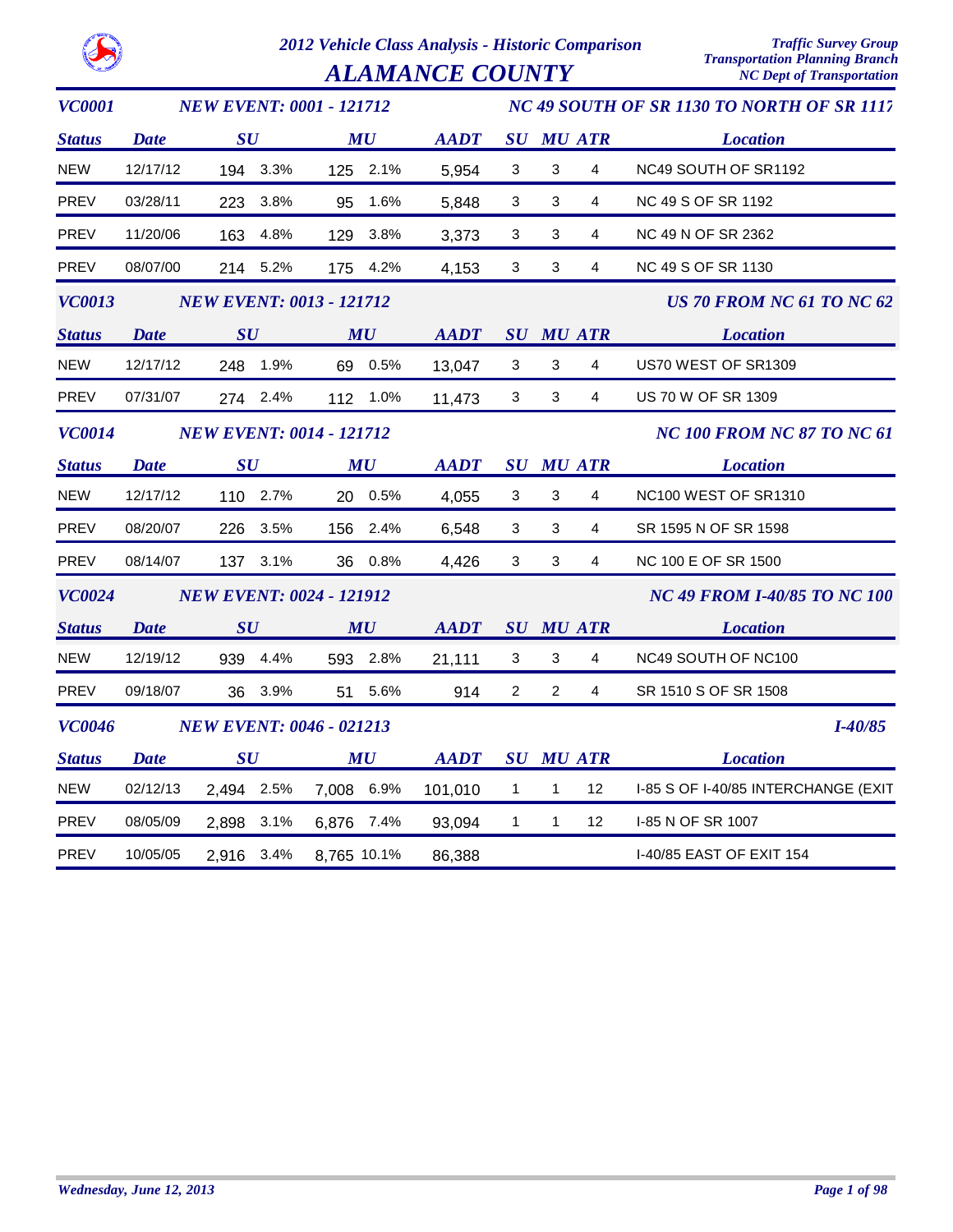

*ANSON COUNTY* 

| <b>VC0301</b> | <b>NEW EVENT: 0301 - 121112</b> |                                 | US 74 WEST OF NC 218 TO EAST OF SR 1240 |                                                            |                                                        |                                            |                                                 |                                                       |
|---------------|---------------------------------|---------------------------------|-----------------------------------------|------------------------------------------------------------|--------------------------------------------------------|--------------------------------------------|-------------------------------------------------|-------------------------------------------------------|
| <b>Status</b> | <b>Date</b>                     | $\boldsymbol{S}\boldsymbol{U}$  | MU                                      | <b>AADT</b>                                                |                                                        |                                            | <b>SU MU ATR</b>                                | <b>Location</b>                                       |
| <b>NEW</b>    | 12/11/12                        | 601 4.3%                        | 1,768 12.7%                             | 13,880                                                     | $\mathbf{1}$                                           | $\overline{1}$                             | $\mathbf{1}$                                    | US74 WEST OF SR1403                                   |
| PREV          | 05/16/05                        | 709 5.1%                        | 1,577 11.4%                             | 13,882                                                     | $\mathbf{1}$                                           | $\overline{1}$                             | $\mathbf{1}$                                    | <b>US 74 E OF SR 1240</b>                             |
| PREV          | 07/21/03                        | 618 4.4%                        | 1,639 11.7%                             | 14,046                                                     | $\mathbf{1}$                                           | $\overline{1}$                             | $\mathbf{1}$                                    | US 74 W OF SR 1417                                    |
| PREV          | 06/06/00                        | 600 4.0%                        | 1,884 12.7%                             | 14,849                                                     | $\mathbf{1}$                                           | $\overline{1}$                             | $\mathbf{1}$                                    | WB LN 2 US 74 BTWN SR 1417 AND S                      |
| <b>VC0302</b> | <b>NEW EVENT: 0302 - 121012</b> |                                 |                                         |                                                            |                                                        | US 52 SOUTH OF SR 1830 TO NORTH OF NC LINE |                                                 |                                                       |
| <b>Status</b> | <b>Date</b>                     | SU                              | MU                                      | $\boldsymbol{A}\boldsymbol{A}\boldsymbol{D}\boldsymbol{T}$ |                                                        |                                            | SU MU ATR                                       | <b>Location</b>                                       |
| <b>NEW</b>    | 12/10/12                        | 79 3.8%                         | 456 22.0%                               | 2,072                                                      | $\overline{1}$                                         | $\overline{1}$                             | $\overline{1}$                                  | US52 NORTH OF SR1838                                  |
| PREV          | 03/05/07                        | 121 4.8%                        | 441 17.7%                               | 2,496                                                      | $\mathbf{1}$                                           | $\mathbf{1}$                               | $\mathbf{1}$                                    | US 52 N OF SR 1829                                    |
| PREV          | 07/22/03                        | 96 3.2%                         | 434 14.4%                               | 3,006                                                      | $\mathbf{1}$                                           | $\mathbf{1}$                               | $\mathbf{1}$                                    | US 52 N OF SR 1812                                    |
| PREV          | 06/06/00                        | 103 2.9%                        | 469 13.3%                               | 3,528                                                      |                                                        | $1 \quad 1$                                | $\mathbf{1}$                                    | US 52 S OF SR 1830                                    |
| <b>VC0304</b> |                                 | <b>NEW EVENT: 0304 - 121012</b> |                                         |                                                            |                                                        |                                            | NC 145 SOUTH OF SR 1825 TO NORTH OF SR 1812     |                                                       |
| <b>Status</b> | <b>Date</b>                     | $\boldsymbol{S}\boldsymbol{U}$  | MU                                      | <b>AADT</b>                                                |                                                        |                                            | <b>SU MU ATR</b>                                | <b>Location</b>                                       |
| <b>NEW</b>    | 12/10/12                        | 60 4.9%                         | 98 7.9%                                 | 1,233                                                      | $\overline{2}$                                         | $\overline{2}$                             | $\mathbf{1}$                                    | NC145 NORTH OF SR1824                                 |
| PREV          | 05/17/05                        | 50 4.0%                         | 69 5.6%                                 | 1,238                                                      | $\overline{2}$                                         | $\overline{2}$                             | $\mathbf{1}$                                    | NC 145 N OF SR 1824                                   |
| PREV          | 06/06/00                        | 52 3.9%                         | 143 10.7%                               | 1,332                                                      | $\mathbf{1}$                                           | $\mathbf{1}$                               | $\mathbf{1}$                                    | SB NC 145 BTWN SR 1825 AND SR 18                      |
| <b>VC0305</b> |                                 | <b>NEW EVENT: 0305 - 121012</b> |                                         |                                                            |                                                        |                                            | NC 109 FROM South Carolina State Line TO NC 742 |                                                       |
| <b>Status</b> | <b>Date</b>                     | SU                              | MU                                      | <b>AADT</b>                                                | <b>SU MU ATR</b>                                       |                                            |                                                 | <b>Location</b>                                       |
| <b>NEW</b>    | 12/10/12                        | 21 3.5%                         | 164 27.1%                               | 606                                                        | $\mathbf{1}$                                           |                                            | $1 \quad 1$                                     | NC109 SOUTH OF SR1109                                 |
| <b>PREV</b>   | 03/12/07                        | 28 4.5%                         | 173 27.6%                               | 626                                                        | $\mathbf{1}$                                           | $\mathbf{1}$                               | 1                                               | NC 109 S OF SR 1109                                   |
|               |                                 | VC0306 NEW EVENT: 0306 - 121012 |                                         |                                                            | <b>NC 742 FROM South Carolina State Line TO NC 109</b> |                                            |                                                 |                                                       |
| <b>Status</b> | <b>Date</b>                     | $\boldsymbol{S}\boldsymbol{U}$  | MU                                      | <b>AADT</b>                                                |                                                        |                                            | <b>SU MU ATR</b>                                | <b>Location</b>                                       |
| <b>NEW</b>    | 12/10/12                        | 40 4.3%                         | 64 6.8%                                 | 938                                                        | $\overline{2}$                                         | $\overline{2}$                             | $\mathbf{1}$                                    | NC742 SOUTH OF SR1100                                 |
| PREV          | 02/12/07                        | 59 5.2%                         | 112 9.8%                                | 1,140                                                      | $\mathbf{1}$                                           | $\mathbf{1}$                               | $\mathbf{1}$                                    | NC 742 N OF SR 1100                                   |
| <b>VC0307</b> |                                 | <b>NEW EVENT: 0307 - 121012</b> |                                         |                                                            |                                                        |                                            |                                                 | <b>NC 145 FROM South Carolina State Line TO US 52</b> |
| <b>Status</b> | <b>Date</b>                     | $\boldsymbol{S}\boldsymbol{U}$  | MU                                      | <b>AADT</b>                                                |                                                        |                                            | <b>SU MU ATR</b>                                | <b>Location</b>                                       |
| <b>NEW</b>    | 12/10/12                        | 47 5.0%                         | 119 12.7%                               | 940                                                        | $\mathbf{1}$                                           | $\mathbf{1}$                               | $\mathbf{1}$                                    | NC145 SOUTH OF SR1835                                 |
| PREV          | 02/12/07                        | 46 4.4%                         | 98 9.4%                                 | 1,043                                                      | 1                                                      | $\overline{1}$                             | $\mathbf{1}$                                    | NC 145 S OF SR 1835                                   |
| <b>VC0308</b> |                                 | <b>NEW EVENT: 0308 - 121112</b> |                                         |                                                            |                                                        |                                            |                                                 | <b>NC 218 FROM NC 205 TO US 74</b>                    |
| <b>Status</b> | <b>Date</b>                     | $\boldsymbol{S}\boldsymbol{U}$  | MU                                      | <b>AADT</b>                                                |                                                        |                                            | <b>SU MU ATR</b>                                | <b>Location</b>                                       |
| <b>NEW</b>    | 12/11/12                        | 154 6.0%                        | 259 10.0%                               | 2,587                                                      | 2                                                      | $\overline{2}$                             | $\mathbf{1}$                                    | NC218 EAST OF SR1443                                  |
| PREV          | 04/16/07                        | 191 6.9%                        | 240 8.7%                                | 2,752                                                      | $\overline{2}$                                         | $\overline{2}$                             | $\mathbf{1}$                                    | NC 218 S OF SR 1455                                   |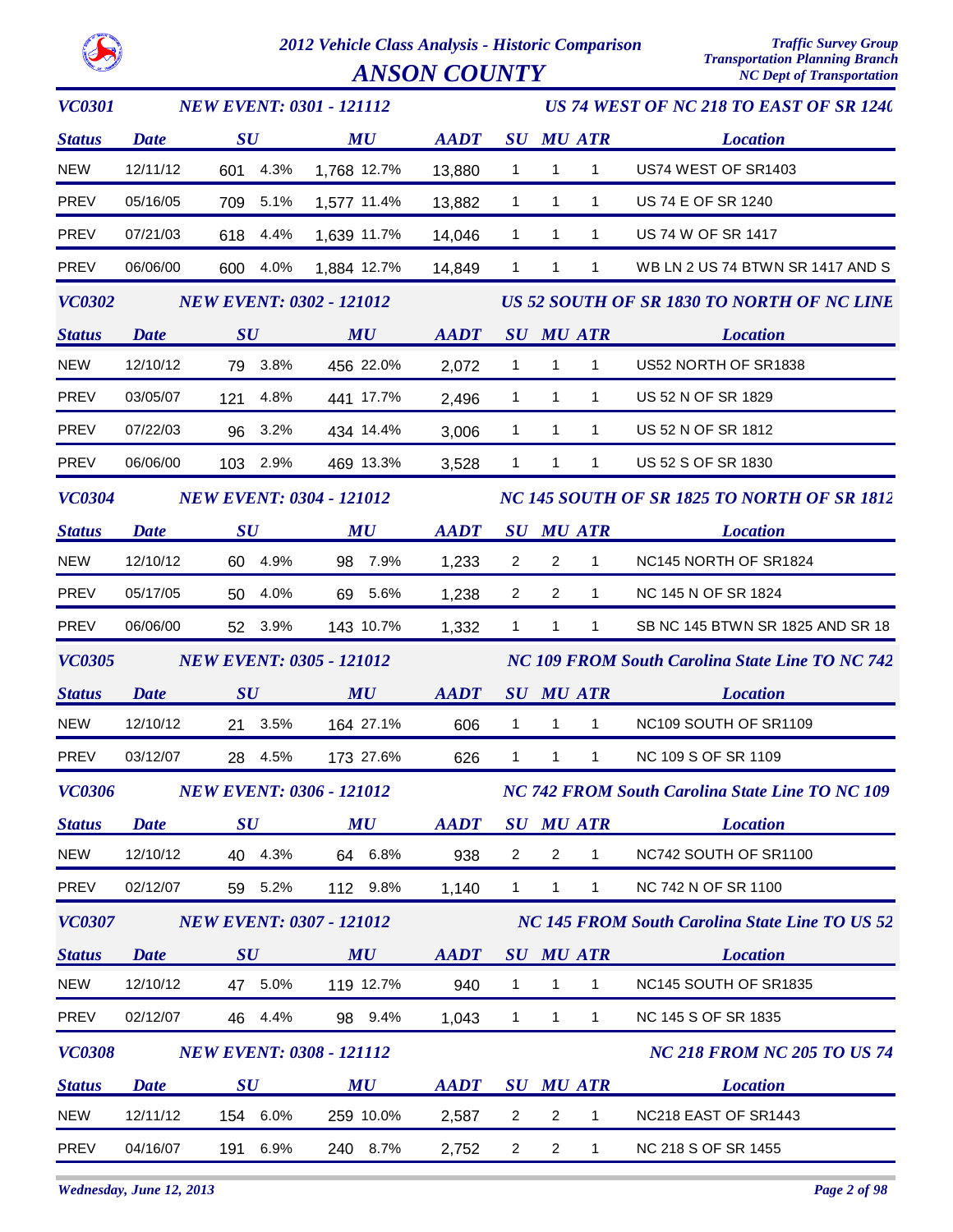

|                        | Transportanon I tanning Dramen   |
|------------------------|----------------------------------|
| <b>BEAUFORT COUNTY</b> | <b>NC Dept of Transportation</b> |

| <i><b>VC0601</b></i> |             | <b>NEW EVENT: 0601 - 060512</b> |          |             | US 264 WEST OF SR 1528 TO EAST OF SR 1600 |                  |     |                                   |
|----------------------|-------------|---------------------------------|----------|-------------|-------------------------------------------|------------------|-----|-----------------------------------|
| <b>Status</b>        | <b>Date</b> | SU                              | MU       | <b>AADT</b> |                                           | <b>SU MU ATR</b> |     | <b>Location</b>                   |
| <b>NEW</b>           | 06/05/12    | 5.1%<br>213                     | 160 3.8% | 4.176       | 3                                         | 3                | -2  | US264 E OF SR1528                 |
| <b>PREV</b>          | 05/30/06    | 4.4%<br>203                     | 274 6.0% | 4.570       | 2                                         | $\overline{2}$   | - 2 | US 264 E OF SR 1343               |
| <b>PREV</b>          | 10/02/00    | 4.0%<br>190                     | 238 5.1% | 4.702       | 2                                         | $\mathcal{P}$    | -2  | US 264 W OF SR 1528 TO E OF SR 16 |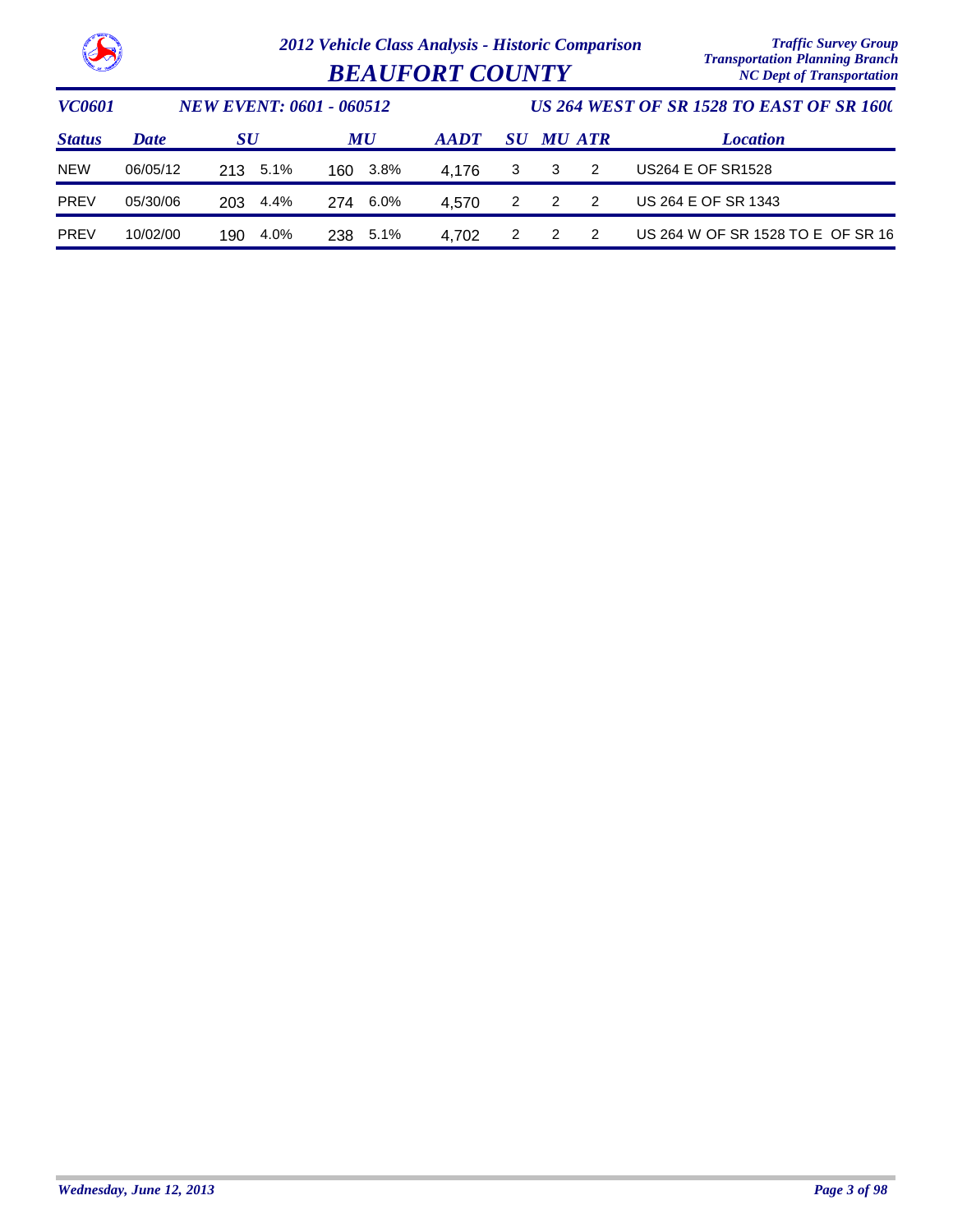**BERTIE COUNTY** 

| <b>VC0701</b> | <b>NEW EVENT: 0701 - 091112</b> |                                 |          |  |                                | US 13 SOUTH OF SR 1349 TO NORTH OF SR 1227 |                |                |                        |                                            |
|---------------|---------------------------------|---------------------------------|----------|--|--------------------------------|--------------------------------------------|----------------|----------------|------------------------|--------------------------------------------|
| <b>Status</b> | <b>Date</b>                     | $\boldsymbol{S}\boldsymbol{U}$  |          |  | $\boldsymbol{M}\boldsymbol{U}$ | <b>AADT</b>                                |                |                | <b>SU MU ATR</b>       | <b>Location</b>                            |
| NEW           | 09/11/12                        |                                 | 334 5.8% |  | 215 3.7%                       | 5,772                                      | $\mathbf{3}$   | 3              | $\mathbf{1}$           | US 13 NORTH OF SR 1227                     |
| PREV          | 07/24/06                        |                                 | 248 4.7% |  | 275 5.2%                       | 5,280                                      | $\overline{2}$ | $\overline{2}$ | 1                      | US 13 N OF SR 1227                         |
| PREV          | 08/22/05                        |                                 | 290 4.6% |  | 299 4.8%                       | 6,290                                      | $\overline{2}$ | $\overline{2}$ | $\mathbf{1}$           | US 13 N OF SR 1227                         |
| <b>VC0702</b> |                                 | <b>NEW EVENT: 0702 - 101512</b> |          |  |                                |                                            |                |                |                        | US 17 WEST OF NC 45 TO EAST OF SR 1001     |
| <b>Status</b> | <b>Date</b>                     | SU                              |          |  | MU                             | <b>AADT</b>                                |                |                | <i>SU MU ATR</i>       | <b>Location</b>                            |
| <b>NEW</b>    | 10/15/12                        |                                 | 351 5.7% |  | 644 10.5%                      | 6,110                                      | $\overline{1}$ | $\overline{2}$ | $\mathbf{1}$           | <b>US 17 W OF NC 45</b>                    |
| PREV          | 07/24/06                        |                                 | 240 4.0% |  | 648 10.8%                      | 5,984                                      | $\mathbf{1}$   | $\overline{1}$ | $\mathbf{1}$           | US 17 N OF SR 1001                         |
| PREV          | 08/22/05                        |                                 | 287 4.5% |  | 587 9.1%                       | 6,448                                      | $\overline{1}$ | $\mathbf{1}$   | $\mathbf{1}$           | US 17 E OF SR 1001                         |
| PREV          | 06/01/04                        |                                 | 308 4.9% |  | 621 9.9%                       | 6,274                                      | $\mathbf{1}$   | $\overline{1}$ | $\mathbf{1}$           | US.17 WEST OF NC.45 TO EAST OF S           |
| <b>VC0703</b> | <b>NEW EVENT: 0703 - 101512</b> |                                 |          |  |                                |                                            |                |                |                        | NC 11 SOUTH OF SR 1208 TO NORTH OF SR 1145 |
| <b>Status</b> | <b>Date</b>                     | $\bm{S}\bm{U}$                  |          |  | $\boldsymbol{M}\boldsymbol{U}$ | <b>AADT</b>                                |                |                | <b>SU MU ATR</b>       | <b>Location</b>                            |
| <b>NEW</b>    | 10/15/12                        |                                 | 177 4.2% |  | 555 13.0%                      | 4,260                                      | $\overline{1}$ | $\overline{1}$ | $\mathbf{1}$           | NC 11 NORTH OF SR 1145                     |
| PREV          | 07/24/06                        |                                 | 156 3.3% |  | 608 12.9%                      | 4,700                                      | $\mathbf{1}$   | $\overline{1}$ | $\mathbf{1}$           | NC 11-42 N OF SR 1145                      |
| PREV          | 08/22/05                        |                                 | 123 2.5% |  | 571 11.7%                      | 4,879                                      | $\mathbf{1}$   | $\overline{1}$ | 1                      | NC 11 N OF SR 1145                         |
| PREV          | 09/18/00                        |                                 | 204 5.0% |  | 554 13.6%                      | 4,060                                      | $\mathbf{1}$   | $\overline{1}$ | $\mathbf{1}$           | NC.11 S.OF SR.1202 TO N.OF SR.1145         |
| <b>VC0705</b> |                                 | <b>NEW EVENT: 0705 - 101512</b> |          |  |                                |                                            |                |                |                        | US 13 BUS FROM US 13 BYP TO S OF NC 308    |
| <b>Status</b> | <b>Date</b>                     | SU                              |          |  | MU                             | <b>AADT</b>                                |                |                | SU MU ATR              | <b>Location</b>                            |
| <b>NEW</b>    | 10/15/12                        |                                 | 32 2.3%  |  | 4 0.3%                         | 1,404                                      | 3              | 3              | $\overline{1}$         | US 13 BUS NE OF US 17                      |
| PREV          | 07/24/06                        |                                 | 48 2.3%  |  | 10 0.5%                        | 2,099                                      | $\mathbf{3}$   | $\mathbf{3}$   | $\mathbf{1}$           | US 13 BUS N OF US 13 BYP                   |
| PREV          | 08/22/05                        |                                 | 35 1.5%  |  | 8 0.3%                         | 2,372                                      | 3              | 3              | $1 \quad \blacksquare$ | US 13 BUS N OF US 17 BYP                   |
| PREV          | 06/01/04                        |                                 | 55 2.1%  |  | 9 0.3%                         | 2,666                                      | 3              | 3              | $\mathbf{1}$           | US.13 BUS. FROM US.13 BYP. S.OF N          |
| PREV          | 09/25/00                        |                                 | 106 3.8% |  | 90 3.3%                        | 2,768                                      | 3              | 3              | 1                      | US.13B. FR.US.13 BYP.TO S.OF NC.30         |
| <b>VC0707</b> |                                 | <b>NEW EVENT: 0707 - 091112</b> |          |  |                                |                                            |                |                |                        | <b>NC 11-42 FROM NC 903 TO NC 308</b>      |
| <b>Status</b> | <b>Date</b>                     | $\boldsymbol{S}\boldsymbol{U}$  |          |  | $\boldsymbol{M}\boldsymbol{U}$ | <b>AADT</b>                                |                |                | <b>SU MU ATR</b>       | <b>Location</b>                            |
| <b>NEW</b>    | 09/11/12                        |                                 | 158 4.9% |  | 575 18.0%                      | 3,199                                      | $\overline{1}$ | $\mathbf{1}$   | $\mathbf{1}$           | NC 11 SOUTH OF SR 1126                     |
| PREV          | 05/07/07                        |                                 | 144 4.0% |  | 612 16.9%                      | 3,618                                      | $\mathbf{1}$   | 1              | $\mathbf{1}$           | NC 11-42 S OF SR 1126                      |
| <b>VC0712</b> |                                 | <b>NEW EVENT: 0712 - 091112</b> |          |  |                                |                                            |                |                |                        | <b>US 13 FROM NC 305 TO NC 42</b>          |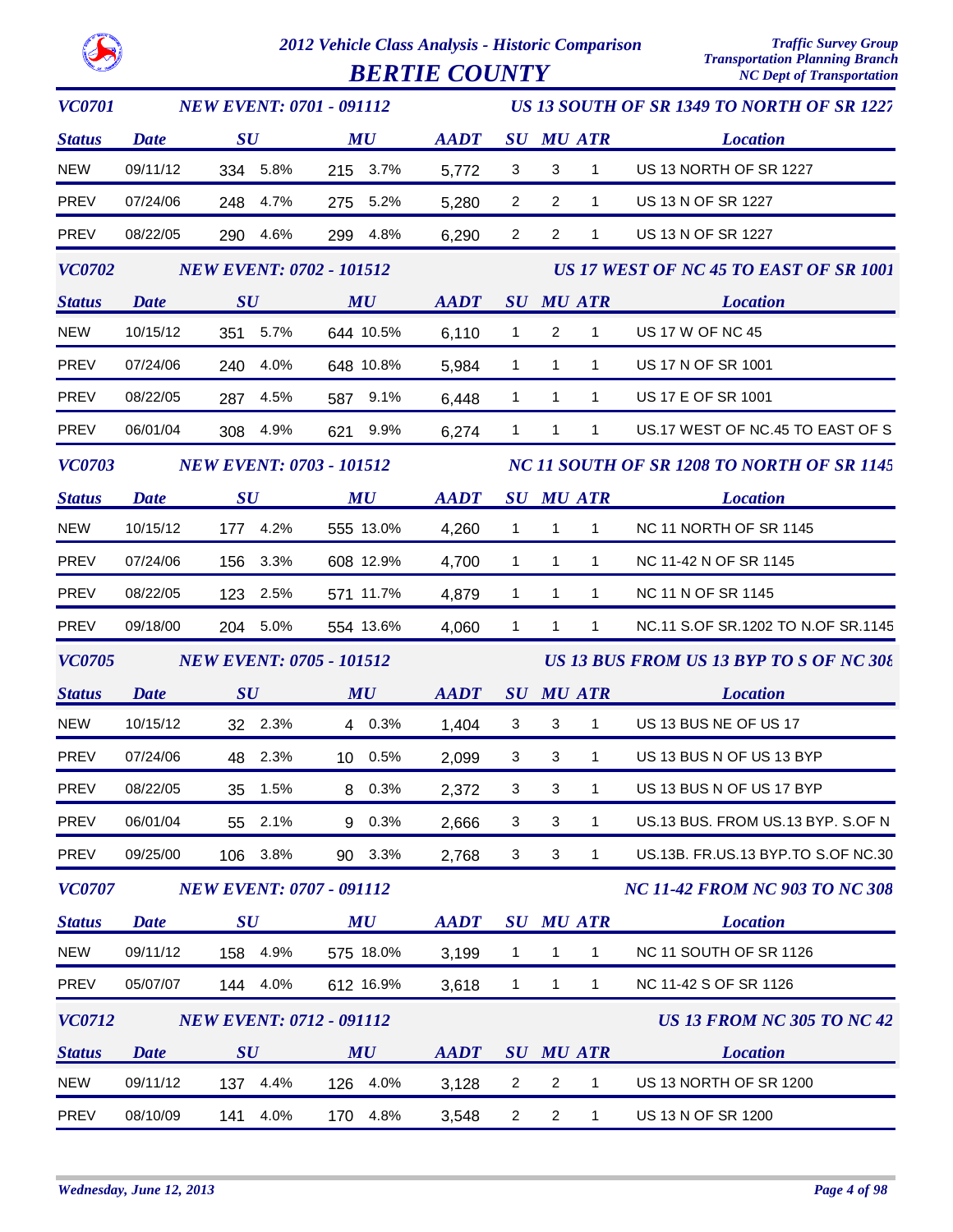

| <b>Clean Contract of Contract of Contract of Contract of Contract of Contract of Contract of Contract of Contract of Contract of Contract of Contract of Contract of Contract of Contract of Contract of Contract of Contract of</b> |             |                                 | <b>Transportation Flamming Dranch</b><br><b>NC Dept of Transportation</b> |                |   |                  |  |                                  |
|--------------------------------------------------------------------------------------------------------------------------------------------------------------------------------------------------------------------------------------|-------------|---------------------------------|---------------------------------------------------------------------------|----------------|---|------------------|--|----------------------------------|
| <i>VC0725</i>                                                                                                                                                                                                                        |             | <b>NEW EVENT: 0725 - 101512</b> |                                                                           |                |   |                  |  | <b>NC 42 FROM US 13 TO NC 45</b> |
| <b>Status</b>                                                                                                                                                                                                                        | <b>Date</b> | <b>SU</b>                       | MU                                                                        | $A$ <i>ADT</i> |   | <b>SU MU ATR</b> |  | <b>Location</b>                  |
| <b>NEW</b>                                                                                                                                                                                                                           | 10/15/12    | $6.0\%$<br>91                   | 5.4%<br>82.                                                               | 1.508          | 3 | -3               |  | NC 42 W OF SR 1333               |
| <b>PREV</b>                                                                                                                                                                                                                          | 08/10/09    | 4.2%<br>58                      | 2.6%<br>36                                                                | 1.376          |   |                  |  | NC 42 E OF SR 1338               |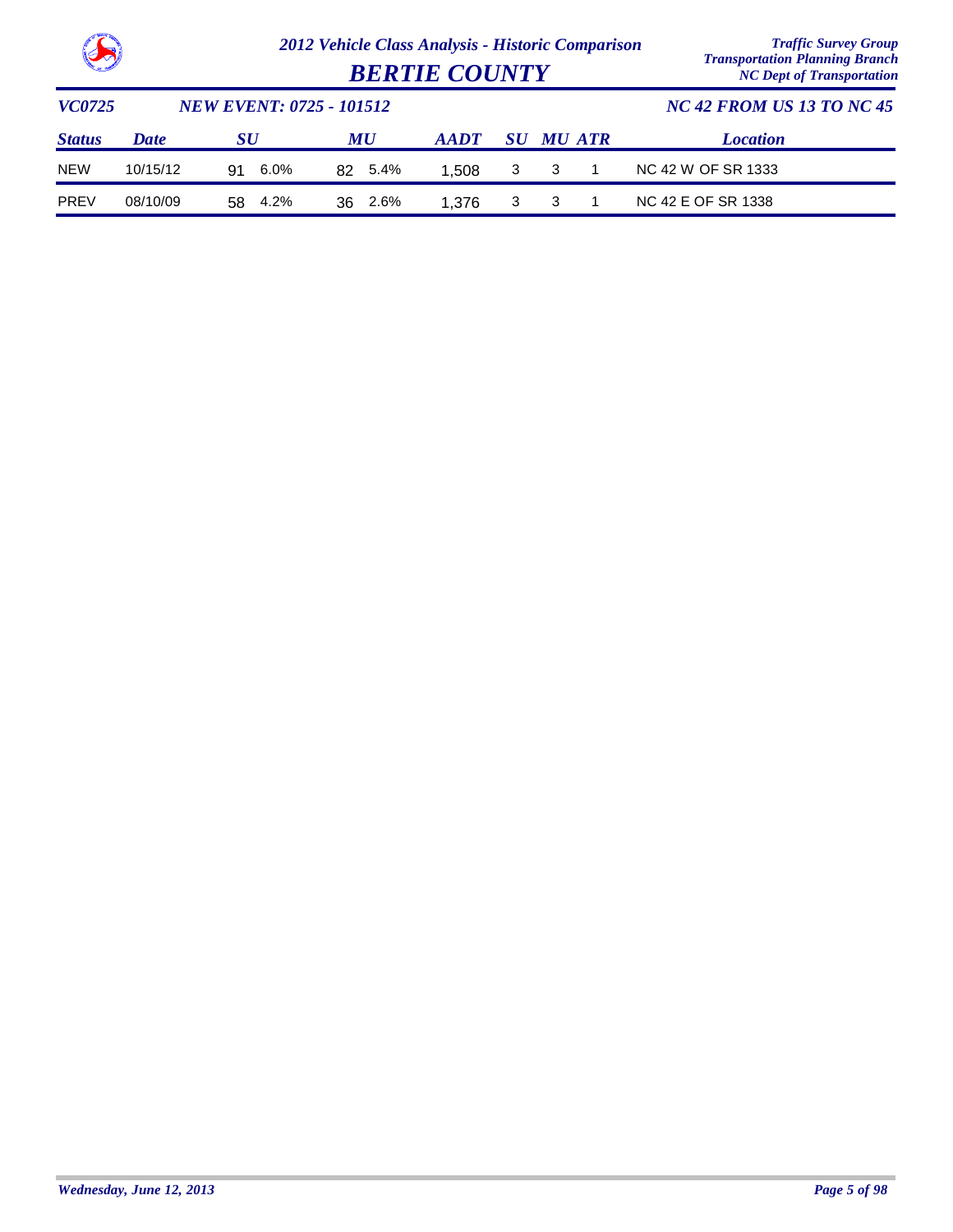

*VC0802*

*2012 Vehicle Class Analysis - Historic Comparison Traffic Survey Group*

*NEW EVENT: 0802 - 022713*

*NC 87 SOUTH OF NC 20 TO NORTH OF SR 1004*

*Status SU MU SU ATR Location AADT MU Date* NEW 02/27/13 408 3.3% 927 7.5% 12,331 1 1 1 NC87 S OF NC20 PREV 08/21/06 402 3.5% 983 8.6% 11,428 1 1 1 NC 87 N OF SR 1004 PREV 02/07/05 360 2.9% 952 7.7% 12,304 1 1 1 NC 87 S OF NC 20 PREV 10/30/00 616 6.4% 841 8.7% 9,636 2 2 1 NC 87 S OF NC 20 *VC0803 Status SU MU SU ATR Location AADT MU US 701 SOUTH OF NC 211 TO NORTH OF US 701 BUS. NEW EVENT: 0803 - 010813 Date* NEW 01/08/13 111 2.8% 158 4.0% 2 3,972 2 2 US701 S OF NC211 PREV 08/21/06 106 3.5% 196 6.4% 3,040 1 2 2 US 701 BYP S OF NC 211 PREV 02/07/05 122 3.0% 203 5.0% 2 4,071 2 2 US-701 BYP. S.OF NC-211 TO US-701 PREV 09/08/03 119 3.6% 236 7.2% 3,296 1 1 2 US.701 BYP.S.OF NC.211 TO N.OF US PREV 10/30/00 154 5.0% 202 6.5% 3,090 2 2 2 US 701 BYP S OF NC 211 *VC0804 Status SU MU SU ATR Location AADT MU NC 41 WEST OF NC 131 EAST OF SR 1101 NEW EVENT: 0804 - 121112 Date* NEW 12/11/12 107 2.5% 192 4.5% 4,221 2 2 1 NC 41 W OF NC 131 PREV 08/21/06 132 3.0% 258 5.8% 4.438 1 1 1 NC 41 W OF NC 131 PREV 02/07/05 147 2.9% 252 4.9% 5,106 2 2 1 NC 41 W OF NC 131 PREV 10/30/00 208 5.1% 277 6.8% 4,090 2 2 1 NC 41 W OF SR 1103 *VC0805 Status SU MU SU ATR Location AADT MU NC 410 SOUTH OF NC 242 TO NORTH OF SR 1186 NEW EVENT: 0805 - 022513 Date* NEW 02/25/13 52 2.7% 158 8.2% 1,922 1 1 2 NC410 S OF NC242 PREV 08/21/06 53 3.3% 169 10.4% 1,630 1 1 2 NC 410 S OF NC 242 PREV 02/07/05 75 3.5% 218 10.2% 2,130 1 1 2 NC 410 S OF NC 242 PREV 10/30/00 148 8.9% 166 10.0% 2 1,664 2 2 NC 410 S OF SR 1185 *VC0807 Status SU MU SU ATR Location NC 87 FROM NC 11 TO NC 87 BUS AADT MU NEW EVENT: 0807 - 030513 Date* NEW 03/05/13 222 4.8% 387 8.4% 2 4,582 2 1 NC87 E OF SR1736 PREV 03/27/07 202 4.0% 401 8.0% 4.994 1 1 1 NC 87 S OF SR 1736 *VC0808 Status SU MU SU ATR Location NC 211 FROM US 74-76 TO US 701 BYP* **AADT** SU MU ATR *NEW EVENT: 0808 - 031113 Date* NEW 03/11/13 66 3.5% 114 6.0% 1,888 2 2 2 NC211 S OF SR1794 PREV 01/30/07 66 3.3% 120 6.1% 1,974 1 2 2 NC 211 N OF SR 1794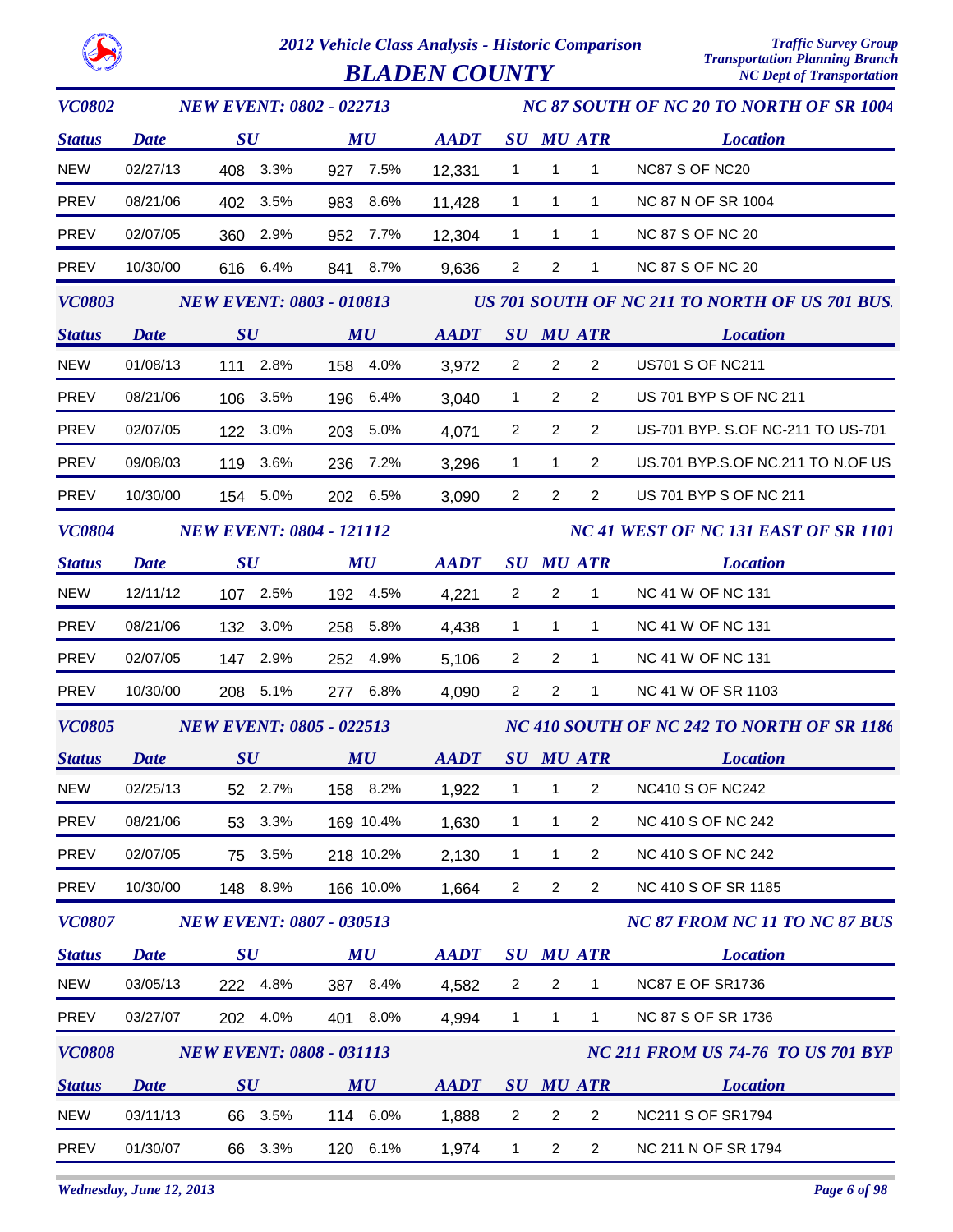|--|

| <b>VC0809</b> |             | <b>NEW EVENT: 0809 - 121812</b> |                                |                                                            |                |                |                                      | <b>NC 53 FROM US 701/NC 41-53 TO NC 210</b> |
|---------------|-------------|---------------------------------|--------------------------------|------------------------------------------------------------|----------------|----------------|--------------------------------------|---------------------------------------------|
| <b>Status</b> | <b>Date</b> | $\boldsymbol{S}\boldsymbol{U}$  | $\boldsymbol{M}\boldsymbol{U}$ | AADT SU MU ATR                                             |                |                |                                      | <b>Location</b>                             |
| <b>NEW</b>    | 12/18/12    | 70 6.4%                         | 137 12.6%                      | 1,086                                                      | $\mathbf{1}$   | $\mathbf{1}$   | $\overline{2}$                       | <b>NC53 S OF SR1532</b>                     |
| PREV          | 01/30/07    | 59 5.3%                         | 102 9.1%                       | 1,116                                                      | $\overline{2}$ | $\overline{2}$ | $\overline{2}$                       | NC 53 S OF SR 1532                          |
| <b>VC0810</b> |             | <b>NEW EVENT: 0810 - 121812</b> |                                |                                                            |                |                |                                      | <b>NC 210 FROM NC 53 TO NC 41</b>           |
| <b>Status</b> | <b>Date</b> | SU                              | MU                             | AADT SU MU ATR                                             |                |                |                                      | <b>Location</b>                             |
| <b>NEW</b>    | 12/18/12    | 32 6.2%                         | 61 11.9%                       | 514                                                        | $\mathbf{1}$   | $\overline{2}$ | $\overline{2}$                       | NC210 N OF SR1007                           |
| PREV          | 01/30/07    | 32 5.3%                         | 32 5.3%                        | 604                                                        | $\overline{2}$ | $\overline{2}$ | $\overline{2}$                       | NC 210 N OF SR 1007                         |
| <b>VC0811</b> |             | <b>NEW EVENT: 0811 - 010813</b> |                                |                                                            |                |                | US 701 BUS FROM US 701 TO US 701 BYP |                                             |
| <b>Status</b> | <b>Date</b> | $\bm{S}\bm{U}$                  | $\boldsymbol{M}\boldsymbol{U}$ | $\boldsymbol{A}\boldsymbol{A}\boldsymbol{D}\boldsymbol{T}$ |                |                | <b>SU MU ATR</b>                     | <b>Location</b>                             |
| <b>NEW</b>    | 01/08/13    | 17 1.7%                         | 11 1.1%                        | 1,021                                                      | 3              | $3^{\circ}$    | 1                                    | US 701 BUS S OF NC211                       |
| PREV          | 04/03/07    | 17 1.6%                         | 12 1.1%                        | 1,090                                                      | $\mathbf{3}$   | $\mathbf{3}$   | $1 \quad$                            | US 701 BUS S OF NC 211                      |
| <b>VC0812</b> |             | <b>NEW EVENT: 0812 - 022513</b> |                                |                                                            |                |                |                                      | <b>NC 131 FROM US 701 TO NC 242-410</b>     |
| <b>Status</b> | <b>Date</b> | SU                              | MU                             | AADT SU MU ATR                                             |                |                |                                      | <b>Location</b>                             |
| <b>NEW</b>    | 02/25/13    | 46 2.3%                         | 47 2.4%                        | 1,986                                                      | $\overline{2}$ | $\overline{2}$ | $\mathbf{1}$                         | NC131 S OF SR1181                           |
| PREV          | 04/17/07    | 64 3.6%                         | 48 2.7%                        | 1,766                                                      | 3 <sup>1</sup> | $\mathbf{3}$   | 1                                    | NC 131 S OF SR 1181                         |
| <b>VC0813</b> |             | <b>NEW EVENT: 0813 - 022513</b> |                                |                                                            |                |                |                                      | <b>NC 242 FROM NC 74 TO NC 410</b>          |
| <b>Status</b> | <b>Date</b> | $\boldsymbol{S}\boldsymbol{U}$  | $\boldsymbol{M}\boldsymbol{U}$ | AADT SU MU ATR                                             |                |                |                                      | <b>Location</b>                             |
| <b>NEW</b>    | 02/25/13    | 17 3.1%                         | 16 2.9%                        | 548                                                        | 3              | 3              | $\mathbf{1}$                         | NC242 S OF SR1184                           |
| <b>PREV</b>   | 04/03/07    | 29 5.3%                         | 26 4.7%                        | 552                                                        | $\overline{2}$ | $\overline{2}$ | 1                                    | NC 242 S OF SR 1184                         |
| <b>VC0814</b> |             | <b>NEW EVENT: 0814 - 022513</b> |                                |                                                            |                |                |                                      | NC 211 FROM NC 72 TO NC 211 BYP             |
| <b>Status</b> | Date        | SU                              | MU                             | <b>AADT</b>                                                |                |                | <b>SU MU ATR</b>                     | <b>Location</b>                             |
| <b>NEW</b>    | 02/25/13    | 123 3.0%                        | 158 3.9%                       | 4,096                                                      | 2              | $\overline{2}$ | $\mathbf{1}$                         | NC211 W OF NC211BUS                         |
| PREV          | 04/03/07    | 244 5.1%                        | 223 4.6%                       | 4,830                                                      | 3              | $\overline{2}$ | $\mathbf{1}$                         | NC 211 W OF NC 211 BUS                      |
| <b>VC0815</b> |             | <b>NEW EVENT: 0815 - 121112</b> |                                |                                                            |                |                |                                      | <b>NC 20 FROM US 301 TO NC 87</b>           |
| <b>Status</b> | <b>Date</b> | SU                              | MU                             | <b>AADT</b>                                                |                |                | <b>SU MU ATR</b>                     | <b>Location</b>                             |
| <b>NEW</b>    | 12/11/12    | 72 2.2%                         | 213 6.5%                       | 3,267                                                      | $\mathbf{1}$   | $\mathbf{1}$   | 1                                    | <b>NC20 W OF SR1300</b>                     |
| PREV          | 04/03/07    | 90 2.7%                         | 238 7.2%                       | 3,320                                                      | $\mathbf{1}$   | $\mathbf{1}$   | $\mathbf{1}$                         | NC 20 W OF SR 1300                          |
| <b>VC0816</b> |             | <b>NEW EVENT: 0816 - 121712</b> |                                |                                                            |                |                |                                      | <b>NC 41 FROM NC 131 TO NC 87</b>           |
| <b>Status</b> | <b>Date</b> | SU                              | MU                             | <b>AADT</b>                                                |                |                | <b>SU MU ATR</b>                     | <b>Location</b>                             |
| <b>NEW</b>    | 12/17/12    | 132 2.8%                        | 187 3.9%                       | 4,764                                                      | 2              | $\overline{2}$ | $\mathbf{1}$                         | <b>NC41 W OF SR1003</b>                     |
| PREV          | 02/19/08    | 158 2.7%                        | 212 3.7%                       | 5,763                                                      | $\overline{2}$ | $\overline{2}$ | $\mathbf{1}$                         | NC 41 W OF SR 1003                          |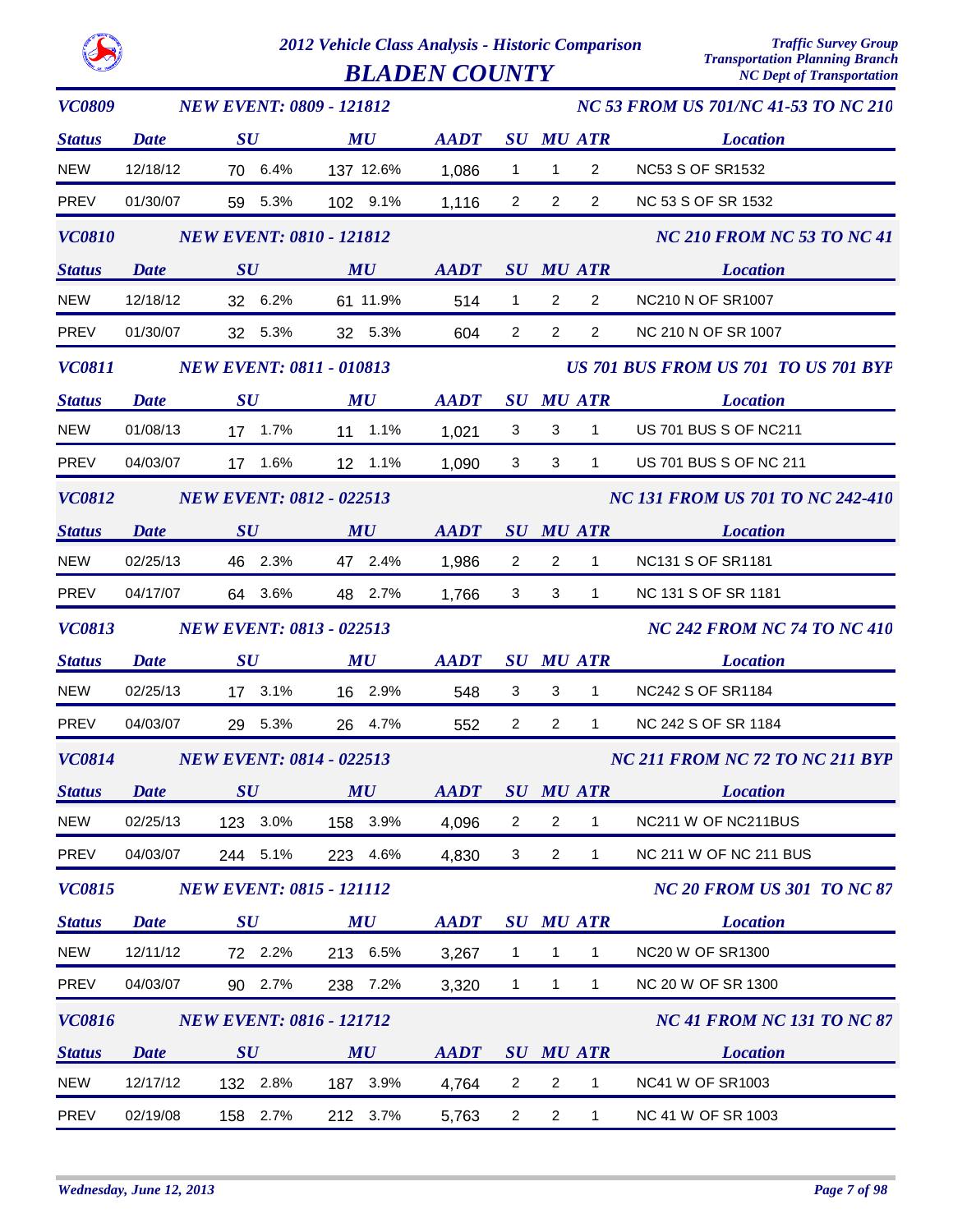*BLADEN COUNTY* 

| <i>VC0817</i> |             | <b>NEW EVENT: 0817 - 121212</b> |                                |                |                           |                                              |                                    | <b>NC 41 FROM US 701 TO NC 210</b>              |
|---------------|-------------|---------------------------------|--------------------------------|----------------|---------------------------|----------------------------------------------|------------------------------------|-------------------------------------------------|
| <b>Status</b> | <b>Date</b> | SU                              | MU                             | <b>AADT</b>    |                           |                                              | <b>SU MU ATR</b>                   | <b>Location</b>                                 |
| <b>NEW</b>    | 12/12/12    | 116 5.1%                        | 229 10.1%                      | 2,264          | $\mathbf{1}$              | $\mathbf{1}$                                 | $\overline{2}$                     | <b>NC41 W OF SR1514</b>                         |
| PREV          | 02/12/08    | 109 4.6%                        | 223 9.4%                       | 2,383          | $\mathbf{1}$              | $\mathbf{1}$                                 | $\overline{2}$                     | NC 41 W OF SR 1514                              |
| <b>VC0818</b> |             | <b>NEW EVENT: 0818 - 022713</b> |                                |                |                           |                                              |                                    | NC 87 FROM NC 87 BUS TO US 701/NC 242           |
| <b>Status</b> | <b>Date</b> | SU                              | MU                             | <b>AADT</b>    |                           |                                              | SU MU ATR                          | <b>Location</b>                                 |
| <b>NEW</b>    | 02/27/13    | 236 5.9%                        | 385 9.6%                       | 4,019          | $\overline{2}$            | $\overline{2}$                               | $\mathbf{1}$                       | <b>NC87 E OF SR1806</b>                         |
| PREV          | 02/25/08    | 194 5.5%                        | 324 9.2%                       | 3,506          | $2^{\circ}$               | $\overline{2}$                               | $\mathbf{1}$                       | NC 87 S OF SR 1700                              |
| <b>VC0819</b> |             | <b>NEW EVENT: 0819 - 010713</b> |                                |                |                           |                                              |                                    | <b>NC 87 FROM US 701 TO NC 41</b>               |
| <b>Status</b> | <b>Date</b> | $\boldsymbol{S}\boldsymbol{U}$  | $\boldsymbol{M}\boldsymbol{U}$ | <b>AADT</b>    |                           |                                              | <i>SU MU ATR</i>                   | <b>Location</b>                                 |
| <b>NEW</b>    | 01/07/13    | 250 4.0%                        | 596 9.4%                       | 6,314          | $\mathbf{1}$              | $\mathbf{1}$                                 | $\mathbf{1}$                       | NC87 W OF US701                                 |
| <b>PREV</b>   | 02/25/08    | 243 4.3%                        | 520 9.3%                       | 5,589          | $\mathbf 1$               | $\mathbf{1}$                                 | $\mathbf{1}$                       | NC 87 N OF US 701/NC 242                        |
| <b>VC0820</b> |             | <b>NEW EVENT: 0820 - 121712</b> |                                |                |                           |                                              |                                    | <b>NC 87 FROM NC 410 TO NC 41</b>               |
| <b>Status</b> | <b>Date</b> | SU                              | MU                             | AADT SU MU ATR |                           |                                              |                                    | <i>Location</i>                                 |
| <b>NEW</b>    | 12/17/12    | 221 4.4%                        | 276 5.5%                       | 5,052          | $\overline{2}$            | $\overline{2}$                               | $\mathbf{1}$                       | NC87 W OF NC41                                  |
| <b>PREV</b>   | 02/25/08    | 376 3.7%                        | 559 5.5%                       | 10,251         | $\overline{2}$            | $\overline{2}$                               | $\mathbf{1}$                       | NC 87 N OF NC 41-87 BUS                         |
| <b>VC0821</b> |             | <b>NEW EVENT: 0821 - 121112</b> |                                |                |                           |                                              | <b>NC 87 FROM NC 131 TO NC 410</b> |                                                 |
| <b>Status</b> | <b>Date</b> | $\boldsymbol{S}\boldsymbol{U}$  | MU                             | <b>AADT</b>    |                           |                                              | <b>SU MU ATR</b>                   | <b>Location</b>                                 |
| <b>NEW</b>    | 12/11/12    | 262 3.6%                        | 540 7.4%                       | 7,285          | $\mathbf{1}$              | $\mathbf{1}$                                 | $\mathbf{1}$                       | NC87 S OF NC131                                 |
| <b>PREV</b>   | 02/19/08    | 251 3.7%                        | 393 5.7%                       | 6,853          | $\overline{2}$            | $\overline{2}$                               | $\mathbf{1}$                       | NC 87 N OF SR 1344                              |
| <b>VC0822</b> |             | <b>NEW EVENT: 0822 - 010713</b> |                                |                |                           | <b>NC 87 BUS FROM NC 87 TO US 701/NC 242</b> |                                    |                                                 |
| <b>Status</b> |             | Date SU                         | MU                             |                |                           |                                              |                                    | AADT SU MU ATR Location                         |
| <b>NEW</b>    | 01/07/13    | 134<br>4.1%                     | 0.7%<br>23                     | 3,241          | 3                         | 3                                            | 1                                  | NC87BUS S OF SR1703                             |
| <b>PREV</b>   | 02/25/08    | 214 5.4%                        | 25 0.6%                        | 3,992          | 3                         | $\sqrt{3}$                                   | $\mathbf{1}$                       | <b>NC 87 BUS N OF SR 1703</b>                   |
| <b>VC0823</b> |             | <b>NEW EVENT: 0823 - 022713</b> |                                |                |                           |                                              |                                    | <b>NC 41-87 BUS FROM US 701/NC 242 TO NC 87</b> |
| <b>Status</b> | <b>Date</b> | SU                              | MU                             | <b>AADT</b>    |                           |                                              | <b>SU MU ATR</b>                   | <b>Location</b>                                 |
| <b>NEW</b>    | 02/27/13    | 179 2.0%                        | 72 0.8%                        | 8,846          | $\mathbf{3}$              | $\mathbf{3}$                                 | $\mathbf{1}$                       | <b>NC41 W OF SR1155</b>                         |
| <b>PREV</b>   | 02/26/08    | 346 3.8%                        | 78 0.9%                        | 9,020          | $\ensuremath{\mathsf{3}}$ | $\sqrt{3}$                                   | $\mathbf{1}$                       | NC 41-87 BUS W OF SR 1155                       |
| <b>VC0824</b> |             | <b>NEW EVENT: 0824 - 010813</b> |                                |                |                           |                                              |                                    | <b>NC 211 FROM NC 131-242-410 TO US 701 BYP</b> |
| <b>Status</b> | <b>Date</b> | SU                              | MU                             | <b>AADT</b>    |                           |                                              | <b>SU MU ATR</b>                   | <b>Location</b>                                 |
| <b>NEW</b>    | 01/08/13    | 90<br>3.0%                      | 115 3.9%                       | 2,963          | $\overline{2}$            | $\overline{2}$                               | $\overline{c}$                     | <b>NC211 E OF SR1136</b>                        |
| <b>PREV</b>   | 02/18/08    | 113 3.3%                        | 162 4.7%                       | 3,418          | $\overline{a}$            | $\overline{c}$                               | $\overline{2}$                     | NC 211 N OF SR 1136                             |
|               |             |                                 |                                |                |                           |                                              |                                    |                                                 |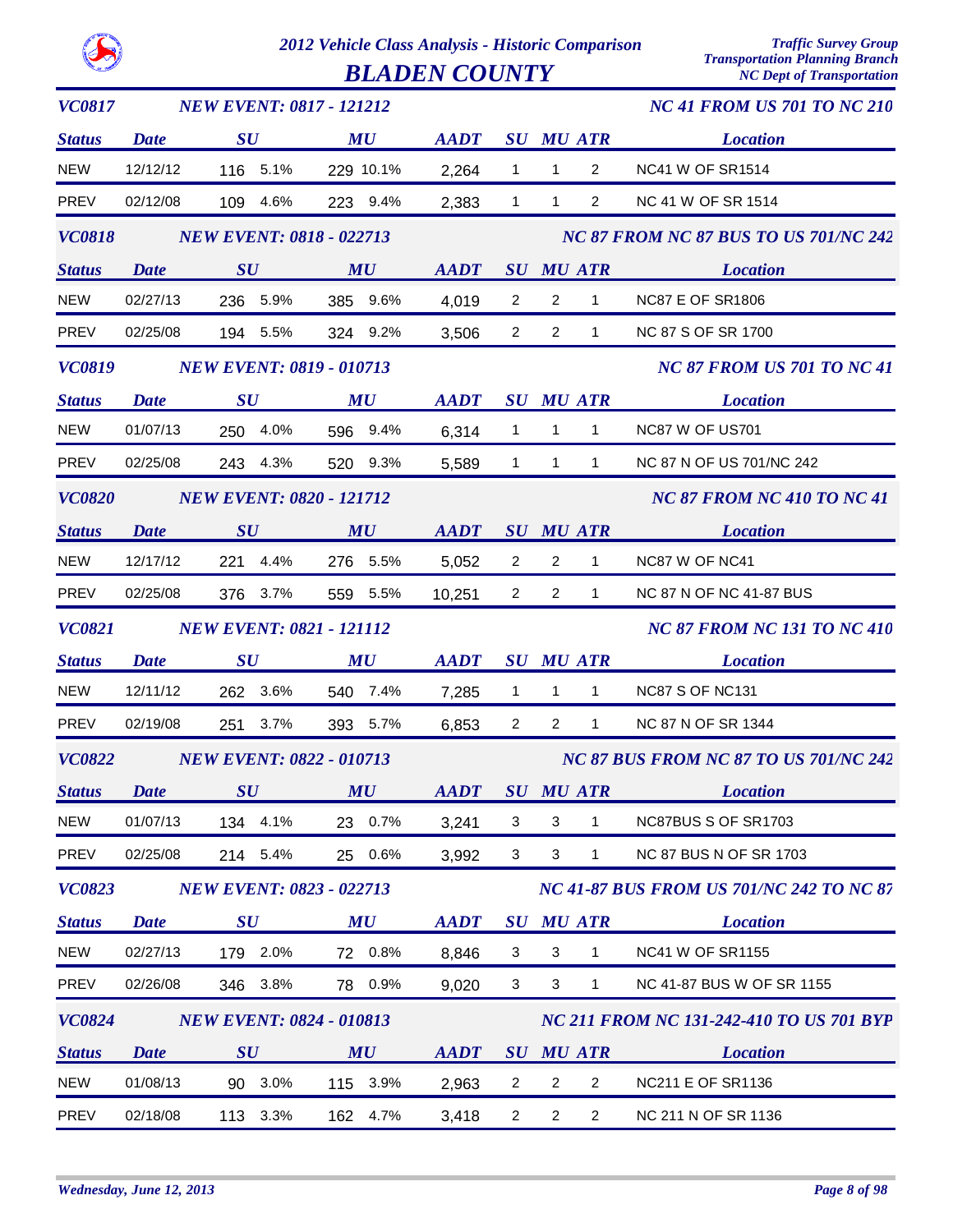|               |             |                                 | 2012 Vehicle Class Analysis - Historic Comparison<br><b>BLADEN COUNTY</b> |                            |                                |                |                  | <b>Traffic Survey Group</b><br><b>Transportation Planning Branch</b><br><b>NC Dept of Transportation</b> |
|---------------|-------------|---------------------------------|---------------------------------------------------------------------------|----------------------------|--------------------------------|----------------|------------------|----------------------------------------------------------------------------------------------------------|
| <b>VC0825</b> |             | <b>NEW EVENT: 0825 - 022513</b> |                                                                           |                            |                                |                |                  | NC 211 BUS FROM NC 211 TO NC 211 BYP                                                                     |
| <b>Status</b> | Date        | $\boldsymbol{S}\boldsymbol{U}$  | MU                                                                        | <b>AADT</b>                | $\boldsymbol{S}\boldsymbol{U}$ |                | <b>MU ATR</b>    | <b>Location</b>                                                                                          |
| <b>NEW</b>    | 02/25/13    | 2.5%<br>45                      | 2.1%<br>38                                                                | 1,794                      | 3                              | 3              | $\mathbf{1}$     | NC211BUS E OF SR1132                                                                                     |
| <b>PREV</b>   | 02/18/08    | 40 2.0%                         | 3.6%<br>71                                                                | 1,961                      | 1                              | $\overline{2}$ | $\mathbf{1}$     | NC 211 BUS S OF SR 1132                                                                                  |
| <b>VC0826</b> |             | <b>NEW EVENT: 0826 - 010713</b> |                                                                           |                            |                                |                |                  | <b>US 701 FROM NC 211 TO NC 87</b>                                                                       |
| <b>Status</b> | <b>Date</b> | SU                              | MU                                                                        | <b>AADT</b>                | $\bm{S}\bm{U}$                 |                | <b>MU ATR</b>    | <b>Location</b>                                                                                          |
| <b>NEW</b>    | 01/07/13    | 3.7%<br>159                     | 5.0%<br>213                                                               | 4,288                      | 2                              | $\overline{c}$ | $\mathbf{1}$     | <b>US701 S OF SR1142</b>                                                                                 |
| <b>PREV</b>   | 02/26/08    | 3.5%<br>137                     | 207 5.2%                                                                  | 3,958                      | 2                              | $\overline{c}$ | $\mathbf{1}$     | US 701 S OF SR 1142                                                                                      |
| <b>VC0827</b> |             | <b>NEW EVENT: 0827 - 121812</b> |                                                                           |                            |                                |                |                  | <b>US 701 FROM NC 41 TO NC 210</b>                                                                       |
| <b>Status</b> | Date        | SU                              | MU                                                                        | <b>AADT</b>                | $\boldsymbol{S}\boldsymbol{U}$ |                | <b>MU ATR</b>    | <b>Location</b>                                                                                          |
| <b>NEW</b>    | 12/18/12    | 5.6%<br>171                     | 315 10.3%                                                                 | 3,068                      | 2                              | 2              | 1                | <b>US701 N OF NC41</b>                                                                                   |
| <b>PREV</b>   | 02/12/08    | 5.9%<br>168                     | 268 9.4%                                                                  | 2,860                      | 2                              | 2              | 1                | US 701 N OF NC 41                                                                                        |
| <b>VC0828</b> |             | <b>NEW EVENT: 0828 - 121812</b> |                                                                           |                            |                                |                |                  | <b>US 701/NC 41 FROM NC 53 TO US 701</b>                                                                 |
| <b>Status</b> | Date        | SU                              | MU                                                                        | <b>AADT</b>                |                                |                | <b>SU MU ATR</b> | <b>Location</b>                                                                                          |
| <b>NEW</b>    | 12/18/12    | 4.5%<br>237                     | 556 10.4%                                                                 | 5,322                      | $\mathbf 1$                    | $\mathbf{1}$   | 1                | <b>US701 N OF NC53</b>                                                                                   |
| <b>PREV</b>   | 02/12/08    | 5.0%<br>253                     | 477 9.4%                                                                  | 5,090                      | 1                              | 1              | 1                | US 701/NC 41 N OF NC 53                                                                                  |
| <b>VC0829</b> |             | <b>NEW EVENT: 0829 - 121812</b> |                                                                           |                            |                                |                |                  | <b>NC 210 FROM NC 11 TO NC 53</b>                                                                        |
| <b>Status</b> | Date        | SU                              | MU                                                                        | <b>AADT</b>                | $\boldsymbol{S}\boldsymbol{U}$ |                | <b>MU ATR</b>    | <b>Location</b>                                                                                          |
| <b>NEW</b>    | 12/18/12    | 4.8%<br>40                      | 155 18.6%                                                                 | 832                        | $\mathbf{1}$                   | $\mathbf 1$    | 2                | <b>NC210 S OF NC53</b>                                                                                   |
| <b>PREV</b>   | 02/12/08    | 5.7%<br>43                      | 70<br>9.3%                                                                | 756                        | 2                              | $\overline{2}$ | 2                | <b>NC 210 S OF NC 53</b>                                                                                 |
| <b>VC0830</b> |             | <b>NEW EVENT: 0830 - 121212</b> |                                                                           |                            |                                |                |                  | <b>NC 210 FROM NC 41 TO US 701</b>                                                                       |
| <b>Status</b> | <b>Date</b> | SU                              | MU                                                                        | AADT SU MU ATR             |                                |                |                  | <b>Location</b>                                                                                          |
| <b>NEW</b>    | 12/12/12    | 68 5.9%                         | 129 11.3%                                                                 | 1,145                      | $\mathbf{1}$                   | $\mathbf{1}$   | 2                | <b>NC210 E OF US701</b>                                                                                  |
| PREV          | 02/12/08    | 74 6.4%                         | 65 5.7%                                                                   | 1,148                      | $\mathbf{3}$                   | $\overline{2}$ | $\overline{2}$   | <b>NC 210 S OF US 701</b>                                                                                |
| <b>VC0831</b> |             | <b>NEW EVENT: 0831 - 010713</b> |                                                                           |                            |                                |                |                  | <b>NC 242 FROM NC 211 BUS TO US 701</b>                                                                  |
| <b>Status</b> | <b>Date</b> | SU                              | $\boldsymbol{M}\boldsymbol{U}$                                            | $\bm{A}\bm{A}\bm{D}\bm{T}$ |                                |                | <b>SU MU ATR</b> | <b>Location</b>                                                                                          |
| <b>NEW</b>    | 01/07/13    | 91 3.5%                         | 147 5.7%                                                                  | 2,576                      | $\overline{2}$                 | $\overline{2}$ | $\mathbf{1}$     | <b>NC242 E OF SR1003</b>                                                                                 |
| PREV          | 02/25/08    | 118 4.3%                        | 131 4.8%                                                                  | 2,724                      | $\overline{2}$                 | $\overline{2}$ | $\mathbf{1}$     | NC 242 S OF SR 1003                                                                                      |
| <b>VC0832</b> |             | <b>NEW EVENT: 0832 - 121112</b> |                                                                           |                            |                                |                |                  | <b>NC 131 FROM NC 410 TO NC 87</b>                                                                       |
| <b>Status</b> | <b>Date</b> | SU                              | MU                                                                        | AADT SU MU ATR             |                                |                |                  | <b>Location</b>                                                                                          |
| <b>NEW</b>    | 12/11/12    | 85 3.4%                         | 120 4.8%                                                                  | 2,514                      | $\overline{2}$                 | $\overline{2}$ | $\mathbf{1}$     | NC131 S OF SR1105                                                                                        |
| PREV          | 02/19/08    | 119 4.4%                        | 146 5.4%                                                                  | 2,728                      | $\overline{2}$                 | $\overline{2}$ | $\mathbf{1}$     | NC 131 N OF NC 41                                                                                        |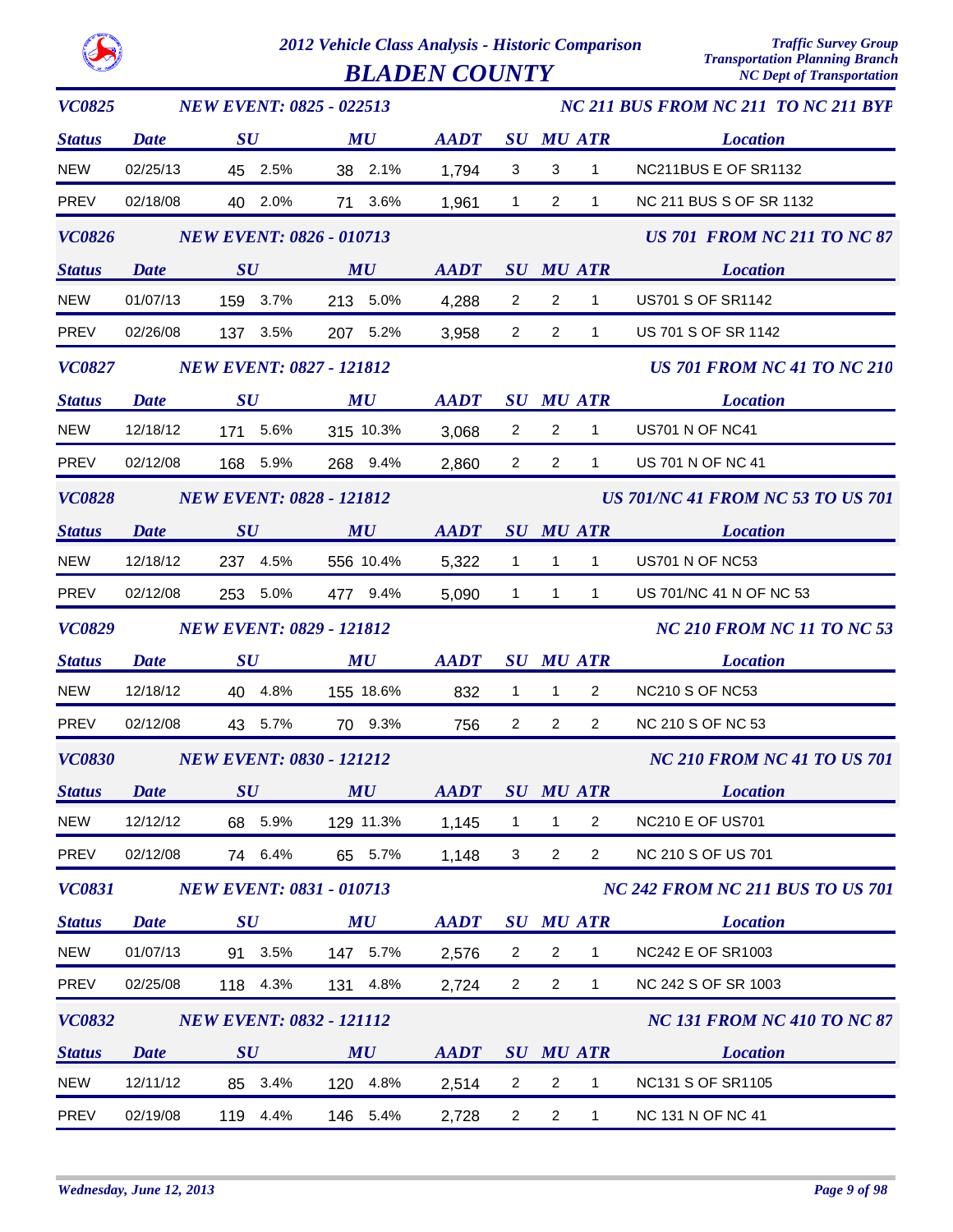| <b>VC0833</b>      |                   | <b>NEW EVENT: 0833 - 121712</b> |                                |             |                |                |                  | <b>NC 131-410 FROM NC 242 TO NC 131</b>      |
|--------------------|-------------------|---------------------------------|--------------------------------|-------------|----------------|----------------|------------------|----------------------------------------------|
| <b>Status</b>      | <b>Date</b>       | $\boldsymbol{S}\boldsymbol{U}$  | MU                             | <b>AADT</b> |                |                | <b>SU MU ATR</b> | <b>Location</b>                              |
| <b>NEW</b>         | 12/17/12          | 125 2.8%                        | 216 4.9%                       | 4,450       | $\overline{2}$ | $\overline{2}$ | 1                | <b>NC131 N OF SR1124</b>                     |
| PREV               | 02/18/08          | 183 3.8%                        | 185 3.8%                       | 4,806       | $\overline{2}$ | 2              | $\mathbf{1}$     | NC 131-410 S OF SR 1125                      |
| <b>VC0834</b>      |                   | <b>NEW EVENT: 0834 - 121712</b> |                                |             |                |                |                  | <b>NC 410 FROM NC 131 TO NC 87</b>           |
| <b>Status</b>      | <b>Date</b>       | SU                              | MU                             | <b>AADT</b> |                |                | <b>SU MU ATR</b> | <b>Location</b>                              |
| <b>NEW</b>         | 12/17/12          | 70 2.5%                         | 129 4.6%                       | 2,804       | $\overline{2}$ | $\overline{2}$ | $\mathbf{1}$     | <b>NC410 S OF NC41</b>                       |
| <b>PREV</b>        | 02/19/08          | 121 3.6%                        | 59 1.7%                        | 3,384       | 3              | $\mathbf{3}$   | $\mathbf{1}$     | <b>NC 410 S OF NC 41</b>                     |
| <b>VC0835</b>      |                   | <b>NEW EVENT: 0835 - 010813</b> |                                |             |                |                |                  | <b>NC 242-410 FROM NC 410 TO 211 BUS</b>     |
| <b>Status</b>      | <b>Date</b>       | SU                              | MU                             | <b>AADT</b> |                |                | <b>SU MU ATR</b> | <b>Location</b>                              |
| <b>NEW</b>         | 01/08/13          | 92 3.5%                         | 140 5.3%                       | 2,657       | $\overline{2}$ | $\overline{2}$ | $\mathbf{1}$     | <b>NC242 S OF NC131</b>                      |
| <b>PREV</b>        | 02/18/08          | 119 5.2%                        | 117 5.1%                       | 2,280       | $\overline{2}$ | $\overline{2}$ | $\mathbf{1}$     | NC 131-242-410 S OF NC 131                   |
| <b>VC0836</b>      |                   | <b>NEW EVENT: 0836 - 010813</b> |                                |             |                |                |                  | <b>NC 211 BYP FROM NC 211 TO NC 131-410</b>  |
| <b>Status</b>      | SU<br><b>Date</b> |                                 | MU                             | <b>AADT</b> |                |                | <b>SU MU ATR</b> | <b>Location</b>                              |
| <b>NEW</b>         | 01/08/13          | 118 3.5%                        | 218 6.5%                       | 3,345       | $\overline{1}$ | $\overline{2}$ | $\mathbf{1}$     | <b>NC211 E OF NC131</b>                      |
| <b>PREV</b>        | 02/18/08          | 96 2.9%                         | 244 7.3%                       | 3,340       | $\mathbf{1}$   | $\mathbf{1}$   | 1                | NC 211 S OF NC 131                           |
| <b>VC0837</b>      |                   | <b>NEW EVENT: 0837 - 030413</b> |                                |             |                |                |                  | <b>NC 211 BYP FROM NC 131-410 TO NC 211</b>  |
| <b>Status</b>      | <b>Date</b>       | SU                              | MU                             | <b>AADT</b> |                |                | <b>SU MU ATR</b> | <b>Location</b>                              |
| <b>NEW</b>         | 03/04/13          | 130 4.3%                        | 279 9.1%                       | 3,050       | $\overline{1}$ | $\overline{1}$ | $\mathbf{1}$     | <b>NC211 E OF SR1131</b>                     |
| <b>PREV</b>        | 02/18/08          | 98 3.2%                         | 269 8.8%                       | 3,054       | $\mathbf{1}$   | $\mathbf{1}$   | $\mathbf{1}$     | NC 211 BYP S OF SR 1131                      |
| <b>VC0838</b>      |                   | <b>NEW EVENT: 0838 - 010713</b> |                                |             |                |                |                  | <b>US 701/NC 242 FROM NC 87 TO NC 87 BUS</b> |
| <b>Status</b> Date |                   | $\boldsymbol{S}\boldsymbol{U}$  | MU                             | <b>AADT</b> |                |                | <b>SU MU ATR</b> | <b>Location</b>                              |
| <b>NEW</b>         | 01/07/13          | 280 3.1%                        | 590 6.5%                       | 9,118       | 1              | 1              | 1                | <b>US701 N OF NC87</b>                       |
| PREV               | 02/27/08          | 329 4.1%                        | 527 6.5%                       | 8,060       | $\overline{2}$ | $\overline{a}$ | 1                | US 701/NC 242 N OF NC 87 BYP                 |
| <b>VC0839</b>      |                   | <b>NEW EVENT: 0839 - 022713</b> |                                |             |                |                |                  | <b>US 701/NC 242 FROM NC 87 BUS TO NC 53</b> |
| <b>Status</b>      | <b>Date</b>       | $\boldsymbol{S}\boldsymbol{U}$  | $\boldsymbol{M}\boldsymbol{U}$ | <b>AADT</b> | $\bm{S}\bm{U}$ |                | <b>MU ATR</b>    | <b>Location</b>                              |
| <b>NEW</b>         | 02/27/13          | 529 4.2%                        | 576 4.6%                       | 12,448      | $\overline{c}$ | 2              | 1                | <b>US701 S OF NC53</b>                       |
| PREV               | 02/27/08          | 490<br>4.0%                     | 609 5.0%                       | 12,250      | $\overline{a}$ | $\overline{a}$ | 1                | US 701/NC 242 S OF NC 53                     |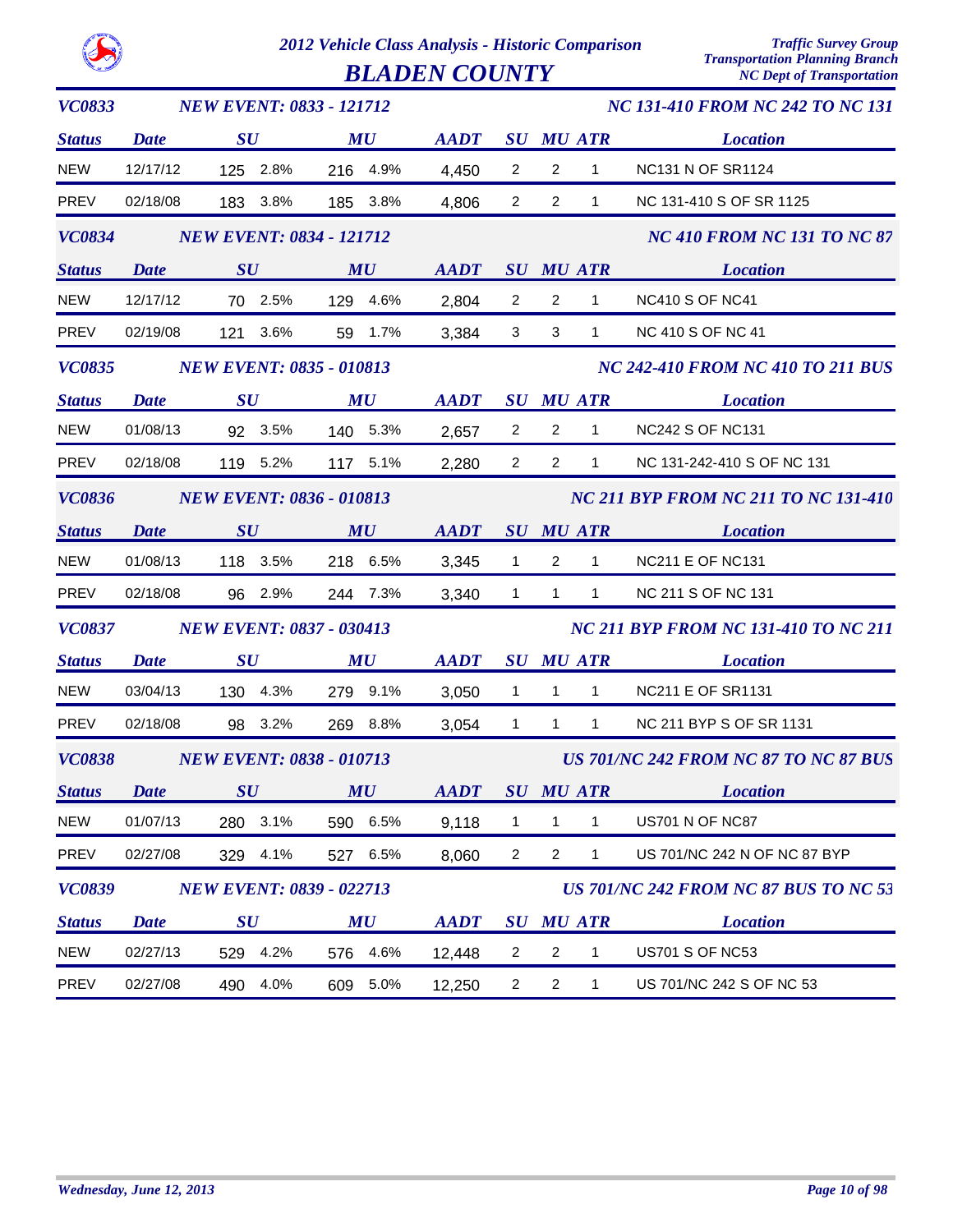|--|

*2012 Vehicle Class Analysis - Historic Comparison Traffic Survey Group* **BUNCOMBE COUNTY** 

| <b>VC1020</b> | <b>NEW EVENT: 1020 - 031813</b> |                                |          |                                 |         |             | <b>US 25 FROM I-26/US 74 TO US 25 A</b> |              |                                   |                                               |  |  |
|---------------|---------------------------------|--------------------------------|----------|---------------------------------|---------|-------------|-----------------------------------------|--------------|-----------------------------------|-----------------------------------------------|--|--|
| <b>Status</b> | <b>Date</b>                     | $\boldsymbol{S}\boldsymbol{U}$ |          | MU                              |         | <b>AADT</b> | $\boldsymbol{S}\boldsymbol{U}$          |              | <b>MU ATR</b>                     | <b>Location</b>                               |  |  |
| <b>NEW</b>    | 03/18/13                        | 857 3.9%                       |          | 661 3.0%                        |         | 21,786      | 3                                       | $\sqrt{3}$   | 4                                 | US 25 SOUTH OF NC 280                         |  |  |
| PREV          | 02/05/07                        |                                | 779 4.0% | 532 2.7%                        |         | 19,674      | 3                                       | $\mathbf{3}$ | 4                                 | US 25 N OF SR 3531                            |  |  |
| <b>VC1021</b> | <b>NEW EVENT: 1021 - 040213</b> |                                |          |                                 |         |             |                                         |              | <b>NC 280 FROM NC 191 TO I-26</b> |                                               |  |  |
| <b>Status</b> | <b>Date</b>                     | SU                             |          | MU                              |         | <b>AADT</b> |                                         |              | <b>SU MU ATR</b>                  | <b>Location</b>                               |  |  |
| <b>NEW</b>    | 04/02/13                        | 804 3.5%                       |          | 570 2.5%                        |         | 22,784      | $\mathbf 3$                             | 3            | 1                                 | (NB) NC 280 NORTH OF SR 2277                  |  |  |
| PREV          | 02/05/07                        |                                | 848 3.7% | 635 2.8%                        |         | 22,881      | 3                                       | 3            | $\mathbf{1}$                      | NC 280 S OF SR 3539                           |  |  |
| <b>VC1022</b> |                                 |                                |          | <b>NEW EVENT: 1022 - 031113</b> |         |             |                                         |              |                                   | <b>NC 191 FROM NC 280 TO NC 146</b>           |  |  |
| <b>Status</b> | <b>Date</b>                     | SU                             |          | MU                              |         | <b>AADT</b> |                                         |              | <b>SU MU ATR</b>                  | <b>Location</b>                               |  |  |
| <b>NEW</b>    | 03/11/13                        | 261 3.9%                       |          | 53 0.8%                         |         | 6,737       | 3                                       | 3            | $\mathbf{1}$                      | NC 191 SOUTH OF SR 3494                       |  |  |
| <b>PREV</b>   | 02/05/07                        | 369                            | 4.9%     | 89 1.2%                         |         | 7,557       | 3                                       | 3            | $\mathbf{1}$                      | NC 191 N OF SR 3494                           |  |  |
| <b>VC1023</b> |                                 |                                |          | <b>NEW EVENT: 1023 - 030413</b> |         |             |                                         |              |                                   | <b>NC 151 FROM Blue Ridge Pkwy TO US 19</b>   |  |  |
| <b>Status</b> | <b>Date</b>                     | SU                             |          | MU                              |         | <b>AADT</b> | $\boldsymbol{S}\boldsymbol{U}$          |              | <b>MU ATR</b>                     | <b>Location</b>                               |  |  |
| <b>NEW</b>    | 03/04/13                        |                                | 2 2.4%   |                                 | $0.0\%$ | 82          | 3                                       | $\mathbf{3}$ | $\overline{2}$                    | NC 151 SOUTH OF SR 3464                       |  |  |
| PREV          | 03/27/07                        |                                | 2 1.0%   |                                 | $0.0\%$ | 208         | 3                                       | 3            | $\overline{2}$                    | NC 151 S OF SR 3464                           |  |  |
| <b>VC1024</b> |                                 |                                |          | <b>NEW EVENT: 1024 - 030613</b> |         |             |                                         |              |                                   | <b>US 19-23-74 FROM US 19-23-74 TO NC 151</b> |  |  |
| <b>Status</b> | <b>Date</b>                     | SU                             |          | MU                              |         | <b>AADT</b> | $\boldsymbol{S}\boldsymbol{U}$          |              | <b>MU ATR</b>                     | <b>Location</b>                               |  |  |
| <b>NEW</b>    | 03/06/13                        | 218 3.5%                       |          | 50 0.8%                         |         | 6,270       | 3                                       | $\mathbf{3}$ | 4                                 | US 19 WEST OF SR 1130                         |  |  |
| PREV          | 03/05/07                        | 285                            | 3.6%     | 66 0.8%                         |         | 7,970       | 3                                       | 3            | 4                                 | US 19-23-74 W OF SR 1130                      |  |  |
| <b>VC1038</b> |                                 |                                |          | <b>NEW EVENT: 1038 - 031113</b> |         |             |                                         |              |                                   | <b>US 19-23-74 FROM NC 112 TO I-40</b>        |  |  |
| <b>Status</b> | <b>Date</b>                     | $\boldsymbol{S}\boldsymbol{U}$ |          | MU                              |         | <b>AADT</b> |                                         |              | <b>SU MU ATR</b>                  | <b>Location</b>                               |  |  |
| <b>NEW</b>    | 03/11/13                        | 1,855                          | 6.5%     | 1,176 4.1%                      |         | 28,527      | 3                                       | 3            | 4                                 | US 19 BUS WEST OF BROOKSIDE CI                |  |  |
| <b>PREV</b>   | 09/16/08                        | 1,113 4.1%                     |          | 470                             | 1.7%    | 26,858      | 3                                       | 3            | 4                                 | US 19-23-74 E OF BROOKSIDE CIR                |  |  |
| <b>VC1039</b> |                                 |                                |          | <b>NEW EVENT: 1039 - 040113</b> |         |             |                                         |              |                                   | <b>US 19-23-74 FROM NC 151 TO NC 112</b>      |  |  |
| <b>Status</b> | <b>Date</b>                     | $\boldsymbol{S}\boldsymbol{U}$ |          | MU                              |         | <b>AADT</b> |                                         |              | <b>SU MU ATR</b>                  | <b>Location</b>                               |  |  |
| <b>NEW</b>    | 04/01/13                        | 1,225 5.6%                     |          | 563 2.6%                        |         | 21,780      | 3                                       | 3            | 4                                 | (EB) US 19 EAST OF SR 1233                    |  |  |
| <b>PREV</b>   | 06/10/08                        | 1,140 4.8%                     |          | 494 2.1%                        |         | 23,536      | 3                                       | 3            | 4                                 | US 19-23-74 W OF NC 112                       |  |  |
| <b>VC1049</b> |                                 |                                |          | <b>NEW EVENT: 1049 - 031913</b> |         |             |                                         |              |                                   | <b>US 25 A FROM NC 280 TO 1-40</b>            |  |  |
| <b>Status</b> | Date                            | $\boldsymbol{S}\boldsymbol{U}$ |          | MU                              |         | <b>AADT</b> |                                         |              | <b>SU MU ATR</b>                  | <b>Location</b>                               |  |  |
| <b>NEW</b>    | 03/19/13                        | 448 2.5%                       |          | 262                             | 1.5%    | 17,961      | 3                                       | 3            | 4                                 | US 25A SOUTH OG BLUE RIDGE PKW                |  |  |
| PREV          | 04/14/08                        | 590                            | 4.0%     | 230                             | 1.6%    | 14,802      | 3                                       | 3            | 4                                 | US 25 A S OF SR 3116                          |  |  |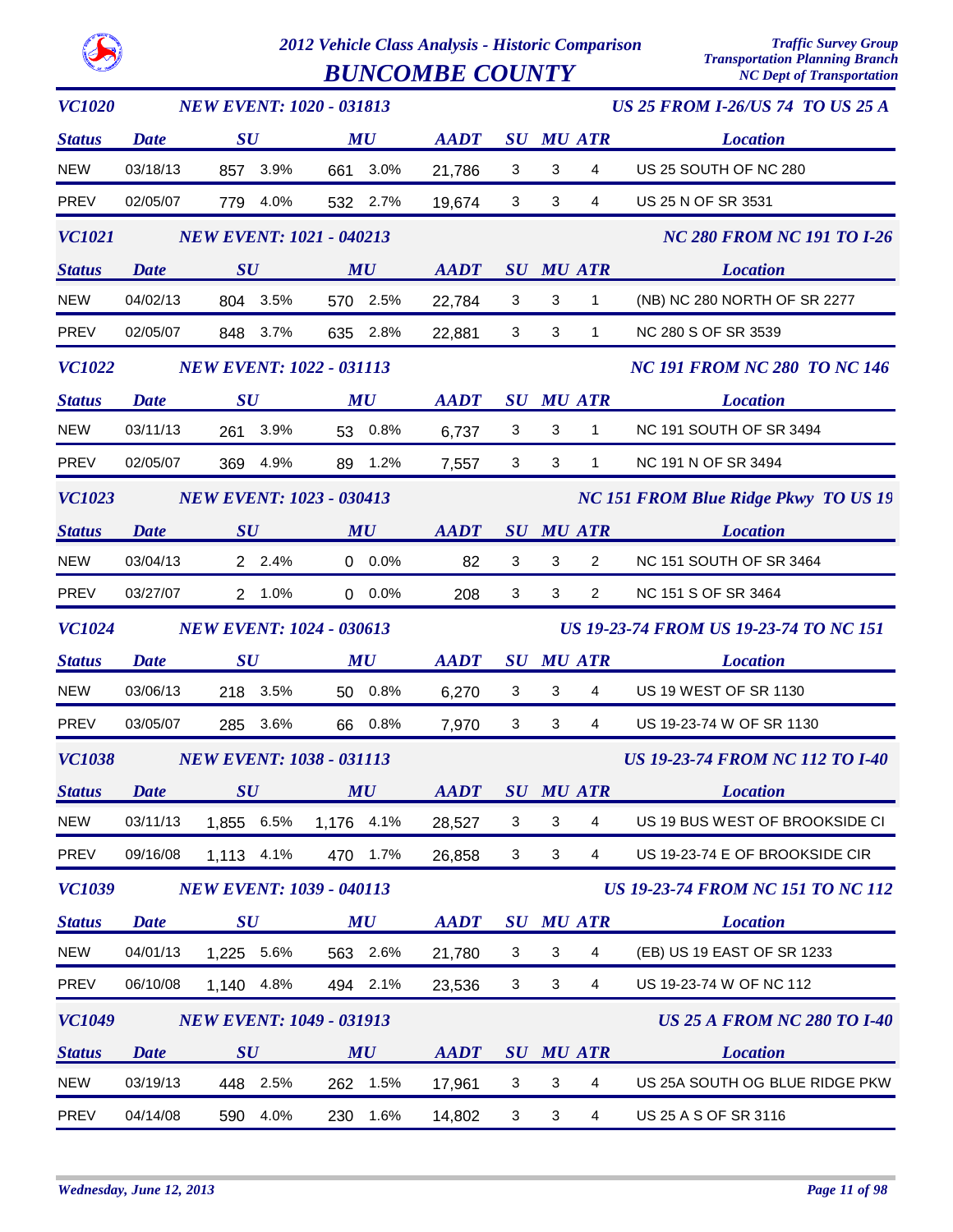|               | 2012 Vehicle Class Analysis - Historic Comparison<br><b>BUNCOMBE COUNTY</b> |                                 |      |           |          |             |                                       | <b>Traffic Survey Group</b><br><b>Transportation Planning Branch</b><br><b>NC Dept of Transportation</b> |                         |                                     |  |
|---------------|-----------------------------------------------------------------------------|---------------------------------|------|-----------|----------|-------------|---------------------------------------|----------------------------------------------------------------------------------------------------------|-------------------------|-------------------------------------|--|
| <b>VC1052</b> |                                                                             | <b>NEW EVENT: 1052 - 031813</b> |      |           |          |             |                                       |                                                                                                          |                         | <b>NC 280 FROM I-26 TO US 25</b>    |  |
| <b>Status</b> | Date                                                                        | SU                              |      | MU        |          | <b>AADT</b> |                                       |                                                                                                          | <b>SU MU ATR</b>        | <b>Location</b>                     |  |
| <b>NEW</b>    | 03/18/13                                                                    | 812                             | 3.0% | 562       | 2.1%     | 26,700      | 3                                     | 3                                                                                                        | 1                       | <b>NC 280 WEST OF SR 3529</b>       |  |
| <b>PREV</b>   | 04/14/08                                                                    | 1,367                           | 5.1% | 657       | 2.4%     | 26,895      | 3                                     | 3                                                                                                        | 1                       | NC 280 S OF SR 3529                 |  |
| <i>VC1053</i> |                                                                             | <b>NEW EVENT: 1053 - 030413</b> |      |           |          |             |                                       |                                                                                                          |                         | <b>NC 191 FROM NC 146 TO NC 112</b> |  |
| <b>Status</b> | <b>Date</b>                                                                 | SU                              |      | MU        |          | <b>AADT</b> |                                       |                                                                                                          | <b>SU MU ATR</b>        | <b>Location</b>                     |  |
| <b>NEW</b>    | 03/04/13                                                                    | 407                             | 3.6% | 81        | 0.7%     | 11,247      | 3                                     | 3                                                                                                        | 1                       | <b>NC 191 NORTH OF SR 3501</b>      |  |
| <b>PREV</b>   | 07/07/08                                                                    | 340                             | 2.8% | 169       | 1.4%     | 12,138      | 3                                     | 3                                                                                                        | 1                       | NC 191 N OF SR 3501                 |  |
| <b>VC1055</b> |                                                                             | <b>NEW EVENT: 1055 - 030513</b> |      |           |          |             |                                       | <b>NC 191 FROM I-26/US 74 TO I-40</b>                                                                    |                         |                                     |  |
| <b>Status</b> | <b>Date</b>                                                                 | SU                              |      | <b>MU</b> |          | <b>AADT</b> |                                       |                                                                                                          | <b>SU MU ATR</b>        | <b>Location</b>                     |  |
| <b>NEW</b>    | 03/05/13                                                                    | 464 4.7%                        |      | 166       | 1.7%     | 9,946       | 3                                     | 3                                                                                                        | 4                       | NC 191 SOUTH OF SR 3431             |  |
| <b>PREV</b>   | 06/17/08                                                                    | 585                             | 4.5% | 205       | 1.6%     | 13,036      | 3                                     | 3                                                                                                        | 4                       | NC 191 S OF POND RD                 |  |
| <b>VC1056</b> |                                                                             | <b>NEW EVENT: 1056 - 040113</b> |      |           |          |             |                                       |                                                                                                          |                         | <b>NC 191 FROM I-40 TO I-240</b>    |  |
| <b>Status</b> | <b>Date</b>                                                                 | SU                              |      | MU        |          | <b>AADT</b> |                                       |                                                                                                          | <b>SU MU ATR</b>        | <b>Location</b>                     |  |
| <b>NEW</b>    | 04/01/13                                                                    | 577                             | 4.9% | 93        | 0.8%     | 11,844      | 3                                     | 3                                                                                                        | 4                       | (NB) NC 191 NORTH OF SR 3413        |  |
| <b>PREV</b>   | 06/17/08                                                                    | 576                             | 4.4% | 129       | 1.0%     | 13,124      | 3                                     | 3                                                                                                        | 4                       | <b>NC 191 N OF I-40</b>             |  |
| <b>VC1057</b> |                                                                             | <b>NEW EVENT: 1057 - 031113</b> |      |           |          |             | <b>NC 191 FROM I-240 TO US 19 BUS</b> |                                                                                                          |                         |                                     |  |
| <b>Status</b> | <b>Date</b>                                                                 | SU                              |      | <b>MU</b> |          | <b>AADT</b> |                                       |                                                                                                          | <b>SU MU ATR</b>        | <b>Location</b>                     |  |
| <b>NEW</b>    | 03/11/13                                                                    | 195                             | 2.5% | 11        | 0.1%     | 7,738       | 3                                     | 3                                                                                                        | 1                       | NC 191 SOUTH OF OLNY RD.            |  |
| <b>PREV</b>   | 06/16/08                                                                    | 172 2.3%                        |      | 19        | 0.3%     | 7,360       | 3                                     | 3                                                                                                        | 1                       | NC 191 S OF OLNEY RD                |  |
| <b>VC1058</b> |                                                                             | <b>NEW EVENT: 1058 - 030513</b> |      |           |          |             |                                       |                                                                                                          |                         | <b>NC 146 FROM NC 191 TO I-26</b>   |  |
| <b>Status</b> | <b>Date</b>                                                                 | SU                              |      | MU        |          | <b>AADT</b> |                                       |                                                                                                          | <b>SU MU ATR</b>        | <b>Location</b>                     |  |
| <b>NEW</b>    | 03/05/13                                                                    | 282 3.5%                        |      |           | 130 1.6% | 7,952       | 3                                     | 3                                                                                                        | $\mathbf{1}$            | NC 146 WEST OF SR 3499              |  |
| <b>PREV</b>   | 08/30/11                                                                    | 448 2.6%                        |      |           | 153 0.9% | 17,420      | 3                                     | 3                                                                                                        | 1                       | NC 146 W OF I-26                    |  |
| <b>PREV</b>   | 04/15/08                                                                    | 370 4.4%                        |      |           | 142 1.7% | 8,344       | $\mathbf{3}$                          | $\mathbf{3}$                                                                                             | $\mathbf 1$             | <b>NC 146 E OF NC 191</b>           |  |
| <b>VC1060</b> |                                                                             | <b>NEW EVENT: 1060 - 040113</b> |      |           |          |             |                                       |                                                                                                          |                         | US 19 BUS FROM US 19 TO NC 191      |  |
| <b>Status</b> | <b>Date</b>                                                                 | SU                              |      | MU        |          | <b>AADT</b> |                                       |                                                                                                          | <b>SU MU ATR</b>        | <b>Location</b>                     |  |
| <b>NEW</b>    | 04/01/13                                                                    | 302 2.8%                        |      |           | 70 0.7%  | 10,607      | 3                                     | 3                                                                                                        | $\overline{4}$          | (EB) US 19 WEST OF MITCHELL AVE.    |  |
| PREV          | 07/07/08                                                                    | 271                             | 2.6% |           | 40 0.4%  | 10,488      | 3                                     | $\mathbf{3}$                                                                                             | 4                       | US 19 BUS W OF MITCHELL AVE         |  |
| <b>VC1064</b> |                                                                             | <b>NEW EVENT: 1064 - 030413</b> |      |           |          |             |                                       |                                                                                                          |                         | <b>NC 112 FROM US 19 TO NC 191</b>  |  |
| <b>Status</b> | <b>Date</b>                                                                 | SU                              |      | MU        |          | <b>AADT</b> |                                       |                                                                                                          | <b>SU MU ATR</b>        | <b>Location</b>                     |  |
| <b>NEW</b>    | 03/04/13                                                                    | 475 4.0%                        |      |           | 163 1.4% | 11,886      | 3                                     | $\mathbf{3}$                                                                                             | $\overline{\mathbf{4}}$ | <b>NC 112 EAST OF SR 3433</b>       |  |
| PREV          | 06/09/08                                                                    | 537                             | 3.6% |           | 178 1.2% | 14,723      | 3                                     | $\mathbf{3}$                                                                                             | $\overline{4}$          | NC 112 W OF SR 3555                 |  |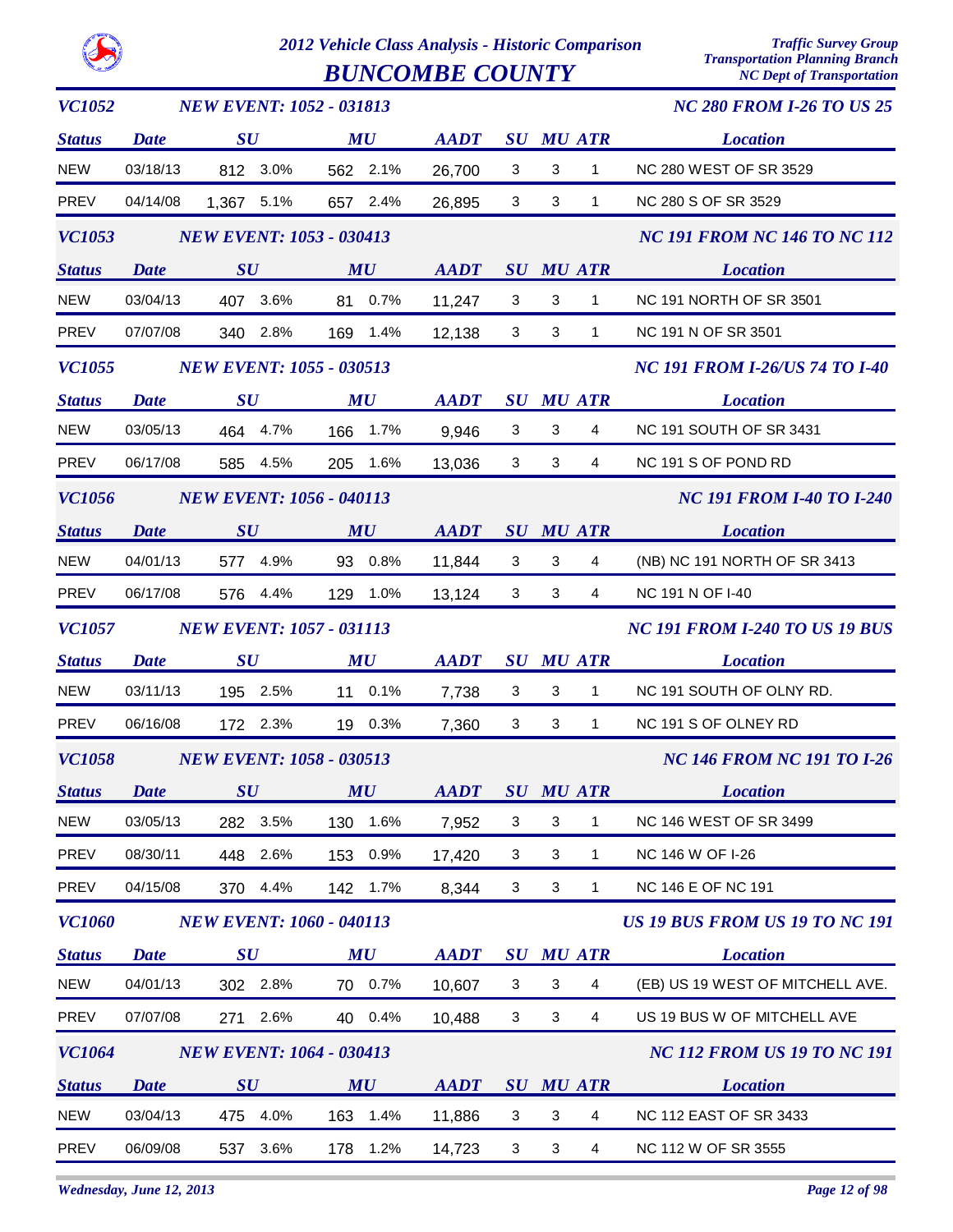|               |             |                                 | 2012 Vehicle Class Analysis - Historic Comparison<br><b>BUNCOMBE COUNTY</b> | <b>Traffic Survey Group</b><br><b>Transportation Planning Branch</b><br><b>NC Dept of Transportation</b> |                                |   |               |                                   |
|---------------|-------------|---------------------------------|-----------------------------------------------------------------------------|----------------------------------------------------------------------------------------------------------|--------------------------------|---|---------------|-----------------------------------|
| <b>VC1065</b> |             | <b>NEW EVENT: 1065 - 040113</b> |                                                                             |                                                                                                          |                                |   |               | US 19-23-25 (FUT I-26)            |
| <b>Status</b> | Date        | $\bm{S}\bm{U}$                  | MU                                                                          | <b>AADT</b>                                                                                              | $\boldsymbol{S}\boldsymbol{U}$ |   | <b>MU ATR</b> | <b>Location</b>                   |
| <b>NEW</b>    | 04/01/13    | 2.5%<br>836                     | 3.1%<br>1,065                                                               | 34,009                                                                                                   | 2                              | 2 | 11            | I-26 N OF WEAVER BLVD (EXIT 19)   |
| <b>PREV</b>   | 09/23/09    | 3.2%<br>1.544                   | 1,227<br>2.5%                                                               | 48,469                                                                                                   | 3                              | 3 | 11            | I-26 S OF US 25-70                |
| <b>VC1066</b> |             |                                 | <b>NEW EVENT: 1066 - 032513</b>                                             |                                                                                                          |                                |   |               | US 19-23-25 (FUT I-26)            |
| <b>Status</b> | <b>Date</b> | $\boldsymbol{S}\boldsymbol{U}$  | MU                                                                          | $\boldsymbol{A}\boldsymbol{A}\boldsymbol{D}\boldsymbol{T}$                                               | $\boldsymbol{S}\boldsymbol{U}$ |   | <b>MU ATR</b> | <b>Location</b>                   |
| <b>NEW</b>    | 03/25/13    | 1,643<br>2.8%                   | 1,278<br>2.2%                                                               | 59,272                                                                                                   | 3                              | 3 | 11            | I-26 N OF SR 1477 BROADWAY ST (E  |
| <b>PREV</b>   | 09/21/09    | 1,465<br>2.5%                   | 1,262<br>2.2%                                                               | 57,871                                                                                                   | 3                              | 3 | 11            | I-26 S OF SR 1684 ELK MOUNTAIN RD |
| <b>VC1069</b> |             | <b>NEW EVENT: 1069 - 051413</b> |                                                                             |                                                                                                          |                                |   |               | $I-40$                            |
| <b>Status</b> | <b>Date</b> | $\bm{S}\bm{U}$                  | MU                                                                          | <b>AADT</b>                                                                                              | $\boldsymbol{S}\boldsymbol{U}$ |   | <b>MU ATR</b> | <b>Location</b>                   |
|               |             |                                 |                                                                             |                                                                                                          |                                |   |               |                                   |
| <b>NEW</b>    | 05/14/13    | 3.9%<br>1.116                   | $9.2\%$<br>2,672                                                            | 28,971                                                                                                   | 1                              | 1 | 11            | I-40 E OF SR 1531 DUNSMORE AVE (E |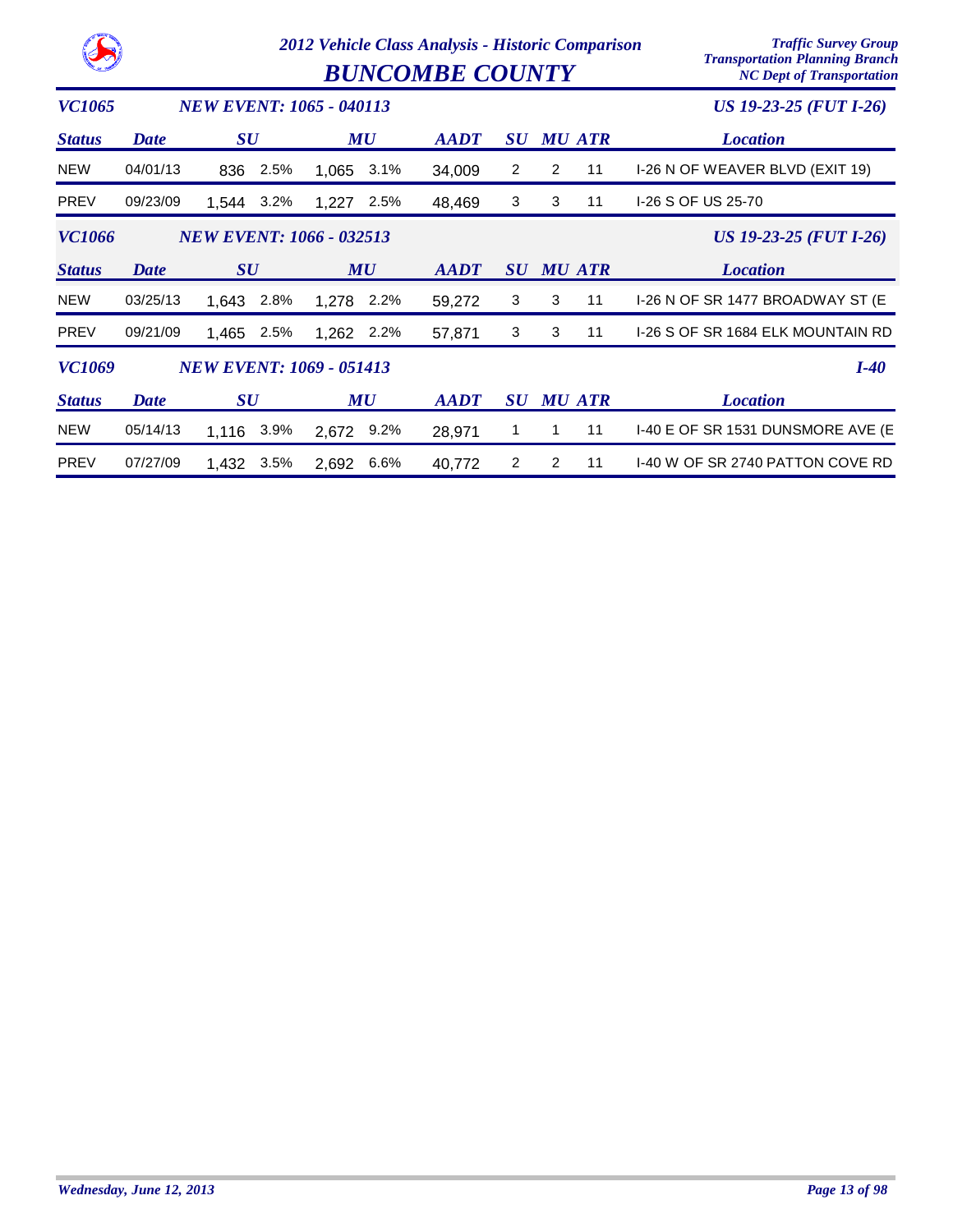

| <i>VC1101</i> |                                 |                                 |          | <b>NEW EVENT: 1101 - 032513</b> |          |             |                                             |                           |                         | US 64/NC 18 SOUTH OF SR 1426 TO NORTH OF SR 1423 |
|---------------|---------------------------------|---------------------------------|----------|---------------------------------|----------|-------------|---------------------------------------------|---------------------------|-------------------------|--------------------------------------------------|
| <b>Status</b> | <b>Date</b>                     | $\boldsymbol{S}\boldsymbol{U}$  |          |                                 | MU       | <b>AADT</b> |                                             |                           | <b>SU MU ATR</b>        | <b>Location</b>                                  |
| <b>NEW</b>    | 03/25/13                        |                                 | 384 4.2% |                                 | 241 2.6% | 9,095       | $\mathbf{3}$                                | $\mathbf{3}$              | 4                       | (SB) US 64 NORTH OF SR 1423                      |
| PREV          | 08/15/06                        |                                 | 295 3.1% |                                 | 293 3.1% | 9,466       | $\overline{2}$                              | $\overline{2}$            | 4                       | US 64/NC 18 N OF SR 1423                         |
| <b>PREV</b>   | 01/23/06                        | 382                             | 3.7%     |                                 | 328 3.2% | 10,278      | $\mathbf{3}$                                | 3                         | 4                       | US 64/NC 18 N OF SR 1423                         |
| PREV          | 10/21/03                        |                                 | 395 3.6% |                                 | 310 2.8% | 10,947      | 3                                           | 3                         | 4                       | US 64/NC 18 S OF SR 1436                         |
| <b>PREV</b>   | 10/30/01                        |                                 | 441 3.9% |                                 | 376 3.4% | 11,203      | 3                                           | 3                         | 4                       | NC 18 N OF SR 1436                               |
| <b>PREV</b>   | 04/17/00                        |                                 | 477 4.5% |                                 | 388 3.7% | 10,557      | 3                                           | 3                         | 4                       | NC 18 N OF SR 1436                               |
| <b>VC1104</b> | <b>NEW EVENT: 1104 - 032613</b> |                                 |          |                                 |          |             |                                             |                           |                         | <b>US 70</b>                                     |
| <b>Status</b> | <b>Date</b>                     | SU                              |          |                                 | MU       | <b>AADT</b> |                                             |                           | <b>SU MU ATR</b>        | <b>Location</b>                                  |
| <b>NEW</b>    | 03/26/13                        |                                 | 198 3.9% |                                 | 42 0.8%  | 5,126       | 3                                           | 3                         | $\overline{\mathbf{4}}$ | (WB) US 70 WEST OF SR 1620                       |
| PREV          | 10/02/06                        |                                 | 215 3.4% |                                 | 62 1.0%  | 6,393       | 3                                           | 3                         | 4                       | US 70 E OF SR 1611                               |
| PREV          | 01/23/06                        |                                 | 214 3.6% | 55                              | $0.9\%$  | 5,952       | $\mathbf{3}$                                | $\mathbf{3}$              | 4                       | US 70 E OF SR 1611                               |
| PREV          | 10/29/01                        |                                 | 205 3.0% |                                 | 75 1.1%  | 6,932       | 3                                           | 3                         | 4                       | US 70 E OF SR 1751                               |
| <b>PREV</b>   | 04/17/00                        |                                 | 223 3.0% |                                 | 96 1.3%  | 7,542       | $\mathbf{3}$                                | $\mathbf{3}$              | 4                       | US 70 E OF SR 1751                               |
| <b>VC1106</b> |                                 | <b>NEW EVENT: 1106 - 032513</b> |          |                                 |          |             | NC 181 SOUTH OF SR 1440 TO NORTH OF SR 1221 |                           |                         |                                                  |
| <b>Status</b> | <b>Date</b>                     | $\boldsymbol{S}\boldsymbol{U}$  |          |                                 | MU       | <b>AADT</b> |                                             |                           | <b>SU MU ATR</b>        | <b>Location</b>                                  |
| <b>NEW</b>    | 03/25/13                        |                                 | 220 2.3% |                                 | 70 0.7%  | 9,622       | $\mathbf{3}$                                | 3                         | $\overline{2}$          | (SB) NC 181 NORTH OF SR1418                      |
| PREV          | 08/15/06                        | 268                             | 2.9%     |                                 | 146 1.6% | 9,282       | 3                                           | 3                         | $\overline{2}$          | NC 181 N OF SR 1221                              |
| PREV          | 01/24/06                        |                                 | 340 2.8% |                                 | 134 1.1% | 12,169      | 3                                           | $\mathbf{3}$              | $\overline{2}$          | NC 181 N OF SR 1221                              |
| PREV          | 10/21/03                        |                                 | 433 4.2% | 137                             | 1.3%     | 10,209      | 3                                           | 3                         | $\overline{2}$          | NC 181 N OF SR 1221                              |
| <b>PREV</b>   | 10/30/01                        |                                 | 259 2.4% |                                 | 156 1.4% | 10,836      | 3                                           | 3                         | 2                       | NC 181 N OF SR 1221                              |
| <b>PREV</b>   | 04/17/00                        | 352                             | 3.1%     | 188                             | 1.6%     | 11,470      | 3                                           | 3                         | $\overline{2}$          | NC 181 N OF SR 1221                              |
| <b>VC1107</b> |                                 |                                 |          | <b>NEW EVENT: 1107 - 032513</b> |          |             |                                             |                           |                         | US 64 SOUTH OF SR 1949 TO NORTH OF SR 1102       |
| <b>Status</b> | <b>Date</b>                     | $\boldsymbol{S}\boldsymbol{U}$  |          |                                 | MU       | <b>AADT</b> |                                             |                           | <b>SU MU ATR</b>        | <b>Location</b>                                  |
| <b>NEW</b>    | 03/25/13                        |                                 | 220 2.7% |                                 | 184 2.2% | 8,198       | 3                                           | $\ensuremath{\mathsf{3}}$ | 1                       | (NB) US 64 SOUTH OF SR1985                       |
| PREV          | 08/15/06                        | 316                             | 3.2%     |                                 | 254 2.6% | 9,890       | 3                                           | 3                         | $\mathbf{1}$            | US 64 S OF SR 1949                               |
| <b>PREV</b>   | 01/23/06                        | 389                             | 4.1%     |                                 | 246 2.6% | 9,430       | $\mathbf{3}$                                | 3                         | $\mathbf{1}$            | <b>US 64 S OF SR 1949</b>                        |
| PREV          | 10/21/03                        | 409                             | 4.7%     |                                 | 234 2.7% | 8,745       | 3                                           | $\mathbf{3}$              | $\mathbf{1}$            | US 64 S OF SR 1949                               |
| <i>VC1111</i> |                                 |                                 |          | <b>NEW EVENT: 1111 - 032513</b> |          |             |                                             |                           |                         | <b>NC 126 FROM US 70 TO NC 181</b>               |
| <b>Status</b> | <b>Date</b>                     | SU                              |          |                                 | MU       | <b>AADT</b> |                                             |                           | <b>SU MU ATR</b>        | <b>Location</b>                                  |
| <b>NEW</b>    | 03/25/13                        |                                 | 35 7.3%  |                                 | 6 1.2%   | 482         | $\mathbf{3}$                                | $\sqrt{3}$                | $\overline{c}$          | (SB) NC 126 SOUTH OF SR 1310                     |
| PREV          | 06/18/07                        | 45                              | 5.9%     |                                 | 24 3.1%  | 766         | $\ensuremath{\mathsf{3}}$                   | 3                         | $\overline{2}$          | NC 126 S OF SR 1310                              |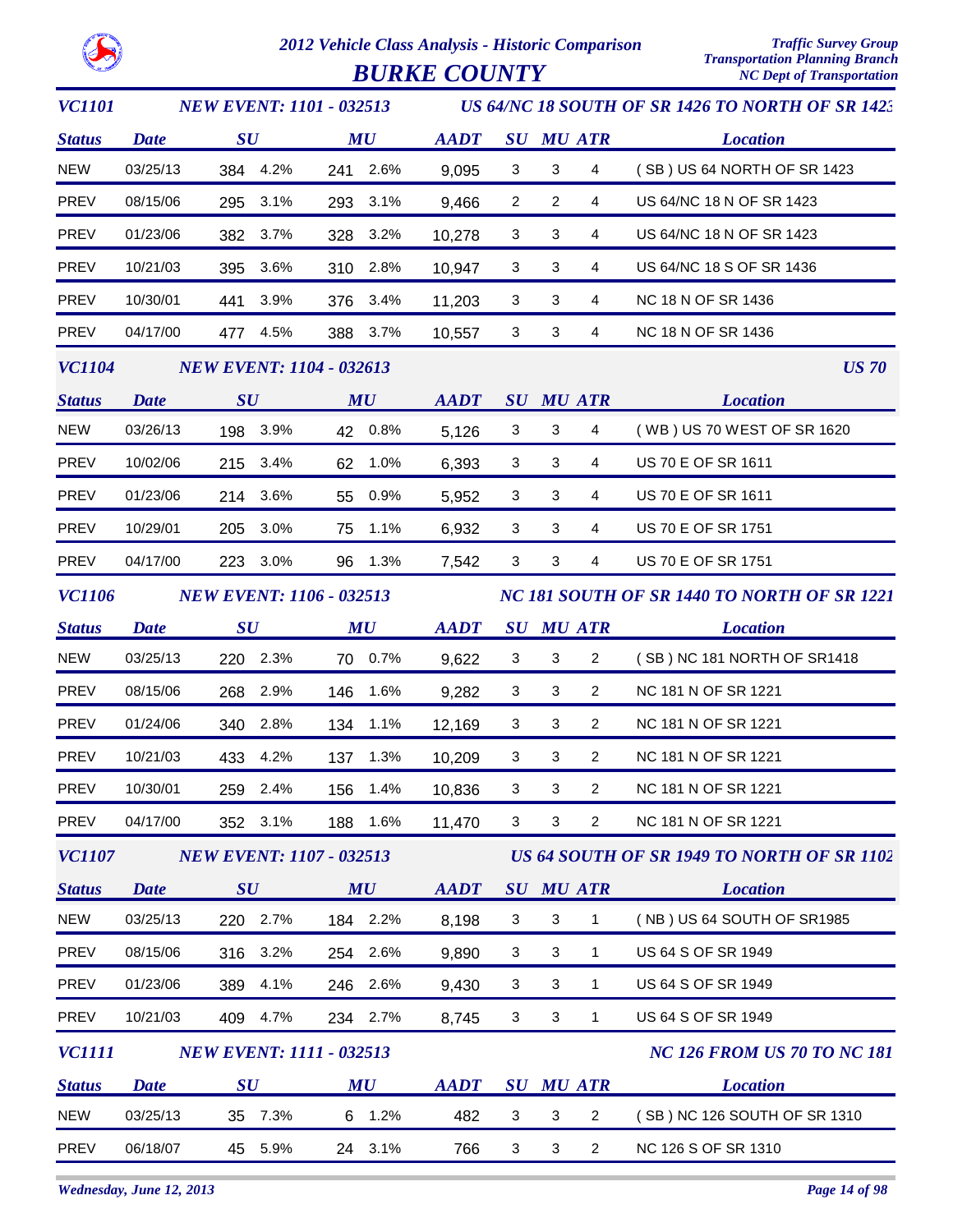|               |          | 2012 Vehicle Class Analysis - Historic Comparison | <b>Traffic Survey Group</b><br><b>Transportation Planning Branch</b><br><b>NC Dept of Transportation</b> |                                    |                |                |   |                                       |
|---------------|----------|---------------------------------------------------|----------------------------------------------------------------------------------------------------------|------------------------------------|----------------|----------------|---|---------------------------------------|
| <b>VC1205</b> |          | <b>NEW EVENT: 1205 - 022513</b>                   |                                                                                                          | <b>US 601 FROM NC 218 TO NC 24</b> |                |                |   |                                       |
| <b>Status</b> | Date     | <b>SU</b>                                         | MU                                                                                                       | $A$ <i>ADT</i>                     | SU             | <b>MU ATR</b>  |   | <b>Location</b>                       |
| <b>NEW</b>    | 02/25/13 | 6.0%<br>342                                       | 6.6%<br>373                                                                                              | 5,688                              | $\overline{2}$ | 2              | 1 | US 601 S OF SR 1116                   |
| <b>PREV</b>   | 06/25/07 | 7.9%<br>436                                       | 559 10.2%                                                                                                | 5,490                              | 2              | $\overline{2}$ |   | <b>US 601 N OF SR 1117</b>            |
| <b>VC1217</b> |          | <b>NEW EVENT: 1217 - 022513</b>                   |                                                                                                          |                                    |                |                |   | <b>US 601 FROM NC 24-27 TO NC 200</b> |
| <b>Status</b> | Date     | $\boldsymbol{S}\boldsymbol{U}$                    | MU                                                                                                       | <b>AADT</b>                        | <b>SU</b>      | <b>MU ATR</b>  |   | <b>Location</b>                       |
| <b>NEW</b>    | 02/25/13 | 263<br>4.0%                                       | 308<br>4.7%                                                                                              | 6,518                              | $\overline{2}$ | 2              |   | US 601 N OF SR 1105                   |
| <b>PREV</b>   | 06/08/09 | 5.1%<br>324                                       | 6.1%<br>384                                                                                              | 6,318                              | $\overline{2}$ | 2              |   | US 601 S OF SR 1148                   |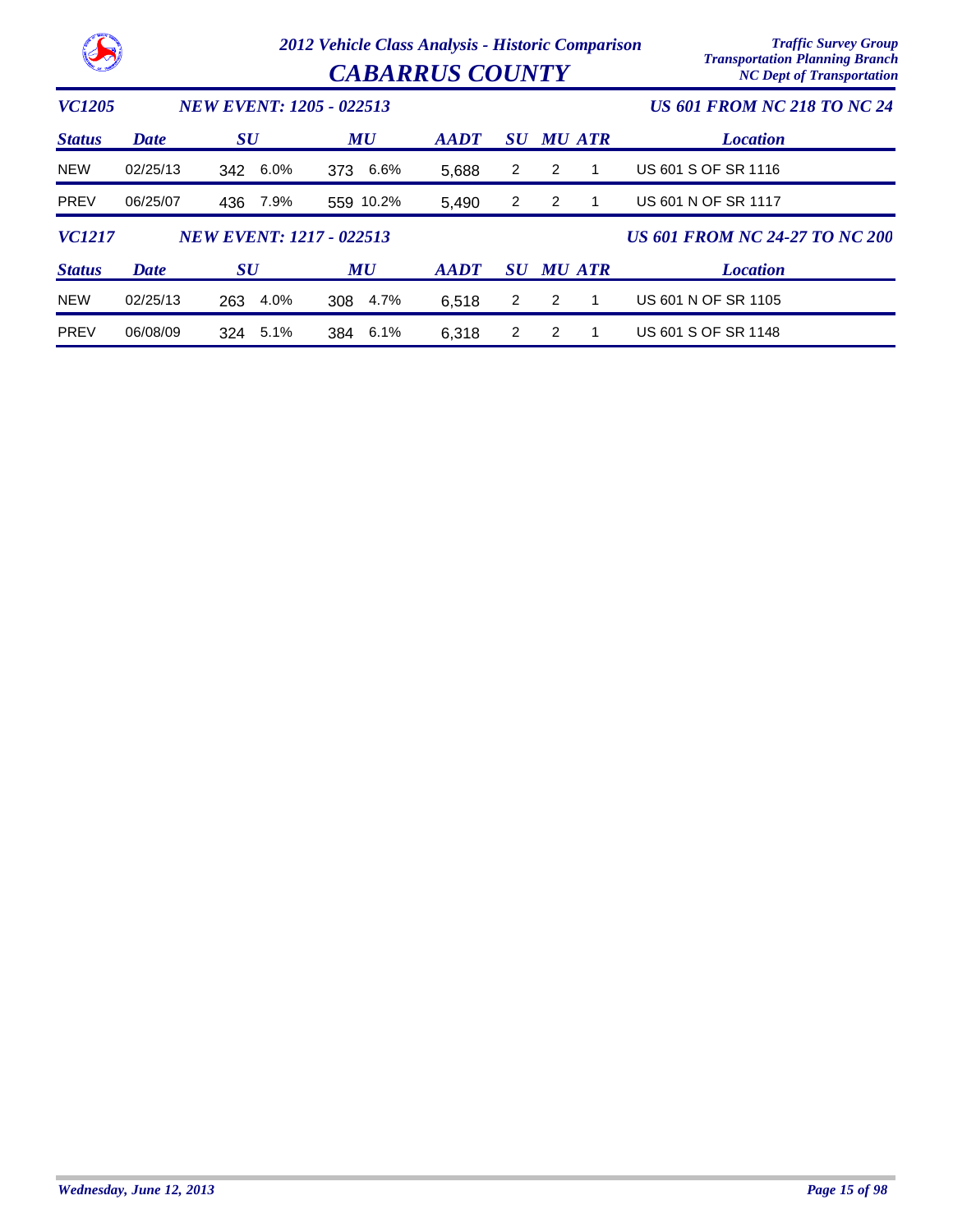$CAMDEN COUNTY$ 

| <b>VC1401</b> |             | <b>NEW EVENT: 1401 - 073012</b> |             |             |                |                           |                  | NC 343 WEST OF SR 1128 TO EAST OF SR 1138 |
|---------------|-------------|---------------------------------|-------------|-------------|----------------|---------------------------|------------------|-------------------------------------------|
| <b>Status</b> | <b>Date</b> | SU                              | MU          | <b>AADT</b> |                |                           | <b>SU MU ATR</b> | <b>Location</b>                           |
| <b>NEW</b>    | 07/30/12    | 144 3.5%                        | 36 0.9%     | 4,102       | 3              | $\mathbf{3}$              | 1                | <b>NC 343 EAST OF SR 1138</b>             |
| <b>PREV</b>   | 11/14/06    | 226 5.1%                        | 29 0.7%     | 4,450       | 3              | $\mathbf{3}$              | $\mathbf{1}$     | NC 343 S OF SR 1138                       |
| <b>PREV</b>   | 02/14/05    | 186 4.2%                        | 26 0.6%     | 4,461       | 3              | 3                         | 1                | NC.343 W.OF SR1128 TO E.OF SR113          |
| <b>PREV</b>   | 10/18/00    | 116 3.9%                        | 54 1.8%     | 2,957       | $\mathbf{3}$   | $\mathbf{3}$              | $\mathbf{1}$     | NC.343 W.OF SR.1128 TO E.OF SR.11         |
| <b>VC1402</b> |             | <b>NEW EVENT: 1402 - 073012</b> |             |             |                |                           |                  | <b>US 158</b>                             |
| <b>Status</b> | <b>Date</b> | SU                              | MU          | <b>AADT</b> |                |                           | <b>SU MU ATR</b> | <b>Location</b>                           |
| <b>NEW</b>    | 07/30/12    | 703 4.7%                        | 380 2.5%    | 14,977      | 3              | 3                         | $\mathbf{1}$     | US 158 SOUTH OF SR 1257                   |
| <b>PREV</b>   | 11/14/06    | 735 4.1%                        | 307 1.7%    | 17,848      | 3              | $\mathbf{3}$              | $\mathbf{1}$     | US 158 W OF SR 1139                       |
| <b>PREV</b>   | 02/14/05    | 756 3.9%                        | 307<br>1.6% | 19,408      | 3              | 3                         | 1                | US.158 W.OF SR1139 TO PASQUOTA            |
| <b>PREV</b>   | 10/18/00    | 446 3.0%                        | 335 2.3%    | 14,650      | $\mathbf{3}$   | $\ensuremath{\mathsf{3}}$ | $\mathbf{1}$     | NC.34 W.OF SR.1139 TO E.OF PASQU          |
| <b>VC1403</b> |             | <b>NEW EVENT: 1403 - 073112</b> |             |             |                |                           |                  | US 17 FROM US 158 TO US 17 BUS            |
| <b>Status</b> | <b>Date</b> | $\boldsymbol{S}\boldsymbol{U}$  | MU          | <b>AADT</b> |                |                           | <b>SU MU ATR</b> | <b>Location</b>                           |
| <b>NEW</b>    | 07/31/12    | 520 4.2%                        | 740 6.0%    | 12,356      | $\overline{2}$ | $\overline{2}$            | $\mathbf{1}$     | US 17 SOUTH OF SR 1251                    |
| <b>PREV</b>   | 03/12/07    | 530 4.1%                        | 699 5.4%    | 12,876      | $\overline{2}$ | $\overline{2}$            | $\mathbf{1}$     | US 17 S OF SR 1251                        |
| <b>VC1405</b> |             | <b>NEW EVENT: 1405 - 062612</b> |             |             |                |                           |                  | US 17 BUS FROM US 17 TO NC 343            |
| <b>Status</b> | <b>Date</b> | SU                              | MU          | <b>AADT</b> |                |                           | <b>SU MU ATR</b> | <b>Location</b>                           |
| <b>NEW</b>    | 06/26/12    | 118 3.4%                        | 55 1.6%     | 3,448       | 3              | $\mathbf{3}$              | $\mathbf{1}$     | US 17 BUS NORTH OF SR 1258                |
| <b>PREV</b>   | 03/15/11    | 131 3.9%                        | 39 1.2%     | 3,340       | 3              | $\mathbf{3}$              | $\mathbf{1}$     | US 17 BUS S OF SR 1219                    |
| <b>VC1407</b> |             | <b>NEW EVENT: 1407 - 062612</b> |             |             |                |                           |                  | <b>US 158 FROM NC 343 TO NC 34</b>        |
| <b>Status</b> | <b>Date</b> | SU                              | MU          | <b>AADT</b> |                |                           | <b>SU MU ATR</b> | <b>Location</b>                           |
| <b>NEW</b>    | 06/26/12    | 508 4.6%                        | 446 4.0%    | 11,154      | 3              | 3                         | $\overline{c}$   | US 158 SOUTH OF SR 1145                   |
| <b>PREV</b>   | 03/15/11    | 375 3.2%                        | 176 1.5%    | 11,644      | $\mathbf{3}$   | $\mathbf{3}$              | $\overline{a}$   | US 158 W OF SR 1145                       |
| <b>VC1408</b> |             | <b>NEW EVENT: 1408 - 062512</b> |             |             |                |                           |                  | NC 343 FROM US 158 TO US 17 BUS           |
| <b>Status</b> | <b>Date</b> | $\boldsymbol{S}\boldsymbol{U}$  | MU          | <b>AADT</b> |                |                           | <b>SU MU ATR</b> | <b>Location</b>                           |
| <b>NEW</b>    | 06/25/12    | 93 3.2%                         | 66 2.3%     | 2,880       | 3              | 3                         | 1                | NC 343 NORTH OF SR 1205                   |
| <b>PREV</b>   | 03/15/11    | 122 5.2%                        | 1.9%<br>46  | 2,359       | $\mathbf{3}$   | $\sqrt{3}$                | $\mathbf{1}$     | NC 343 S OF SR 1209                       |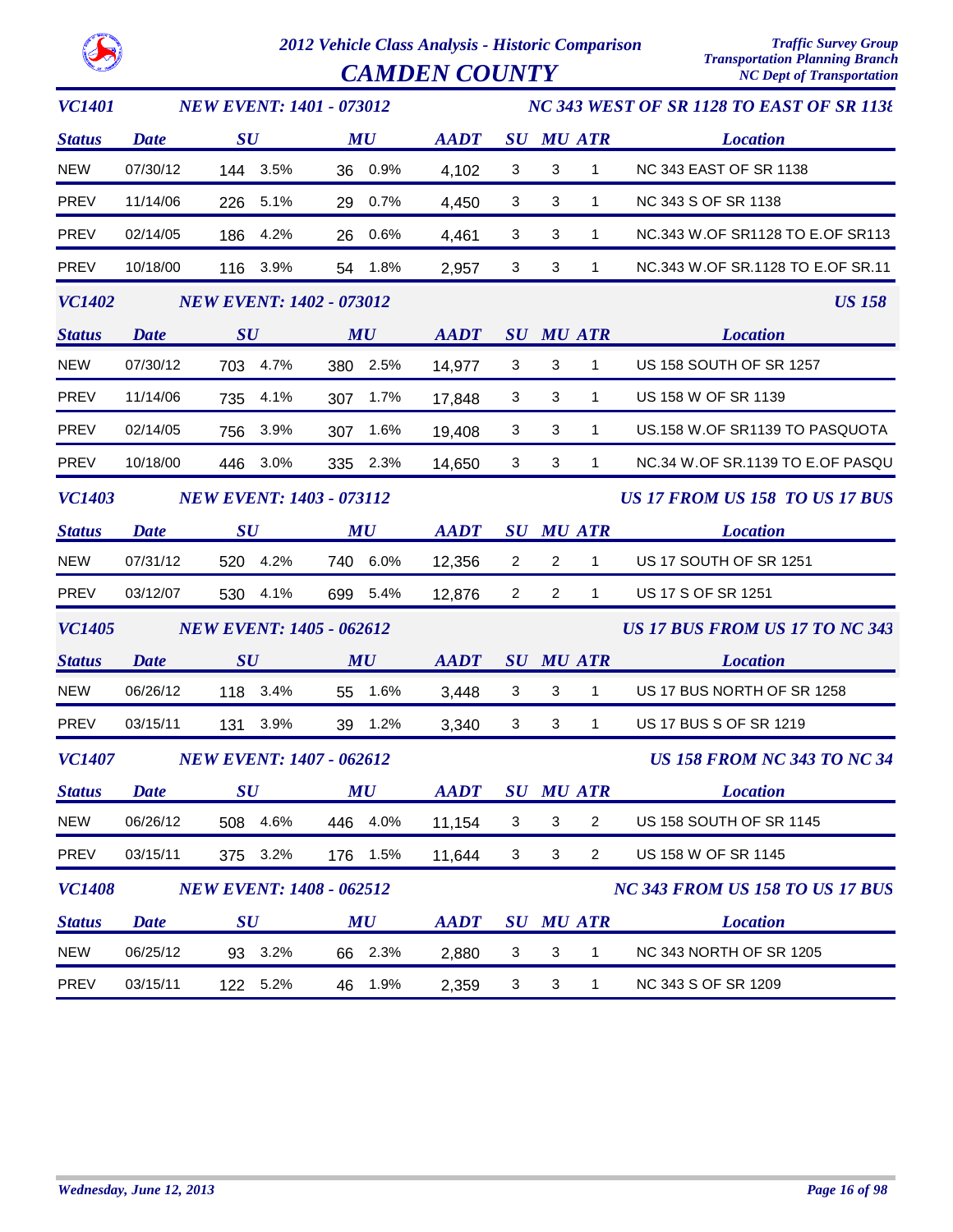*2012 Vehicle Class Analysis - Historic Comparison Traffic Survey Group*  $CARTERET COUNTY$ 

| <i><b>VC1501</b></i> |             | <b>NEW EVENT: 1501 - 060412</b> |             |             | NC 24 WEST OF SR 1124 TO EAST OF SR 1119 |   |               |                                                        |  |  |
|----------------------|-------------|---------------------------------|-------------|-------------|------------------------------------------|---|---------------|--------------------------------------------------------|--|--|
| <b>Status</b>        | Date        | <b>SU</b>                       | MU          | <b>AADT</b> | <b>SU</b>                                |   | <b>MU ATR</b> | <b>Location</b>                                        |  |  |
| <b>NEW</b>           | 06/04/12    | 4.2%<br>745                     | 1.8%<br>324 | 17,742      | 3                                        | 3 |               | NC <sub>24</sub> W OF SR <sub>1118</sub>               |  |  |
| <b>PREV</b>          | 09/11/06    | 4.9%<br>844                     | 416 2.4%    | 17,212      | 3                                        | 3 |               | NC 24 W OF SR 1118                                     |  |  |
| <b>PREV</b>          | 04/17/06    | 4.3%<br>678                     | 426 2.7%    | 15,632      | 3                                        | 3 |               | NC <sub>24</sub> WEST OF SR <sub>1143</sub> TO EAST OF |  |  |
| <b>PREV</b>          | 08/18/03    | 3.9%<br>640                     | 2.3%<br>381 | 16,502      | 3                                        | 3 |               | NC.24 WEST OF SR.1143 TO EAST OF                       |  |  |
| <b>VC1503</b>        |             | <b>NEW EVENT: 1503 - 060412</b> |             |             |                                          |   |               | <b>US 70 WEST OF SR 1347 TO EAST OF SR 1325</b>        |  |  |
| <b>Status</b>        | <b>Date</b> | $\boldsymbol{S}\boldsymbol{U}$  | MU          | <b>AADT</b> | <b>SU</b>                                |   | <b>MU ATR</b> | <b>Location</b>                                        |  |  |
| <b>NEW</b>           | 06/04/12    | 4.0%<br>337                     | 1.8%<br>151 | 8,520       | 3                                        | 3 | 1             | <b>US70 W OF SR1322</b>                                |  |  |
| <b>PREV</b>          | 09/11/06    | 345 3.7%                        | 1.2%<br>114 | 9,291       | 3                                        | 3 |               | US 70 W OF SR 1323                                     |  |  |
| <b>PREV</b>          | 04/17/06    | 4.5%<br>407                     | 1.4%<br>122 | 8.946       | 3                                        | 3 | 1             | US70 WEST OF SR1323 TO EAST OF                         |  |  |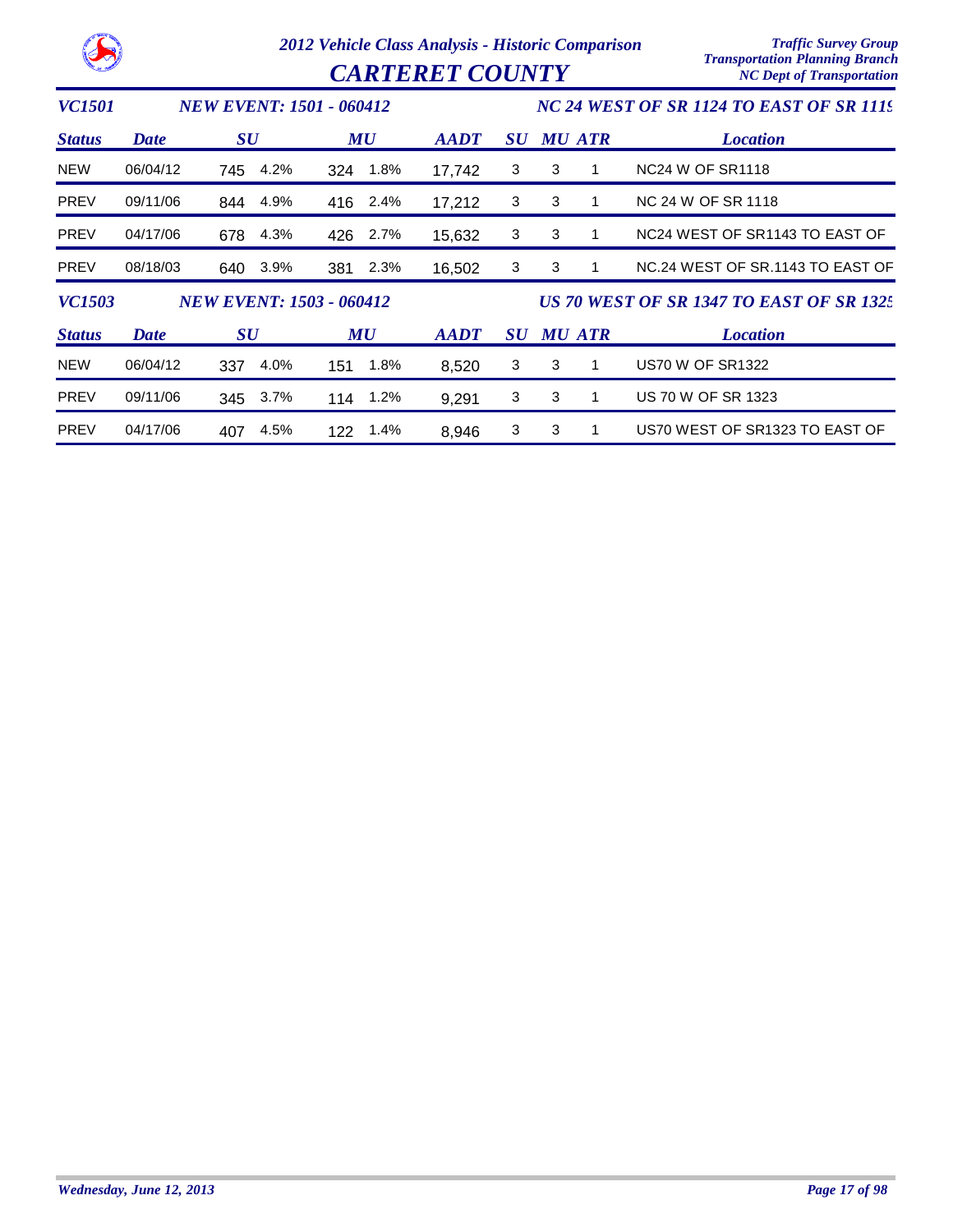| <b>VC1701</b> |                                                                                                                                                                                                                                     | <b>NEW EVENT: 1701 - 030413</b> |                                 | US 321 SOUTH OF US 70 TO NORTH OF NC 10 |                |                                      |                |                  |                                          |  |
|---------------|-------------------------------------------------------------------------------------------------------------------------------------------------------------------------------------------------------------------------------------|---------------------------------|---------------------------------|-----------------------------------------|----------------|--------------------------------------|----------------|------------------|------------------------------------------|--|
| <b>Status</b> | <b>Date</b>                                                                                                                                                                                                                         | $\boldsymbol{S}\boldsymbol{U}$  | $\boldsymbol{M}\boldsymbol{U}$  |                                         | <b>AADT</b>    |                                      |                | SU MU ATR        | <b>Location</b>                          |  |
| <b>NEW</b>    | 03/04/13                                                                                                                                                                                                                            | 818 3.8%                        | 522 2.4%                        |                                         | 21,424         | $\mathbf{3}$                         | $\mathbf{3}$   | $\mathbf{1}$     | US 321 BUS NB S PF WEST 25TH ST          |  |
| <b>PREV</b>   | 01/17/06                                                                                                                                                                                                                            | 876 3.7%                        | 627 2.7%                        |                                         | 23,462         | 3                                    | 3              | $\mathbf{1}$     | US 321 BUS S OF US 70                    |  |
| PREV          | 09/09/03                                                                                                                                                                                                                            | 833 3.9%                        | 780 3.6%                        |                                         | 21,542         | $\overline{2}$                       | $\overline{2}$ | $\mathbf{1}$     | US 321 Bus S OF SR 1163                  |  |
| <i>VC1702</i> |                                                                                                                                                                                                                                     |                                 | <b>NEW EVENT: 1702 - 022513</b> |                                         |                |                                      |                |                  | NC 10 EAST OF SR 1802 TO WEST OF SR 1732 |  |
| <b>Status</b> | <b>Date</b>                                                                                                                                                                                                                         | SU                              | MU                              |                                         | <b>AADT</b>    |                                      |                | <i>SU MU ATR</i> | <b>Location</b>                          |  |
| <b>NEW</b>    | 02/25/13                                                                                                                                                                                                                            | 84 2.4%                         | 46 1.3%                         |                                         | 3,515          | 3                                    | 3              | $\mathbf{1}$     | NC 10 0.2 MILE E OF SR 1735              |  |
| PREV          | 07/25/06                                                                                                                                                                                                                            | 104 2.7%                        | 76 2.0%                         |                                         | 3,806          | $\mathbf{3}$                         | 3              | $\mathbf{1}$     | NC 10 E OF SR 1735                       |  |
| PREV          | 01/17/06                                                                                                                                                                                                                            | 81 1.9%                         | 103 2.4%                        |                                         | 4,378          | $\overline{2}$                       | $\overline{2}$ | $\mathbf{1}$     | NC 10 E OF SR 1735                       |  |
| PREV          | 09/09/03                                                                                                                                                                                                                            | 134 3.1%                        | 47 1.1%                         |                                         | 4,387          | 3                                    | 3              | $\mathbf{1}$     | <b>NC 10 E OF SR 1805</b>                |  |
| <b>PREV</b>   | 09/24/01                                                                                                                                                                                                                            | 103 2.6%                        | 43 1.1%                         |                                         | 4,012          | 3                                    | 3              | $\mathbf{1}$     | NC 10 E OF SR 1733                       |  |
| PREV          | 02/14/00                                                                                                                                                                                                                            | 118 2.5%                        | 60 1.3%                         |                                         | 4,628          | 3                                    | $\mathbf{3}$   | $\mathbf{1}$     | NC 10 E OF SR 1733                       |  |
| <i>VC1706</i> |                                                                                                                                                                                                                                     |                                 | <b>NEW EVENT: 1706 - 022513</b> |                                         |                |                                      |                |                  | NC 16 NORTH OF WEST 24TH ST.             |  |
| <b>Status</b> | <b>Date</b>                                                                                                                                                                                                                         | $\boldsymbol{S}\boldsymbol{U}$  | MU                              |                                         | AADT SU MU ATR |                                      |                |                  | <b>Location</b>                          |  |
| <b>NEW</b>    | 02/25/13                                                                                                                                                                                                                            | 256 3.3%                        | 39 0.5%                         |                                         | 7,660          | $\mathbf{3}$                         | 3              | $\mathbf{1}$     | NC 16 BUS S OF EAST 25TH ST              |  |
| PREV          | 07/25/06                                                                                                                                                                                                                            | 204 2.7%                        | 63 0.8%                         |                                         | 7,628          | 3                                    | 3              | $\mathbf{1}$     | NC 16 N OF E 24TH ST                     |  |
| PREV          | 01/17/06                                                                                                                                                                                                                            | 407 4.3%                        | 70 0.7%                         |                                         | 9,434          | 3                                    | 3              | $\mathbf{1}$     | NC 16 N OF E 24TH ST                     |  |
| <b>VC1709</b> |                                                                                                                                                                                                                                     |                                 | <b>NEW EVENT: 1709 - 030513</b> |                                         |                | NC 16 FROM NC 73 (LINCOLN) TO NC 150 |                |                  |                                          |  |
| <b>Status</b> | <b>Date</b> by the same of the same of the same of the same of the same of the same of the same of the same of the same of the same of the same of the same of the same of the same of the same of the same of the same of the same | $\boldsymbol{S}\boldsymbol{U}$  |                                 | MU                                      | AADT SU MU ATR |                                      |                |                  | <b>Location</b>                          |  |
| <b>NEW</b>    | 03/05/13                                                                                                                                                                                                                            | 468 4.9%                        | 174 1.8%                        |                                         | 9,648          | 3                                    | 3              | 1                | NC 16 BUS NB 0.5 MILE N OF LINCOL        |  |
| PREV          | 01/08/07                                                                                                                                                                                                                            | 1,023 6.8%                      | 443 2.9%                        |                                         | 15,064         | 3                                    | 3              | $\mathbf{1}$     | <b>NC 16 S OF NC 150</b>                 |  |
| <b>VC1710</b> |                                                                                                                                                                                                                                     |                                 | <b>NEW EVENT: 1710 - 030513</b> |                                         |                |                                      |                |                  | NC 150 FROM NC 27(LINCOLN) TO NC 16      |  |
| <b>Status</b> | <b>Date</b>                                                                                                                                                                                                                         | $\boldsymbol{S}\boldsymbol{U}$  | MU                              |                                         | <b>AADT</b>    |                                      |                | <b>SU MU ATR</b> | <b>Location</b>                          |  |
| <b>NEW</b>    | 03/05/13                                                                                                                                                                                                                            | 439 4.2%                        | 319 3.0%                        |                                         | 10,475         | 3                                    | 3              | $\mathbf{1}$     | NC 150 WB 0.2 MILE W OF SR 1855          |  |
| <b>PREV</b>   | 01/08/07                                                                                                                                                                                                                            | 557 5.4%                        | 234 2.2%                        |                                         | 10,401         | 3                                    | 3              | $\mathbf{1}$     | NC 150 S OF SR 1855                      |  |
| <i>VC1711</i> |                                                                                                                                                                                                                                     |                                 | <b>NEW EVENT: 1711 - 031213</b> |                                         |                |                                      |                |                  | US 321 BUS FROM US 321 BYP TO NC 10      |  |
| <b>Status</b> | Date                                                                                                                                                                                                                                | SU                              | MU                              |                                         | <b>AADT</b>    |                                      |                | <b>SU MU ATR</b> | <b>Location</b>                          |  |
| <b>NEW</b>    | 03/12/13                                                                                                                                                                                                                            | 106 2.3%                        | 92 2.0%                         |                                         | 4,688          | 3                                    | 3              | 1                | US 321 BUS SB 0.2 MILE S OF SPRIN        |  |
| PREV          | 01/08/07                                                                                                                                                                                                                            | 152 2.8%                        | 153 2.9%                        |                                         | 5,336          | $\overline{a}$                       | $\overline{2}$ | $\mathbf{1}$     | US 321 BUS S OF SR 1869                  |  |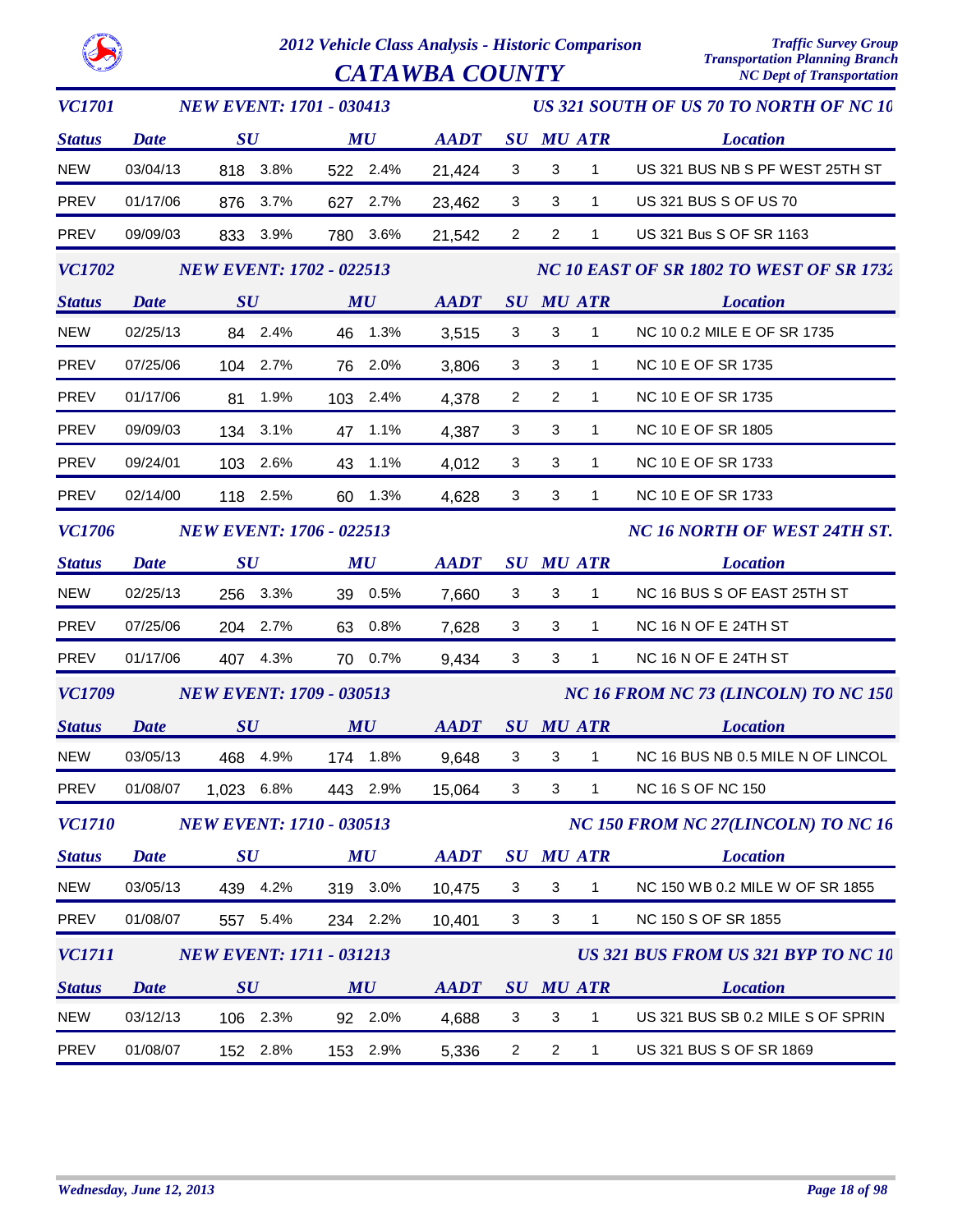|--|

| <b>VC1712</b> |             | <b>NEW EVENT: 1712 - 031213</b> |             |                |                |                           |                  | <b>US 321 FROM NC 10 TO US 321BUS</b> |
|---------------|-------------|---------------------------------|-------------|----------------|----------------|---------------------------|------------------|---------------------------------------|
| <b>Status</b> | <b>Date</b> | $\boldsymbol{S}\boldsymbol{U}$  | MU          | AADT SU MU ATR |                |                           |                  | <b>Location</b>                       |
| <b>NEW</b>    | 03/12/13    | 883 3.5%                        | 2,685 10.6% | 25,241         | $\mathbf{1}$   | $\mathbf{1}$              | $\mathbf{1}$     | US 321 SB 2.0 MILE S OF SR 1005       |
| PREV          | 01/09/07    | 1,125 4.4%                      | 3,454 13.4% | 25,797         | 1              | $\overline{1}$            | $\mathbf{1}$     | US 321 S OF SR 1005                   |
| <b>VC1718</b> |             | <b>NEW EVENT: 1718 - 031213</b> |             |                |                |                           |                  | <b>US 321 FROM NC 127 TO NC 10</b>    |
| <b>Status</b> | <b>Date</b> | SU                              | MU          | <b>AADT</b>    |                |                           | <b>SU MU ATR</b> | <b>Location</b>                       |
| <b>NEW</b>    | 03/12/13    | 993 3.6%                        | 2,717 9.9%  | 27,320         | $\mathbf{1}$   | $\mathbf{1}$              | $\mathbf{1}$     | US 321 NB 0.5 MILE N OF NC 10         |
| PREV          | 02/18/08    | 1,172 4.3%                      | 2,901 10.5% | 27,566         | $\overline{1}$ | $\mathbf{1}$              | $\mathbf{1}$     | US 321 BYP N OF NC 10                 |
| <b>VC1720</b> |             | <b>NEW EVENT: 1720 - 030413</b> |             |                |                |                           |                  | <b>US 70 FROM NC 16 TO US 321 BUS</b> |
| <b>Status</b> | <b>Date</b> | $\boldsymbol{S}\boldsymbol{U}$  | MU          | AADT SU MU ATR |                |                           |                  | <b>Location</b>                       |
| <b>NEW</b>    | 03/04/13    | 416 3.4%                        | 462 3.8%    | 12,184         | $\overline{2}$ | $\overline{2}$            | 4                | US 70 WB 0.2 MILE E OF US 321 BUS     |
| PREV          | 02/19/08    | 579 4.4%                        | 470 3.6%    | 13,111         | 3 <sup>1</sup> | 3                         | $\overline{4}$   | US 70 E OF US 321 BUS                 |
| <b>VC1725</b> |             | <b>NEW EVENT: 1725 - 031113</b> |             |                |                |                           |                  | NC 10 FROM US 321 BYP TO US 321 BUS   |
| <b>Status</b> | <b>Date</b> | SU                              | MU          | <b>AADT</b>    |                |                           | <b>SU MU ATR</b> | <b>Location</b>                       |
| <b>NEW</b>    | 03/11/13    | 368 3.8%                        | 254 2.6%    | 9,646          | 3              | 3                         | $\mathbf{1}$     | NC 10 EB 0.3 MILE W OF SR 2015        |
| PREV          | 02/18/08    | 443 4.5%                        | 210 2.1%    | 9,913          | $\mathbf{3}$   | 3                         | $\mathbf{1}$     | NC 10 W OF SR 2015 E LOOP             |
| <b>VC1729</b> |             | <b>NEW EVENT: 1729 - 031113</b> |             |                |                |                           |                  | <b>NC 16 FROM NC 150 TO NC 10</b>     |
| <b>Status</b> | <b>Date</b> | $\boldsymbol{S}\boldsymbol{U}$  | MU          | <b>AADT</b>    |                |                           | <b>SU MU ATR</b> | <b>Location</b>                       |
| <b>NEW</b>    | 03/11/13    | 535 3.7%                        | 591 4.1%    | 14,274         | $\overline{2}$ | $\overline{2}$            | $\mathbf{1}$     | NC 16 NB 0.2 MILE S OF SR 1804        |
| <b>PREV</b>   | 02/12/08    | 465 3.9%                        | 327 2.7%    | 12,020         | 3              | 3                         | $\mathbf{1}$     | NC 16 S OF SR 1884                    |
| <b>VC1731</b> |             | <b>NEW EVENT: 1731 - 022513</b> |             |                |                |                           |                  | <b>NC 16 FROM I-40 TO NC 90</b>       |
| <b>Status</b> | Date        | SU                              | MU          | <b>AADT</b>    |                |                           | <b>SU MU ATR</b> | <b>Location</b>                       |
| <b>NEW</b>    | 02/25/13    | 440 3.7%                        | 322 2.7%    | 11,879         | 3              | 3                         | 1                | NC 16 0.3 MILE N OF SR 1453           |
| PREV          | 02/12/08    | 515 4.0%                        | 330 2.6%    | 12,790         | 3              | $\ensuremath{\mathsf{3}}$ | $\mathbf{1}$     | NC 16 S OF SR 2396                    |
| <b>VC1736</b> |             | <b>NEW EVENT: 1736 - 022513</b> |             |                |                |                           |                  | <b>SR 1717 FROM US 70 TO 1-40</b>     |
| <b>Status</b> | <b>Date</b> | SU                              | MU          | <b>AADT</b>    |                |                           | <b>SU MU ATR</b> | <b>Location</b>                       |
| <b>NEW</b>    | 02/25/13    | 189 4.7%                        | 165 4.1%    | 4,050          | 3              | 3                         | $\mathbf{1}$     | SR 1717 0.1 MILE S OF SR 1718         |
| <b>PREV</b>   | 11/17/08    | 194 5.1%                        | 112 2.9%    | 3,828          | 3              | $\sqrt{3}$                | $\mathbf{1}$     | NC 10 S OF SR 1718                    |
| <b>VC1737</b> |             | <b>NEW EVENT: 1737 - 031113</b> |             |                |                |                           |                  | <b>NC 16 FROM NC 16 BUS TO US 70</b>  |
| <b>Status</b> | <b>Date</b> | SU                              | MU          | <b>AADT</b>    |                |                           | <b>SU MU ATR</b> | <b>Location</b>                       |
| <b>NEW</b>    | 03/11/13    | 358 3.5%                        | 573 5.6%    | 10,167         | $\overline{2}$ | $\overline{c}$            | 1                | NC 16 SB 0.25 MILE S OF SR 1746       |
| PREV          | 02/27/08    | 266<br>4.1%                     | 297 4.6%    | 6,437          | $\overline{2}$ | $\overline{2}$            | $\mathbf{1}$     | NC 16 S OF SR 1746                    |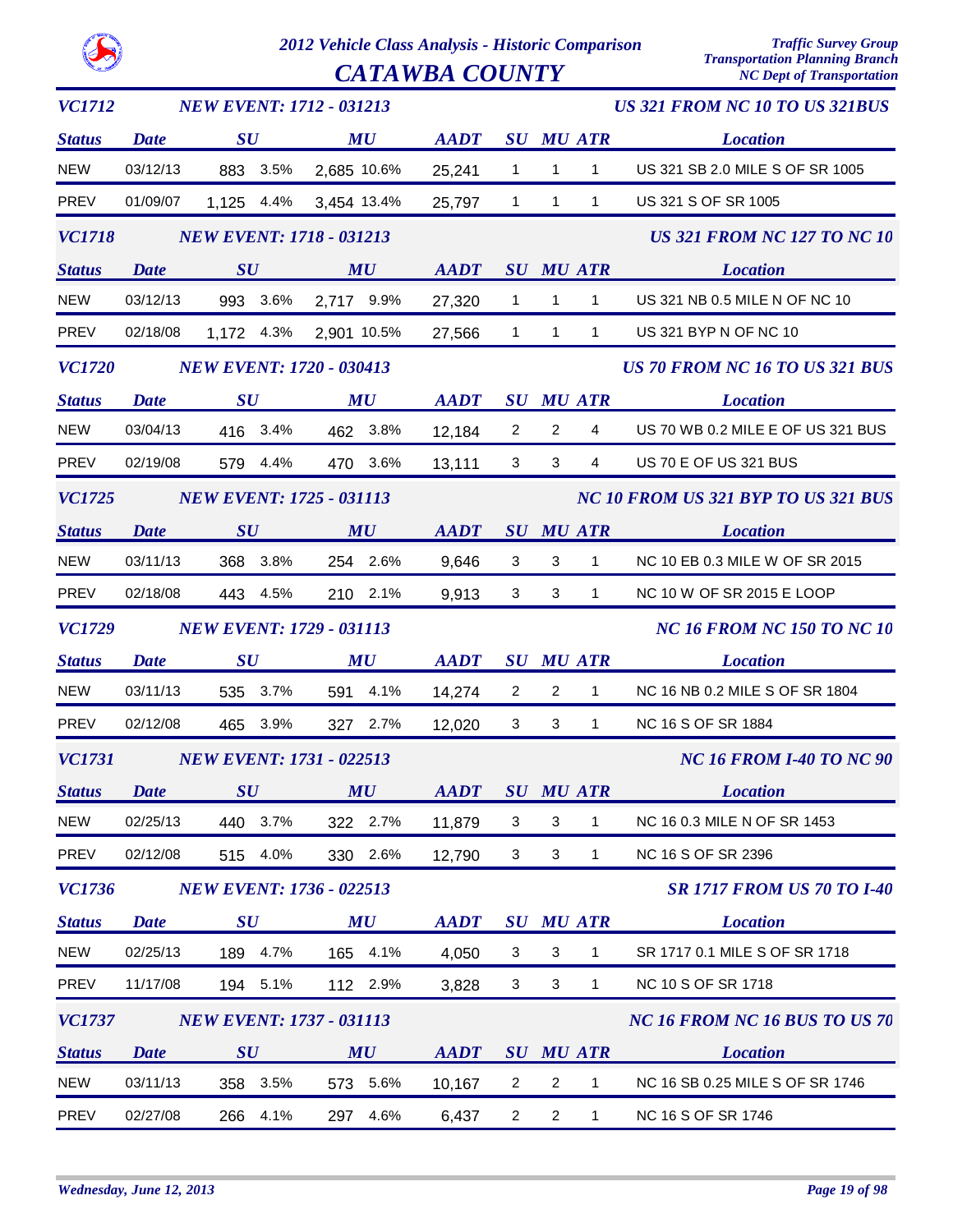

|               | <b>Contract of the Seat of the Seat of the Seat of the Seat of the Seat of the Seat of the Seat of the Seat of the Seat of the Seat of the Seat of the Seat of the Seat of the Seat of the Seat of the Seat of the Seat of the S</b><br><b>CATAWBA COUNTY</b> |                                 |             |             |     |                  |                | <b>Transportation Planning Branch</b><br><b>NC Dept of Transportation</b> |  |
|---------------|---------------------------------------------------------------------------------------------------------------------------------------------------------------------------------------------------------------------------------------------------------------|---------------------------------|-------------|-------------|-----|------------------|----------------|---------------------------------------------------------------------------|--|
| VC1738        |                                                                                                                                                                                                                                                               | <b>NEW EVENT: 1738 - 031113</b> |             |             |     |                  |                | NC 16 FROM US 70 TO NC 16 BUS                                             |  |
| <b>Status</b> | <b>Date</b>                                                                                                                                                                                                                                                   | SU                              | <b>MU</b>   | <b>AADT</b> |     | <b>SU MU ATR</b> |                | <b>Location</b>                                                           |  |
| <b>NEW</b>    | 03/11/13                                                                                                                                                                                                                                                      | 365 3.1%                        | 555 4.7%    | 11.872      | 2 2 |                  | $\overline{1}$ | NC 16 SB 0.4 MILE S OF SR 1709                                            |  |
| <b>PREV</b>   | 02/27/08                                                                                                                                                                                                                                                      | 4.1%<br>383                     | 4.4%<br>408 | 9.282       | 2   | -2               |                | NC 16 S OF SR 1709                                                        |  |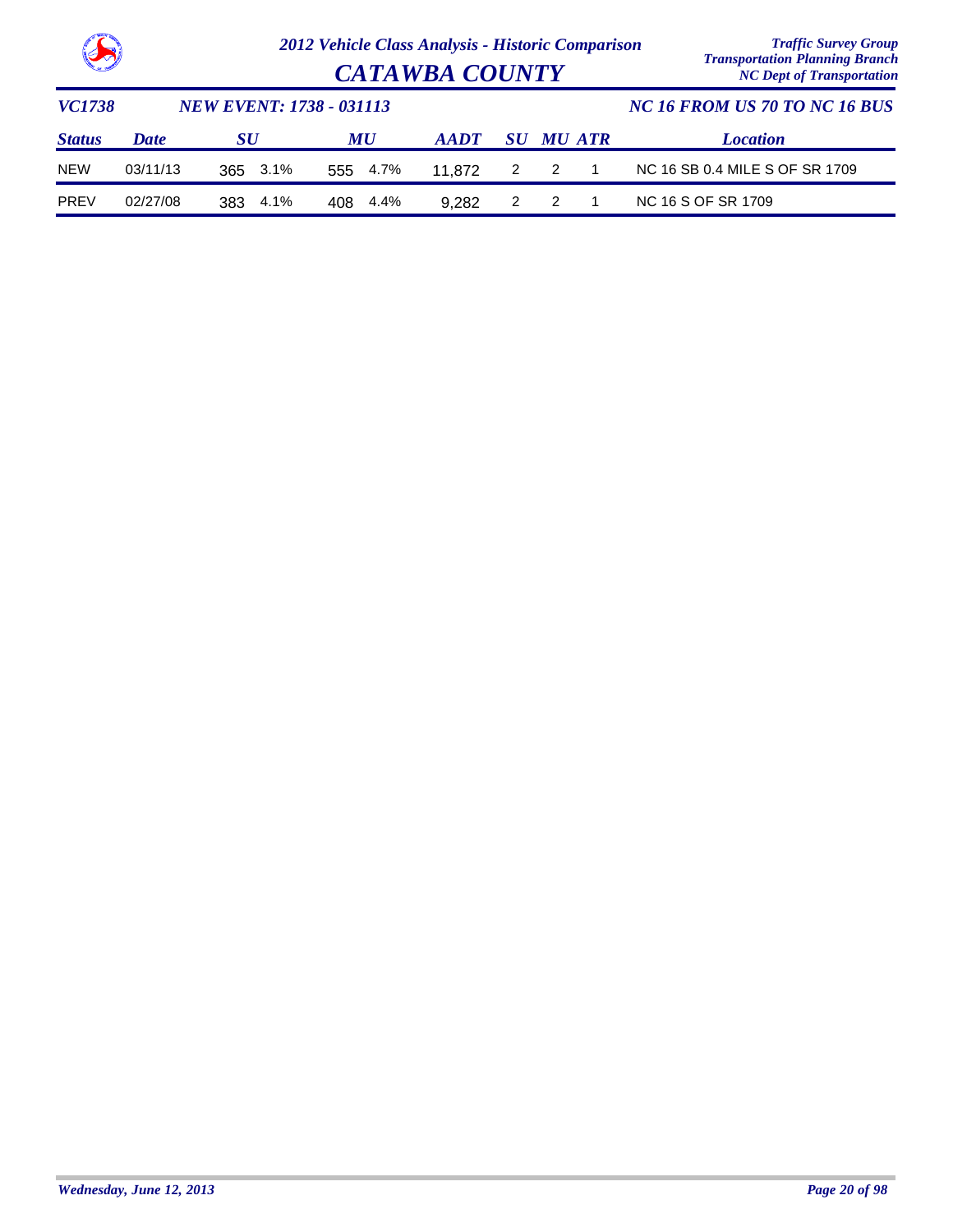|                                                  |          | 2012 Vehicle Class Analysis - Historic Comparison<br><b>CHOWAN COUNTY</b> |         |     |          |                                            |           |               |               | <b>Traffic Survey Group</b><br><b>Transportation Planning Branch</b><br><b>NC Dept of Transportation</b> |
|--------------------------------------------------|----------|---------------------------------------------------------------------------|---------|-----|----------|--------------------------------------------|-----------|---------------|---------------|----------------------------------------------------------------------------------------------------------|
| <b>VC2002</b><br><b>NEW EVENT: 2002 - 080612</b> |          |                                                                           |         |     |          | NC 32 SOUTH OF SR 1206 TO NORTH OF SR 1316 |           |               |               |                                                                                                          |
| <b>Status</b>                                    | Date     | $\boldsymbol{S}\boldsymbol{U}$                                            |         | MU  |          | <b>AADT</b>                                | <b>SU</b> |               | <b>MU ATR</b> | <b>Location</b>                                                                                          |
| <b>NEW</b>                                       | 08/06/12 | 182                                                                       | 3.5%    | 170 | 3.3%     | 5.196                                      | 3         | 3             |               | <b>NC 32 SOUTH OF SR 1206</b>                                                                            |
| <b>PREV</b>                                      | 11/13/06 | 256                                                                       | 4.1%    | 188 | 3.0%     | 6,200                                      | 3         | 3             | 1             | NC 32 S OF SR 1206                                                                                       |
| <b>PREV</b>                                      | 02/14/05 | 240                                                                       | $3.5\%$ |     | 232 3.4% | 6,886                                      | 2         | $\mathcal{P}$ |               | NC.32 S.OF SR1206 TO N.OF SR1316                                                                         |
| <b>PREV</b>                                      | 10/17/00 | 221                                                                       | 3.9%    | 245 | 4.4%     | 5,624                                      | 2         | $\mathcal{P}$ |               | NC.32 S. OF SR.1206 TO N. OF SR. 13                                                                      |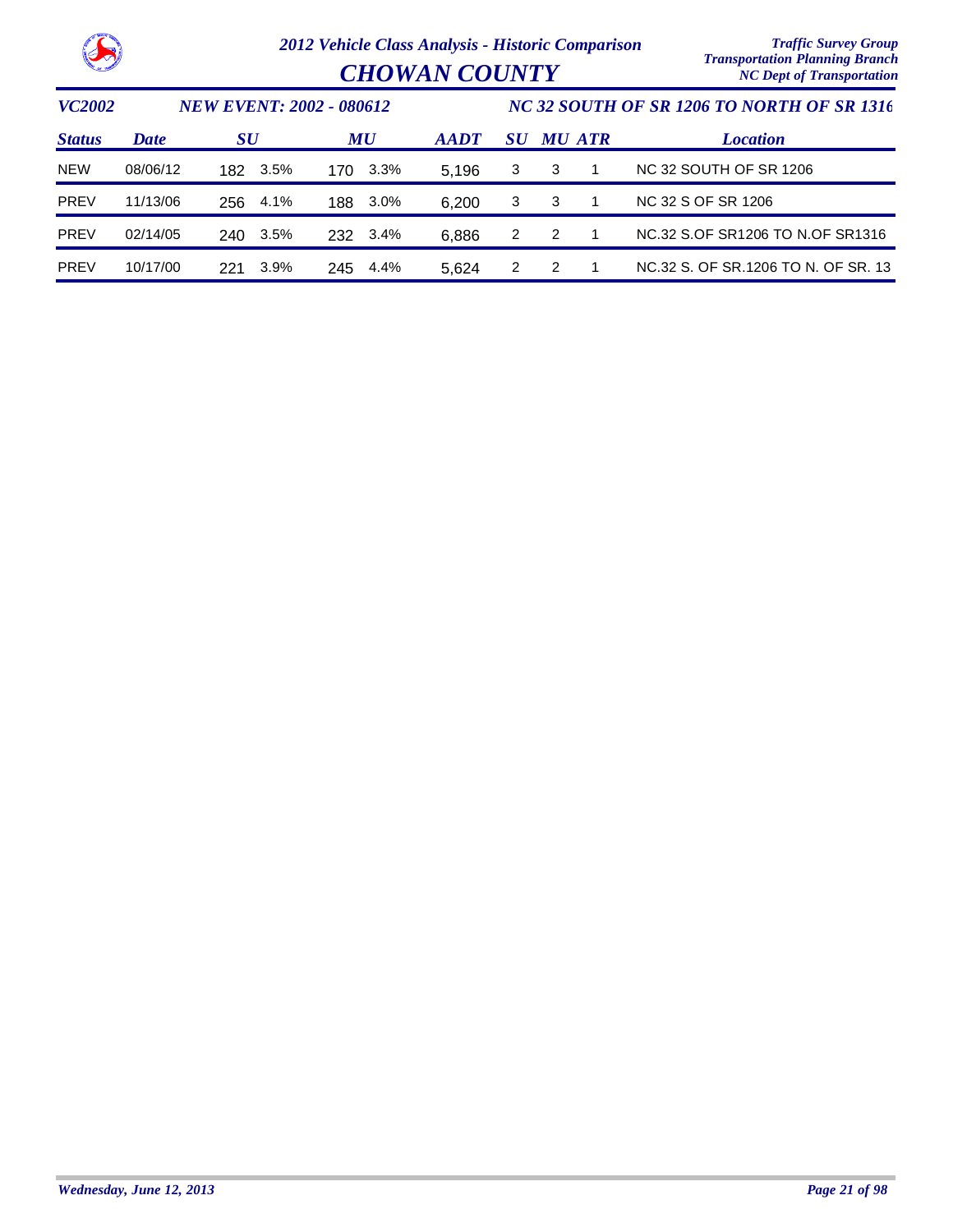$\boldsymbol{CUMBERLAND}$   $\boldsymbol{COUNTY}$ 

| <b>VC2506</b> |             | <b>NEW EVENT: 2506 - 062612</b> |                                | NC 87 SOUTH OF SR 2283 TO NORTH OF I 95                    |                |                  |                                       |                                                |
|---------------|-------------|---------------------------------|--------------------------------|------------------------------------------------------------|----------------|------------------|---------------------------------------|------------------------------------------------|
| <b>Status</b> | <b>Date</b> | $\boldsymbol{S}\boldsymbol{U}$  | $\boldsymbol{M}\boldsymbol{U}$ | <b>AADT</b>                                                |                | <b>SU MU ATR</b> |                                       | <b>Location</b>                                |
| <b>NEW</b>    | 06/26/12    | 744 3.6%                        | 771 3.7%                       | 20,806                                                     | $\overline{2}$ | $\overline{2}$   | $\mathbf{1}$                          | NC87 NORTH OF 195                              |
| <b>PREV</b>   | 12/08/08    | 804 3.9%                        | 799 3.9%                       | 20,408                                                     | 3              | 3                | $\mathbf{1}$                          | NC 87 N OF 1-95                                |
| PREV          | 02/22/05    | 760 3.7%                        | 926 4.5%                       | 20,573                                                     | $\overline{2}$ | $\overline{2}$   | $\mathbf{1}$                          | NC 87 S OF SR 2283                             |
| <i>VC2517</i> |             | <b>NEW EVENT: 2517 - 062612</b> |                                |                                                            |                |                  |                                       | <b>1-95 BUS FROM WEST OF SR 1725 TO US 301</b> |
| <b>Status</b> | <b>Date</b> | SU                              | MU                             | <b>AADT</b>                                                |                | SU MU ATR        |                                       | <b>Location</b>                                |
| <b>NEW</b>    | 06/26/12    | 510 3.3%                        | 565 3.7%                       | 15,347                                                     | $\overline{2}$ | $\overline{2}$   | $\overline{4}$                        | 195BUS/US301 SOUTH OF US301                    |
| PREV          | 12/08/08    | 584 4.4%                        | 568 4.2%                       | 13,414                                                     | 3 <sup>1</sup> | 3                | 4                                     | I-95 BUS W OF US 301                           |
| PREV          | 11/01/04    | 585 3.8%                        | 823 5.3%                       | 15,510                                                     | $\overline{2}$ | $\overline{2}$   | 4                                     | I-95 BUS E OF SR 1725                          |
| VC2522        |             | <b>NEW EVENT: 2522 - 061812</b> |                                |                                                            |                |                  |                                       | <b>NC 242 FROM NC 210 TO NC 53</b>             |
| <b>Status</b> | <b>Date</b> | $\bm{S}\bm{U}$                  | $\boldsymbol{M}\boldsymbol{U}$ | $\boldsymbol{A}\boldsymbol{A}\boldsymbol{D}\boldsymbol{T}$ |                | <b>SU MU ATR</b> |                                       | <b>Location</b>                                |
| <b>NEW</b>    | 06/18/12    | 45 4.9%                         | 87 9.4%                        | 925                                                        | $\mathbf{1}$   | $\mathbf{1}$     | 1                                     | NC242 SOUTH OF NC210                           |
| PREV          | 04/02/07    | 67 5.9%                         | 116 10.3%                      | 1,128                                                      | $\overline{2}$ | $\overline{2}$   | $\mathbf{1}$                          | <b>NC 242 S OF NC 210</b>                      |
| <b>VC2523</b> |             | <b>NEW EVENT: 2523 - 061812</b> |                                |                                                            |                |                  |                                       | <b>NC 210 FROM US 701 TO NC 242</b>            |
| <b>Status</b> | <b>Date</b> | SU                              | MU                             | AADT                                                       |                | <b>SU MU ATR</b> |                                       | <b>Location</b>                                |
| <b>NEW</b>    | 06/18/12    | 30 4.1%                         | 61 8.4%                        | 730                                                        | $\mathbf{1}$   | $\overline{1}$   | $\mathbf{1}$                          | NC210 EAST OF SR2038                           |
| <b>PREV</b>   | 04/02/07    | 59 6.4%                         | 65 7.0%                        | 929                                                        | $\overline{2}$ | 2                | $\mathbf{1}$                          | NC 210 W OF SR 2048                            |
| <b>VC2524</b> |             | <b>NEW EVENT: 2524 - 061212</b> |                                |                                                            |                |                  |                                       | <b>NC 690 FROM US 1 TO NC 24-87</b>            |
| <b>Status</b> | <b>Date</b> | $\boldsymbol{S}\boldsymbol{U}$  | $\boldsymbol{M}\boldsymbol{U}$ | $\boldsymbol{A}\boldsymbol{A}\boldsymbol{D}\boldsymbol{T}$ |                | <b>SU MU ATR</b> |                                       | <b>Location</b>                                |
| <b>NEW</b>    | 06/12/12    | 114 3.8%                        | 58 2.0%                        | 2,972                                                      | $\mathbf{3}$   | $\mathbf{3}$     | $\mathbf{1}$                          | NC690 WEST OF NC24/87                          |
| PREV          | 04/03/07    | 95 3.4%                         | 68 2.4%                        | 2.824                                                      | 3              | 3                | $\mathbf{1}$                          | NC 690 W OF VASS RD                            |
| VC2529        |             | <b>NEW EVENT: 2529 - 062512</b> |                                |                                                            |                |                  |                                       | <b>I-95 BUS FROM NC 24-210 TO NC 87</b>        |
| <b>Status</b> | <b>Date</b> | SU                              | MU                             | AADT SU MU ATR                                             |                |                  |                                       | <b>Location</b>                                |
| <b>NEW</b>    | 06/25/12    | 958 4.3%                        | 741 3.4%                       | 22,070                                                     | $\mathbf{3}$   | $\mathbf{3}$     | $\overline{4}$                        | I95BUS/US301 SOUTH OF SR2299                   |
| PREV          | 01/28/08    | 1,305 6.3%                      | 839 4.1%                       | 20,681                                                     | 3 <sup>1</sup> | $\mathbf{3}$     | 4                                     | I-95 BUS S OF SR 2299                          |
| <b>VC2530</b> |             | <b>NEW EVENT: 2530 - 062512</b> |                                |                                                            |                |                  | <b>I-95 BUS FROM NC 87 TO SR 1007</b> |                                                |
| <b>Status</b> | <b>Date</b> | $\boldsymbol{S}\boldsymbol{U}$  | $\boldsymbol{M}\boldsymbol{U}$ | AADT                                                       |                | <b>SU MU ATR</b> |                                       | <b>Location</b>                                |
| <b>NEW</b>    | 06/25/12    | 810 3.6%                        | 641 2.9%                       | 22,430                                                     | $\mathbf{3}$   | $\mathbf{3}$     | $\overline{4}$                        | I95BUS/US301 SOUTH OF NC87                     |
| PREV          | 01/23/08    | 1,126 5.5%                      | 711 3.5%                       | 20,512                                                     | $\mathbf{3}$   | $\mathbf{3}$     | $\overline{4}$                        | <b>I-95 BUS S OF NC 87</b>                     |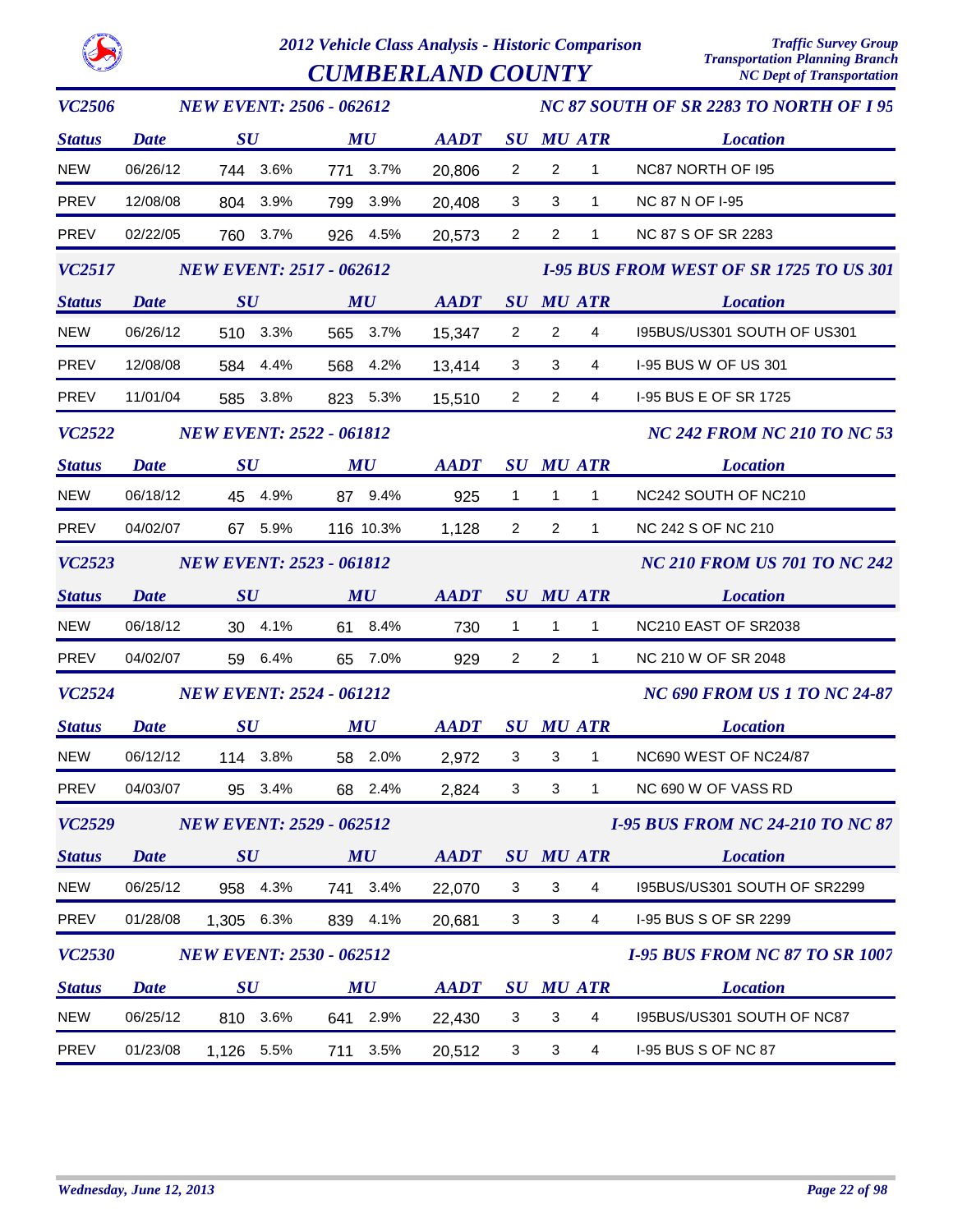*VC2531*

*2012 Vehicle Class Analysis - Historic Comparison Traffic Survey Group*

 $CUMBERLAND$   $COUNTY$ 

*NEW EVENT: 2531 - 070912*

*Transportation Planning Branch*

*I-95 BUS FROM SR 1007 TO NC 59*

| <b>Status</b> | <b>Date</b> | SU                              | MU                             | <b>AADT</b>    |                |                | <b>SU MU ATR</b>                   | <b>Location</b>                            |
|---------------|-------------|---------------------------------|--------------------------------|----------------|----------------|----------------|------------------------------------|--------------------------------------------|
| <b>NEW</b>    | 07/09/12    | 748 3.6%                        | 604 2.9%                       | 20,764         | 3              | 3              | 4                                  | I95BUS/US301 SOUTH OF SR2219               |
| <b>PREV</b>   | 01/23/08    | 752 3.7%                        | 619 3.0%                       | 20,370         | 3              | 3              | 4                                  | I-95 BUS N OF SR 2219                      |
| <b>VC2532</b> |             | <b>NEW EVENT: 2532 - 070912</b> |                                |                |                |                |                                    | <b>I-95 BUS FROM NC 59 TO I-95</b>         |
| <b>Status</b> | Date        | $\boldsymbol{S}\boldsymbol{U}$  | $\boldsymbol{M}\boldsymbol{U}$ | <b>AADT</b>    |                |                | <b>SU MU ATR</b>                   | <b>Location</b>                            |
| <b>NEW</b>    | 07/09/12    | 642 4.2%                        | 870 5.7%                       | 15,346         | $\overline{2}$ | $\overline{2}$ | 4                                  | 195BUS/US301 SOUTH OF NC59                 |
| <b>PREV</b>   | 01/28/08    | 602 4.0%                        | 906 6.1%                       | 14,884         | 2              | $\overline{2}$ | 4                                  | <b>I-95 BUS S OF NC 59</b>                 |
| <b>VC2534</b> |             | <b>NEW EVENT: 2534 - 061912</b> |                                |                |                |                |                                    | <b>US 301 FROM NC 82 TO NC 295</b>         |
| <b>Status</b> | <b>Date</b> | $\boldsymbol{S}\boldsymbol{U}$  | MU                             | <b>AADT</b>    |                |                | <b>SU MU ATR</b>                   | <b>Location</b>                            |
| <b>NEW</b>    | 06/19/12    | 68 5.6%                         | 41 3.3%                        | 1,224          | 3              | 3              | 4                                  | US301 SOUTH OF SR1813                      |
| <b>PREV</b>   | 02/04/08    | 66 6.1%                         | 28 2.6%                        | 1,086          | 3              | 3              | 4                                  | US 301 S OF SR 1813                        |
| VC2535        |             | <b>NEW EVENT: 2535 - 061912</b> |                                |                |                |                |                                    | <b>US 301 FROM NC 295 TO I-95 BUS</b>      |
| <b>Status</b> | <b>Date</b> | SU                              | $\boldsymbol{M}\boldsymbol{U}$ | <b>AADT</b>    |                |                | <b>SU MU ATR</b>                   | <b>Location</b>                            |
| <b>NEW</b>    | 06/19/12    | 97 2.9%                         | 37 1.1%                        | 3,332          | 3              | 3              | 4                                  | US301 SOUTH OF SR1933                      |
| <b>PREV</b>   | 02/04/08    | 145 4.4%                        | 38 1.1%                        | 3,325          | 3              | 3              | 4                                  | US 301 S OF SR 1933                        |
| <b>VC2536</b> |             | <b>NEW EVENT: 2536 - 070912</b> |                                |                |                |                |                                    | <b>US 301 FROM I-95 BUS TO NC 71</b>       |
| <b>Status</b> | <b>Date</b> | $\boldsymbol{S}\boldsymbol{U}$  | MU                             | <b>AADT</b>    |                |                | <b>SU MU ATR</b>                   | <b>Location</b>                            |
| <b>NEW</b>    | 07/09/12    | 263 3.7%                        | 618 8.7%                       | 7,102          | $\mathbf{1}$   | $\mathbf{1}$   | 4                                  | US301 SOUTH OF SR1121                      |
| <b>PREV</b>   | 01/23/08    | 324 4.6%                        | 641 9.1%                       | 7,016          | $\mathbf{1}$   | 1              | 4                                  | US 301 S OF SR 1121                        |
| VC2537        |             | <b>NEW EVENT: 2537 - 061112</b> |                                |                |                |                |                                    | <b>US 401 FROM NC 217 TO NC 295</b>        |
| <b>Status</b> | <b>Date</b> | $\boldsymbol{S}\boldsymbol{U}$  | $\boldsymbol{M}\boldsymbol{U}$ | AADT SU MU ATR |                |                |                                    | <b>Location</b>                            |
| <b>NEW</b>    | 06/11/12    | 437<br>3.6%                     | 222<br>1.8%                    | 12,302         | 3              | 3              | 4                                  | US401 SOUTH OF SR2523                      |
| <b>PREV</b>   | 02/04/08    | 436 3.5%                        | 2.1%<br>261                    | 12,520         | 3              | 3              | 4                                  | US 401 S OF SR 2523                        |
| <b>VC2541</b> |             | <b>NEW EVENT: 2541 - 061212</b> |                                |                |                |                |                                    | <b>US 401 BYP FROM NC 24-87 TO SR 1007</b> |
| <b>Status</b> | <b>Date</b> | SU                              | MU                             | <b>AADT</b>    | SU             |                | <b>MU ATR</b>                      | <b>Location</b>                            |
| <b>NEW</b>    | 06/12/12    | 696<br>1.8%                     | 455 1.2%                       | 39,416         | 3              | 3              | 4                                  | US401BYP SOUTH OF SR1400                   |
| PREV          | 07/15/08    | 810 2.0%                        | 1.1%<br>469                    | 41,018         | 3              | 3              | $\overline{4}$                     | US 401 BYP N OF US 401 BUS                 |
| <b>VC2548</b> |             | <b>NEW EVENT: 2548 - 061812</b> |                                |                |                |                | <b>NC 210 FROM NC 242 TO NC 53</b> |                                            |
| <b>Status</b> | <b>Date</b> | $\boldsymbol{S}\boldsymbol{U}$  | MU                             | <b>AADT</b>    |                |                | <b>SU MU ATR</b>                   | <b>Location</b>                            |
| <b>NEW</b>    | 06/18/12    | 79 2.6%                         | 70 2.3%                        | 3,012          | 3              | 3              | 1                                  | NC210 EAST OF SR2017                       |
| PREV          | 01/29/08    | 139<br>4.4%                     | 1.8%<br>56                     | 3,156          | 3              | 3              | 1                                  | NC 210 S OF SR 2017                        |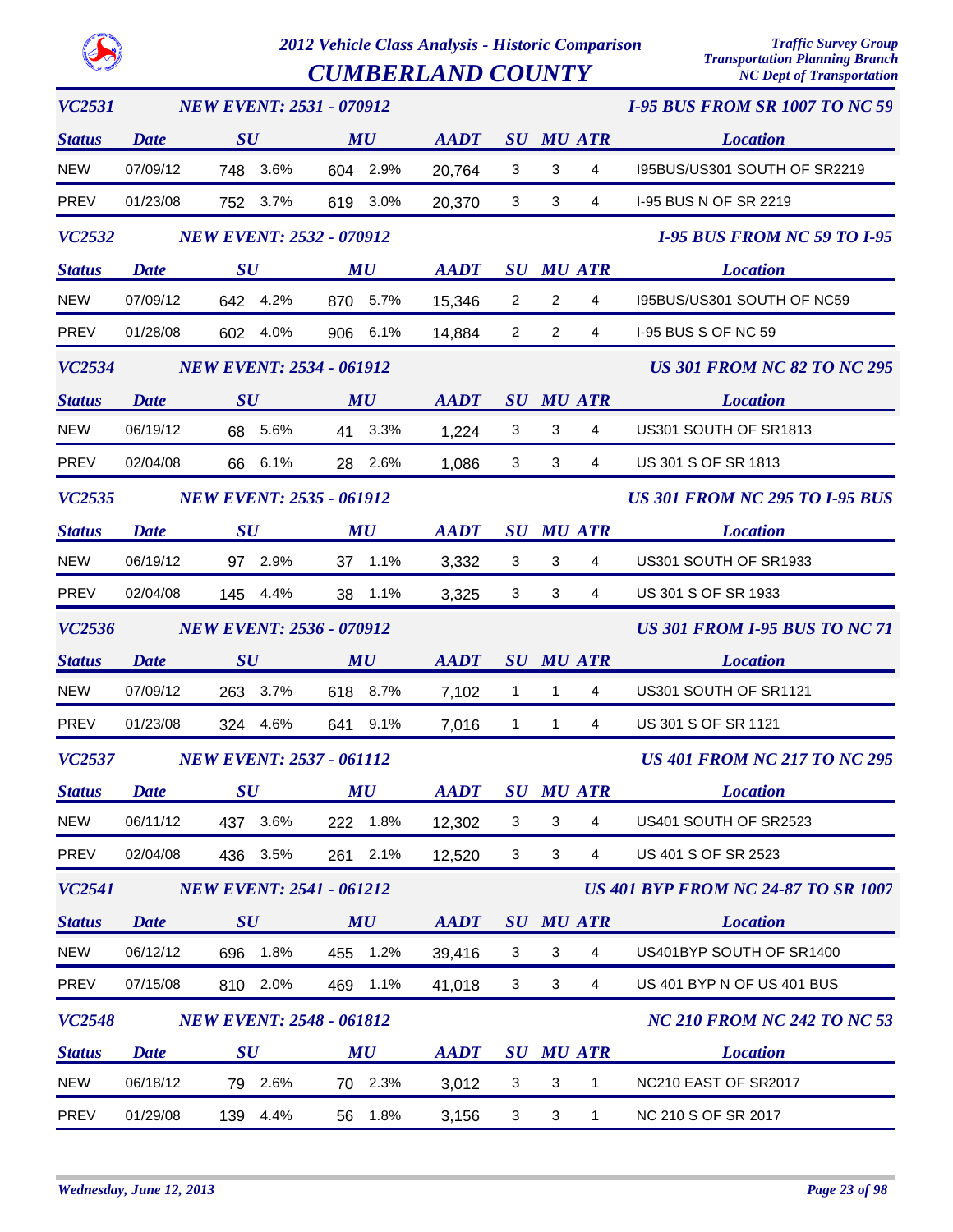$\boldsymbol{CUMBERLAND}$   $\boldsymbol{COUNTY}$ 

| <b>VC2550</b> |                                 | <b>NEW EVENT: 2550 - 062612</b> |                                |                                                            |                           |                           | <b>NC 53-210 FROM I-95 TO NC 24</b> |                                       |
|---------------|---------------------------------|---------------------------------|--------------------------------|------------------------------------------------------------|---------------------------|---------------------------|-------------------------------------|---------------------------------------|
| <b>Status</b> | <b>Date</b>                     | SU                              | MU                             | <b>AADT</b>                                                |                           |                           | <b>SU MU ATR</b>                    | <b>Location</b>                       |
| <b>NEW</b>    | 06/26/12                        | 388 4.1%                        | 136 1.4%                       | 9,532                                                      | 3                         | 3                         | $\overline{4}$                      | NC53/210 WEST OF SR2007               |
| <b>PREV</b>   | 01/28/08                        | 452 5.0%                        | 151 1.7%                       | 9,010                                                      | 3                         | 3                         | 4                                   | NC 53-210 W OF I-95                   |
| <i>VC2551</i> |                                 | <b>NEW EVENT: 2551 - 062512</b> |                                |                                                            |                           |                           |                                     | <b>NC 24 FROM I-95 TO NC 53</b>       |
| <b>Status</b> | <b>Date</b>                     | $\boldsymbol{S}\boldsymbol{U}$  | MU                             | $\boldsymbol{A}\boldsymbol{A}\boldsymbol{D}\boldsymbol{T}$ |                           |                           | <b>SU MU ATR</b>                    | <b>Location</b>                       |
| <b>NEW</b>    | 06/25/12                        | 503 3.9%                        | 410 3.2%                       | 12,886                                                     | 3                         | 3                         | $\overline{4}$                      | NC24 EAST OF NC53                     |
| <b>PREV</b>   | 01/28/08                        | 595 4.6%                        | 550 4.2%                       | 13,075                                                     | 3                         | 3                         | 4                                   | NC 24 E OF NC 53-210                  |
| VC2555        | <b>NEW EVENT: 2555 - 061912</b> |                                 |                                |                                                            |                           |                           |                                     | <b>NC 82 FROM US 301 TO I-95</b>      |
| <b>Status</b> | <b>Date</b>                     | SU                              | MU                             | AADT SU MU ATR                                             |                           |                           |                                     | <b>Location</b>                       |
| <b>NEW</b>    | 06/19/12                        | 51 4.7%                         | 17 1.6%                        | 1,074                                                      | 3                         | 3                         | $\mathbf{1}$                        | NC82 EAST OF US301                    |
| PREV          | 02/04/08                        | 50 4.4%                         | 29 2.6%                        | 1,136                                                      | 3                         | 3                         | $\mathbf{1}$                        | <b>NC 82 E OF US 301</b>              |
| VC2556        |                                 | <b>NEW EVENT: 2556 - 061912</b> |                                |                                                            |                           |                           |                                     | <b>NC 82 FROM I-95 TO US 13</b>       |
| <b>Status</b> | <b>Date</b>                     | $\bm{S}\bm{U}$                  | MU                             | <b>AADT</b>                                                |                           |                           | <b>SU MU ATR</b>                    | <b>Location</b>                       |
| <b>NEW</b>    | 06/19/12                        | 57 4.4%                         | 31 2.4%                        | 1,284                                                      | 3                         | 3                         | $\mathbf{1}$                        | NC82 EAST OF SR1806                   |
| PREV          | 01/29/08                        | 72 5.0%                         | 60 4.2%                        | 1,429                                                      | 3                         | 3                         | $\mathbf{1}$                        | NC 82 W OF SR 1806                    |
| VC2557        | <b>NEW EVENT: 2557 - 070912</b> |                                 |                                |                                                            |                           |                           |                                     | <b>NC 59 FROM I-95 TO I-95 BUS</b>    |
| <b>Status</b> | <b>Date</b>                     | SU                              | MU                             | <b>AADT</b>                                                |                           |                           | <b>SU MU ATR</b>                    | <b>Location</b>                       |
| <b>NEW</b>    | 07/09/12                        | 435 3.1%                        | 551 3.9%                       | 14,246                                                     | $\overline{2}$            | $\overline{2}$            | $\mathbf{1}$                        | NC59 WEST OF SR2274                   |
| PREV          | 01/28/08                        | 667 4.3%                        | 621 4.0%                       | 15,525                                                     | $\overline{2}$            | $\overline{2}$            | $\mathbf{1}$                        | <b>NC 59 E OF I-95 BUS</b>            |
| <b>VC2558</b> |                                 | <b>NEW EVENT: 2558 - 070912</b> |                                |                                                            |                           |                           |                                     | NC 59 FROM 1-95 BUS TO US 401 BUS     |
| <b>Status</b> |                                 | Date SU                         | $\boldsymbol{M}\boldsymbol{U}$ | $\boldsymbol{A}\boldsymbol{A}\boldsymbol{D}\boldsymbol{T}$ |                           |                           |                                     | <b>SU MU ATR Location</b>             |
| <b>NEW</b>    | 07/09/12                        | 358<br>2.4%                     | 1.2%<br>185                    | 15,036                                                     | 3                         | 3                         | 4                                   | NC59 SOUTH OF SR1118                  |
| PREV          | 02/28/12                        | 3.2%<br>604                     | 1.4%<br>263                    | 18,854                                                     | $\mathbf{3}$              | $\sqrt{3}$                | $\overline{4}$                      | NC 59 S OF SR 1131                    |
| PREV          | 01/28/08                        | 626<br>4.6%                     | 182 1.3%                       | 13,704                                                     | 3                         | $\mathbf{3}$              | 4                                   | NC 59 E OF SR 1118                    |
| VC2559        |                                 | <b>NEW EVENT: 2559 - 062512</b> |                                |                                                            |                           |                           |                                     | <b>SR 1007 FROM SR 1437 TO US 401</b> |
| <b>Status</b> | <b>Date</b>                     | SU                              | MU                             | <b>AADT</b>                                                | SU                        |                           | <b>MU ATR</b>                       | <b>Location</b>                       |
| <b>NEW</b>    | 06/25/12                        | 822 1.6%                        | 321 0.6%                       | 51,854                                                     | $\ensuremath{\mathsf{3}}$ | $\ensuremath{\mathsf{3}}$ | $\overline{4}$                      | SR1007 NORTH OF US401 BYP             |
| PREV          | 02/04/08                        | 1.9%<br>876                     | 397 0.9%                       | 45,784                                                     | 3                         | 3                         | $\overline{4}$                      | SR 1007 N OF US 401 BYP               |
| <b>VC2564</b> |                                 | <b>NEW EVENT: 2564 - 012913</b> |                                |                                                            |                           |                           |                                     | $I-95$                                |
| <b>Status</b> | <b>Date</b>                     | $\boldsymbol{S}\boldsymbol{U}$  | MU                             | <b>AADT</b>                                                |                           |                           | <b>SU MU ATR</b>                    | <b>Location</b>                       |
| <b>NEW</b>    | 01/29/13                        | 1,198 2.8%                      | 5,444 12.7%                    | 42,702                                                     | $\overline{4}$            | $\overline{4}$            | 13                                  | I-95 N OF NC 59 (EXIT 41)             |
| PREV          | 06/17/08                        | 3.3%<br>1,501                   | 6,061 13.5%                    | 44,955                                                     | $\overline{4}$            | $\overline{\mathbf{4}}$   | 13                                  | I-95 S OF NC 87                       |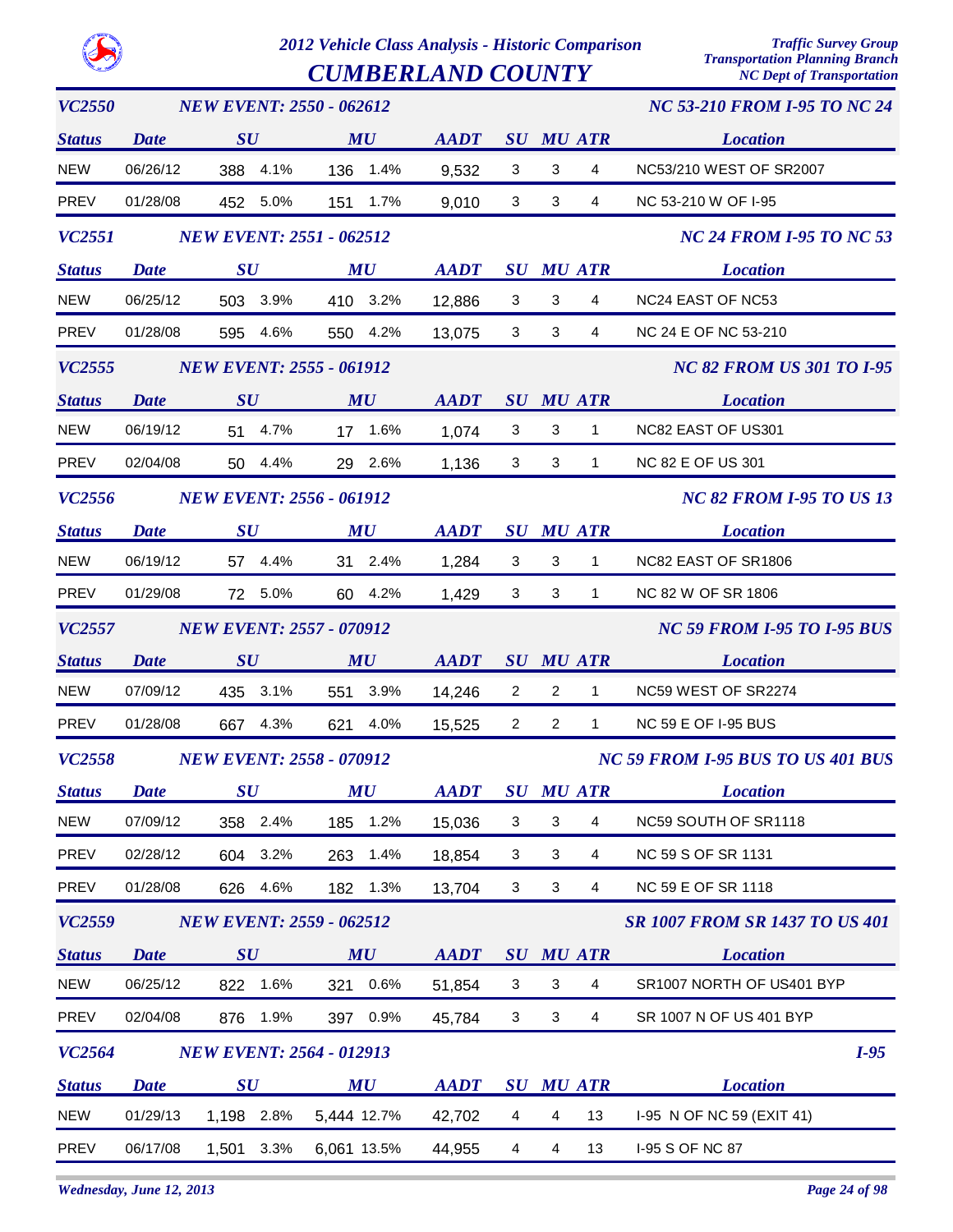*2012 Vehicle Class Analysis - Historic Comparison Traffic Survey Group*  $\overline{CURRITUCK \textit{COUNTY}}$ 

| <b>VC2603</b> |             | <b>NEW EVENT: 2603 - 062512</b> |            |                                      |   |                  |                | NC 34 FROM SOUTH OF SR 1208 TO NORTH OF SR 1203 |
|---------------|-------------|---------------------------------|------------|--------------------------------------|---|------------------|----------------|-------------------------------------------------|
| <b>Status</b> | <b>Date</b> | $\boldsymbol{S}\boldsymbol{U}$  | MU         | <b>AADT</b>                          |   | <b>SU MU ATR</b> |                | <b>Location</b>                                 |
| <b>NEW</b>    | 06/25/12    | 129 3.7%                        | 86 2.5%    | 3,488                                | 3 | 3                | $\mathbf{1}$   | <b>NC 34 S OF SR 1148</b>                       |
| <b>PREV</b>   | 03/06/07    | 235<br>5.1%                     | 80<br>1.7% | 4,636                                | 3 | 3                | $\mathbf{1}$   | NC 34 W OF SR 1148                              |
| <b>PREV</b>   | 01/09/06    | 309<br>5.6%                     | 1.7%<br>95 | 5,531                                | 3 | 3                | $\mathbf{1}$   | NC34 NORTH OF SR1208 TO SOUTH                   |
| PREV          | 10/18/00    | 106 3.0%                        | 79 2.2%    | 3,548                                | 3 | 3                | 1              | NC.34 FROM S.OF SR.1208 N.OF SR.1               |
| <b>VC2604</b> |             | <b>NEW EVENT: 2604 - 062612</b> |            |                                      |   |                  |                | NC 615 FROM CURRITUCK SOUND TO VA LINE          |
| <b>Status</b> | <b>Date</b> | SU                              | MU         | AADT                                 |   | <b>SU MU ATR</b> |                | <b>Location</b>                                 |
| <b>NEW</b>    | 06/26/12    | 86 4.1%                         | 31 1.5%    | 2,104                                | 3 | 3                | $\overline{2}$ | <b>NC 615 WEST OF SR 1255</b>                   |
| <b>PREV</b>   | 03/06/07    | 148 6.3%                        | 22 0.9%    | 2,347                                | 3 | 3                | $\overline{2}$ | NC 615 N OF SR 1255                             |
| <b>VC2606</b> |             | <b>NEW EVENT: 2606 - 062512</b> |            | US 158 FROM NC 168 TO NC 34 (CAMDEN) |   |                  |                |                                                 |
| <b>Status</b> | Date        | $\bm{S}\bm{U}$                  | MU         | <b>AADT</b>                          |   | <b>SU MU ATR</b> |                | <b>Location</b>                                 |
| <b>NEW</b>    | 06/25/12    | 368 6.7%                        | 304 5.6%   | 5,476                                | 3 | 3                | 3              | US 158 W OF SR 1148                             |
| <b>PREV</b>   | 03/06/07    | 439 5.3%                        | 172 2.1%   | 8,323                                | 3 | 3                | 3              | US 158 W OF SR 1148                             |
| VC2614        |             | <b>NEW EVENT: 2614 - 062612</b> |            |                                      |   |                  |                | <b>NC 136 FROM US 158 TO CURRITUCK SOUND</b>    |
| <b>Status</b> | <b>Date</b> | $\boldsymbol{S}\boldsymbol{U}$  | MU         | <b>AADT</b>                          |   | <b>SU MU ATR</b> |                | <b>Location</b>                                 |
| <b>NEW</b>    | 06/26/12    | 63 4.2%                         | 12 0.8%    | 1,511                                | 3 | 3                | 3              | <b>NC 136 NORTH OF SR 1131</b>                  |
| <b>PREV</b>   | 03/15/11    | 5.3%<br>29                      | 2 0.4%     | 548                                  | 3 | 3                | 3              | <b>NC 136 E OF US 158</b>                       |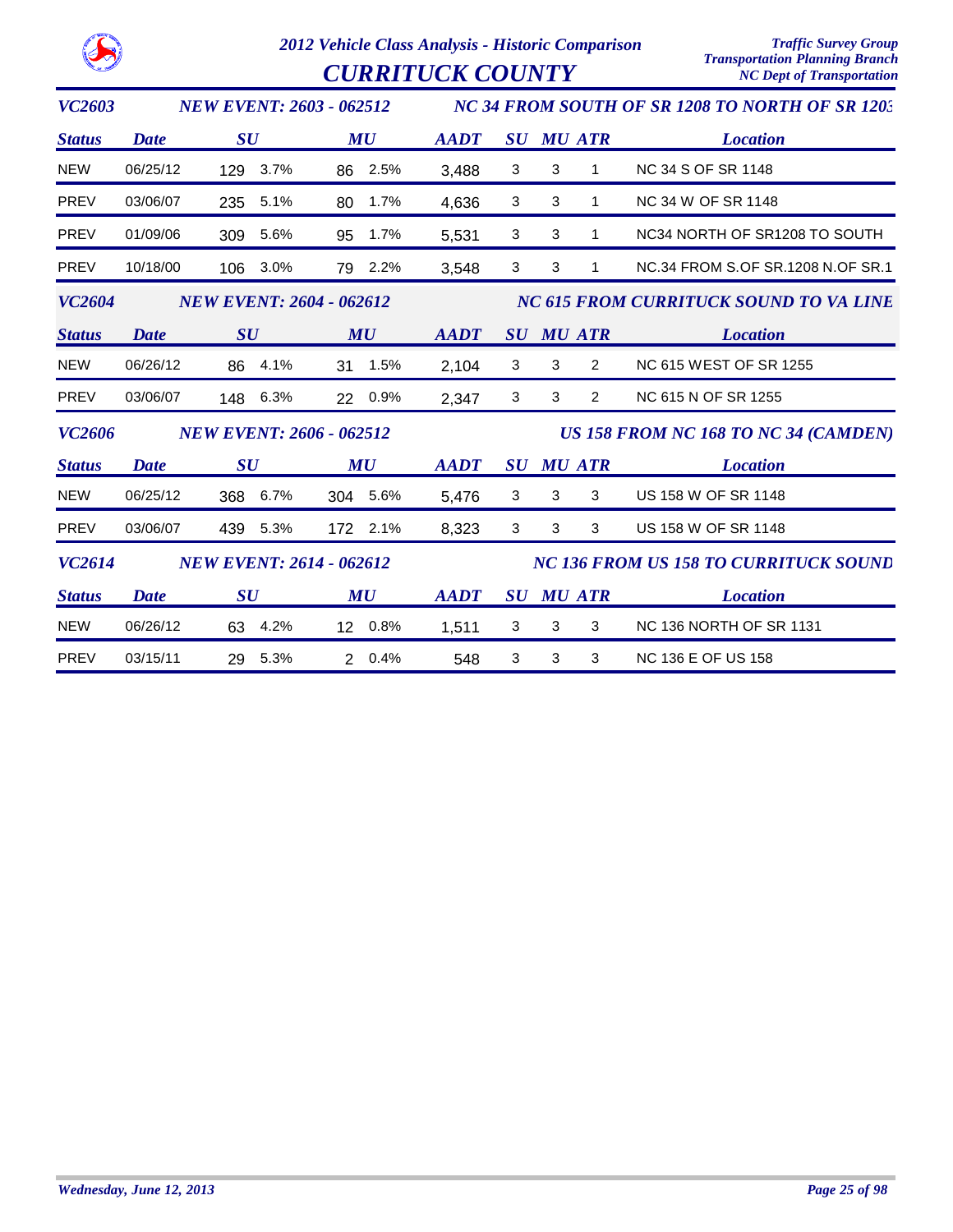*DARE COUNTY* 

| <b>VC2701</b> | <b>NEW EVENT: 2701 - 060412</b> |                                 |          |     | <b>US 158 FROM E. END OF CURRITUCK SOUND BRIDGE</b> |                |                                              |                |                                             |                                  |  |
|---------------|---------------------------------|---------------------------------|----------|-----|-----------------------------------------------------|----------------|----------------------------------------------|----------------|---------------------------------------------|----------------------------------|--|
| <b>Status</b> | <b>Date</b>                     | $\boldsymbol{S}\boldsymbol{U}$  |          |     | MU                                                  | <b>AADT</b>    |                                              |                | <b>SU MU ATR</b>                            | <b>Location</b>                  |  |
| <b>NEW</b>    | 06/04/12                        | 1,327 7.0%                      |          |     | 386 2.0%                                            | 18,926         | $\mathbf{3}$                                 | 3              | $\overline{a}$                              | US 158 WEST OF SR 1480           |  |
| <b>PREV</b>   | 03/06/07                        | 1,103 6.1%                      |          |     | 343 1.9%                                            | 18,042         | $\mathbf{3}$                                 | $\mathbf{3}$   | $\overline{a}$                              | US 158 W OF SR 1480              |  |
| <b>PREV</b>   | 10/31/06                        | 1,116 6.4%                      |          |     | 348 2.0%                                            | 17,312         | 3                                            | 3              | $\overline{2}$                              | US 158 W OF SR 1206              |  |
| <b>PREV</b>   | 05/09/06                        | 1,432 6.9%                      |          |     | 528 2.6%                                            | 20,627         | $\mathbf{3}$                                 | 3              | $\overline{2}$                              | US 158 W OF SR 1206              |  |
| PREV          | 10/18/00                        |                                 | 795 5.4% |     | 339 2.3%                                            | 14,807         | 3                                            | 3              | 2                                           | US.158 FR. E. OF CURRITUCK SOUND |  |
| <b>VC2702</b> | <b>NEW EVENT: 2702 - 060512</b> |                                 |          |     |                                                     |                |                                              |                | <b>US 64 EAST ON ALLIGATOR RIVER BRIDGE</b> |                                  |  |
| <b>Status</b> | <b>Date</b>                     | SU                              |          |     | MU                                                  | <b>AADT</b>    |                                              |                | <b>SU MU ATR</b>                            | <b>Location</b>                  |  |
| <b>NEW</b>    | 06/05/12                        |                                 | 181 5.3% |     | 147 4.3%                                            | 3,388          | $\mathbf{3}$                                 | 3              | $\overline{2}$                              | <b>US 64 WEST OF SR 1153</b>     |  |
| <b>PREV</b>   | 03/05/07                        |                                 | 206 6.2% |     | 148 4.4%                                            | 3,349          | 3                                            | 3              | $\overline{2}$                              | US 64 W OF SR 1153               |  |
| PREV          | 10/31/06                        |                                 | 191 5.6% |     | 146 4.3%                                            | 3,391          | 3                                            | $\mathbf{3}$   | $\overline{a}$                              | US 64 E OF SR 1103               |  |
| PREV          | 05/08/06                        |                                 | 136 3.8% |     | 145 4.1%                                            | 3,533          | $\overline{2}$                               | $\overline{2}$ | $\overline{2}$                              | US 64 E OF SR 1103               |  |
| <b>PREV</b>   | 08/04/03                        |                                 | 139 4.1% |     | 163 4.8%                                            | 3,412          | $\overline{2}$                               | $\overline{2}$ | $\overline{2}$                              | US 64 W OF US 264                |  |
| <b>VC2703</b> | <b>NEW EVENT: 2703 - 060412</b> |                                 |          |     | <b>NC 12 FROM N. END OF OREGON INLET BRIDGE</b>     |                |                                              |                |                                             |                                  |  |
| <b>Status</b> | <b>Date</b>                     | $\boldsymbol{S}\boldsymbol{U}$  |          |     | MU                                                  | <b>AADT</b>    |                                              |                | <b>SU MU ATR</b>                            | <b>Location</b>                  |  |
| <b>NEW</b>    | 06/04/12                        |                                 | 257 4.9% |     | 137 2.6%                                            | 5,255          | 3                                            | 3              | $\overline{7}$                              | NC 12 SOUTH OF SR 1257           |  |
| <b>PREV</b>   | 10/31/06                        |                                 | 328 6.3% |     | 113 2.2%                                            | 5,193          | $\mathbf{3}$                                 | $\mathbf{3}$   | $\overline{7}$                              | NC 12 S OF OREGON INLET BRIDGE   |  |
| <b>PREV</b>   | 05/08/06                        |                                 | 501 9.3% |     | 223 4.1%                                            | 5,382          | 3                                            | 3              | $\overline{7}$                              | NC 12 S OF OREGON INLET BRIDGE   |  |
| <b>PREV</b>   | 10/18/00                        |                                 | 415 6.7% |     | 167 2.7%                                            | 6,174          | 3                                            | $\sqrt{3}$     | $\overline{7}$                              | NC.12 FRM. N.END OF OREGON INLE  |  |
| <b>VC2706</b> |                                 | <b>NEW EVENT: 2706 - 060412</b> |          |     |                                                     |                | NC 12 NORTH OF US 158 TOWARD SOUTHERN SHORES |                |                                             |                                  |  |
| <b>Status</b> | <b>Date</b>                     | SU                              |          |     | MU                                                  | AADT SU MU ATR |                                              |                |                                             | <b>Location</b>                  |  |
| <b>NEW</b>    | 06/04/12                        |                                 | 404 4.9% |     | 91 1.1%                                             | 8,234          | $\mathbf 3$                                  | 3              | 3                                           | NC 12 SOUTH OF CORAL LN          |  |
| <b>PREV</b>   | 03/06/07                        | 430                             | 7.6%     |     | 64 1.1%                                             | 5,668          | $\ensuremath{\mathsf{3}}$                    | 3              | 3                                           | NC 12 N OF SR 1408               |  |
| <b>PREV</b>   | 10/31/06                        | 582                             | 4.6%     |     | 109 0.9%                                            | 12,596         | 3                                            | 3              | 3                                           | <b>NC 12 N OF US 158</b>         |  |
| <b>PREV</b>   | 05/09/06                        | 925                             | 6.1%     | 183 | 1.2%                                                | 15,238         | $\mathbf{3}$                                 | 3              | 3                                           | <b>NC 12 N OF US 158</b>         |  |
| PREV          | 10/18/00                        |                                 | 119 2.6% |     | 41 0.9%                                             | 4,643          | $\mathbf{3}$                                 | 3              | 3                                           | <b>NC 12 N OF US 158</b>         |  |
| <b>VC2707</b> |                                 | <b>NEW EVENT: 2707 - 060412</b> |          |     |                                                     |                |                                              |                |                                             | NC 12                            |  |
| <b>Status</b> | <b>Date</b>                     | $\boldsymbol{S}\boldsymbol{U}$  |          |     | MU                                                  | <b>AADT</b>    |                                              |                | <b>SU MU ATR</b>                            | <b>Location</b>                  |  |
| <b>NEW</b>    | 06/04/12                        |                                 | 270 6.8% |     | 53 1.3%                                             | 3,956          | $\ensuremath{\mathsf{3}}$                    | $\sqrt{3}$     | $\overline{7}$                              | NC 12 NORTH OF SR 1276           |  |
| <b>PREV</b>   | 03/05/07                        | 100                             | 3.7%     |     | 13 0.5%                                             | 2,712          | 3                                            | 3              | $\overline{7}$                              | NC 12 S OF SR 1513               |  |
| <b>PREV</b>   | 10/31/06                        | 758                             | 3.2%     | 206 | 0.9%                                                | 23,340         | $\mathbf{3}$                                 | 3              | $\overline{7}$                              | US 64 BUS W OF US 64 BYP         |  |
| PREV          | 05/08/06                        | 857                             | 4.5%     |     | 254 1.3%                                            | 18,914         | 3                                            | 3              | $\overline{7}$                              | US 64 BUS W OF US 64 BYP         |  |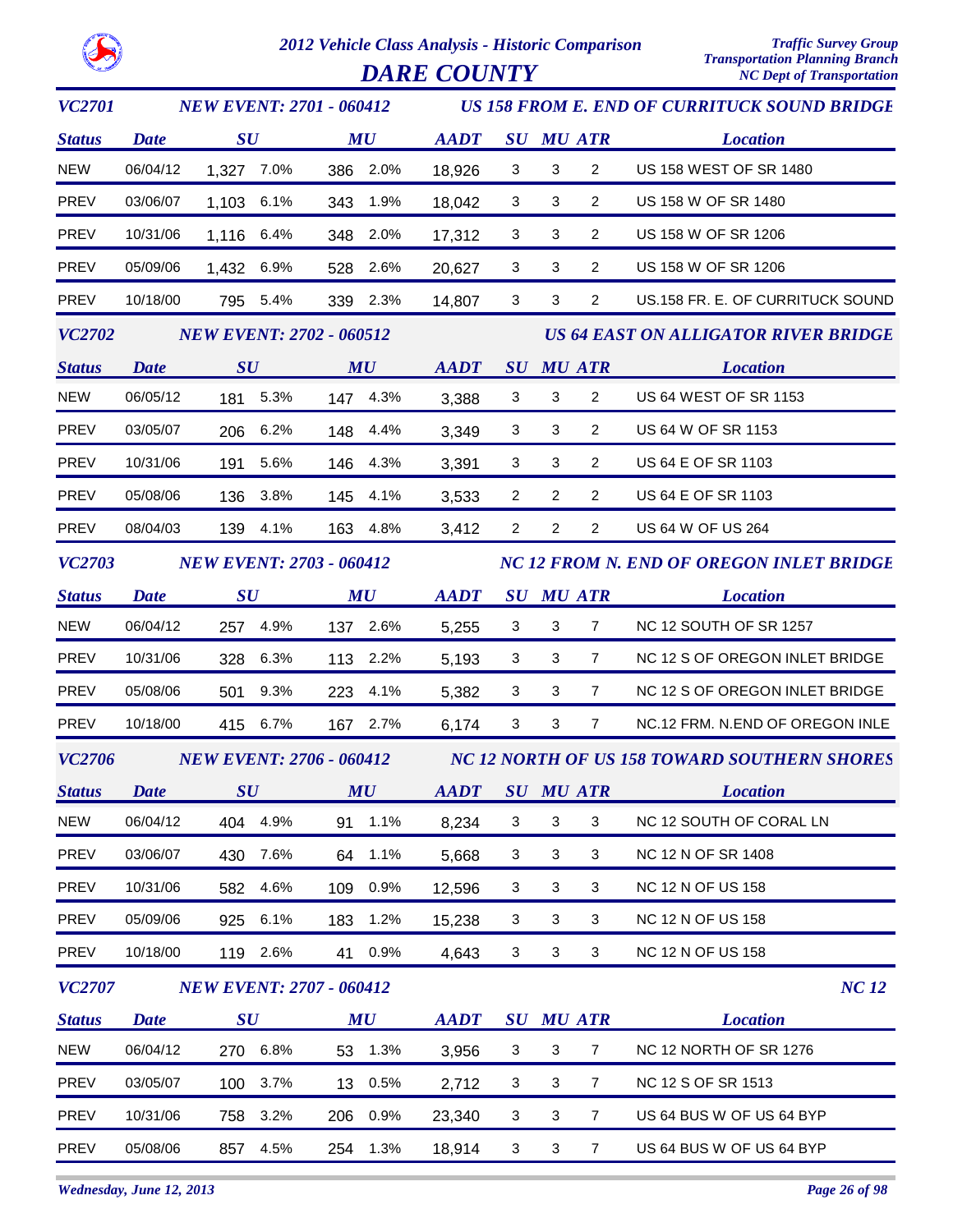

*VC2901 Status SU MU SU ATR Location AADT MU US 64 WEST OF NC 801 TO EAST OF SR 1607 NEW EVENT: 2901 - 072312 Date* NEW 07/23/12 262 4.9% 426 8.0% 5,332 2 2 1 NC 64 0.2 MILE W OF SR 1787 PREV 06/19/06 346 5.8% 684 11.4% 6,004 1 1 1 US 64 E OF SR 1609 PREV 08/22/05 315 5.2% 666 11.0% 6,035 1 1 1 US 64 E OF SR 1609 PREV 06/17/03 360 6.1% 699 11.8% 5,920 1 1 1 US 64 E OF SR 1609 PREV 08/28/01 327 4.9% 784 11.8% 6,618 1 1 1 US 64 E OF SR 1694 PREV 08/22/00 367 5.4% 814 11.9% 6,849 1 1 1 US 64 E OF SR 1694 *VC2902 Status SU MU SU ATR Location AADT MU NC 801 WEST OF SR 1814 TO EAST OF SR 1818 NEW EVENT: 2902 - 071712 Date* NEW 07/17/12 78 4.3% 78 4.3% 1,803 2 2 1 NC 801 0.5 MILE E OF SR 1808 PREV 06/19/06 89 4.4% 74 3.7% 2,004 3 3 1 NC 801 E OF SR 1808 PREV 08/23/05 105 5.2% 79 3.9% 3 2,008 3 1 NC 801 E OF SR 1808 *VC2904 Status SU MU SU ATR Location AADT MU NC 801 SOUTH OF US 601 TO NORTH OF SR 1132 NEW EVENT: 2904 - 071712 Date* NEW 07/17/12 185 4.1% 85 1.9% 4,462 3 3 1 NC 801 0.1 MILE N OF SR 1132 PREV 06/20/06 191 3.9% 131 2.6% 3 4,958 3 1 US 801 N OF SR 1132 PREV 08/23/05 220 4.3% 124 2.4% 3 5,134 3 1 NC 801 N OF SR 1132 PREV 06/17/03 234 4.6% 94 1.9% 3 5,068 3 1 NC 801 S OF SR 1132 PREV 08/28/01 243 4.3% 160 2.8% 3 5,670 3 1 NC 801 W OF SR 1132 PREV 08/21/00 196 3.4% 171 3.0% 3 5,709 3 1 NC 801 W OF SR 1132 *VC2906 Status SU MU SU ATR Location US 601 SOUTH OF SR 1826 TO NORTH OF SR 1819 AADT MU NEW EVENT: 2906 - 071712 Date* NEW 07/17/12 137 3.2% 124 2.9% 4,246 3 3 1 US 601 0.1 MILE S OF SR 1826 PREV 08/23/05 125 2.8% 141 3.1% 4,518 2 2 1 US 601 S OF SR 1826 PREV 06/17/03 167 3.9% 144 3.4% 4,281 3 3 1 US 601 S OF SR 1826 PREV 08/28/01 248 4.1% 164 2.7% 6.012 3 3 1 US 601 S OF NC 801 PREV 08/21/00 180 3.1% 160 2.8% 5,721 3 3 1 US 601 S OF NC 801 *VC2914 Status SU MU SU ATR Location US 601 FROM NC 801 TO US 64* **AADT** SU MU ATR *NEW EVENT: 2914 - 071712 Date* NEW 07/17/12 297 3.2% 163 1.7% 9.426 3 3 1 US 601 0.1 MILE S OF SR 1830 PREV 06/23/09 305 3.0% 201 1.9% 10,308 3 3 1 US 601 S OF SR 1830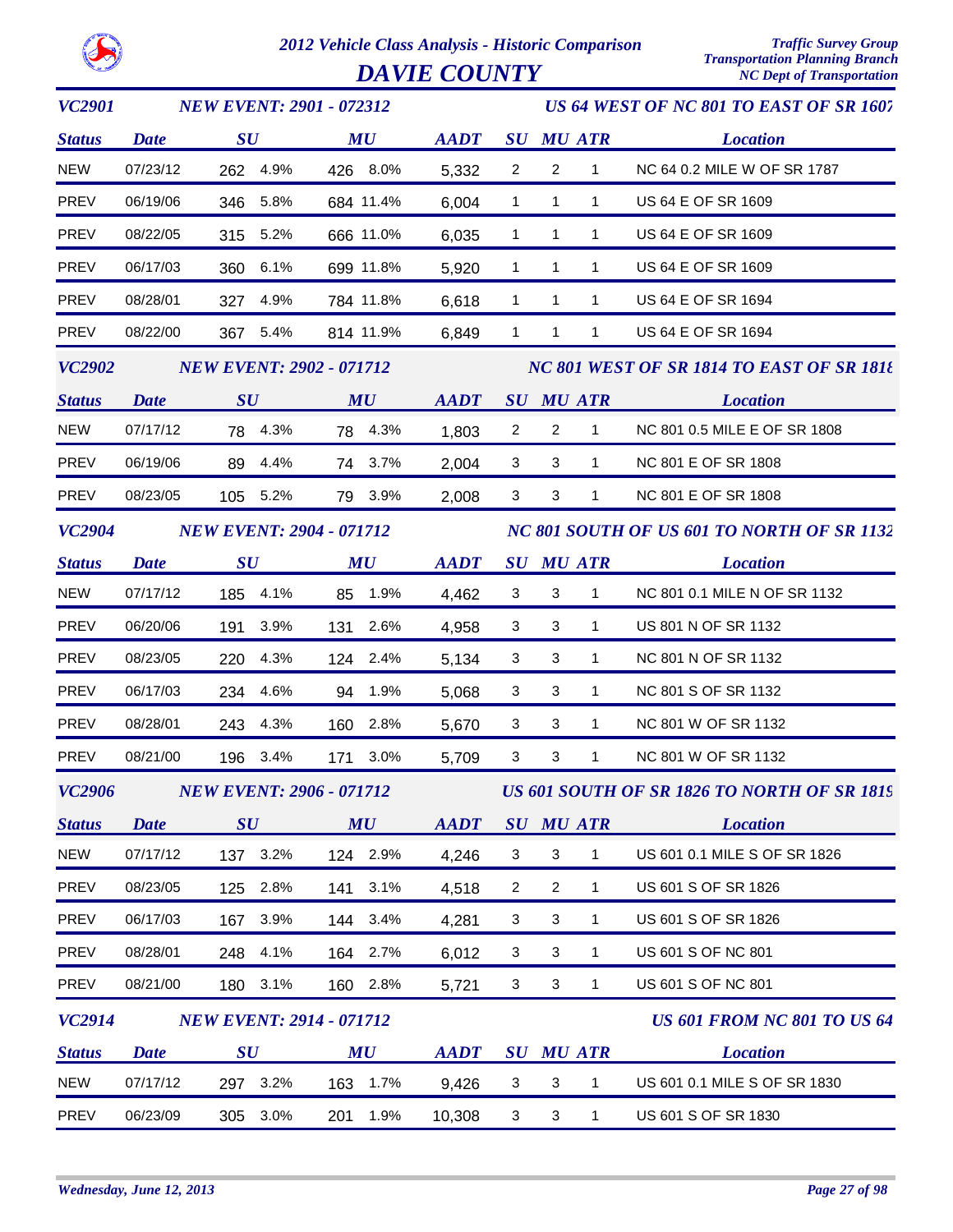|               |             |                                 | 2012 Vehicle Class Analysis - Historic Comparison |                     |                |                |                  | <b>Traffic Survey Group</b><br><b>Transportation Planning Branch</b> |
|---------------|-------------|---------------------------------|---------------------------------------------------|---------------------|----------------|----------------|------------------|----------------------------------------------------------------------|
|               |             |                                 |                                                   | <b>DAVIE COUNTY</b> |                |                |                  | <b>NC Dept of Transportation</b>                                     |
| <b>VC2917</b> |             | <b>NEW EVENT: 2917 - 072412</b> |                                                   |                     |                |                |                  | <b>US 64 FROM NC 901 TO I-40</b>                                     |
| <b>Status</b> | <b>Date</b> | SU                              | MU                                                | <b>AADT</b>         |                |                | <b>SU MU ATR</b> | <b>Location</b>                                                      |
| <b>NEW</b>    | 07/24/12    | 91 3.8%                         | 56 2.3%                                           | 2,384               | 3              | 3              | $\mathbf{1}$     | US 64 0.2 MILE E OF SR 1357                                          |
| <b>PREV</b>   | 06/22/09    | 103 4.1%                        | 73 2.9%                                           | 2,536               | 3              | 3              | $\mathbf{1}$     | <b>US 64 E OF NC 901</b>                                             |
| <b>VC2918</b> |             | <b>NEW EVENT: 2918 - 072412</b> |                                                   |                     |                |                |                  | <b>US 64 FROM I-40 TO US 601</b>                                     |
| <b>Status</b> | Date        | SU                              | MU                                                | <b>AADT</b>         |                |                | <b>SU MU ATR</b> | <b>Location</b>                                                      |
| <b>NEW</b>    | 07/24/12    | 224 4.1%                        | 397 7.3%                                          | 5,420               | $\overline{2}$ | $\overline{2}$ | $\mathbf{1}$     | US 64 0.3 MILE W OF US 601                                           |
| <b>PREV</b>   | 06/22/09    | 4.9%<br>299                     | 417 6.8%                                          | 6,120               | $\overline{2}$ | 2              | $\mathbf{1}$     | <b>US 64 E OF SR 1161</b>                                            |
| <b>VC2919</b> |             | <b>NEW EVENT: 2919 - 072312</b> |                                                   |                     |                |                |                  | <b>US 158 FROM US 64 TO NC 801</b>                                   |
| <b>Status</b> | Date        | SU                              | MU                                                | <b>AADT</b>         |                |                | <b>SU MU ATR</b> | <b>Location</b>                                                      |
| <b>NEW</b>    | 07/23/12    | 140 3.2%                        | 48 1.1%                                           | 4,354               | 3              | 3              | $\mathbf{1}$     | US 158 0.1 MILE W OF SR 1441                                         |
| PREV          | 06/23/09    | 4.8%<br>240                     | 1.6%<br>78                                        | 4,969               | 3              | 3              | $\mathbf{1}$     | US 158 W OF SR 1441                                                  |
| <b>VC2920</b> |             | <b>NEW EVENT: 2920 - 072312</b> |                                                   |                     |                |                |                  | <b>NC 801 FROM US 64 TO US 158</b>                                   |
| <b>Status</b> | Date        | $\boldsymbol{S}\boldsymbol{U}$  | MU                                                | <b>AADT</b>         |                |                | <b>SU MU ATR</b> | <b>Location</b>                                                      |
| <b>NEW</b>    | 07/23/12    | 268 2.1%                        | 91 0.7%                                           | 12,814              | 3              | 3              | $\mathbf{1}$     | NC 801 0.3 MILE S OF US 158                                          |
| <b>PREV</b>   | 07/14/09    | 376 2.8%                        | 122 0.9%                                          | 13,414              | 3              | 3              | $\mathbf{1}$     | <b>NC 801 S OF US 158</b>                                            |
| <b>VC2922</b> |             | <b>NEW EVENT: 2922 - 071012</b> |                                                   |                     |                |                |                  | <b>NC 801 FROM I-40 TO US 601</b>                                    |
| <b>Status</b> | Date        | SU                              | MU                                                | <b>AADT</b>         |                |                | <b>SU MU ATR</b> | <b>Location</b>                                                      |
| <b>NEW</b>    | 07/10/12    | 117 3.1%                        | 25 0.7%                                           | 3,769               | 3              | 3              | $\mathbf{1}$     | NC 801 0.3 MILE W OF SR 1456                                         |
| <b>PREV</b>   | 06/23/09    | 3.9%<br>160                     | 1.5%<br>60                                        | 4,128               | 3              | 3              | 1                | NC 801 W OF SR 1456                                                  |
| <b>VC2923</b> |             | <b>NEW EVENT: 2923 - 072312</b> |                                                   |                     |                |                |                  | <b>US 64-601 FROM US 64 TO US 158</b>                                |
| <b>Status</b> | <b>Date</b> | $\boldsymbol{S}\boldsymbol{U}$  | MU                                                | <b>AADT</b>         |                |                | <b>SU MU ATR</b> | <b>Location</b>                                                      |
| <b>NEW</b>    | 07/23/12    | 3.5%<br>473                     | 635 4.7%                                          | 13,507              | 2              | $\overline{c}$ | 1                | US 64 0.2 MILE E OF WILKESBORO S                                     |
| PREV          | 06/22/09    | 3.8%<br>549                     | 622 4.3%                                          | 14,351              | $\overline{2}$ | $\overline{2}$ | $\mathbf{1}$     | US 64-601 S OF US 64                                                 |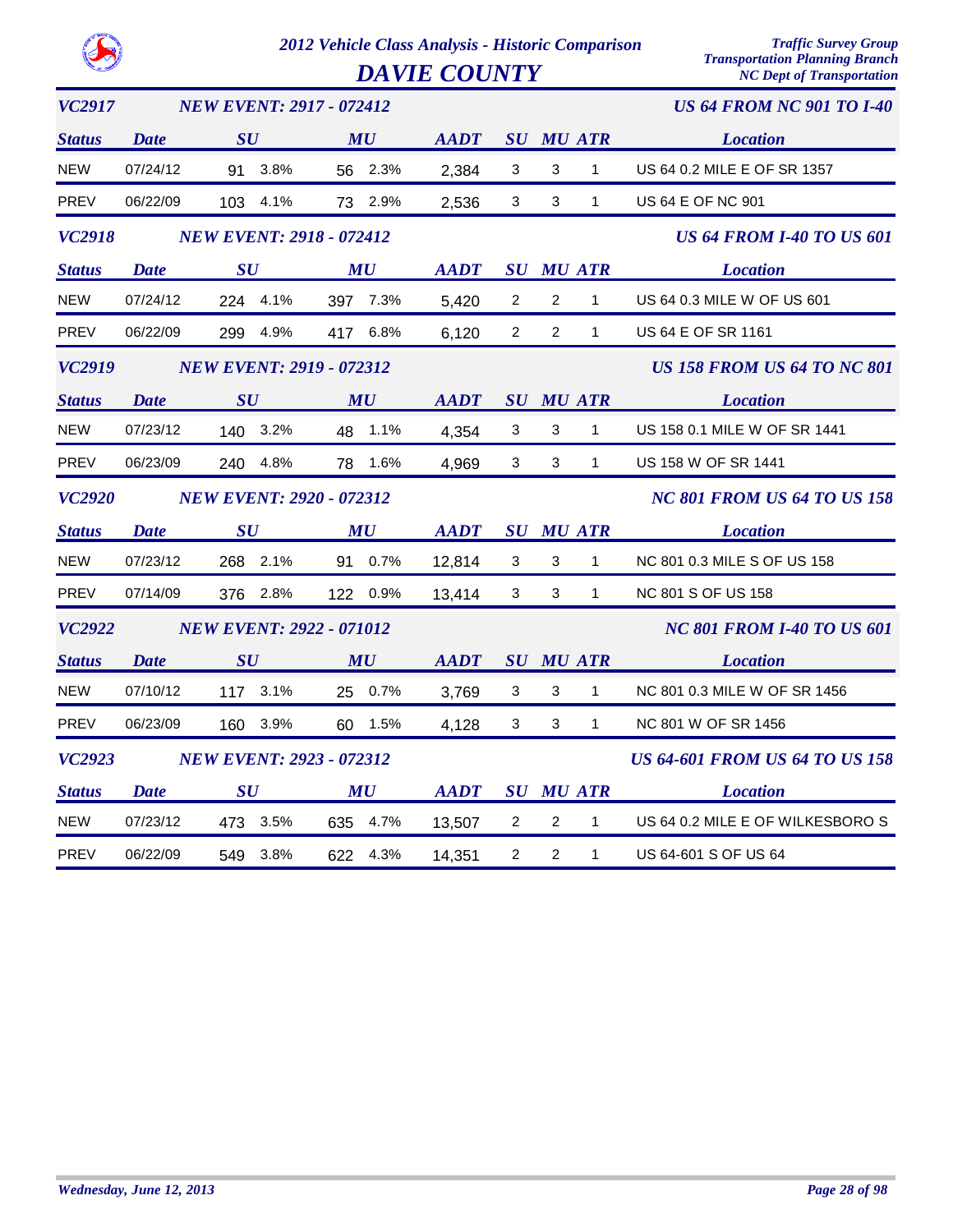*Transportation Planning Branch*

 $DURHAM$  *COUNTY* 

| <i>VC3172</i> |             | <b>NEW EVENT: 3172 - 021313</b> |                  |                                                            |                |               |                | $I-40$                              |
|---------------|-------------|---------------------------------|------------------|------------------------------------------------------------|----------------|---------------|----------------|-------------------------------------|
| <b>Status</b> | <b>Date</b> | $\boldsymbol{S}\boldsymbol{U}$  | MU               | $\boldsymbol{A}\boldsymbol{A}\boldsymbol{D}\boldsymbol{T}$ | SU             | <b>MU ATR</b> |                | <b>Location</b>                     |
| <b>NEW</b>    | 02/13/13    | 1.9%<br>2.275                   | 2.8%<br>3.334    | 118,933                                                    | 2              | 2             | 11             | 1-40 S OF NC 54 (EXIT 273)          |
| <b>PREV</b>   | 09/12/11    | 2.3%<br>2.573                   | 3.444 3.1%       | 109,559                                                    | $\overline{2}$ | 2             | 11             | <b>I-40 W OF NC 751</b>             |
| <b>PREV</b>   | 02/09/10    | 2.4%<br>2.711                   | 3.343<br>$3.0\%$ | 112,249                                                    | 2              | 2             | 11             | 1-40 E OF NC 751                    |
| <b>PREV</b>   | 10/14/05    | 3.388<br>2.4%                   | 4.327<br>$3.0\%$ | 142,393                                                    |                |               |                | <b>I-40 WEST OF NC 55</b>           |
| VC3174        |             | <b>NEW EVENT: 3174 - 120412</b> |                  |                                                            |                |               |                | <b>NC 147</b>                       |
| <b>Status</b> | Date        | $\boldsymbol{S}\boldsymbol{U}$  | MU               | $A$ <i>ADT</i>                                             | <b>SU</b>      | <b>MU ATR</b> |                | <b>Location</b>                     |
| <b>NEW</b>    | 12/04/12    | 1.9%<br>1.346                   | 779<br>1.1%      | 70,070                                                     | 3 <sup>1</sup> | 3             | $\overline{1}$ | NC 147 S OF SR 1121 CORNWALLIS R    |
| <b>PREV</b>   | 03/23/10    | 1.7%<br>1.333                   | 0.9%<br>668      | 77.679                                                     | 3              | 3             | 1              | <b>NC 147 N OF SR 1954 ELLIS RD</b> |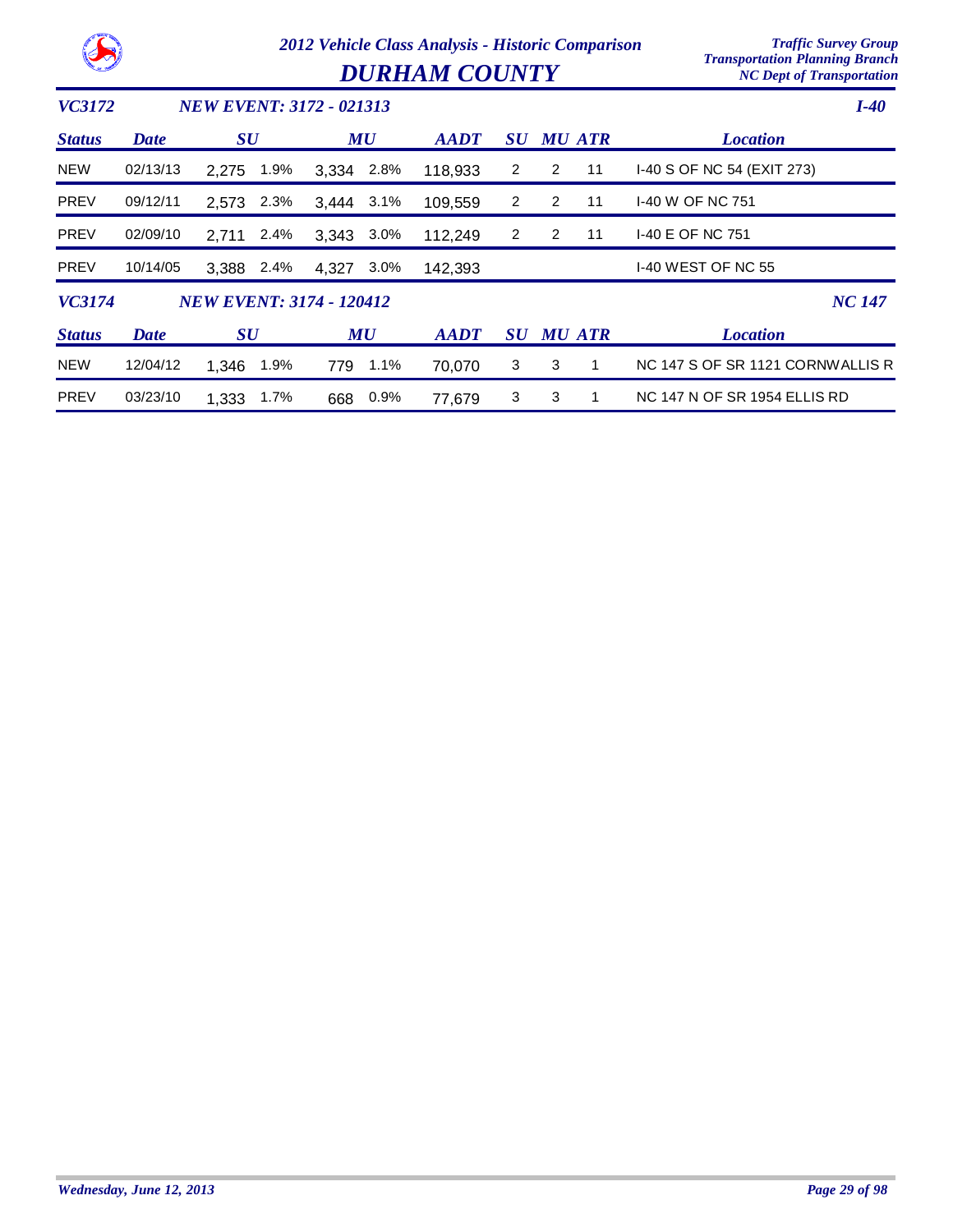|               |             | 2012 Vehicle Class Analysis - Historic Comparison<br><b>FORSYTH COUNTY</b> |             |             |              |                  |              | <b>Traffic Survey Group</b><br><b>Transportation Planning Branch</b><br><b>NC Dept of Transportation</b> |
|---------------|-------------|----------------------------------------------------------------------------|-------------|-------------|--------------|------------------|--------------|----------------------------------------------------------------------------------------------------------|
| <b>VC3309</b> |             | <b>NEW EVENT: 3309 - 070912</b>                                            |             |             |              |                  |              | NC 67 NORTH OF SR 1525 TO SOUTH OF SR 1686                                                               |
| <b>Status</b> | <b>Date</b> | $\boldsymbol{S}\boldsymbol{U}$                                             | MU          | <b>AADT</b> |              | <b>SU MU ATR</b> |              | <b>Location</b>                                                                                          |
| <b>NEW</b>    | 07/09/12    | 1.6%<br>357                                                                | 0.4%<br>84  | 22,332      | 3            | 3                | 4            | NC 67 0.2 MILE N OF POLO RD                                                                              |
| <b>PREV</b>   | 05/23/06    | 1.8%<br>470                                                                | 0.5%<br>122 | 26,716      | 3            | 3                | 4            | NC 67 N OF SR 1528                                                                                       |
| <b>PREV</b>   | 07/11/05    | 442<br>1.9%                                                                | 0.6%<br>135 | 23,855      | 3            | 3                | 4            | NC 67 N OF SR 1528                                                                                       |
| <b>VC3314</b> |             | <b>NEW EVENT: 3314 - 052112</b>                                            |             |             |              |                  |              | <b>NC 67 FROM STRATFORD ROAD TO EBERT ST.</b>                                                            |
| <b>Status</b> | <b>Date</b> | SU                                                                         | MU          | <b>AADT</b> |              | <b>SU MU ATR</b> |              | <b>Location</b>                                                                                          |
| <b>NEW</b>    | 05/21/12    | 1.4%<br>313                                                                | 52 0.2%     | 22,314      | 3            | 3                | 4            | NC 67 0.1 MILE W OF CHELSEA ST                                                                           |
| <b>PREV</b>   | 06/05/06    | 1.4%<br>366                                                                | 0.2%<br>59  | 25,292      | 3            | 3                | 4            | <b>NC 67 E OF US 158</b>                                                                                 |
| PREV          | 07/18/05    | 1.6%<br>373                                                                | 77 0.3%     | 24,006      | 3            | 3                | 4            | <b>NC 67 E OF US 158</b>                                                                                 |
| VC3325        |             | <b>NEW EVENT: 3325 - 061112</b>                                            |             |             |              |                  |              | <b>US 158 S OF SR 1971</b>                                                                               |
| <b>Status</b> | <b>Date</b> | SU                                                                         | MU          | <b>AADT</b> |              | <b>SU MU ATR</b> |              | <b>Location</b>                                                                                          |
| <b>NEW</b>    | 06/11/12    | 3.9%<br>266                                                                | 790 11.7%   | 6,775       | $\mathbf 1$  | $\mathbf{1}$     | 1            | US 158 0.3 MILE S OF SR 4519                                                                             |
| <b>PREV</b>   | 09/26/00    | 516 6.9%                                                                   | 1,174 15.7% | 7,482       | $\mathbf{1}$ | $\mathbf{1}$     | $\mathbf{1}$ | US 158 S OF SR 1971                                                                                      |
| <b>VC3326</b> |             | <b>NEW EVENT: 3326 - 060512</b>                                            |             |             |              |                  |              | <b>US 311 S OF SR 1979</b>                                                                               |
| <b>Status</b> | <b>Date</b> | SU                                                                         | <b>MU</b>   | <b>AADT</b> | SU           | <b>MU ATR</b>    |              | <b>Location</b>                                                                                          |
| <b>NEW</b>    | 06/05/12    | 134 2.9%                                                                   | 1.5%<br>70  | 4,546       | 3            | 3                | 1            | US 311 0.1 MILE S OF SR 4543                                                                             |
| <b>PREV</b>   | 09/26/00    | 147 3.4%                                                                   | 1.4%<br>62  | 4,292       | 3            | 3                | $\mathbf{1}$ | US 311 S OF SR 1979                                                                                      |
| <b>VC3329</b> |             | <b>NEW EVENT: 3329 - 052112</b>                                            |             |             |              |                  |              | <b>NC 150 FROM US 64 (DAVIDSON) TO I-40</b>                                                              |
| <b>Status</b> | <b>Date</b> | SU                                                                         | MU          | <b>AADT</b> |              | SU MU ATR        |              | <b>Location</b>                                                                                          |
| <b>NEW</b>    | 05/21/12    | 428<br>2.0%                                                                | 110 0.5%    | 21,794      | 3            | 3                | 1            | NC 150 0.1 MILE S OF SR 2983                                                                             |
| PREV          | 03/19/07    | 539 2.4%                                                                   | 132 0.6%    | 22,251      | 3            | $\mathbf{3}$     | $\mathbf{1}$ | NC 150 S OF SR 2983                                                                                      |
| <b>VC3330</b> |             | <b>NEW EVENT: 3330 - 052112</b>                                            |             |             |              |                  |              | <b>US 158 FROM NC 801 (DAVIE) TO 1-40</b>                                                                |
| <b>Status</b> | <b>Date</b> | SU                                                                         | MU          | <b>AADT</b> |              | <b>SU MU ATR</b> |              | <b>Location</b>                                                                                          |
| <b>NEW</b>    | 05/21/12    | 268 2.1%                                                                   | 104 0.8%    | 13,001      | 3            | 3                | $\mathbf{1}$ | US 158 0.1 MILE E OF RIVERSIDE DR                                                                        |
| PREV          | 04/24/07    | 483 3.5%                                                                   | 149 1.1%    | 13,652      | 3            | 3                | $\mathbf{1}$ | US 158 W OF SR 4298                                                                                      |
| <b>VC3331</b> |             | <b>NEW EVENT: 3331 - 052212</b>                                            |             |             |              |                  |              | <b>NC 109 FROM I-85 TO I-40</b>                                                                          |
| <b>Status</b> | <b>Date</b> | $\boldsymbol{S}\boldsymbol{U}$                                             | MU          | <b>AADT</b> |              | <b>SU MU ATR</b> |              | <b>Location</b>                                                                                          |
| <b>NEW</b>    | 05/22/12    | 276 2.8%                                                                   | 94 1.0%     | 9,887       | 3            | $\mathbf{3}$     | $\mathbf{1}$ | NC 109 0.1 MILE S OF SR 2701                                                                             |
| PREV          | 03/19/07    | 3.5%<br>356                                                                | 175<br>1.7% | 10,276      | 3            | $\mathbf{3}$     | $\mathbf{1}$ | NC 109 N OF SR 3858                                                                                      |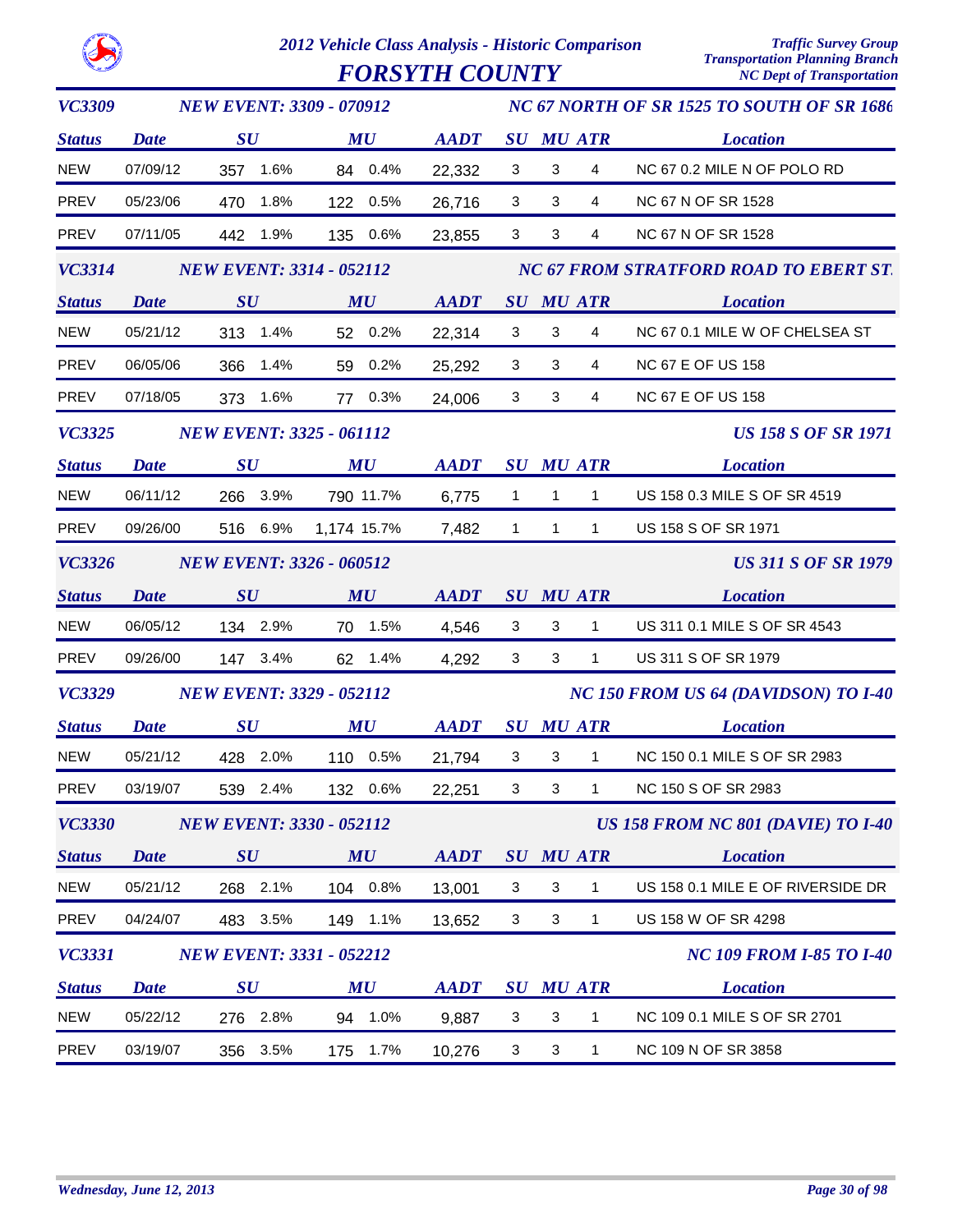$FORSYTH$  *COUNTY* 

| <b>VC3333</b> |             | <b>NEW EVENT: 3333 - 052212</b> |                                |                                                            |                |                  |                  | <b>US 311 FROM NC 68 TO NC 66</b>    |
|---------------|-------------|---------------------------------|--------------------------------|------------------------------------------------------------|----------------|------------------|------------------|--------------------------------------|
| <b>Status</b> | Date        | SU                              | MU                             | AADT                                                       |                |                  | <b>SU MU ATR</b> | <b>Location</b>                      |
| <b>NEW</b>    | 05/22/12    | 903 3.1%                        | 888 3.0%                       | 29,584                                                     | $\overline{2}$ | $\overline{2}$   | $\overline{4}$   | US 311 0.5 MILE S OF NC 66           |
| <b>PREV</b>   | 07/30/07    | 1,054 4.0%                      | 873 3.3%                       | 26,564                                                     | 3              | 3                | 4                | US 311 W OF SR 1820                  |
| <b>VC3338</b> |             | <b>NEW EVENT: 3338 - 052212</b> |                                |                                                            |                |                  |                  | <b>US 311 FROM NC 66 TO 1-40</b>     |
| <b>Status</b> | <b>Date</b> | $\boldsymbol{S}\boldsymbol{U}$  | MU                             | <b>AADT</b>                                                |                |                  | <b>SU MU ATR</b> | <b>Location</b>                      |
| <b>NEW</b>    | 05/22/12    | 755 3.2%                        | 768 3.2%                       | 23,665                                                     | $\overline{2}$ | $\overline{2}$   | $\mathbf{1}$     | US 311 0.6 MILE N OF NC 66           |
| <b>PREV</b>   | 08/18/09    | 847 3.8%                        | 578 2.6%                       | 22,182                                                     | 3 <sup>1</sup> | 3                | $\mathbf{1}$     | US 311 N OF NC 66                    |
| <b>VC3339</b> |             | <b>NEW EVENT: 3339 - 060512</b> |                                |                                                            |                |                  |                  | <b>US 311 FROM US 52 TO NC 66</b>    |
| <b>Status</b> | <b>Date</b> | SU                              | MU                             | <b>AADT</b>                                                |                |                  | <b>SU MU ATR</b> | <b>Location</b>                      |
| <b>NEW</b>    | 06/05/12    | 68 2.6%                         | 18 0.7%                        | 2,600                                                      | 3              | 3                | 4                | US 311 0.5 MILE S OF SR 2394         |
| <b>PREV</b>   | 08/18/09    | 69 2.9%                         | 20 0.8%                        | 2,385                                                      | 3              | 3                | 4                | US 311 S OF SR 2394                  |
| <b>VC3342</b> |             | <b>NEW EVENT: 3342 - 061112</b> |                                |                                                            |                |                  |                  | <b>US 158 FROM I-40 BUS TO NC 66</b> |
| <b>Status</b> | <b>Date</b> | $\boldsymbol{S}\boldsymbol{U}$  | MU                             | $\boldsymbol{A}\boldsymbol{A}\boldsymbol{D}\boldsymbol{T}$ |                |                  | <b>SU MU ATR</b> | <b>Location</b>                      |
| <b>NEW</b>    | 06/11/12    | 346 2.6%                        | 873 6.7%                       | 13,125                                                     | $\mathbf{1}$   | $\mathbf{1}$     | 4                | US 158 0.1 MILE N OF SR 2480         |
| <b>PREV</b>   | 11/16/09    | 414 3.2%                        | 777 6.1%                       | 12,754                                                     | $\mathbf{1}$   | $\mathbf{1}$     | 4                | US 158 N OF SR 2480                  |
| <b>VC3345</b> |             | <b>NEW EVENT: 3345 - 052912</b> |                                |                                                            |                |                  |                  | <b>NC 66 FROM US 311 TO I-40</b>     |
|               |             |                                 |                                |                                                            |                |                  |                  |                                      |
| <b>Status</b> | <b>Date</b> | SU                              | MU                             | <b>AADT</b>                                                |                | <b>SU MU ATR</b> |                  | <b>Location</b>                      |
| <b>NEW</b>    | 05/29/12    | 370 3.8%                        | 170 1.7%                       | 9,754                                                      | $\mathbf{3}$   | $\mathbf{3}$     | $\mathbf{1}$     | NC 66 0.1 MILE S OF AMOS FARM RD     |
| <b>PREV</b>   | 11/16/09    | 275 3.1%                        | 129 1.4%                       | 8,965                                                      | $\mathbf{3}$   | 3                | $\mathbf{1}$     | NC 66 N OF SR 2631                   |
| <b>VC3346</b> |             | <b>NEW EVENT: 3346 - 052912</b> |                                |                                                            |                |                  |                  | <b>NC 66 FROM I-40 TO I-40 BUS</b>   |
| <b>Status</b> | <b>Date</b> | $\bm{S}\bm{U}$                  | $\boldsymbol{M}\boldsymbol{U}$ | <b>AADT</b>                                                |                |                  | <b>SU MU ATR</b> | <b>Location</b>                      |
| <b>NEW</b>    | 05/29/12    | 921<br>4.3%                     | 826<br>3.8%                    | 21,550                                                     | 3              | 3                | 1                | NC 66 0.1 MILE S OF PARK CENTRE D    |
| PREV          | 11/16/09    | 4.4%<br>795                     | 649 3.6%                       | 18,179                                                     | 3              | 3                | $\mathbf{1}$     | NC 66 N OF SR 2640                   |
| <b>VC3348</b> |             | <b>NEW EVENT: 3348 - 060512</b> |                                |                                                            |                |                  |                  | <b>NC 66 FROM NC 150 TO US 158</b>   |
| <b>Status</b> | Date        | SU                              | MU                             | <b>AADT</b>                                                |                |                  | <b>SU MU ATR</b> | <b>Location</b>                      |
| <b>NEW</b>    | 06/05/12    | 356 3.0%                        | 162 1.4%                       | 11,994                                                     | 3              | $\sqrt{3}$       | $\mathbf{1}$     | NC 66 0.1 MILE S OF SR 2100          |
| PREV          | 11/16/09    | 386 3.5%                        | 136 1.2%                       | 11,160                                                     | 3              | $\sqrt{3}$       | 1                | <b>NC 66 S OF SR 2100</b>            |
| <b>VC3349</b> |             | <b>NEW EVENT: 3349 - 060512</b> |                                |                                                            |                |                  |                  | <b>NC 66 FROM US 158 TO US 311</b>   |
| <b>Status</b> | <b>Date</b> | $\boldsymbol{S}\boldsymbol{U}$  | MU                             | <b>AADT</b>                                                |                |                  | <b>SU MU ATR</b> | <b>Location</b>                      |
| <b>NEW</b>    | 06/05/12    | 434 3.2%                        | 216 1.6%                       | 13,400                                                     | 3              | $\sqrt{3}$       | 1                | NC 66 0.2 MILE W OF SR 2004          |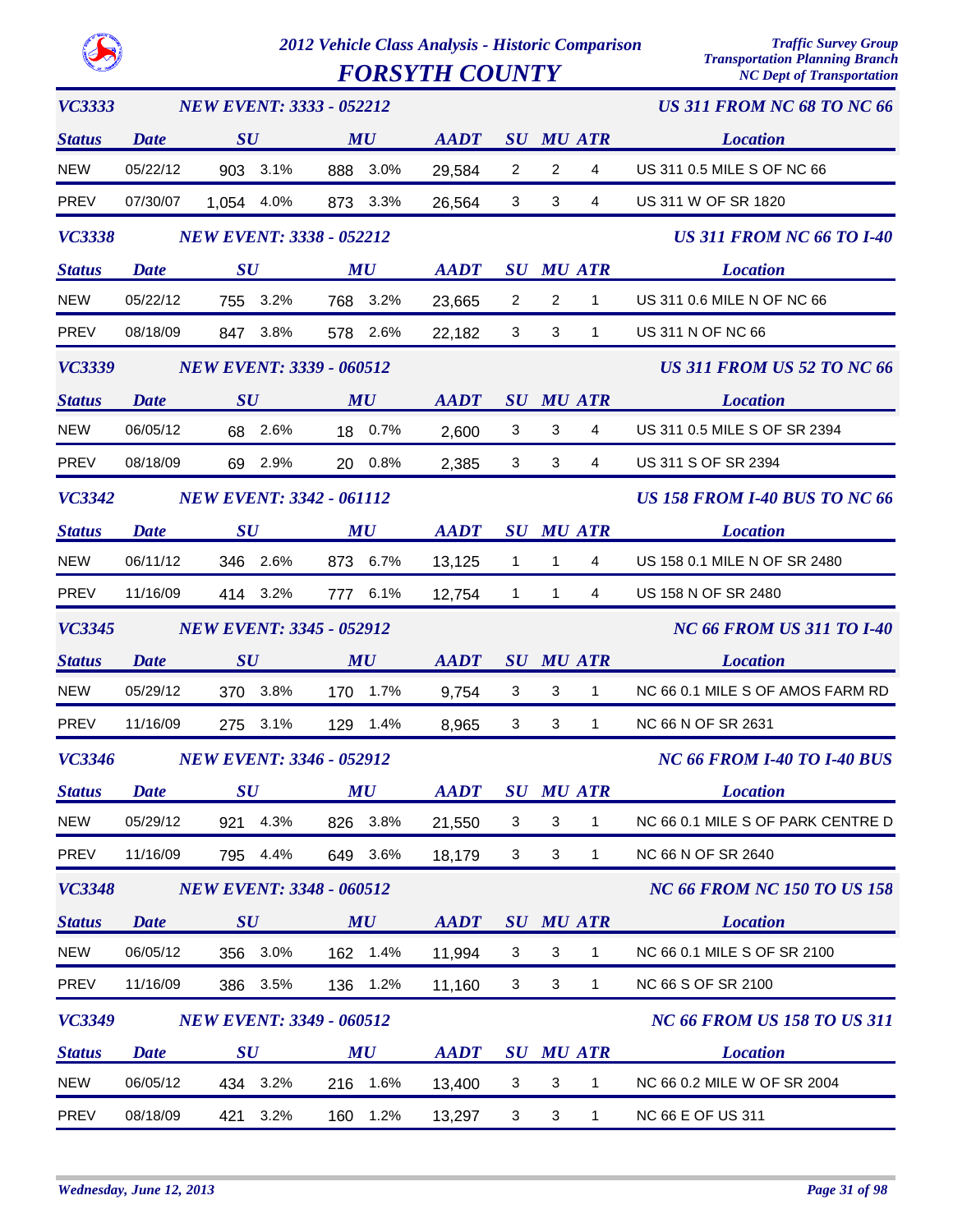|               |                                               |                                 |                                |            |             | <b>FORSYTH COUNTY</b> |                          |                  | <b>Transportation Planning Branch</b><br><b>NC Dept of Transportation</b> |                                     |
|---------------|-----------------------------------------------|---------------------------------|--------------------------------|------------|-------------|-----------------------|--------------------------|------------------|---------------------------------------------------------------------------|-------------------------------------|
| <b>VC3350</b> |                                               | <b>NEW EVENT: 3350 - 060512</b> |                                |            |             |                       |                          |                  |                                                                           | NC 66 FROM US 311 TO NC 8           |
| <b>Status</b> | Date                                          | SU                              |                                |            | MU          | <b>AADT</b>           |                          |                  | <b>SU MU ATR</b>                                                          | <i>Location</i>                     |
| <b>NEW</b>    | 06/05/12                                      |                                 | 299 3.5%                       |            | 90 1.1%     | 8,548                 | 3                        | 3                | $\mathbf{1}$                                                              | NC 66 0.3 MILE W OF SR 2211         |
| <b>PREV</b>   | 08/18/09                                      |                                 | 252 3.0%                       |            | 94 1.1%     | 8,408                 | 3 <sup>1</sup>           | 3                | $\mathbf{1}$                                                              | NC 66 W OF SR 2211                  |
| <b>VC3351</b> |                                               | <b>NEW EVENT: 3351 - 060412</b> |                                |            |             |                       |                          |                  |                                                                           | NC 66 FROM NC 8 TO NC 65            |
| <b>Status</b> | $\boldsymbol{S}\boldsymbol{U}$<br><b>Date</b> |                                 | $\boldsymbol{M}\boldsymbol{U}$ |            | <b>AADT</b> |                       |                          | <b>SU MU ATR</b> | <b>Location</b>                                                           |                                     |
| <b>NEW</b>    | 06/04/12                                      |                                 | 247 2.3%                       |            | 52 0.5%     | 10,766                | 3                        | 3                | $\mathbf{1}$                                                              | NC 66 0.1 MILE N OF SR 1661         |
| PREV          | 12/14/09                                      |                                 | 248 2.1%                       |            | 42 0.4%     | 11,776                | 3                        | 3                | $\mathbf{1}$                                                              | NC 66 N OF SR 1818                  |
| <b>VC3352</b> |                                               | <b>NEW EVENT: 3352 - 060412</b> |                                |            |             |                       | NC 8 FROM US 52 TO NC 66 |                  |                                                                           |                                     |
| <b>Status</b> | Date                                          | $\boldsymbol{S}\boldsymbol{U}$  |                                |            | MU          | <b>AADT</b>           |                          |                  | <b>SU MU ATR</b>                                                          | <i>Location</i>                     |
| <b>NEW</b>    | 06/04/12                                      |                                 | 372 2.9%                       |            | 108 0.9%    | 12,672                | 3                        | 3                | $\mathbf{1}$                                                              | NC 8 0.1 MILE S OF PINE LAKE DRIVE  |
| <b>PREV</b>   | 12/14/09                                      |                                 | 420 3.1%                       |            | 150 1.1%    | 13,746                | 3                        | 3                | $\mathbf{1}$                                                              | NC 8 S OF PINE LAKE DR              |
| <i>VC3353</i> |                                               | <b>NEW EVENT: 3353 - 060412</b> |                                |            |             |                       |                          |                  |                                                                           | <b>NC 65 FROM US 52 TO NC 66</b>    |
| <b>Status</b> | <b>Date</b>                                   | $\bm{S}\bm{U}$                  |                                | MU         |             | <b>AADT</b>           |                          |                  | <b>SU MU ATR</b>                                                          | <b>Location</b>                     |
| <b>NEW</b>    | 06/04/12                                      |                                 | 296 2.8%                       |            | 248 2.3%    | 10,648                | 3                        | 3                | $\mathbf{1}$                                                              | NC 65 N OF CLEARBROOK DRIVE         |
| <b>PREV</b>   | 12/14/09                                      | 336                             | $3.0\%$                        |            | 282 2.5%    | 11,273                | 3                        | 3                | $\mathbf{1}$                                                              | NC 65 S OF SUMMERDALE CT            |
| <b>VC3354</b> | <b>NEW EVENT: 3354 - 060412</b>               |                                 |                                |            |             |                       |                          |                  |                                                                           | NC 65 FROM NC 66 TO NC 8            |
| <b>Status</b> | Date                                          | SU                              |                                |            | MU          | <b>AADT</b>           | SU                       |                  | <b>MU ATR</b>                                                             | <b>Location</b>                     |
| <b>NEW</b>    | 06/04/12                                      |                                 | 144 3.9%                       |            | 133 3.6%    | 3,686                 | $\mathbf{3}$             | 3                | $\mathbf{1}$                                                              | NC 65 0.1 MILE W OF SR 2058         |
| <b>PREV</b>   | 12/14/09                                      |                                 | 194 4.9%                       |            | 117 2.9%    | 3,972                 | 3                        | 3                | $\mathbf{1}$                                                              | NC 65 W OF SR 2058                  |
| <b>VC3359</b> |                                               | <b>NEW EVENT: 3359 - 013013</b> |                                |            |             |                       |                          |                  |                                                                           | <b>I-40 BUS</b>                     |
| <b>Status</b> | Date                                          | $\boldsymbol{S}\boldsymbol{U}$  |                                |            | MU          | <b>AADT</b>           | $\bm{S}\bm{U}$           |                  | <b>MU ATR</b>                                                             | <b>Location</b>                     |
| <b>NEW</b>    | 01/30/13                                      | 1,477 2.6%                      |                                | 2,258 3.9% |             | 57,309                | $\overline{2}$           | 2                | $\mathbf{1}$                                                              | <b>I-40 BUS W OF I-40</b>           |
| PREV          | 05/26/09                                      | 1,453 3.0%                      |                                | 1,945      | 4.0%        | 48,793                | $\overline{2}$           | $\overline{2}$   | $\mathbf{1}$                                                              | I-40 BUS E OF SR 2662 LINVILLE RD ( |

CO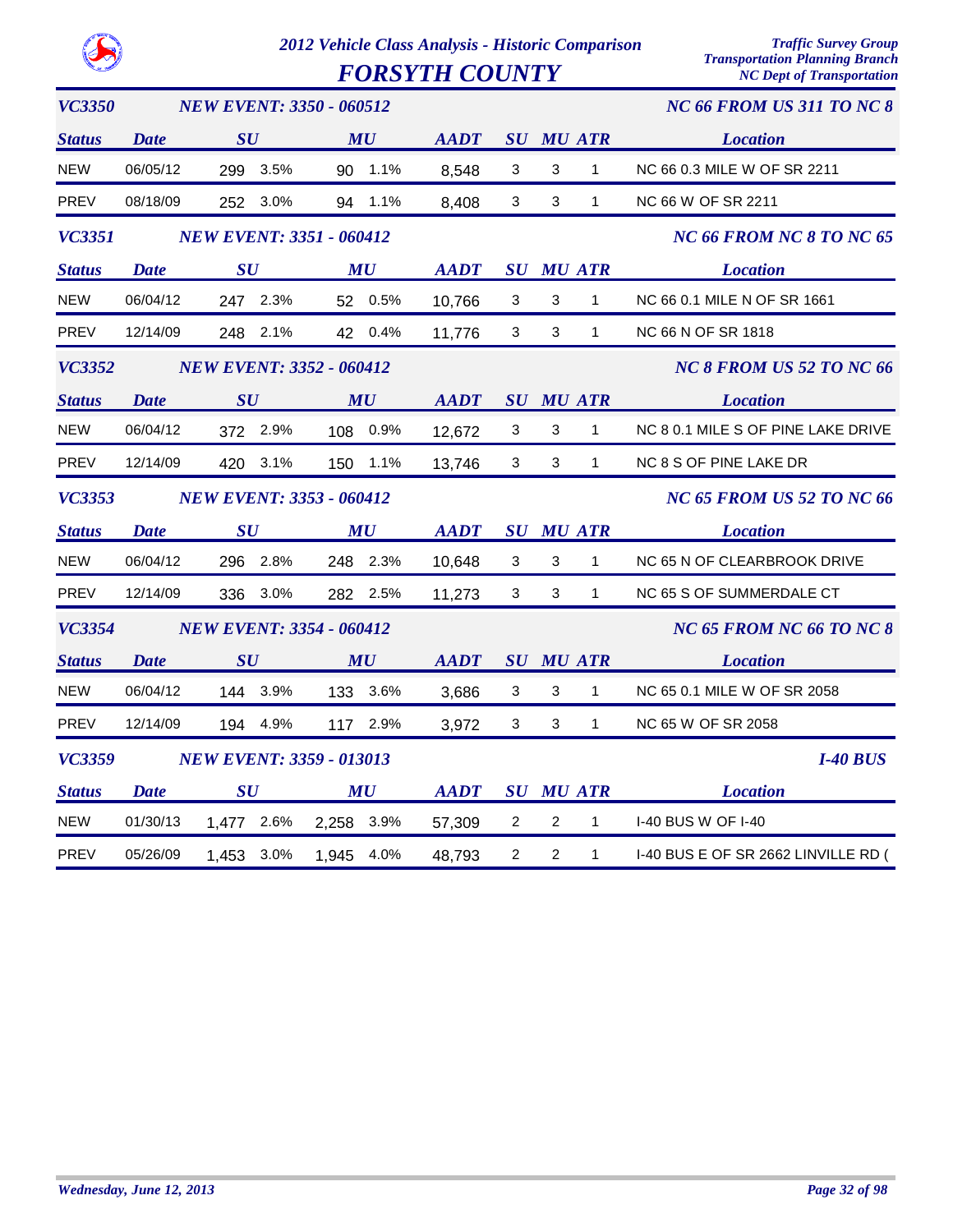$GATES$   $COUNTY$ 

| <b>VC3601</b> |                                 | <b>NEW EVENT: 3601 - 081312</b>                  | <b>US 13-158 SOUTH OF NC 137 TO NORTH OF SR 1131</b> |                                                            |                |                                            |                                       |                                          |  |
|---------------|---------------------------------|--------------------------------------------------|------------------------------------------------------|------------------------------------------------------------|----------------|--------------------------------------------|---------------------------------------|------------------------------------------|--|
| <b>Status</b> | <b>Date</b>                     | $\boldsymbol{S}\boldsymbol{U}$                   | MU                                                   | <b>AADT</b>                                                |                |                                            | <b>SU MU ATR</b>                      | <b>Location</b>                          |  |
| <b>NEW</b>    | 08/13/12                        | 302 4.6%                                         | 822 12.4%                                            | 6,614                                                      | $\mathbf{1}$   | $\mathbf{1}$                               | $\mathbf{1}$                          | US 13 SOUTH OF SR 1131                   |  |
| <b>PREV</b>   | 02/21/07                        | 288 3.8%                                         | 986 13.0%                                            | 7,596                                                      | $\mathbf{1}$   | $\mathbf{1}$                               | $\mathbf{1}$                          | US 13 S OF SR 1131                       |  |
| <b>PREV</b>   | 06/12/06                        | 370 5.1%                                         | 964 13.4%                                            | 7,220                                                      | $\mathbf{1}$   | $\mathbf{1}$                               | $\mathbf{1}$                          | US 13 S OF SR 1131                       |  |
| <b>PREV</b>   | 06/01/04                        | 260 3.3%                                         | 1,078 13.8%                                          | 7,838                                                      | $\mathbf{1}$   | 1                                          | $\mathbf{1}$                          | US.13/158 .2 S.OF SR.1230 TO CHOW        |  |
| <b>PREV</b>   | 10/17/00                        | 311 4.1%                                         | 1,089 14.5%                                          | 7,519                                                      | $\mathbf{1}$   | $\mathbf{1}$                               | $\mathbf{1}$                          | US-13 S.OF NC.137 TO N.OF SR.1131        |  |
| <b>VC3602</b> | <b>NEW EVENT: 3602 - 081312</b> |                                                  |                                                      |                                                            |                |                                            |                                       | US 13 SOUTH OF NC 37 TO NORTH OF SR 1211 |  |
| <b>Status</b> | <b>Date</b><br>SU               |                                                  | MU                                                   | <b>AADT</b>                                                |                |                                            | <b>SU MU ATR</b>                      | <b>Location</b>                          |  |
| <b>NEW</b>    | 08/13/12                        | 142 3.0%                                         | 539 11.4%                                            | 4,712                                                      | $\mathbf{1}$   | $\mathbf{1}$                               | $\mathbf{1}$                          | US 13 NORTH OF SR 1214                   |  |
| PREV          | 02/21/07                        | 184 3.6%                                         | 601 11.7%                                            | 5,117                                                      | $\mathbf{1}$   | $\mathbf{1}$                               | $\mathbf{1}$                          | US 13 S OF SR 1300                       |  |
| PREV          | 06/12/06                        | 149 3.7%                                         | 684 16.9%                                            | 4,058                                                      | $\mathbf{1}$   | $\mathbf{1}$                               | $\mathbf{1}$                          | US 13 S OF SR 1221                       |  |
| PREV          | 06/01/04                        | 132 2.9%                                         | 756 16.4%                                            | 4,608                                                      | $\mathbf{1}$   | $\mathbf{1}$                               | $\mathbf{1}$                          | US.13 S.OF NC.37 TO N.0F US.158          |  |
| PREV          | 10/17/00                        | 188 4.4%                                         | 724 17.1%                                            | 4,244                                                      | $\mathbf{1}$   | 1                                          | $\mathbf{1}$                          | US-13 S.OF NC.37 TO N.OF SR.1211         |  |
| <b>VC3603</b> | <b>NEW EVENT: 3603 - 081312</b> | US 158 WEST OF SR 1300 TO EAST OF US 158 BY PASS |                                                      |                                                            |                |                                            |                                       |                                          |  |
| <b>Status</b> | <b>Date</b>                     | SU                                               | MU                                                   | <b>AADT</b>                                                |                |                                            | <b>SU MU ATR</b>                      | <b>Location</b>                          |  |
| NEW           | 08/13/12                        | 178 5.9%                                         | 192 6.4%                                             | 3,021                                                      | $\overline{2}$ | $\overline{2}$                             | $\mathbf{1}$                          | <b>US 158 EAST OF SR 1318</b>            |  |
| <b>PREV</b>   | 06/12/06                        | 94 4.2%                                          | 288 12.9%                                            | 2,225                                                      | $\mathbf{1}$   | 1                                          | $\mathbf{1}$                          | US 158 BYP E OF NC 37                    |  |
| PREV          | 06/01/04                        | 92 4.4%                                          | 168 8.0%                                             | 2,105                                                      | $\mathbf{1}$   | $\overline{2}$                             | $\mathbf{1}$                          | US.158 BYP. E.OF SR.1116 TO W.OF         |  |
| <b>PREV</b>   | 10/17/00                        | 225 5.5%                                         | 218 5.3%                                             | 4,092                                                      | $\mathbf{3}$   | 3                                          | $\mathbf{1}$                          | US.158 W.OF SR.1300 TO E.OF US-15        |  |
| <b>VC3604</b> | <b>NEW EVENT: 3604 - 081412</b> |                                                  |                                                      |                                                            |                | NC 32 SOUTH OF SR 1329 TO NORTH OF SR 1326 |                                       |                                          |  |
|               | <b>Status</b> Date              | $\boldsymbol{S}\boldsymbol{U}$                   | MU                                                   | $\boldsymbol{A}\boldsymbol{A}\boldsymbol{D}\boldsymbol{T}$ |                |                                            |                                       | SU MU ATR<br><b>Location</b>             |  |
| NEW           | 08/14/12                        | 122 3.5%                                         | 172 4.9%                                             | 3,486                                                      | $\overline{a}$ | $\overline{c}$                             | 1                                     | NC 32 SOUTH OF SR 1330                   |  |
| <b>PREV</b>   | 02/21/07                        | 169 4.5%                                         | 200 5.3%                                             | 3,781                                                      | $\overline{2}$ | $\overline{2}$                             | $\mathbf{1}$                          | NC 32 N OF SR 1330                       |  |
| PREV          | 06/12/06                        | 132 3.7%                                         | 242 6.9%                                             | 3,528                                                      | $\overline{a}$ | $\overline{2}$                             | $\mathbf{1}$                          | NC 32 S OF SR 1332                       |  |
| PREV          | 06/01/04                        | 3.3%<br>121                                      | 236 6.4%                                             | 3,670                                                      | $\mathbf{1}$   | $\mathbf{1}$                               | $\mathbf{1}$                          | NC.32 NORTH OF SR.1002 TO VIRGINI        |  |
| PREV          | 10/17/00                        | 106 3.3%                                         | 226 6.9%                                             | 3,252                                                      | $\mathbf{1}$   | 1                                          | 1                                     | NC.32 S.OF SR.1329 TO N.OF SR.1326       |  |
| <b>VC3605</b> |                                 | <b>NEW EVENT: 3605 - 081312</b>                  |                                                      |                                                            |                |                                            | NC 32-37 FROM NC 32 (Chowan) TO NC 37 |                                          |  |
| <b>Status</b> | <b>Date</b>                     | $\boldsymbol{S}\boldsymbol{U}$                   | MU                                                   | <b>AADT</b>                                                |                |                                            | <b>SU MU ATR</b>                      | <b>Location</b>                          |  |
| <b>NEW</b>    | 08/13/12                        | 130 5.0%                                         | 188 7.2%                                             | 2,595                                                      | $\overline{2}$ | $\overline{2}$                             | $\mathbf{1}$                          | NC 32 SOUTH OF SR 1100                   |  |
| <b>PREV</b>   | 02/21/07                        | 148 5.8%                                         | 195 7.6%                                             | 2,569                                                      | $\overline{2}$ | $\overline{2}$                             | $\mathbf{1}$                          | NC 32-37 S OF SR 1100                    |  |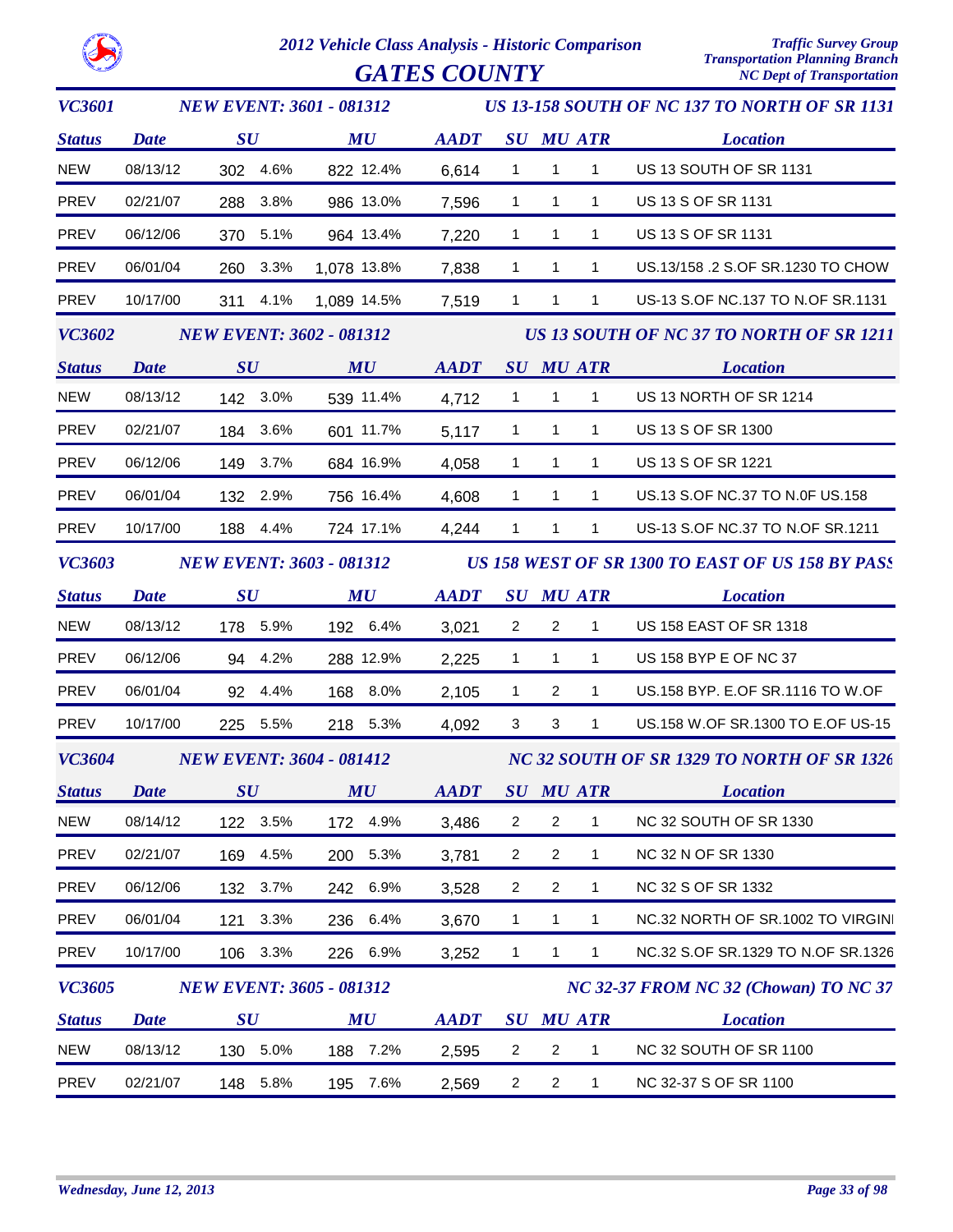

*Transportation Planning Branch GRANVILLE COUNTY NC Dept of Transportation*

| <i>VC3835</i> | <b>NEW EVENT: 3835 - 042913</b> |             |                        |             |  |           |     |                 |  |  |
|---------------|---------------------------------|-------------|------------------------|-------------|--|-----------|-----|-----------------|--|--|
| <b>Status</b> | <b>Date</b>                     | SU          | <b>MU</b>              | <b>AADT</b> |  | SU MU ATR |     | <b>Location</b> |  |  |
| <b>NEW</b>    | 04/29/13                        |             | 1.045 3.2% 3.429 10.5% | 32.646      |  |           |     |                 |  |  |
| <b>PREV</b>   | 12/09/09                        | 2.8%<br>849 | 3.693 12.2%            | 30.202      |  |           | -12 | I-85 S OF NC 56 |  |  |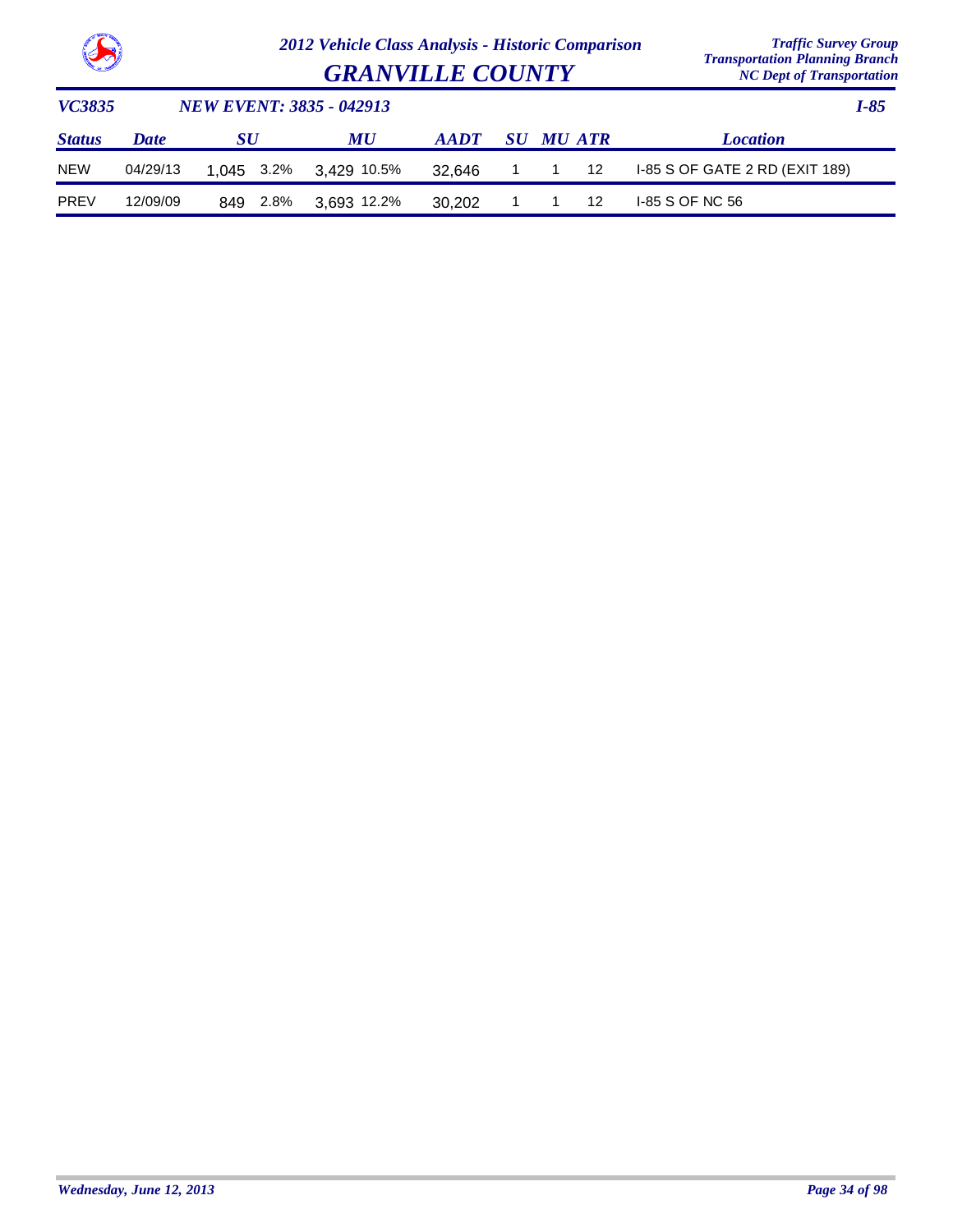

*VC3901*

*2012 Vehicle Class Analysis - Historic Comparison Traffic Survey Group* **GREENE COUNTY** 

*NEW EVENT: 3901 - 120312*

*US 13 WEST OF US 258 TO EAST OF NC 123*

*Status SU MU SU ATR Location AADT MU Date* NEW 12/03/12 333 3.6% 378 4.1% 9,238 2 2 1 US13 S OF US258 PREV 08/09/06 103 2.5% 98 2.3% 4,176 2 2 1 US 13 N OF US 258 PREV 05/03/04 121 2.6% 89 1.9% 3 4,712 3 1 US-13 EAST OF US-258 TO PITT CO.LI PREV 07/17/00 291 3.9% 483 6.4% 2 7,536 2 1 US.13 S. OF US.258 TO N. OF C.123 *VC3903 Status SU MU SU ATR Location US 13 WEST OF NC 58 TO EAST OF SR 1202 AADT MU NEW EVENT: 3903 - 112612 Date* NEW 11/26/12 277 4.2% 258 3.9% 6,536 2 2 1 US13 E OF SR1202 PREV 08/09/06 216 3.8% 289 5.0% 5,747 2 2 1 US 13 N OF SR 1202 PREV 07/17/00 189 3.5% 315 5.8% 2 5,450 2 1 US.13 W. OF NC.58 TO E. OF SR.1202 *VC3904 Status SU MU SU ATR Location AADT MU US 258 SOUTH OF SR 1106 TO NORTH OF SR 1103 NEW EVENT: 3904 - 112612 Date* NEW 11/26/12 319 5.8% 430 7.8% 5.524 2 2 1 US258 N OF SR1103 PREV 08/09/06 258 4.0% 363 5.7% 6,422 2 2 1 US 13 S OF SR 1106 PREV 07/17/00 225 3.9% 346 6.0% 2 5,750 2 1 US.258 S. OF SR.1106 TO N. OF SR.11 *VC3906 Status SU MU SU ATR Location NC 903 FROM US 70 (LENOIR) TO US 258 AADT MU NEW EVENT: 3906 - 112612 Date* NEW 11/26/12 65 3.9% 86 5.1% 1,673 2 2 1 NC903 N OF SR1130 PREV 06/04/07 59 3.5% 70 4.2% 1,674 2 2 1 NC 903 N OF SR 1130 *VC3907 Status SU MU SU ATR Location NC 121 FROM US 264 TO US 264 A AADT MU NEW EVENT: 3907 - 120312 Date* NEW 12/03/12 129 4.6% 238 8.6% 2,783 1 2 1 NC121 N OF US264A PREV 04/01/09 102 4.5% 165 7.3% 2 2,268 2 1 NC 121 S OF US 264 *VC3909 Status SU MU SU ATR Location US 264 A FROM NC 91 TO NC 121 AADT MU NEW EVENT: 3909 - 120312 Date* NEW 12/03/12 59 3.9% 28 1.8% 1,522 3 3 1 US264A E OF NC91 PREV 04/01/09 31 2.3% 19 1.4% 1,367 3 3 1 US 264 ALT E OF NC 91 *VC3910 Status SU MU SU ATR Location AADT MU US 258 FROM NC 58 TO US 13 NEW EVENT: 3910 - 112612 Date* NEW 11/26/12 209 3.1% 29 0.4% 3 6,826 3 1 US258 N OF NC58 PREV 04/14/09 132 2.3% 26 0.5% 3 5,730 3 1 US 258 N OF NC 58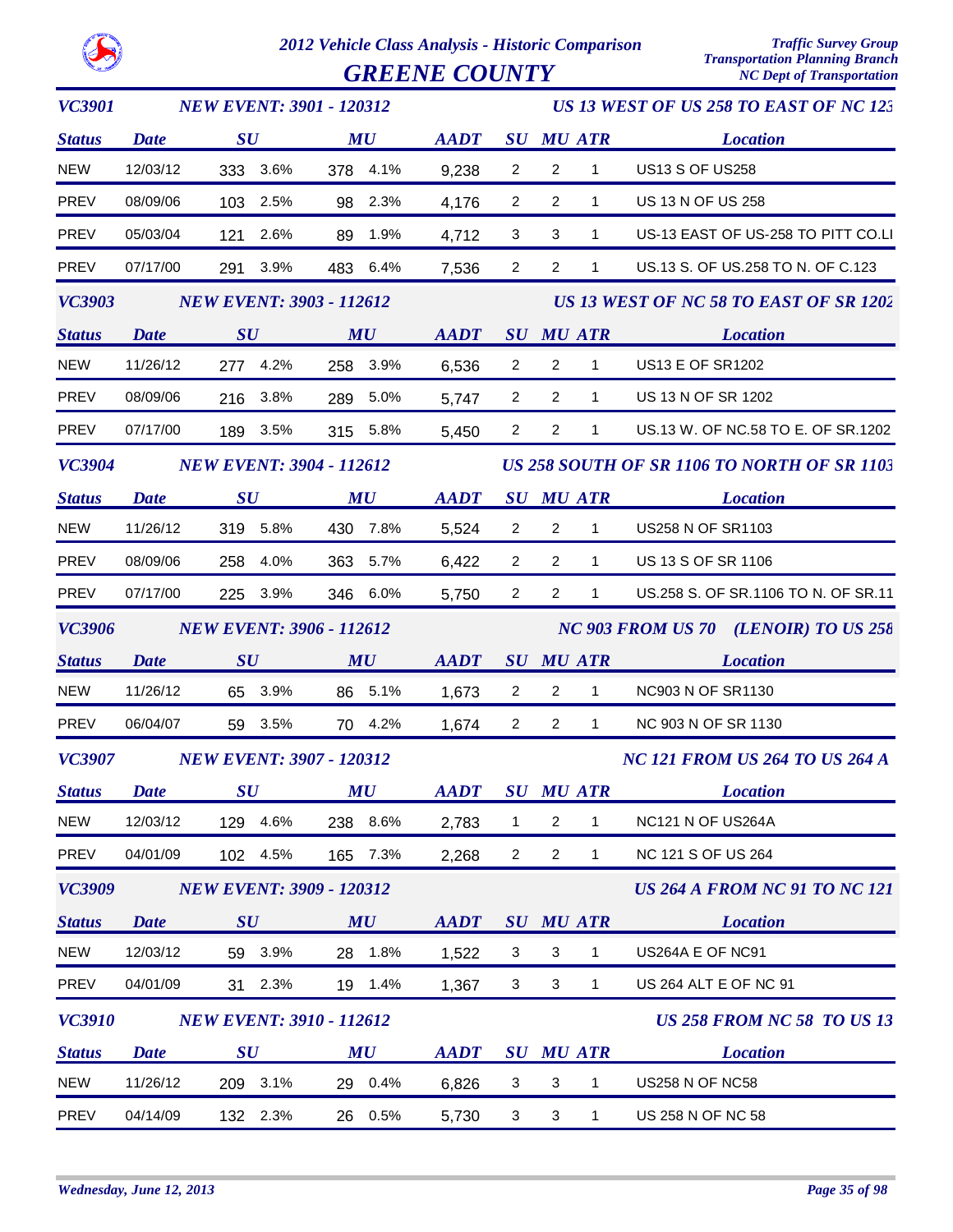**GREENE COUNTY** 

| <b>VC3911</b> |                   | <b>NEW EVENT: 3911 - 091212</b> |                                |                |                                                   | <b>US 13-258/NC 903 FROM US 258 TO NC 903</b> |                                      |                                              |  |  |  |
|---------------|-------------------|---------------------------------|--------------------------------|----------------|---------------------------------------------------|-----------------------------------------------|--------------------------------------|----------------------------------------------|--|--|--|
| <b>Status</b> | <b>Date</b>       | SU                              | MU                             | AADT SU MU ATR |                                                   |                                               |                                      | <b>Location</b>                              |  |  |  |
| <b>NEW</b>    | 09/12/12          | 393 3.6%                        | 553 5.1%                       | 10,924         | $\overline{2}$                                    | $\overline{2}$                                | $\mathbf{1}$                         | <b>US13 S OF SR1400</b>                      |  |  |  |
| PREV          | 04/14/09          | 317 3.1%                        | 365 3.6%                       | 10,066         | $\overline{\mathbf{2}}$                           | $\overline{2}$                                | $\mathbf{1}$                         | US 13-258/NC 903 S OF SR 1400                |  |  |  |
| <b>VC3912</b> |                   | <b>NEW EVENT: 3912 - 091212</b> |                                |                | <b>US 13-258/NC 903 FROM US 13/NC 58 TO NC 91</b> |                                               |                                      |                                              |  |  |  |
| <b>Status</b> | <b>Date</b>       | $\bm{S}\bm{U}$                  | MU                             | AADT           |                                                   |                                               | <b>SU MU ATR</b>                     | <b>Location</b>                              |  |  |  |
| <b>NEW</b>    | 09/12/12          | 402 4.7%                        | 590 6.9%                       | 8,541          | $\overline{2}$                                    | $\overline{2}$                                | $\mathbf{1}$                         | <b>US13 W OF US258</b>                       |  |  |  |
| PREV          | 04/14/09          | 246 3.4%                        | 353 4.8%                       | 7,328          | $\overline{2}$                                    | $2^{\circ}$                                   | $1 \quad$                            | US 13-258/NC 903 S OF NC 91                  |  |  |  |
| <b>VC3913</b> |                   | <b>NEW EVENT: 3913 - 120312</b> |                                |                |                                                   |                                               |                                      | <b>US 258/NC 58-903 FROM NC 903 TO US 13</b> |  |  |  |
| <b>Status</b> | SU<br><b>Date</b> |                                 | MU                             | AADT           |                                                   |                                               | SU MU ATR                            | <b>Location</b>                              |  |  |  |
| <b>NEW</b>    | 12/03/12          | 517 5.2%                        | 556 5.6%                       | 9,970          | $\overline{2}$                                    | $2^{\circ}$                                   | $\overline{1}$                       | <b>US258 W OF NC903</b>                      |  |  |  |
| PREV          | 04/14/09          | 303 3.6%                        | 361 4.2%                       | 8,506          | $\overline{2}$                                    | $2^{\circ}$                                   | $1 \quad$                            | US 258/NC 58-903 N OF NC 903                 |  |  |  |
| <b>VC3914</b> |                   | <b>NEW EVENT: 3914 - 091212</b> |                                |                | <b>US 13-58 FROM US 13 TO US 13-258</b>           |                                               |                                      |                                              |  |  |  |
| <b>Status</b> | <b>Date</b>       | $\bm{S}\bm{U}$                  | $\boldsymbol{M}\boldsymbol{U}$ | AADT SU MU ATR |                                                   |                                               |                                      | <b>Location</b>                              |  |  |  |
| <b>NEW</b>    | 09/12/12          | 421 4.1%                        | 558 5.4%                       | 10,362         | $\overline{2}$                                    | $\overline{2}$                                | $\overline{1}$                       | US13 E OF NC58                               |  |  |  |
| PREV          | 04/14/09          | 368 3.5%                        | 469 4.5%                       | 10,424         | $\overline{2}$                                    | $2^{\circ}$                                   | $1 \quad$                            | US 13 N OF NC 58                             |  |  |  |
| <b>VC3915</b> |                   | <b>NEW EVENT: 3915 - 120312</b> |                                |                |                                                   |                                               |                                      | <b>US 13-258 FROM NC 903 TO NC 123</b>       |  |  |  |
| <b>Status</b> | <b>Date</b>       | SU                              | MU                             | <b>AADT</b>    |                                                   |                                               | <b>SU MU ATR</b>                     | <b>Location</b>                              |  |  |  |
| <b>NEW</b>    | 12/03/12          | 273 3.5%                        | 367 4.7%                       | 7,804          | $\overline{2}$                                    | $2^{\circ}$                                   | $\overline{1}$                       | <b>US13 S OF SR1300</b>                      |  |  |  |
| <b>PREV</b>   | 04/06/09          | 205 3.0%                        | 217 3.2%                       | 6,862          | $\overline{2}$                                    | $\overline{2}$                                | $\mathbf{1}$                         | US 13-258 S OF SR 1300                       |  |  |  |
| <b>VC3917</b> |                   | <b>NEW EVENT: 3917 - 091212</b> |                                |                |                                                   |                                               | <b>NC 58 FROM NC 123 TO US 258</b>   |                                              |  |  |  |
| <b>Status</b> | Date              | $\boldsymbol{S}\boldsymbol{U}$  | MU                             | <b>AADT</b>    |                                                   |                                               | <b>SU MU ATR</b>                     | <b>Location</b>                              |  |  |  |
| <b>NEW</b>    | 09/12/12          | 185 3.4%                        | 136 2.5%                       | 5,484          | 3                                                 | 3                                             | 1                                    | <b>NC58 W OF SR1438</b>                      |  |  |  |
| <b>PREV</b>   | 04/06/09          | 164 3.1%                        | 132 2.5%                       | 5,328          | 3                                                 | $\ensuremath{\mathsf{3}}$                     | $\mathbf{1}$                         | NC 58 N OF SR 1438                           |  |  |  |
| <b>VC3918</b> |                   | <b>NEW EVENT: 3918 - 081412</b> |                                |                |                                                   |                                               |                                      | <b>NC 91 FROM US 13-258 TO US 264 A</b>      |  |  |  |
| <b>Status</b> | <b>Date</b>       | $\boldsymbol{S}\boldsymbol{U}$  | MU                             | <b>AADT</b>    |                                                   |                                               | <b>SU MU ATR</b>                     | <b>Location</b>                              |  |  |  |
| <b>NEW</b>    | 08/14/12          | 44 2.6%                         | 67 3.9%                        | 1,724          | $\overline{2}$                                    | $\overline{c}$                                | $\mathbf{1}$                         | <b>NC91 N OF SR1330</b>                      |  |  |  |
| <b>PREV</b>   | 04/06/09          | 65 3.1%                         | 20 1.0%                        | 2,094          | 3                                                 | 3                                             | $\mathbf{1}$                         | NC 91 S OF SR 1248                           |  |  |  |
| <b>VC3919</b> |                   | <b>NEW EVENT: 3919 - 081412</b> |                                |                |                                                   |                                               | <b>NC 91 FROM US 264 A TO US 264</b> |                                              |  |  |  |
| <b>Status</b> | <b>Date</b>       | $\boldsymbol{S}\boldsymbol{U}$  | MU                             | <b>AADT</b>    |                                                   |                                               | <b>SU MU ATR</b>                     | <b>Location</b>                              |  |  |  |
| <b>NEW</b>    | 08/14/12          | 27 3.0%                         | 38 4.3%                        | 894            | $\overline{2}$                                    | $\overline{c}$                                | 1                                    | NC91 S OF US264                              |  |  |  |
| PREV          | 04/01/09          | 20 2.3%                         | 26 3.0%                        | 865            | $\overline{2}$                                    | $\overline{2}$                                | $\mathbf{1}$                         | NC 91 S OF US 264                            |  |  |  |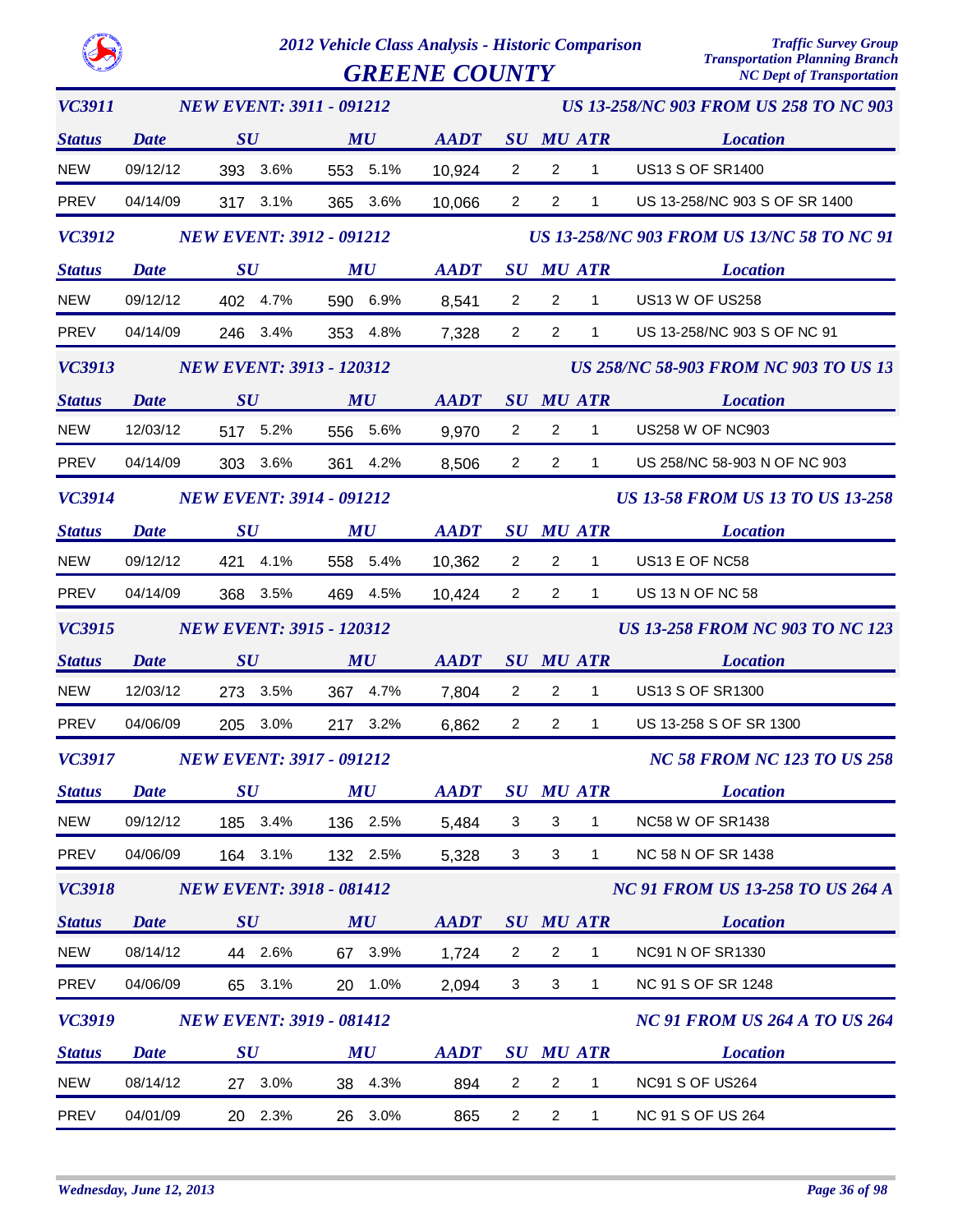|               |             | <b>GREENE COUNTY</b>            |               |             |                         |                              | <b>Transportation Planning Branch</b><br><b>NC Dept of Transportation</b> |  |
|---------------|-------------|---------------------------------|---------------|-------------|-------------------------|------------------------------|---------------------------------------------------------------------------|--|
| <b>VC3920</b> |             | <b>NEW EVENT: 3920 - 081412</b> |               |             |                         |                              | <b>NC 123 FROM NC 58 TO NC 903</b>                                        |  |
| <b>Status</b> | Date        | SU                              | MU            | <b>AADT</b> |                         | <b>SU MU ATR</b>             | <b>Location</b>                                                           |  |
| <b>NEW</b>    | 08/14/12    | 78 2.9%                         | 1.3%<br>35    | 2,666       | 3                       | 3<br>1                       | <b>NC123 S OF SR1400</b>                                                  |  |
| <b>PREV</b>   | 04/06/09    | 3.8%<br>105                     | 43<br>1.6%    | 2,758       | 3                       | $\mathbf{3}$<br>$\mathbf{1}$ | NC 123 S OF SR 1400                                                       |  |
| <b>VC3921</b> |             | <b>NEW EVENT: 3921 - 081412</b> |               |             |                         |                              | <b>NC 123 FROM NC 903 TO US 13-258</b>                                    |  |
| <b>Status</b> | Date        | SU                              | MU            | <b>AADT</b> | $\bm{S}\bm{U}$          | <b>MU ATR</b>                | <b>Location</b>                                                           |  |
| <b>NEW</b>    | 08/14/12    | 107 7.2%                        | 84 5.6%       | 1,489       | 3                       | 3<br>1                       | <b>NC123 S OF SR1355</b>                                                  |  |
| <b>PREV</b>   | 04/06/09    | 105 5.3%                        | 65 3.3%       | 2,000       | 3                       | 3<br>1                       | NC 123 N OF NC 903                                                        |  |
| <b>VC3922</b> |             | <b>NEW EVENT: 3922 - 081412</b> |               |             |                         |                              | <b>NC 903 FROM US 13-258 TO NC 123</b>                                    |  |
| <b>Status</b> | <b>Date</b> | $\boldsymbol{S}\boldsymbol{U}$  | MU            | <b>AADT</b> |                         | <b>SU MU ATR</b>             | <b>Location</b>                                                           |  |
| <b>NEW</b>    | 08/14/12    | 116 4.5%                        | 127 4.9%      | 2,600       | 2                       | $\overline{2}$<br>1          | NC903 N OF SR1415                                                         |  |
| <b>PREV</b>   | 04/06/09    | 138 4.8%                        | 84 3.0%       | 2,846       | 3                       | 3<br>1                       | NC 903 N OF SR 1415                                                       |  |
| <b>VC3923</b> |             | <b>NEW EVENT: 3923 - 081412</b> |               |             |                         |                              | <b>US 264 A/NC 91 FROM NC 91 TO US 264 A</b>                              |  |
| <b>Status</b> | Date        | SU                              | MU            | <b>AADT</b> | $\bm{S}\bm{U}$          | <b>MU ATR</b>                | <b>Location</b>                                                           |  |
| <b>NEW</b>    | 08/14/12    | 3.0%<br>49                      | 47 2.9%       | 1,616       | 3                       | 3<br>1                       | US264A E OF NC91                                                          |  |
| <b>PREV</b>   | 04/01/09    | 43 2.7%                         | 34 2.1%       | 1,611       | 3                       | 3<br>$\mathbf{1}$            | US 264 A/NC 91 E OF NC 91                                                 |  |
| <b>VC3924</b> |             | <b>NEW EVENT: 3924 - 120312</b> |               |             |                         |                              | <b>US 264 FROM NC 91 TO NC 121</b>                                        |  |
| <b>Status</b> | <b>Date</b> | SU                              | MU            | <b>AADT</b> | SU                      | <b>MU ATR</b>                | <b>Location</b>                                                           |  |
| <b>NEW</b>    | 12/03/12    | 3.6%<br>630                     | 6.5%<br>1,127 | 17,466      | $\overline{\mathbf{c}}$ | $\overline{c}$<br>1          | <b>US264 E OF NC91</b>                                                    |  |
| PREV          | 04/01/09    | 4.2%<br>661                     | 5.8%<br>911   | 15,703      | 2                       | $\overline{c}$<br>1          | US 264 E OF NC 91                                                         |  |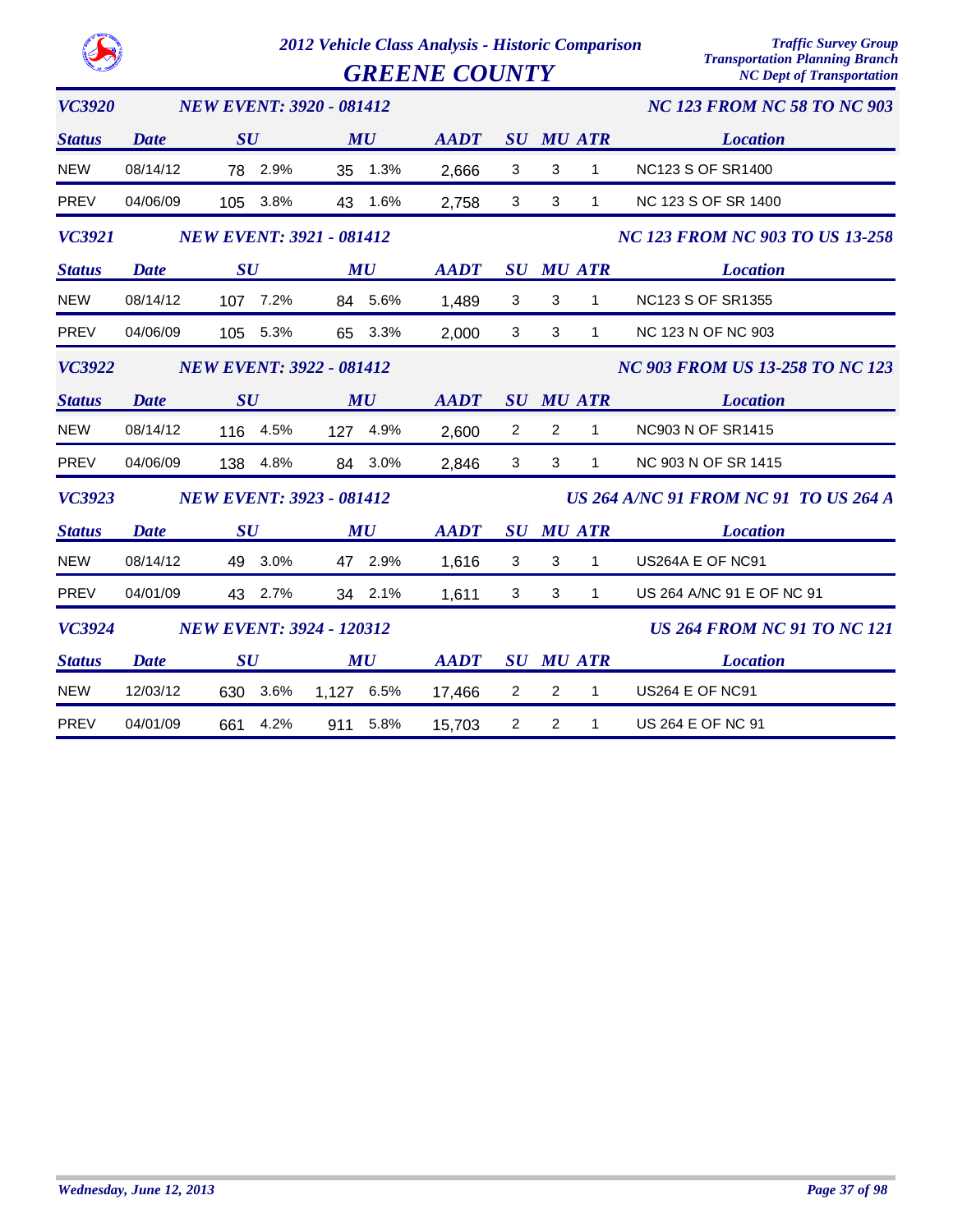|               |             | 2012 Vehicle Class Analysis - Historic Comparison<br><b>HARNETT COUNTY</b> |          |     |                                |             |                | <b>Traffic Survey Group</b><br><b>Transportation Planning Branch</b><br><b>NC Dept of Transportation</b> |                          |                                            |
|---------------|-------------|----------------------------------------------------------------------------|----------|-----|--------------------------------|-------------|----------------|----------------------------------------------------------------------------------------------------------|--------------------------|--------------------------------------------|
| <b>VC4201</b> |             | <b>NEW EVENT: 4201 - 112612</b>                                            |          |     |                                |             |                |                                                                                                          |                          | NC 87 SOUTH OF SR 1203 TO NORTH OF NC 27   |
| <b>Status</b> | Date        | SU                                                                         |          |     | MU                             | <b>AADT</b> |                |                                                                                                          | <b>SU MU ATR</b>         | <b>Location</b>                            |
| <b>NEW</b>    | 11/26/12    | 1,130                                                                      | 6.9%     |     | 447 2.7%                       | 16,412      | 3              | 3                                                                                                        | 1                        | NC87 SOUTH OF SR1222                       |
| <b>PREV</b>   | 03/20/07    | 599                                                                        | 3.6%     | 648 | 3.9%                           | 16,702      | $\overline{2}$ | $\overline{2}$                                                                                           | 1                        | <b>NC 87 S OF SR 1222</b>                  |
| <b>VC4203</b> |             | <b>NEW EVENT: 4203 - 110512</b>                                            |          |     |                                |             |                |                                                                                                          |                          | NC 55 SOUTH OF SR 2011 TO NORTH OF SR 2009 |
| <b>Status</b> | <b>Date</b> | $\boldsymbol{S}\boldsymbol{U}$                                             |          |     | MU                             | <b>AADT</b> |                |                                                                                                          | <b>SU MU ATR</b>         | <b>Location</b>                            |
| <b>NEW</b>    | 11/05/12    |                                                                            | 170 2.8% | 71  | 1.2%                           | 6,052       | 3              | 3                                                                                                        | $\mathbf{1}$             | NC55 NORTH OF SR1723                       |
| <b>PREV</b>   | 09/12/06    | 195                                                                        | 3.3%     | 104 | 1.8%                           | 5,912       | 3              | 3                                                                                                        | 1                        | <b>NC 55 N OF SR 2007</b>                  |
| <b>VC4206</b> |             | <b>NEW EVENT: 4206 - 111312</b>                                            |          |     |                                |             |                |                                                                                                          |                          | <b>US 401 FROM NC 210 TO CAPE FEAR R</b>   |
| <b>Status</b> | Date        | $\boldsymbol{S}\boldsymbol{U}$                                             |          |     | MU                             | <b>AADT</b> |                |                                                                                                          | <b>SU MU ATR</b>         | <b>Location</b>                            |
| <b>NEW</b>    | 11/13/12    | 1,031                                                                      | 3.7%     | 698 | 2.5%                           | 27,790      | 3              | 3                                                                                                        | 4                        | US401/421 NORTH OF SR1319                  |
| <b>PREV</b>   | 12/16/08    | 1,137                                                                      | 4.0%     | 785 | 2.7%                           | 28,761      | 3              | 3                                                                                                        | 4                        | US 401 S OF CAPE FEAR RIVER                |
| <b>PREV</b>   | 02/07/05    | 1,230                                                                      | 4.5%     | 868 | 3.2%                           | 27,252      | 3              | 3                                                                                                        | 4                        | US 401 AT CAPE FEAR RIVER                  |
| <b>PREV</b>   | 08/07/01    | 981                                                                        | 3.9%     | 919 | 3.7%                           | 24,936      | $\overline{2}$ | $\overline{2}$                                                                                           | 4                        | US-401 FROM NC-210 TO CAPE FEAR            |
| <b>VC4208</b> |             | <b>NEW EVENT: 4208 - 110512</b>                                            |          |     |                                |             |                |                                                                                                          | <b>US 301 FROM NC 82</b> | (CUMBERLAND) TO US 421                     |
| <b>Status</b> | <b>Date</b> | $\boldsymbol{S}\boldsymbol{U}$                                             |          |     | MU                             | <b>AADT</b> |                |                                                                                                          | <b>SU MU ATR</b>         | <b>Location</b>                            |
| <b>NEW</b>    | 11/05/12    | 111                                                                        | 5.7%     | 100 | 5.1%                           | 1,944       | 3              | 3                                                                                                        | 4                        | US301 SOUTH OF SR1788                      |
| <b>PREV</b>   | 01/09/07    |                                                                            | 97 5.1%  | 31  | 1.6%                           | 1,908       | 3              | 3                                                                                                        | 4                        | US 301 N OF SR 1811                        |
| <b>VC4209</b> |             | <b>NEW EVENT: 4209 - 111312</b>                                            |          |     |                                |             |                |                                                                                                          |                          | NC 82 FROM US 301 (CUMBERLAND) TO NC 217   |
| <b>Status</b> | <b>Date</b> | $\boldsymbol{S}\boldsymbol{U}$                                             |          |     | $\boldsymbol{M}\boldsymbol{U}$ | <b>AADT</b> |                |                                                                                                          | <b>SU MU ATR</b>         | <b>Location</b>                            |
| <b>NEW</b>    | 11/13/12    |                                                                            | 26 3.6%  |     | 27 3.8%                        | 716         | $\overline{2}$ | $\overline{c}$                                                                                           | 1                        | NC82 SOUTH OF SR1782                       |
| <b>PREV</b>   | 01/09/07    |                                                                            | 13 2.1%  |     | 5 0.8%                         | 618         | 3              | 3                                                                                                        | 1                        | NC 82 N OF SR 1783                         |
| <b>VC4210</b> |             | <b>NEW EVENT: 4210 - 110512</b>                                            |          |     |                                |             |                |                                                                                                          |                          | NC 217 FROM US 401 (CUMBERLAND) TO NC 82   |
| <b>Status</b> | <b>Date</b> | $\boldsymbol{S}\boldsymbol{U}$                                             |          |     | MU                             | <b>AADT</b> |                |                                                                                                          | <b>SU MU ATR</b>         | <b>Location</b>                            |
| <b>NEW</b>    | 11/05/12    |                                                                            | 45 2.9%  |     | 36 2.3%                        | 1,568       | 3              | 3                                                                                                        | $\mathbf{1}$             | NC217 SOUTH OF SR2027                      |
| PREV          | 01/09/07    |                                                                            | 90 5.0%  |     | 30 1.7%                        | 1,808       | 3              | 3                                                                                                        | $\mathbf{1}$             | NC 217 S OF SR 2027                        |
| <b>VC4211</b> |             | <b>NEW EVENT: 4211 - 110512</b>                                            |          |     |                                |             |                |                                                                                                          |                          | <b>US 401 FROM I-295 TO NC 210</b>         |
| <b>Status</b> | <b>Date</b> | $\boldsymbol{S}\boldsymbol{U}$                                             |          |     | MU                             | <b>AADT</b> |                |                                                                                                          | <b>SU MU ATR</b>         | <b>Location</b>                            |
| <b>NEW</b>    | 11/05/12    |                                                                            | 199 3.8% |     | 194 3.7%                       | 5,176       | $\overline{c}$ | $\overline{2}$                                                                                           | 1                        | US401 SOUTH OF SR2027                      |
| PREV          | 01/09/07    |                                                                            | 248 4.0% |     | 196 3.2%                       | 6,149       | 3              | 3                                                                                                        | $\mathbf{1}$             | US 401 S OF SR 2027                        |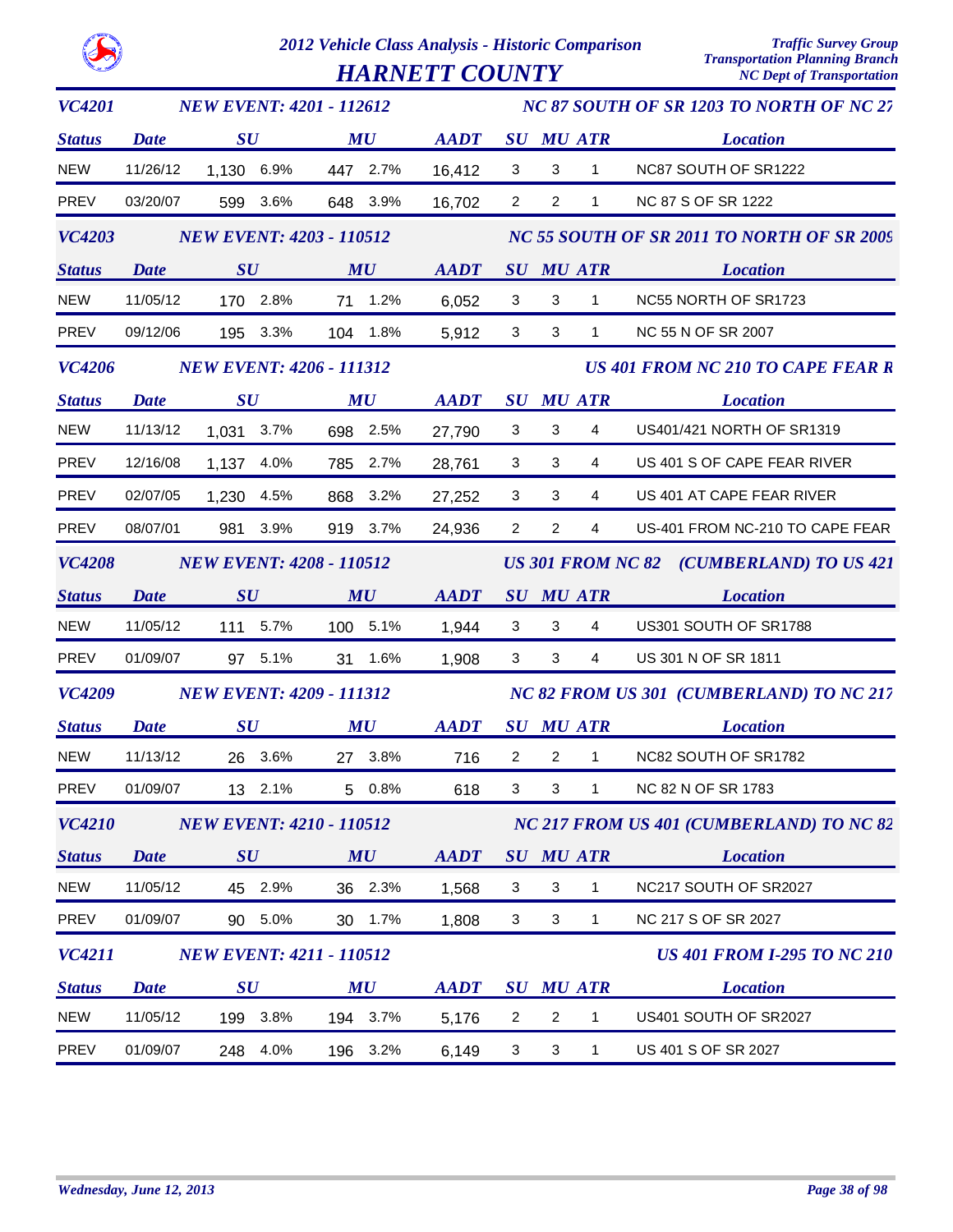|               |             | 2012 Vehicle Class Analysis - Historic Comparison         |             |                                   |                |                |                  | <b>Traffic Survey Group</b><br><b>Transportation Planning Branch</b> |
|---------------|-------------|-----------------------------------------------------------|-------------|-----------------------------------|----------------|----------------|------------------|----------------------------------------------------------------------|
|               |             | <b>HARNETT COUNTY</b><br><b>NC Dept of Transportation</b> |             |                                   |                |                |                  |                                                                      |
| <b>VC4212</b> |             | <b>NEW EVENT: 4212 - 120312</b>                           |             | <b>NC 210 FROM NC 24 TO NC 27</b> |                |                |                  |                                                                      |
| <b>Status</b> | <b>Date</b> | SU                                                        | MU          | <b>AADT</b>                       | SU             |                | <b>MU ATR</b>    | <b>Location</b>                                                      |
| <b>NEW</b>    | 12/03/12    | 606 3.0%                                                  | 384 1.9%    | 20,201                            | $\mathbf 3$    | 3              | $\mathbf{1}$     | NC210 SOUTH OF SR1121                                                |
| <b>PREV</b>   | 04/23/07    | 3.4%<br>577                                               | 370 2.1%    | 17,212                            | 3              | $\mathbf{3}$   | $\mathbf{1}$     | NC 210 S OF SR 1121                                                  |
| <b>VC4213</b> |             | <b>NEW EVENT: 4213 - 112612</b>                           |             | <b>NC 24 FROM NC 690 TO NC 27</b> |                |                |                  |                                                                      |
| <b>Status</b> | <b>Date</b> | SU                                                        | MU          | <b>AADT</b>                       |                |                | <b>SU MU ATR</b> | <b>Location</b>                                                      |
| <b>NEW</b>    | 11/26/12    | 815 2.5%                                                  | 759 2.3%    | 32,804                            | $\mathbf{3}$   | 3              | $\mathbf 1$      | NC24-87 SOUTH OF SR1120                                              |
| <b>PREV</b>   | 04/23/07    | 826<br>3.5%                                               | 3.3%<br>784 | 23,836                            | $\overline{2}$ | 2              | $\mathbf{1}$     | <b>NC 24 S OF SR 1120</b>                                            |
| <b>VC4215</b> |             | <b>NEW EVENT: 4215 - 110512</b>                           |             |                                   |                |                |                  | <b>US 421 FROM NC 78 TO US 401</b>                                   |
| <b>Status</b> | Date        | SU                                                        | MU          | <b>AADT</b>                       |                |                | <b>SU MU ATR</b> | <b>Location</b>                                                      |
| <b>NEW</b>    | 11/05/12    | 2.9%<br>211                                               | 6.1%<br>451 | 7,402                             | $\mathbf{1}$   | 1              | $\mathbf{1}$     | US421 WEST OF SR1280                                                 |
| <b>PREV</b>   | 01/22/07    | 293<br>3.5%                                               | 467<br>5.6% | 8,348                             | 2              | 2              | $\mathbf{1}$     | US 421 W OF SR 1280                                                  |
| <b>PREV</b>   | 01/16/07    | 3.2%<br>202                                               | 510 8.2%    | 6,242                             | $\mathbf{1}$   | $\mathbf{1}$   | $\mathbf{1}$     | US 421 W OF SR 1280                                                  |
| <b>VC4229</b> |             | <b>NEW EVENT: 4229 - 111312</b>                           |             |                                   |                |                |                  | <b>NC 87 FROM NC 27 TO NC 24</b>                                     |
| <b>Status</b> | <b>Date</b> | SU                                                        | MU          | <b>AADT</b>                       | SU             |                | <b>MU ATR</b>    | <b>Location</b>                                                      |
| <b>NEW</b>    | 11/13/12    | 648 2.9%                                                  | 610 2.7%    | 22,379                            | 2              | $\overline{2}$ | $\mathbf{1}$     | NC87 SOUTH OF SR1115                                                 |
| <b>PREV</b>   | 10/19/09    | 5.6%<br>778                                               | 2.7%<br>376 | 13,789                            | 3              | 3              | $\mathbf{1}$     | <b>NC 87 N OF NC 24</b>                                              |
| <b>VC4233</b> |             | <b>NEW EVENT: 4233 - 050613</b>                           |             |                                   |                |                |                  | $I-95$                                                               |
| <b>Status</b> | <b>Date</b> | SU                                                        | MU          | <b>AADT</b>                       |                |                | <b>SU MU ATR</b> | <b>Location</b>                                                      |
| <b>NEW</b>    | 05/06/13    | 4.5%<br>2,289                                             | 5,763 11.3% | 51,086                            | 4              | 4              | 13               | I-95 S OF I-40 (EXIT 81)                                             |
| <b>PREV</b>   | 05/04/10    | 4.3%<br>2,060                                             | 6,092 12.9% | 47,365                            | 4              | 4              | 13               | I-95 S OF NC 50                                                      |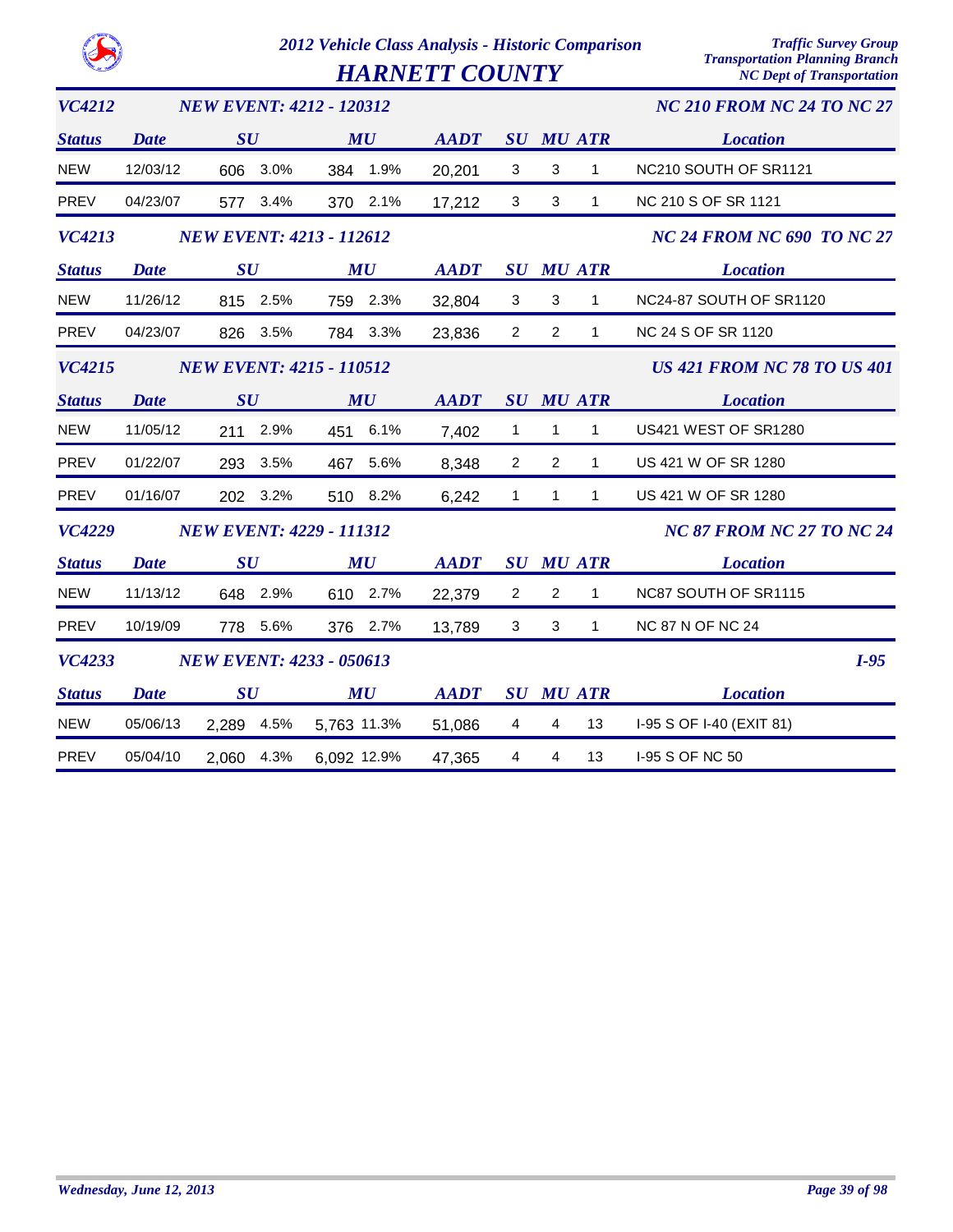*HAYWOOD COUNTY* 

| <b>VC4301</b> |             | <b>NEW EVENT: 4301 - 080612</b> |                                | US 276 SOUTH OF SR 1313 TO NORTH OF US 19                  |                                             |                           |                  |                                                |  |
|---------------|-------------|---------------------------------|--------------------------------|------------------------------------------------------------|---------------------------------------------|---------------------------|------------------|------------------------------------------------|--|
| <b>Status</b> | <b>Date</b> | $\boldsymbol{S}\boldsymbol{U}$  | $\boldsymbol{M}\boldsymbol{U}$ | $\boldsymbol{A}\boldsymbol{A}\boldsymbol{D}\boldsymbol{T}$ |                                             |                           | <b>SU MU ATR</b> | <b>Location</b>                                |  |
| <b>NEW</b>    | 08/06/12    | 384 4.5%                        | 144 1.7%                       | 8,568                                                      | 3                                           | 3                         | 3                | US 276 NORTH OF SR 1311                        |  |
| <b>PREV</b>   | 08/16/06    | 609 7.1%                        | 187 2.2%                       | 8,636                                                      | 3                                           | 3                         | 3                | US 276 S OF SR 1313                            |  |
| <b>PREV</b>   | 04/24/06    | 620 4.8%                        | 175 1.4%                       | 12,882                                                     | 3                                           | 3                         | 3                | US 276 N OF SR 1387                            |  |
| PREV          | 09/15/03    | 414 6.2%                        | 226 3.4%                       | 6,656                                                      | 3                                           | 3                         | 3                | US 276 S OF SR 1325                            |  |
| <b>PREV</b>   | 11/07/01    | 333 4.3%                        | 224 2.9%                       | 7,698                                                      | 3                                           | 3                         | 3                | US 276 S OF SR 1325                            |  |
| <b>PREV</b>   | 03/21/00    | 273 3.8%                        | 228 3.2%                       | 7,180                                                      | 3                                           | 3                         | 3                | US 276 S OF SR 1325                            |  |
| <b>VC4302</b> |             | <b>NEW EVENT: 4302 - 073112</b> |                                |                                                            |                                             |                           |                  | US 19 FROM 0.2 MILE W. OF US 276               |  |
| <b>Status</b> | <b>Date</b> | $\boldsymbol{S}\boldsymbol{U}$  | MU                             | AADT                                                       |                                             |                           | <b>SU MU ATR</b> | <b>Location</b>                                |  |
| <b>NEW</b>    | 07/31/12    | 429 3.5%                        | 89 0.7%                        | 12,143                                                     | 3                                           | 3                         | 3                | US 19 WEST OF US 276                           |  |
| <b>PREV</b>   | 08/21/06    | 569 3.8%                        | 124 0.8%                       | 15,050                                                     | 3                                           | 3                         | 3                | US 19 W OF US 276                              |  |
| PREV          | 05/01/06    | 497 3.9%                        | 121 1.0%                       | 12,662                                                     | 3                                           | 3                         | 3                | <b>US 19 W OF US 276</b>                       |  |
| <b>PREV</b>   | 09/15/03    | 489 3.1%                        | 107 0.7%                       | 15,561                                                     | 3                                           | 3                         | 3                | US 19 E OF SR 1208                             |  |
| <b>PREV</b>   | 09/26/01    | 460 2.9%                        | 116 0.7%                       | 15,768                                                     | 3                                           | 3                         | 3                | US 19 W OF SR 1308                             |  |
| PREV          | 03/21/00    | 417 2.6%                        | 186 1.2%                       | 16,000                                                     | 3                                           | 3                         | 3                | US 19 W OF SR 1308                             |  |
| <b>VC4303</b> |             | <b>NEW EVENT: 4303 - 022013</b> |                                |                                                            | <b>US 276 BETWEEN SR 1812 &amp; SR 1130</b> |                           |                  |                                                |  |
| <b>Status</b> | <b>Date</b> | $\boldsymbol{S}\boldsymbol{U}$  | $\boldsymbol{M}\boldsymbol{U}$ | $\boldsymbol{A}\boldsymbol{A}\boldsymbol{D}\boldsymbol{T}$ |                                             |                           | <b>SU MU ATR</b> | <b>Location</b>                                |  |
| <b>NEW</b>    | 02/20/13    | 143 3.2%                        | 14 0.3%                        | 4,454                                                      | 3                                           | 3                         | $\mathbf{1}$     | US 276 SOUTH OF SR 1812                        |  |
| <b>PREV</b>   | 08/16/06    | 216 3.2%                        | 30 0.4%                        | 6,753                                                      | 3                                           | $\mathbf{3}$              | $\mathbf{1}$     | US 276 E OF SR 1812                            |  |
| PREV          | 04/25/06    | 259 4.2%                        | 32 0.5%                        | 6,166                                                      | 3                                           | 3                         | $\mathbf{1}$     | US 276 E OF SR 1812                            |  |
| PREV          | 09/16/03    | 228 3.3%                        | 28 0.4%                        | 6,950                                                      | 3                                           | 3                         | $\mathbf{1}$     | US 276 E OF SR 1812                            |  |
| <b>PREV</b>   | 09/25/01    | 219<br>3.2%                     | 32 0.5%                        | 6,874                                                      | 3                                           | 3                         | 1                | US 276 E OF SR 1131                            |  |
| <b>PREV</b>   | 03/21/00    | 148 2.3%                        | 47 0.7%                        | 6,399                                                      | 3                                           | $\sqrt{3}$                | 1                | US 276 E OF SR 1131                            |  |
| <b>VC4309</b> |             | <b>NEW EVENT: 4309 - 080712</b> |                                |                                                            |                                             |                           |                  | NC 215 FROM US 64 (Transylvania Co.) TO US 276 |  |
| <b>Status</b> | <b>Date</b> | $\boldsymbol{S}\boldsymbol{U}$  | MU                             | <b>AADT</b>                                                |                                             |                           | <b>SU MU ATR</b> | <b>Location</b>                                |  |
| <b>NEW</b>    | 08/07/12    | 18 5.4%                         | 2 0.6%                         | 336                                                        | $\mathbf{3}$                                | 3                         | 1                | NC 215 SOUTH OF SR 1216                        |  |
| PREV          | 01/02/07    | 22 12.4%                        | 2 1.1%                         | 178                                                        | $\mathbf{3}$                                | $\ensuremath{\mathsf{3}}$ | 1                | NC 215 S OF SR 1216                            |  |
| <b>VC4312</b> |             | <b>NEW EVENT: 4312 - 080612</b> |                                |                                                            |                                             |                           |                  | <b>US 19 FROM US 276 TO US 276</b>             |  |
| <b>Status</b> | <b>Date</b> | SU                              | MU                             | <b>AADT</b>                                                |                                             |                           | <b>SU MU ATR</b> | <b>Location</b>                                |  |
|               |             |                                 |                                |                                                            |                                             |                           |                  |                                                |  |
| <b>NEW</b>    | 08/06/12    | 3.8%<br>701                     | 1.2%<br>224                    | 18,404                                                     | 3                                           | 3                         | 3                | US 19 EAST OF US 276                           |  |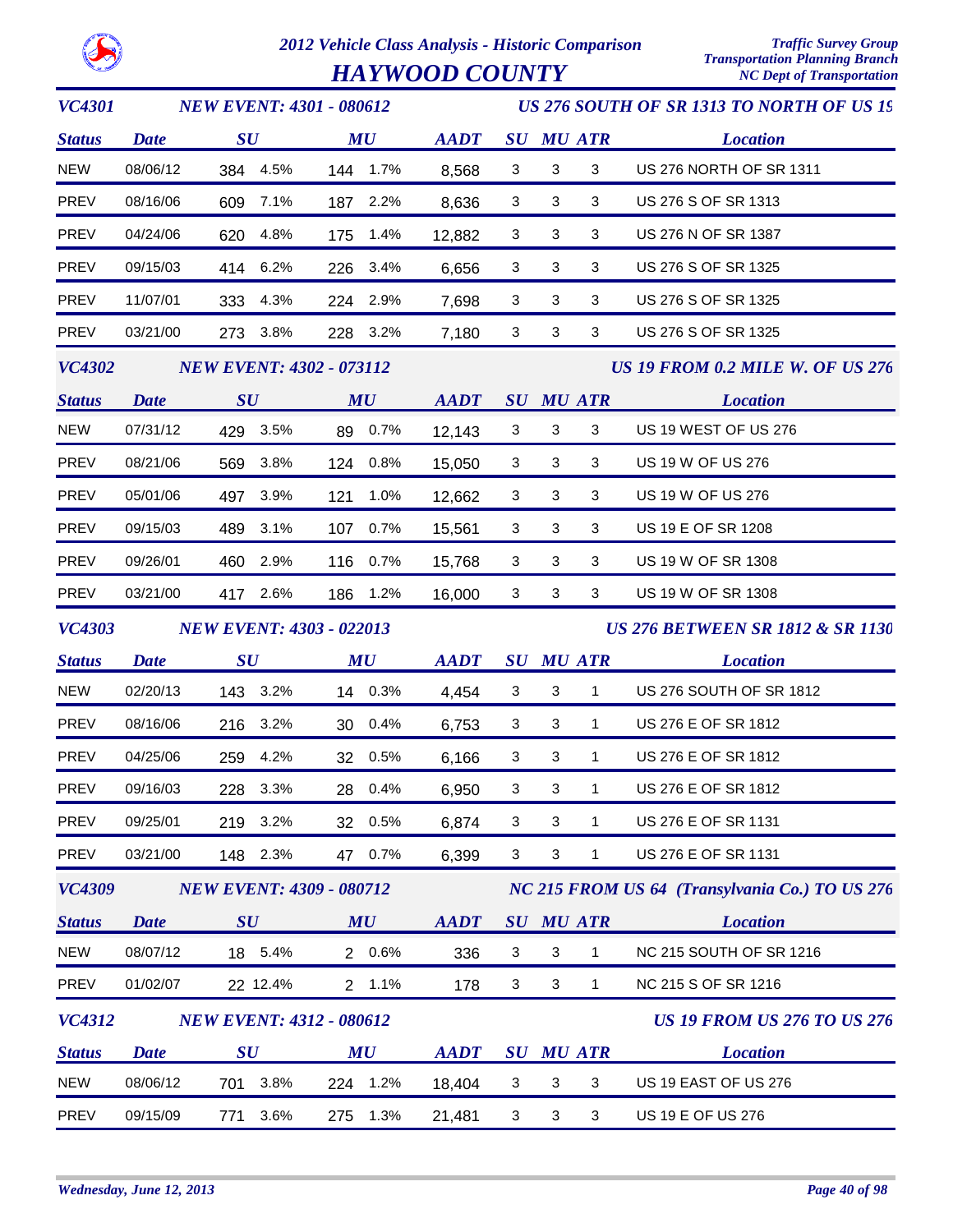|               |             |                                 | 2012 Vehicle Class Analysis - Historic Comparison<br><b>HAYWOOD COUNTY</b> | <b>Traffic Survey Group</b><br><b>Transportation Planning Branch</b><br><b>NC Dept of Transportation</b> |                                      |   |                  |                                          |
|---------------|-------------|---------------------------------|----------------------------------------------------------------------------|----------------------------------------------------------------------------------------------------------|--------------------------------------|---|------------------|------------------------------------------|
| <b>VC4315</b> |             | <b>NEW EVENT: 4315 - 022613</b> |                                                                            |                                                                                                          | <b>US 19-23 FROM NC 209 TO US 74</b> |   |                  |                                          |
| <b>Status</b> | <b>Date</b> | SU                              | MU                                                                         | <b>AADT</b>                                                                                              |                                      |   | <b>SU MU ATR</b> | <b>Location</b>                          |
| <b>NEW</b>    | 02/26/13    | 2.7%<br>915                     | 2.6%<br>889                                                                | 33,728                                                                                                   | 2                                    | 2 | 1                | US 19 EAST OF NC 209                     |
| <b>PREV</b>   | 09/14/09    | 1,307<br>3.8%                   | 1,103 3.2%                                                                 | 34,192                                                                                                   | 3                                    | 3 | $\mathbf{1}$     | US 23-74 E OF NC 209                     |
| <b>VC4317</b> |             | <b>NEW EVENT: 4317 - 080612</b> |                                                                            |                                                                                                          |                                      |   |                  | <b>US 23-74 FROM US 23 BUS TO US 276</b> |
| <b>Status</b> | <b>Date</b> | SU                              | MU                                                                         | <b>AADT</b>                                                                                              | $\boldsymbol{S}\boldsymbol{U}$       |   | <b>MU ATR</b>    | <b>Location</b>                          |
| <b>NEW</b>    | 08/06/12    | 1,063<br>3.7%                   | 3.3%<br>965                                                                | 28,938                                                                                                   | 3                                    | 3 | $\mathbf{1}$     | US 23 SOUTH OF SR 1173                   |
| <b>PREV</b>   | 09/14/09    | 1,169<br>4.1%                   | 1,055<br>3.7%                                                              | 28,705                                                                                                   | 3                                    | 3 | 1                | US 23-74 W OF SR 1173                    |
| <b>VC4318</b> |             | <b>NEW EVENT: 4318 - 080712</b> |                                                                            |                                                                                                          |                                      |   |                  | <b>US 23-74 FROM US 276 TO US 19</b>     |
| <b>Status</b> | <b>Date</b> | SU                              | MU                                                                         | <b>AADT</b>                                                                                              | SU                                   |   | <b>MU ATR</b>    | <b>Location</b>                          |
| <b>NEW</b>    | 08/07/12    | 1,021<br>3.1%                   | 2.8%<br>906                                                                | 32,660                                                                                                   | 3                                    | 3 | $\mathbf{1}$     | US 23 EAST OF US 276                     |
| <b>PREV</b>   | 08/10/09    | 1,247<br>4.0%                   | 3.2%<br>998                                                                | 31,460                                                                                                   | 3                                    | 3 | $\mathbf{1}$     | US 23-74 E OF US 276                     |
| <b>VC4319</b> |             | <b>NEW EVENT: 4319 - 022613</b> |                                                                            |                                                                                                          |                                      |   |                  | <b>US 23 BUS FROM US 23-74 TO US 276</b> |
| <b>Status</b> | <b>Date</b> | SU                              | MU                                                                         | <b>AADT</b>                                                                                              | SU                                   |   | <b>MU ATR</b>    | <b>Location</b>                          |
| <b>NEW</b>    | 02/26/13    | 163 2.5%                        | 0.3%<br>21                                                                 | 6,618                                                                                                    | 3                                    | 3 | 4                | US 19 BUS WEST OF US 276                 |
| <b>PREV</b>   | 05/02/11    | 254 2.1%                        | 39 0.3%                                                                    | 12,025                                                                                                   | 3                                    | 3 | $\overline{4}$   | US 23 BUS N OF AUBURN RD                 |
| <b>VC4330</b> |             | <b>NEW EVENT: 4330 - 073112</b> |                                                                            |                                                                                                          |                                      |   |                  | $I-40$                                   |
| <b>Status</b> | Date        | SU                              | MU                                                                         | <b>AADT</b>                                                                                              | $\boldsymbol{S}\boldsymbol{U}$       |   | <b>MU ATR</b>    | <b>Location</b>                          |
| <b>NEW</b>    | 07/31/12    | 3.8%<br>1,807                   | 6,136 13.0%                                                                | 47,271                                                                                                   | 1                                    | 1 | 11               | I-40 W OF SR 1200 WIGGINS RD (EXIT       |
| <b>PREV</b>   | 08/26/09    | 3.2%<br>1,364                   | 5,411 12.5%                                                                | 43,150                                                                                                   | 1                                    | 1 | 11               | I-40 W OF US 19-23-74 (EXIT 44)          |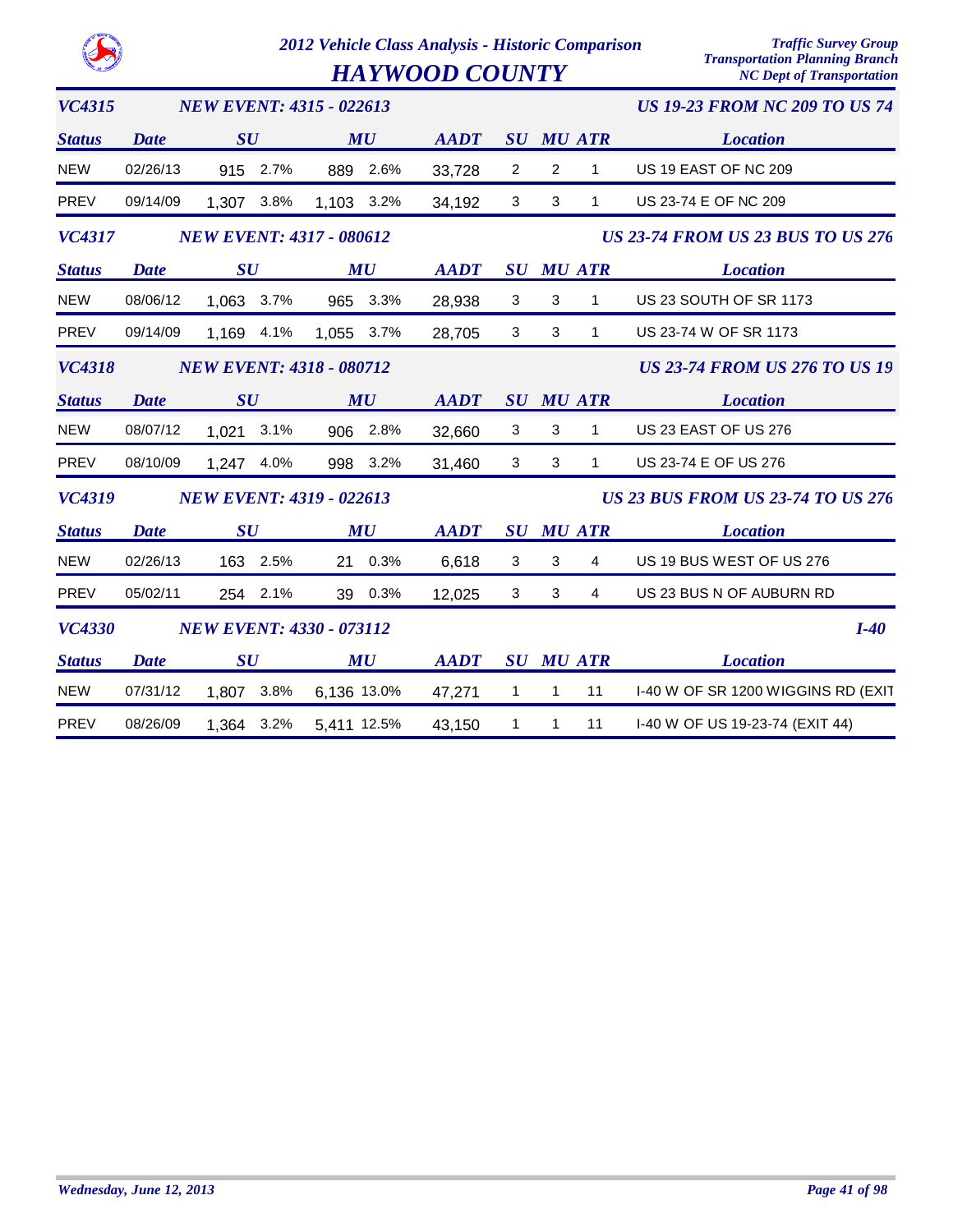

*VC4501*

### *2012 Vehicle Class Analysis - Historic Comparison Traffic Survey Group*

*US 258 SOUTH OF VIRGINIA STATE LINE TO NORTH OF SR 1319 NEW EVENT: 4501 - 091012*

*HERTFORD COUNTY* 

| <b>Status</b> | <b>Date</b> | $\boldsymbol{S}\boldsymbol{U}$  | MU        | <b>AADT</b> |                |                | <b>SU MU ATR</b> | <b>Location</b>                            |
|---------------|-------------|---------------------------------|-----------|-------------|----------------|----------------|------------------|--------------------------------------------|
| <b>NEW</b>    | 09/10/12    | 109 3.7%                        | 268 9.1%  | 2,946       | $\mathbf{1}$   | $\mathbf{1}$   | $\overline{2}$   | US 258 NORTH OF SR 1320                    |
| PREV          | 06/13/06    | 91 3.0%                         | 384 12.7% | 3,016       | $\mathbf{1}$   | $\mathbf{1}$   | $\overline{2}$   | US 258 S OF SR 1322                        |
| PREV          | 09/19/00    | 108 3.7%                        | 409 14.1% | 2,908       | $\mathbf{1}$   | $\mathbf{1}$   | $\overline{2}$   | US.258 S.OF VIRGINIA LINE TO N.OF          |
| <b>VC4502</b> |             | <b>NEW EVENT: 4502 - 091012</b> |           |             |                |                |                  | US 158 EAST OF US 158 BUS TO US 13         |
| <b>Status</b> | <b>Date</b> | SU                              | MU        | <b>AADT</b> |                |                | <b>SU MU ATR</b> | <b>Location</b>                            |
| <b>NEW</b>    | 09/10/12    | 149 4.8%                        | 368 11.8% | 3,122       | $\mathbf{1}$   | $\mathbf{1}$   | $\mathbf{1}$     | US 158 EAST OF SR 1334                     |
| PREV          | 06/13/06    | 143 5.4%                        | 354 13.3% | 2,653       | $\mathbf{1}$   | $\mathbf{1}$   | 1                | US 158 E OF SR 1334                        |
| PREV          | 05/25/04    | 171 5.5%                        | 341 10.9% | 3,124       | $\mathbf{1}$   | $\mathbf{1}$   | $\mathbf{1}$     | US.158 EAST OF SR.1303 TO US.13            |
| PREV          | 09/19/00    | 254 6.6%                        | 278 7.2%  | 3,871       | $\overline{2}$ | $\overline{2}$ | $\mathbf{1}$     | US 158 W OF SR 1303                        |
| <b>VC4504</b> |             | <b>NEW EVENT: 4504 - 082812</b> |           |             |                |                |                  | NC 11 SOUTH OF NC 561 TO NORTH OF NC 42    |
| <b>Status</b> | <b>Date</b> | $\bm{S}\bm{U}$                  | MU        | <b>AADT</b> |                |                | <b>SU MU ATR</b> | <b>Location</b>                            |
| <b>NEW</b>    | 08/28/12    | 172 6.7%                        | 455 17.8% | 2,552       | $\mathbf{1}$   | $\mathbf{1}$   | $\mathbf{1}$     | NC 11 SOUTH OF NC 561                      |
| PREV          | 06/13/06    | 115 4.4%                        | 515 19.7% | 2,611       | $\mathbf{1}$   | $\overline{1}$ | $\mathbf{1}$     | <b>NC 11 S OF NC 561</b>                   |
| PREV          | 05/25/04    | 186 5.2%                        | 652 18.1% | 3,608       | $\mathbf{1}$   | $\mathbf{1}$   | $\mathbf{1}$     | NC.11 SOUTH OF NC.561 TO NORTH             |
| PREV          | 09/19/00    | 166 5.4%                        | 545 17.6% | 3,102       | $\mathbf{1}$   | $\mathbf{1}$   | $\mathbf{1}$     | NC.11 S.OF NC.561 TO N.OF NC.42            |
| <b>VC4508</b> |             | <b>NEW EVENT: 4508 - 082712</b> |           |             |                |                |                  | NC 11 BUS FROM NC 305 (BERTIE) TO NC 11-42 |
| <b>Status</b> | <b>Date</b> | $\boldsymbol{S}\boldsymbol{U}$  | MU        | <b>AADT</b> |                |                | <b>SU MU ATR</b> | <b>Location</b>                            |
| <b>NEW</b>    | 08/27/12    | 45 2.7%                         | 6 0.4%    | 1,658       | 3              | 3              | $\mathbf 1$      | NC 11B NORTH OF SR 1112                    |
| PREV          | 04/09/07    | 57 3.2%                         | 15 0.8%   | 1,801       | 3              | 3              | $\mathbf{1}$     | NC 11 BUS N OF SR 1112                     |
| <b>VC4509</b> |             | <b>NEW EVENT: 4509 - 082712</b> |           |             |                |                |                  | NC 305 FROM NC 11 BUS (BERTIE) TO NC 561   |
| <b>Status</b> | Date        | $\boldsymbol{S}\boldsymbol{U}$  | MU        | <b>AADT</b> |                |                | <b>SU MU ATR</b> | <b>Location</b>                            |
| <b>NEW</b>    | 08/27/12    | 65 6.8%                         | 85 8.9%   | 952         | 2              | $\overline{2}$ | 1                | NC 305 SOUTH OF SR 1114                    |
| PREV          | 04/09/07    | 60 7.2%                         | 79 9.4%   | 837         | $\overline{a}$ | $\overline{2}$ | 1                | NC 305 N OF SR 1114                        |
| <b>VC4510</b> |             | <b>NEW EVENT: 4510 - 082712</b> |           |             |                |                |                  | <b>NC 305-561 FROM NC 35 TO NC 305</b>     |
| <b>Status</b> | <b>Date</b> | $\boldsymbol{S}\boldsymbol{U}$  | MU        | <b>AADT</b> |                |                | <b>SU MU ATR</b> | <b>Location</b>                            |
| <b>NEW</b>    | 08/27/12    | 119 5.2%                        | 249 10.8% | 2,302       | $\mathbf{1}$   | $\mathbf{1}$   | 1                | NC 305 NORTH OF NC 35                      |
| PREV          | 04/09/07    | 155 6.2%                        | 208 8.3%  | 2,500       | $\overline{2}$ | $\overline{2}$ | $\mathbf{1}$     | NC 305-561 N OF NC 35                      |
| VC4512        |             | <b>NEW EVENT: 4512 - 091012</b> |           |             |                |                |                  | US 158 FROM NC 11 TO US 158 BUS            |
| <b>Status</b> | <b>Date</b> | $\boldsymbol{S}\boldsymbol{U}$  | MU        | <b>AADT</b> |                |                | <b>SU MU ATR</b> | <b>Location</b>                            |
| <b>NEW</b>    | 09/10/12    | 124 5.2%                        | 286 11.9% | 2,404       | $\mathbf{1}$   | $\mathbf{1}$   | 1                | <b>US 158 WEST OF SR 1157</b>              |
| PREV          | 04/10/07    | 128 5.0%                        | 380 15.0% | 2,540       | $\mathbf{1}$   | $\mathbf{1}$   | $\mathbf{1}$     | US 158-258 W OF SR 1157                    |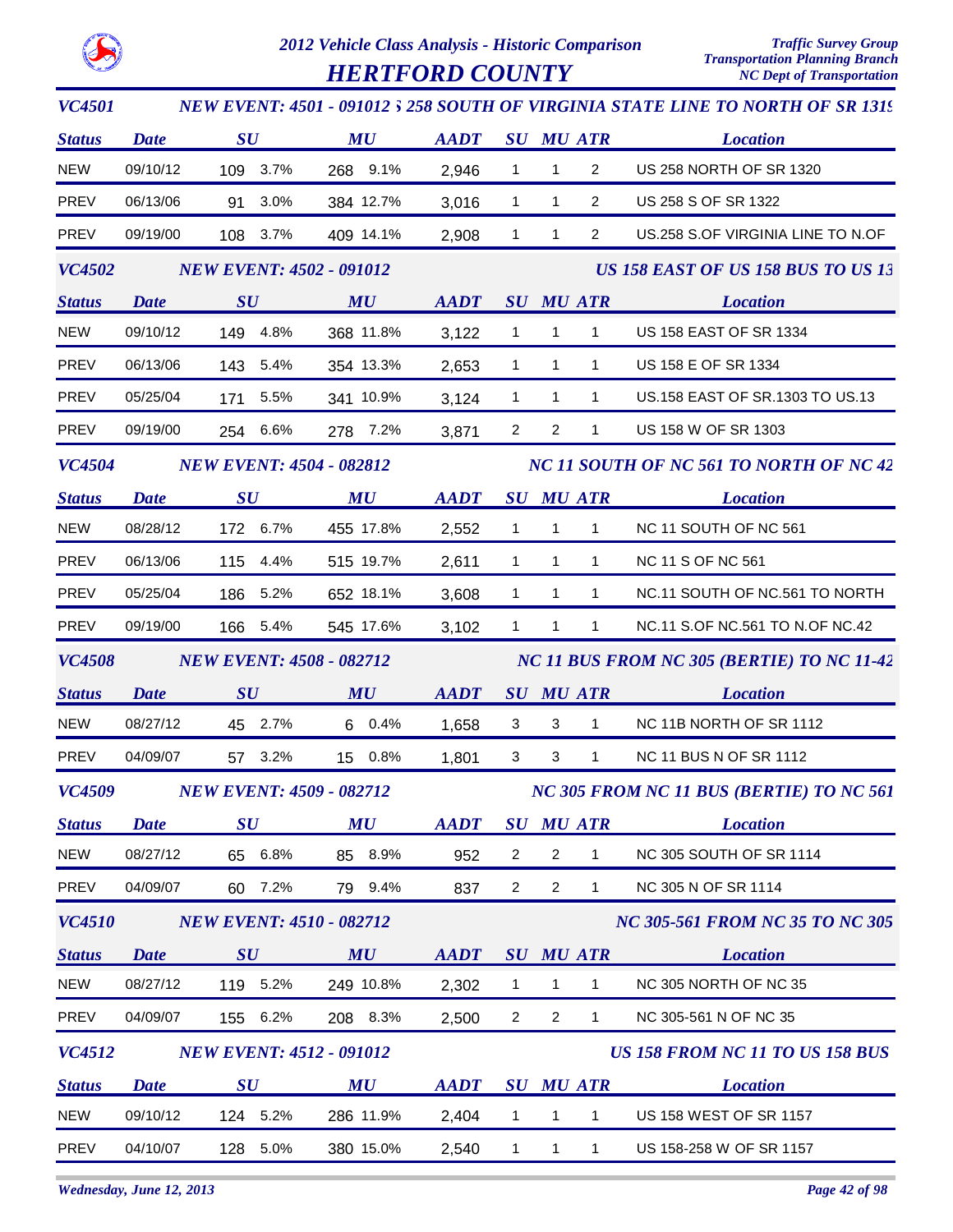|               |             | 2012 Vehicle Class Analysis - Historic Comparison<br><b>HERTFORD COUNTY</b> |           |             |                                |                                               |                  | <b>Traffic Survey Group</b><br><b>Transportation Planning Branch</b><br><b>NC Dept of Transportation</b> |
|---------------|-------------|-----------------------------------------------------------------------------|-----------|-------------|--------------------------------|-----------------------------------------------|------------------|----------------------------------------------------------------------------------------------------------|
| <b>VC4513</b> |             | <b>NEW EVENT: 4513 - 090412</b>                                             |           |             |                                | US 158 BUS FROM US 258/NC 11 TO US 158 (NHAM) |                  |                                                                                                          |
| <b>Status</b> | <b>Date</b> | SU                                                                          | MU        | <b>AADT</b> | $\boldsymbol{S}\boldsymbol{U}$ |                                               | <b>MU ATR</b>    | <b>Location</b>                                                                                          |
| <b>NEW</b>    | 09/04/12    | 160<br>3.8%                                                                 | 105 2.5%  | 4,263       | 3                              | 3                                             | 1                | US 158 BUS WEST OF SR 1300                                                                               |
| <b>PREV</b>   | 04/10/07    | 144<br>3.1%                                                                 | 119 2.5%  | 4,707       | 3                              | 3                                             | 1                | US 158 BUS E OF SR 1177                                                                                  |
| VC4514        |             | <b>NEW EVENT: 4514 - 082112</b>                                             |           |             |                                |                                               |                  | <b>US 13 FROM NC 461 TO US 158</b>                                                                       |
| <b>Status</b> | <b>Date</b> | SU                                                                          | MU        | <b>AADT</b> | SU                             |                                               | <b>MU ATR</b>    | <b>Location</b>                                                                                          |
| <b>NEW</b>    | 08/21/12    | 227<br>4.7%                                                                 | 536 11.2% | 4,788       | 1                              | 1                                             | 1                | US 13 SOUTH OF US 158                                                                                    |
| <b>PREV</b>   | 07/27/09    | 196<br>4.1%                                                                 | 603 12.5% | 4,832       | $\mathbf{1}$                   | $\mathbf{1}$                                  | $\mathbf{1}$     | US 13 N OF NC 461                                                                                        |
| <b>VC4515</b> |             | <b>NEW EVENT: 4515 - 082112</b>                                             |           |             |                                |                                               |                  | <b>US 13/NC 461 FROM US 13 TO NC 461</b>                                                                 |
| <b>Status</b> | <b>Date</b> | $\boldsymbol{S}\boldsymbol{U}$                                              | MU        | <b>AADT</b> | SU                             |                                               | <b>MU ATR</b>    | <b>Location</b>                                                                                          |
| <b>NEW</b>    | 08/21/12    | 4.5%<br>305                                                                 | 726 10.7% | 6,782       | 1                              | 1                                             | 1                | US 13 NORTH OF NC 461                                                                                    |
| <b>PREV</b>   | 07/20/09    | 252<br>$3.7\%$                                                              | 764 11.1% | 6,899       | $\mathbf{1}$                   | 1                                             | $\mathbf{1}$     | US 13/NC 461 S OF NC 461                                                                                 |
| <b>VC4518</b> |             | <b>NEW EVENT: 4518 - 091012</b>                                             |           |             |                                |                                               |                  | <b>US 158 BUS FROM US 158 TO NC 11</b>                                                                   |
| <b>Status</b> | <b>Date</b> | SU                                                                          | MU        | <b>AADT</b> | $\boldsymbol{S}\boldsymbol{U}$ |                                               | <b>MU ATR</b>    | <b>Location</b>                                                                                          |
| <b>NEW</b>    | 09/10/12    | 3.9%<br>85                                                                  | 139 6.3%  | 2,191       | $\overline{c}$                 | 2                                             | 1                | US 158 BUS N OF SR 1303                                                                                  |
| <b>PREV</b>   | 07/20/09    | 61<br>3.1%                                                                  | 97 4.9%   | 2,000       | $\overline{2}$                 | $\overline{2}$                                | $\mathbf 1$      | US 158 BUS W OF SR 1303                                                                                  |
| <b>VC4520</b> |             | <b>NEW EVENT: 4520 - 090512</b>                                             |           |             |                                |                                               |                  | <b>NC 45-461 FROM NC 45 TO NC 461</b>                                                                    |
| <b>Status</b> | <b>Date</b> | SU                                                                          | MU        | <b>AADT</b> |                                |                                               | <b>SU MU ATR</b> | <b>Location</b>                                                                                          |
| <b>NEW</b>    | 09/05/12    | 5.8%<br>136                                                                 | 366 15.5% | 2,358       | $\mathbf{1}$                   | 1                                             | $\overline{2}$   | <b>NC 45 EAST OF SR 1403</b>                                                                             |
| <b>PREV</b>   | 07/27/09    | 3.5%<br>70                                                                  | 438 21.9% | 2,004       | 1                              | 1                                             | 2                | NC 45-461 N OF SR 1403                                                                                   |
| <b>VC4522</b> |             | <b>NEW EVENT: 4522 - 082812</b>                                             |           |             |                                |                                               |                  | <b>NC 461 FROM NC 561 TO NC 11</b>                                                                       |
| <b>Status</b> | <b>Date</b> | SU                                                                          | MU        | <b>AADT</b> |                                |                                               | <b>SU MU ATR</b> | <b>Location</b>                                                                                          |
| <b>NEW</b>    | 08/28/12    | 56 4.7%                                                                     | 96 8.0%   | 1,202       | $\overline{2}$                 | $\overline{c}$                                | 1                | <b>NC 461 EAST OF SR 1139</b>                                                                            |
| <b>PREV</b>   | 07/28/09    | 59 5.2%                                                                     | 63 5.6%   | 1,133       | $\overline{2}$                 | $\overline{2}$                                | 1                | NC 461 W OF SR 1137                                                                                      |
| <b>VC4523</b> |             | <b>NEW EVENT: 4523 - 090512</b>                                             |           |             |                                |                                               |                  | <b>NC 461 FROM NC 11 TO US 13</b>                                                                        |
| <b>Status</b> | Date        | $\boldsymbol{S}\boldsymbol{U}$                                              | MU        | <b>AADT</b> |                                |                                               | <b>SU MU ATR</b> | <b>Location</b>                                                                                          |
| <b>NEW</b>    | 09/05/12    | 45 5.1%                                                                     | 67 7.6%   | 878         | $\overline{2}$                 | $\overline{2}$                                | $\mathbf 1$      | <b>NC 461 EAST OF SR 1174</b>                                                                            |
| <b>PREV</b>   | 07/20/09    | 33 3.7%                                                                     | 34 3.8%   | 900         | $\overline{2}$                 | $\overline{2}$                                | 1                | NC 461 E OF SR 1174                                                                                      |
| <b>VC4524</b> |             | <b>NEW EVENT: 4524 - 082112</b>                                             |           |             |                                |                                               |                  | <b>NC 461 FROM US 13 TO NC 45-461</b>                                                                    |
| <b>Status</b> | <b>Date</b> | $\boldsymbol{S}\boldsymbol{U}$                                              | MU        | <b>AADT</b> |                                |                                               | <b>SU MU ATR</b> | <b>Location</b>                                                                                          |
| <b>NEW</b>    | 08/21/12    | 1.8%<br>33                                                                  | 50 2.7%   | 1,826       | $\overline{2}$                 | $\overline{2}$                                | $\mathbf 1$      | NC 461 SOUTH OF NC 45                                                                                    |
| PREV          | 07/27/09    | 51 2.5%                                                                     | 41 2.0%   | 2,038       | 3                              | 3                                             | $\mathbf{1}$     | NC 461 W OF NC 45                                                                                        |

**NORTH CA**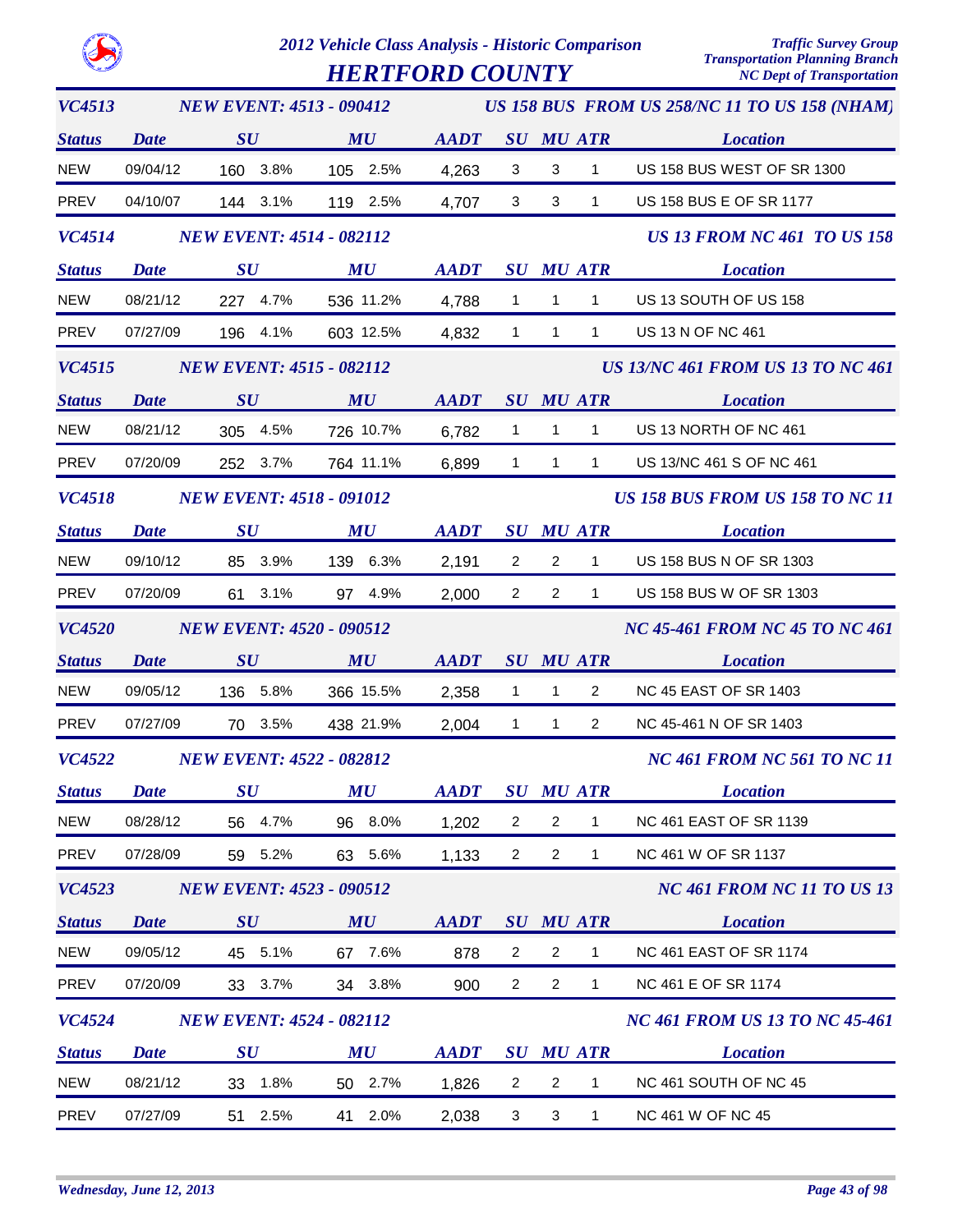*HERTFORD COUNTY* 

| VC4525        |             | <b>NEW EVENT: 4525 - 082112</b> |             |                |                |                           | <b>NC 45 FROM NC 45-461 TO US 13</b> |                                            |  |  |
|---------------|-------------|---------------------------------|-------------|----------------|----------------|---------------------------|--------------------------------------|--------------------------------------------|--|--|
| <b>Status</b> | <b>Date</b> | SU                              | MU          | AADT SU MU ATR |                |                           |                                      | <b>Location</b>                            |  |  |
| <b>NEW</b>    | 08/21/12    | 220 5.5%                        | 384 9.6%    | 3,981          | $\overline{2}$ | $\overline{2}$            | $\mathbf{1}$                         | <b>NC 45 WEST OF SR 1458</b>               |  |  |
| <b>PREV</b>   | 07/27/09    | 151 4.1%                        | 401 10.9%   | 3,688          | $\mathbf{1}$   | $\mathbf{1}$              | $\mathbf{1}$                         | <b>NC 45 E OF US 13</b>                    |  |  |
| <b>VC4527</b> |             | <b>NEW EVENT: 4527 - 090512</b> |             |                |                |                           |                                      | <b>NC 561 FROM NC 461 TO NC 11</b>         |  |  |
| <b>Status</b> | <b>Date</b> | $\boldsymbol{S}\boldsymbol{U}$  | MU          | <b>AADT</b>    |                |                           | <b>SU MU ATR</b>                     | <b>Location</b>                            |  |  |
| <b>NEW</b>    | 09/05/12    | 100 3.3%                        | 122 4.0%    | 3,022          | $\overline{2}$ | $\overline{2}$            | $\mathbf{1}$                         | <b>NC 561 EAST OF SR 1125</b>              |  |  |
| PREV          | 07/28/09    | 90 3.3%                         | 90 3.3%     | 2,733          | $\overline{2}$ | $\overline{2}$            | $\mathbf{1}$                         | NC 561 E OF SR 1125                        |  |  |
| <b>VC4528</b> |             | <b>NEW EVENT: 4528 - 082812</b> |             |                |                |                           |                                      | <b>NC 561 FROM NC 11 TO US 13</b>          |  |  |
| <b>Status</b> | <b>Date</b> | SU                              | MU          | <b>AADT</b>    |                |                           | <b>SU MU ATR</b>                     | <b>Location</b>                            |  |  |
| <b>NEW</b>    | 08/28/12    | 210 3.3%                        | 110 1.7%    | 6,303          | 3              | 3                         | $\mathbf{1}$                         | NC 561 EAST OF NC 11                       |  |  |
| PREV          | 07/27/09    | 128 2.7%                        | 61 1.3%     | 4,822          | 3              | 3                         | $\mathbf{1}$                         | NC 561 W OF ORIOLE DR                      |  |  |
| <b>VC4531</b> |             | <b>NEW EVENT: 4531 - 090512</b> |             |                |                |                           |                                      | <b>NC 11 FROM NC 11-42 TO NC 42</b>        |  |  |
| <b>Status</b> | <b>Date</b> | $\boldsymbol{S}\boldsymbol{U}$  | MU          | <b>AADT</b>    |                |                           | <b>SU MU ATR</b>                     | <b>Location</b>                            |  |  |
| <b>NEW</b>    | 09/05/12    | 261 4.2%                        | 478 7.7%    | 6,190          | $\mathbf{1}$   | $\overline{2}$            | $\mathbf{1}$                         | NC 11 NORTH OF SR 1111                     |  |  |
| PREV          | 07/28/09    | 207 3.4%                        | 642 10.7%   | 6,018          | $\overline{1}$ | $\mathbf{1}$              | $\mathbf{1}$                         | <b>NC 11 N OF SR 1109</b>                  |  |  |
| <b>VC4532</b> |             | <b>NEW EVENT: 4532 - 082812</b> |             |                |                |                           |                                      | <b>NC 11 FROM NC 561 TO NC 461</b>         |  |  |
| <b>Status</b> | <b>Date</b> | SU                              | MU          | <b>AADT</b>    |                |                           | <b>SU MU ATR</b>                     | <b>Location</b>                            |  |  |
| <b>NEW</b>    | 08/28/12    | 260 4.8%                        | 554 10.2%   | 5,408          | $\mathbf{1}$   | $\mathbf{1}$              | $\mathbf{1}$                         | NC 11 NORTH OF SR 1130                     |  |  |
| <b>PREV</b>   | 08/10/09    | 172 5.3%                        | 614 18.9%   | 3,246          | $\overline{1}$ | $\mathbf{1}$              | $\mathbf{1}$                         | NC 11 S OF SR 1213                         |  |  |
| <b>VC4533</b> |             | <b>NEW EVENT: 4533 - 090512</b> |             |                |                |                           |                                      | <b>NC 11 FROM NC 461 TO NC 158</b>         |  |  |
| <b>Status</b> | <b>Date</b> | SU                              | MU          | <b>AADT</b>    |                |                           | <b>SU MU ATR</b>                     | <b>Location</b>                            |  |  |
| <b>NEW</b>    | 09/05/12    | 195 4.3%                        | 137 3.0%    | 4,511          | 3              | 3                         | 1                                    | NC 11 NORTH OF SR 1108                     |  |  |
| <b>PREV</b>   | 07/20/09    | 150 3.8%                        | 143 3.6%    | 3,990          | 3              | $\mathbf{3}$              | $\mathbf{1}$                         | <b>NC 11 S OF SR 1189</b>                  |  |  |
| <b>VC4534</b> |             | <b>NEW EVENT: 4534 - 090512</b> |             |                |                |                           |                                      | <b>NC 42 FROM NC 11 TO NC 561</b>          |  |  |
| <b>Status</b> | <b>Date</b> | $\boldsymbol{S}\boldsymbol{U}$  | MU          | <b>AADT</b>    |                |                           | <b>SU MU ATR</b>                     | <b>Location</b>                            |  |  |
| <b>NEW</b>    | 09/05/12    | 178 2.9%                        | 101<br>1.6% | 6,148          | 3              | 3                         | 1                                    | NC 42 EAST OF SR 1105                      |  |  |
| PREV          | 07/27/09    | 143 2.4%                        | 90 1.5%     | 6,073          | 3              | $\ensuremath{\mathsf{3}}$ | $\mathbf{1}$                         | <b>NC 42 E OF SR 1105</b>                  |  |  |
| <b>VC4535</b> |             | <b>NEW EVENT: 4535 - 090412</b> |             |                |                |                           |                                      | US 258/NC 11 FROM US 158 BYP TO US 158 BUS |  |  |
| <b>Status</b> | <b>Date</b> | $\boldsymbol{S}\boldsymbol{U}$  | MU          | <b>AADT</b>    |                |                           | <b>SU MU ATR</b>                     | <b>Location</b>                            |  |  |
| <b>NEW</b>    | 09/04/12    | 181 6.0%                        | 105 3.5%    | 3,026          | 3              | 3                         | 1                                    | US 258 NORTH OF US 158                     |  |  |
| PREV          | 07/20/09    | 95 3.8%                         | 158 6.4%    | 2,484          | $\overline{2}$ | $\overline{2}$            | $\mathbf{1}$                         | US 258/NC 11 N OF US 158 BYP               |  |  |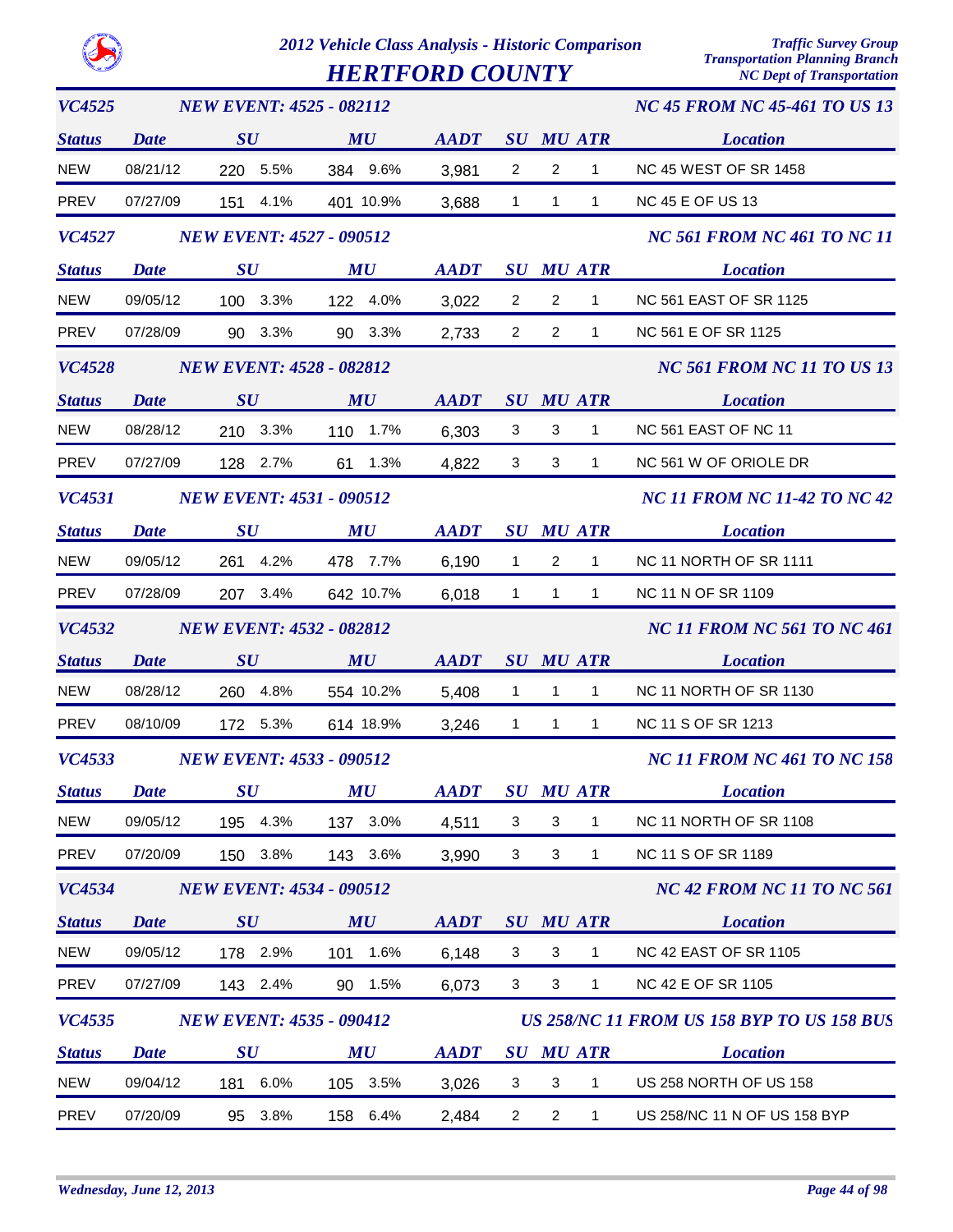| <b>VC4601</b> |             | <b>NEW EVENT: 4601 - 072412</b> |                                |                                                            |                | US 401 WEST OF SR 1411 TO EAST OF SR 1408 |                  |                                             |  |  |
|---------------|-------------|---------------------------------|--------------------------------|------------------------------------------------------------|----------------|-------------------------------------------|------------------|---------------------------------------------|--|--|
| <b>Status</b> | <b>Date</b> | SU                              | MU                             | <b>AADT</b>                                                |                |                                           | <b>SU MU ATR</b> | <b>Location</b>                             |  |  |
| NEW           | 07/24/12    | 542 2.5%                        | 448 2.0%                       | 22,042                                                     | 3              | 3                                         | $\mathbf{1}$     | US401 SOUTH OF SR1411                       |  |  |
| PREV          | 06/13/05    | 681 3.6%                        | 416 2.2%                       | 19,023                                                     | $\mathbf{3}$   | 3                                         | $\mathbf{1}$     | US 401 W OF SR 1411                         |  |  |
| PREV          | 10/25/00    | 462 3.4%                        | 442 3.3%                       | 13,585                                                     | $2^{\circ}$    | $\overline{2}$                            | $\mathbf{1}$     | US.401 W. OF SR. 1411 TO E. OF SR.1         |  |  |
| <b>VC4602</b> |             | <b>NEW EVENT: 4602 - 073012</b> |                                |                                                            |                |                                           |                  | NC 211 WEST OF SR 1315 TO EAST OF SR 1202   |  |  |
| <b>Status</b> | <b>Date</b> | SU                              | MU                             | <b>AADT</b>                                                |                |                                           | <b>SU MU ATR</b> | <b>Location</b>                             |  |  |
| <b>NEW</b>    | 07/30/12    | 311 3.6%                        | 403 4.7%                       | 8,541                                                      | $\mathbf{2}$   | $\overline{2}$                            | $\mathbf{1}$     | NC211 NORTH OF SR1315                       |  |  |
| PREV          | 06/13/05    | 315 3.0%                        | 306 2.9%                       | 10,632                                                     | 3              | 3                                         | $\mathbf{1}$     | NC 211 W OF SR 1315                         |  |  |
| PREV          | 02/21/05    | 379 4.0%                        | 351 3.7%                       | 9,453                                                      | 3 <sup>1</sup> | 3                                         | $\mathbf 1$      | NC 211 E OF SR 1202                         |  |  |
| <b>VC4603</b> |             | <b>NEW EVENT: 4603 - 072412</b> |                                |                                                            |                |                                           |                  | NC 211 SOUTH OF SR 1130 TO NORTH OF SR 1436 |  |  |
| <b>Status</b> | <b>Date</b> | $\bm{S}\bm{U}$                  | $\boldsymbol{M}\boldsymbol{U}$ | $\boldsymbol{A}\boldsymbol{A}\boldsymbol{D}\boldsymbol{T}$ |                |                                           | SU MU ATR        | <b>Location</b>                             |  |  |
| <b>NEW</b>    | 07/24/12    | 114 2.4%                        | 118 2.4%                       | 4,834                                                      | $\overline{2}$ | $\overline{2}$                            | $\mathbf{1}$     | NC211 NORTH OF SR1447                       |  |  |
| PREV          | 06/13/05    | 182 3.4%                        | 120 2.2%                       | 5,430                                                      | 3              | 3                                         | 1                | NC 211 S OF SR 1130                         |  |  |
| PREV          | 02/21/05    | 141 3.0%                        | 142 3.0%                       | 4,757                                                      | $\overline{2}$ | $\overline{2}$                            | $\mathbf{1}$     | NC 211 S OF SR 1447                         |  |  |
| <b>PREV</b>   | 10/25/00    | 126 3.1%                        | 181 4.4%                       | 4,069                                                      | $\overline{2}$ | $\overline{2}$                            | $\mathbf{1}$     | NC.211 S. OF SR. 1130 TO N. OF SR. 1        |  |  |
| <b>VC4605</b> |             | <b>NEW EVENT: 4605 - 072412</b> |                                |                                                            |                |                                           |                  | <b>US 401 FROM NC 144 TO US 401 BUS</b>     |  |  |
| <b>Status</b> | <b>Date</b> | SU                              | MU                             | AADT                                                       |                |                                           |                  | <b>SU MU ATR Location</b>                   |  |  |
| <b>NEW</b>    | 07/24/12    | 181 3.2%                        | 330 5.8%                       | 5,733                                                      | $\mathbf{1}$   | $\overline{2}$                            | $\mathbf{1}$     | US401 SOUTH OF SR1120                       |  |  |
| PREV          | 04/03/07    | 246 3.9%                        | 374 6.0%                       | 6,238                                                      | $2^{\circ}$    | $2^{\circ}$                               | 1                | US 401 S OF SR 1120                         |  |  |
| <b>VC4606</b> |             | <b>NEW EVENT: 4606 - 072312</b> |                                |                                                            |                |                                           |                  | NC 20 FROM NC 71 (ROBESON) TO US 401 BUS    |  |  |
| <b>Status</b> | <b>Date</b> | $\bm{S}\bm{U}$                  | $\boldsymbol{M}\boldsymbol{U}$ | <b>AADT</b>                                                |                |                                           | <b>SU MU ATR</b> | <b>Location</b>                             |  |  |
| <b>NEW</b>    | 07/23/12    | 86 3.4%                         | 353 13.9%                      | 2,538                                                      | $\mathbf{1}$   | $\overline{1}$                            | 1                | NC20 EAST OF SR1442                         |  |  |
| <b>PREV</b>   | 04/03/07    | 132 5.2%                        | 237 9.3%                       | 2,548                                                      | $\overline{2}$ | $\overline{2}$                            | $\mathbf{1}$     | <b>NC 20 E OF SR 1442</b>                   |  |  |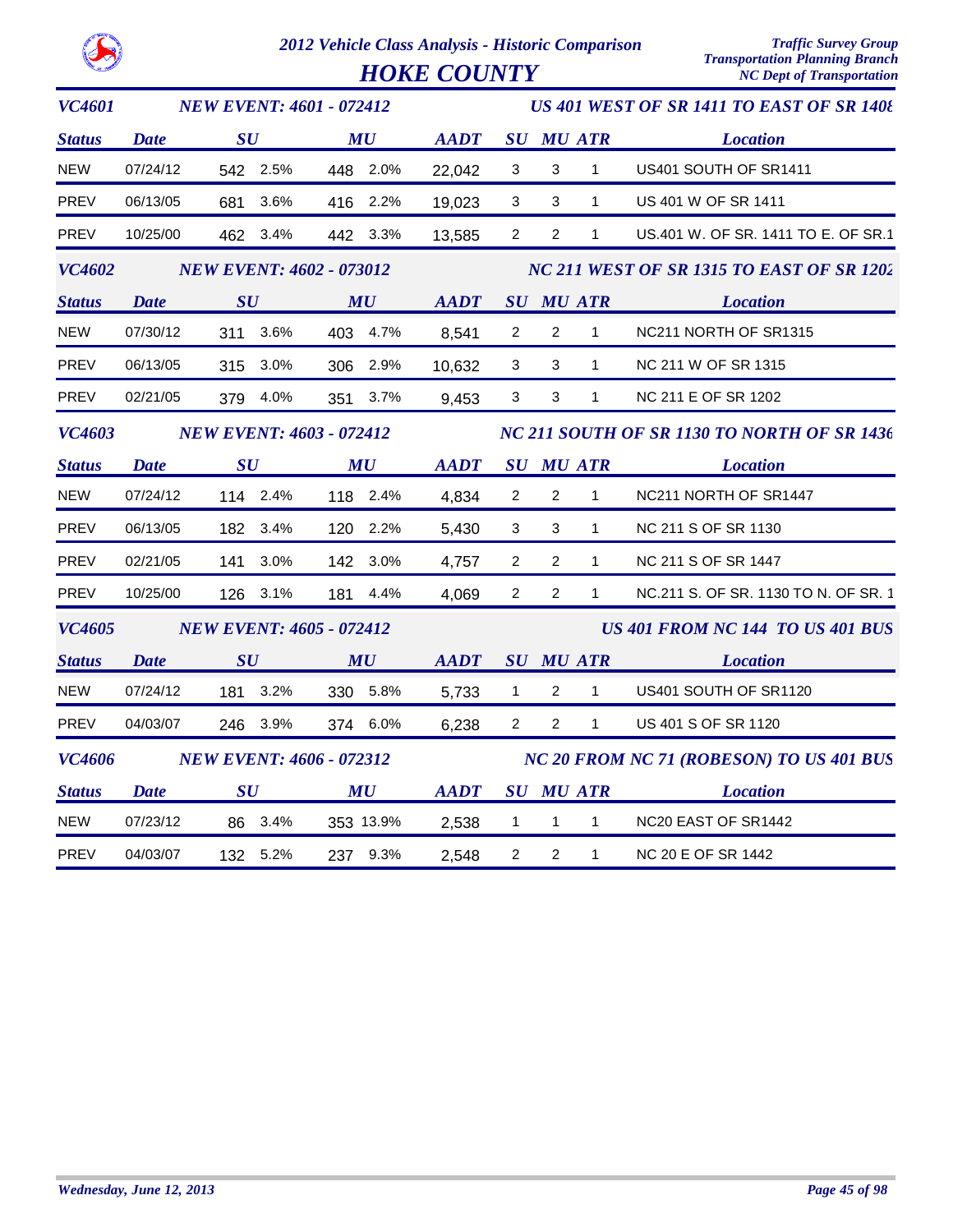

*IREDELL COUNTY* 

| <b>VC4801</b>        | <b>NEW EVENT: 4801 - 072312</b> |                                 |             |             |                                            | NC 150 WEST OF SR 1304 TO EAST OF SR 1180 |                  |                                                     |  |  |  |
|----------------------|---------------------------------|---------------------------------|-------------|-------------|--------------------------------------------|-------------------------------------------|------------------|-----------------------------------------------------|--|--|--|
| <b>Status</b>        | <b>Date</b>                     | $\boldsymbol{S}\boldsymbol{U}$  | MU          | <b>AADT</b> |                                            | <b>SU MU ATR</b>                          |                  | <b>Location</b>                                     |  |  |  |
| <b>NEW</b>           | 07/23/12                        | 734 3.5%                        | 423 2.0%    | 20,854      | 3                                          | 3                                         | $\mathbf{1}$     | <b>NC 150 WEST OF SR 1180</b>                       |  |  |  |
| PREV                 | 07/17/06                        | 1,234 4.7%                      | 622 2.4%    | 26,346      | 3                                          | 3                                         | $\mathbf{1}$     | NC 150 E OF SR 1180                                 |  |  |  |
| PREV                 | 09/22/03                        | 1,417 5.9%                      | 551 2.3%    | 24,030      | 3                                          | 3                                         | 1                | NC 150 W OF SR 1304                                 |  |  |  |
| <b>PREV</b>          | 09/05/01                        | 872 4.4%                        | 557 2.8%    | 19,696      | 3                                          | $\sqrt{3}$                                | 1                | NC 150 E OF SR 1304                                 |  |  |  |
| <b>VC4802</b>        | <b>NEW EVENT: 4802 - 071612</b> |                                 |             |             | NC 115 SOUTH OF NC 901 TO NORTH OF SR 1596 |                                           |                  |                                                     |  |  |  |
| <b>Status</b>        | <b>Date</b>                     | $\boldsymbol{S}\boldsymbol{U}$  | MU          | <b>AADT</b> |                                            | <b>SU MU ATR</b>                          |                  | <b>Location</b>                                     |  |  |  |
| <b>NEW</b>           | 07/16/12                        | 134 7.2%                        | 75 4.0%     | 1,852       | 3                                          | 3                                         | $\mathbf{1}$     | <b>NC 115 NORTH OF SR 1596</b>                      |  |  |  |
| PREV                 | 07/10/06                        | 7.1%<br>141                     | 85 4.3%     | 2,000       | 3                                          | 3                                         | $\mathbf{1}$     | NC 115 N OF SR 1596                                 |  |  |  |
| <b>PREV</b>          | 10/06/03                        | 174 6.8%                        | 96 3.7%     | 2,564       | $\mathbf{3}$                               | 3                                         | $\mathbf{1}$     | NC 115 N OF SR 1596                                 |  |  |  |
| PREV                 | 09/17/01                        | 134 5.9%                        | 101 4.5%    | 2,260       | 3                                          | 3                                         | $\mathbf{1}$     | NC 115 S OF SR 1597                                 |  |  |  |
| PREV                 | 03/06/00                        | 101 5.0%                        | 74 3.7%     | 2,024       | $\mathbf{3}$                               | 3                                         | 1                | NC 115 S OF SR 1597                                 |  |  |  |
| <i><b>VC4810</b></i> |                                 | <b>NEW EVENT: 4810 - 071712</b> |             |             |                                            |                                           |                  | <b>NC 150 FROM N.E. OF NC 115 TO S.W. OF NC 115</b> |  |  |  |
| <b>Status</b>        | <b>Date</b>                     | $\boldsymbol{S}\boldsymbol{U}$  | MU          | <b>AADT</b> |                                            |                                           | <b>SU MU ATR</b> | <b>Location</b>                                     |  |  |  |
| <b>NEW</b>           | 07/17/12                        | 660 4.3%                        | 639 4.2%    | 15,279      | 3                                          | $\mathbf{3}$                              | $\mathbf{1}$     | NC 150 WEST OF SR 1164                              |  |  |  |
| PREV                 | 07/11/06                        | 756 5.1%                        | 630 4.2%    | 14,968      | 3                                          | 3                                         | $\mathbf{1}$     | NC 150 E OF NC 115                                  |  |  |  |
| PREV                 | 08/15/05                        | 6.5%<br>907                     | 615 4.4%    | 13,950      | 3                                          | 3                                         | 1                | <b>NC 150 E OF NC 115</b>                           |  |  |  |
| PREV                 | 08/09/05                        | 973 6.3%                        | 3.6%<br>551 | 15,408      | 3                                          | 3                                         | $\mathbf{1}$     | NC 150 E OF NC 115                                  |  |  |  |
| PREV                 | 09/17/01                        | 725<br>5.5%                     | 567<br>4.3% | 13,102      | 3                                          | 3                                         | $\mathbf{1}$     | NC 150 W OF SR 2445                                 |  |  |  |
| <b>PREV</b>          | 03/06/00                        | 658 4.9%                        | 727 5.4%    | 13,351      | $\mathbf{2}$                               | $\overline{2}$                            | $\mathbf{1}$     | NC 150 W OF SR 2445                                 |  |  |  |
|                      |                                 | VC4812 NEW EVENT: 4812 - 071612 |             |             |                                            |                                           |                  | <b>NC 3 FROM I-85 TO NC 152</b>                     |  |  |  |
| <b>Status</b>        | <b>Date</b>                     | SU                              | MU          | <b>AADT</b> |                                            |                                           | <b>SU MU ATR</b> | <b>Location</b>                                     |  |  |  |
| <b>NEW</b>           | 07/16/12                        | 420 4.3%                        | 1.8%<br>171 | 9,685       | 3                                          | 3                                         | 1                | NC 3 SOUTH OF SR 1143                               |  |  |  |
| PREV                 | 01/03/07                        | 570 5.4%                        | 194 1.8%    | 10,636      | 3                                          | $\mathbf{3}$                              | $\mathbf{1}$     | <b>NC 3 S OF SR 1143</b>                            |  |  |  |
| <b>VC4813</b>        |                                 | <b>NEW EVENT: 4813 - 071612</b> |             |             |                                            |                                           |                  | NC 115 FROM NC 73 (Mecklenbuerg) TO NC 3            |  |  |  |
| <b>Status</b>        | <b>Date</b>                     | $\boldsymbol{S}\boldsymbol{U}$  | MU          | <b>AADT</b> | $\boldsymbol{S}\boldsymbol{U}$             |                                           | <b>MU ATR</b>    | <b>Location</b>                                     |  |  |  |
| <b>NEW</b>           | 07/16/12                        | 196 2.2%                        | 0.9%<br>77  | 9,050       | 3                                          | 3                                         | 1                | NC 115 SOUTH OF SR 1138                             |  |  |  |
| PREV                 | 01/03/07                        | 372 2.7%                        | 100 0.7%    | 13,606      | $\mathbf{3}$                               | $\mathbf{3}$                              | $\mathbf{1}$     | NC 115 S OF SR 1139                                 |  |  |  |
| VC4815               |                                 | <b>NEW EVENT: 4815 - 072412</b> |             |             |                                            |                                           |                  | <b>US 70 FROM NC 10</b><br>(Catawba) TO US 64       |  |  |  |
| <b>Status</b>        | <b>Date</b>                     | SU                              | MU          | <b>AADT</b> |                                            | <b>SU MU ATR</b>                          |                  | <b>Location</b>                                     |  |  |  |
| <b>NEW</b>           | 07/24/12                        | 5.7%<br>91                      | 104 6.5%    | 1,594       | $\overline{2}$                             | $\overline{2}$                            | 4                | US 70 WEST OF SR 1377                               |  |  |  |
| PREV                 | 01/03/07                        | 7.7%<br>109                     | 7.1%<br>101 | 1,414       | $\overline{c}$                             | $\overline{c}$                            | $\overline{4}$   | US 70 W OF SR 1377                                  |  |  |  |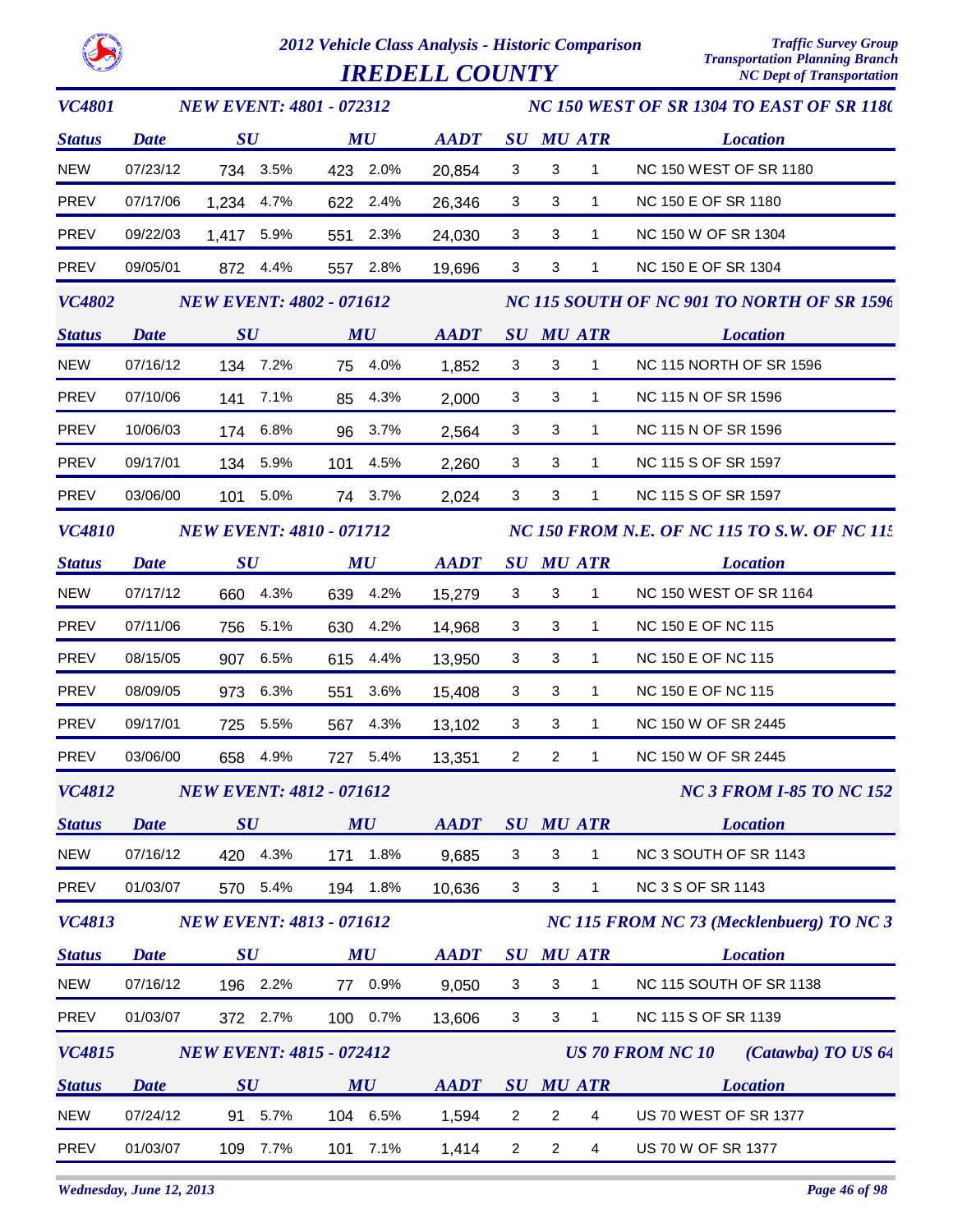|               |             |                                 | 2012 Vehicle Class Analysis - Historic Comparison<br><b>IREDELL COUNTY</b> |                |                         |                | <b>Traffic Survey Group</b><br><b>Transportation Planning Branch</b><br><b>NC Dept of Transportation</b> |                                                 |
|---------------|-------------|---------------------------------|----------------------------------------------------------------------------|----------------|-------------------------|----------------|----------------------------------------------------------------------------------------------------------|-------------------------------------------------|
| <b>VC4817</b> |             | <b>NEW EVENT: 4817 - 021913</b> |                                                                            |                |                         |                |                                                                                                          | US 64 FROM NC 16 (Alexander) TO NC 90           |
| <b>Status</b> | Date        | $\boldsymbol{S}\boldsymbol{U}$  | MU                                                                         | <b>AADT</b>    |                         |                | <b>SU MU ATR</b>                                                                                         | <b>Location</b>                                 |
| <b>NEW</b>    | 02/19/13    | 247 4.3%                        | 286 5.0%                                                                   | 5,694          | $\overline{2}$          | $\overline{c}$ | 1                                                                                                        | US 64 0.5 MILE W OF SR 1537                     |
| <b>PREV</b>   | 01/03/07    | 225 3.7%                        | 292 4.9%                                                                   | 6,013          | $\overline{2}$          | $\overline{2}$ | 1                                                                                                        | US 64 W OF SR 1536                              |
| <b>VC4818</b> |             | <b>NEW EVENT: 4818 - 073012</b> |                                                                            |                |                         |                |                                                                                                          | <b>NC 90 FROM NC 16</b><br>(Alexander) TO US 64 |
| <b>Status</b> | Date        | $\boldsymbol{S}\boldsymbol{U}$  | MU                                                                         | <b>AADT</b>    |                         |                | <b>SU MU ATR</b>                                                                                         | <b>Location</b>                                 |
| <b>NEW</b>    | 07/30/12    | 91 3.8%                         | 56 2.3%                                                                    | 2,398          | 3                       | $\mathbf{3}$   | $\mathbf{1}$                                                                                             | NC 90 EAST OF SR 1536                           |
| <b>PREV</b>   | 01/03/07    | 248 6.7%                        | 65 1.8%                                                                    | 3,677          | 3                       | 3              | 1                                                                                                        | <b>NC 90 E OF SR 1536</b>                       |
| <b>VC4819</b> |             | <b>NEW EVENT: 4819 - 071712</b> |                                                                            |                |                         |                |                                                                                                          | <b>US 21 FROM I-77 TO NC 150</b>                |
| <b>Status</b> | <b>Date</b> | $\boldsymbol{S}\boldsymbol{U}$  | MU                                                                         | <b>AADT</b>    |                         |                | <b>SU MU ATR</b>                                                                                         | <b>Location</b>                                 |
| <b>NEW</b>    | 07/17/12    | 430 2.4%                        | 326 1.8%                                                                   | 17,630         | 3                       | 3              | 1                                                                                                        | US 21 NORTH OF SR 1275                          |
| <b>PREV</b>   | 08/04/09    | 460 2.6%                        | 185 1.1%                                                                   | 17,506         | 3                       | 3              | $\mathbf{1}$                                                                                             | US 21 N OF SR 1275                              |
| <b>VC4820</b> |             | <b>NEW EVENT: 4820 - 072312</b> |                                                                            |                |                         |                |                                                                                                          | <b>US 21 FROM NC 150 TO NC 115</b>              |
| <b>Status</b> | Date        | SU                              | MU                                                                         | <b>AADT</b>    |                         |                | <b>SU MU ATR</b>                                                                                         | <b>Location</b>                                 |
| <b>NEW</b>    | 07/23/12    | 455 3.9%                        | 108 0.9%                                                                   | 11,551         | 3                       | 3              | $\mathbf{1}$                                                                                             | US 21 NORTH OF NC 150                           |
| <b>PREV</b>   | 08/04/09    | 318 2.8%                        | 93 0.8%                                                                    | 11,247         | 3                       | 3              | 1                                                                                                        | US 21 S OF SR 1305                              |
| <b>VC4821</b> |             | <b>NEW EVENT: 4821 - 021813</b> |                                                                            |                |                         |                |                                                                                                          | <b>US 21 FROM NC 115 TO I-77</b>                |
| <b>Status</b> | Date        | $\boldsymbol{S}\boldsymbol{U}$  | MU                                                                         | <b>AADT</b>    |                         |                | <b>SU MU ATR</b>                                                                                         | <b>Location</b>                                 |
| <b>NEW</b>    | 02/18/13    | 468 3.7%                        | 446 3.6%                                                                   | 12,514         | 3                       | 3              | 1                                                                                                        | US 21 0.1 MILE S OF SR 1310                     |
| PREV          | 08/04/09    | 3.6%<br>410                     | 367 3.2%                                                                   | 11,456         | 3                       | 3              | 1                                                                                                        | US 21/NC 115 S OF SR 1310                       |
| <b>VC4822</b> |             | <b>NEW EVENT: 4822 - 071012</b> |                                                                            |                |                         |                |                                                                                                          | <b>US 21 FROM I-77 TO US 70</b>                 |
| <b>Status</b> | <b>Date</b> | SU                              | MU                                                                         | AADT SU MU ATR |                         |                |                                                                                                          | <b>Location</b>                                 |
| <b>NEW</b>    | 07/10/12    | 282 4.2%                        | 64 0.9%                                                                    | 6,768          | $\overline{\mathbf{3}}$ | $\mathbf{3}$   | $\overline{1}$                                                                                           | US 21 NORTH OF SR 1468                          |
| PREV          | 08/04/09    | 207 2.9%                        | 82 1.1%                                                                    | 7,158          | $\overline{\mathbf{3}}$ | $\mathbf{3}$   | $\overline{1}$                                                                                           | US 21/NC 115 S OF SR 1381                       |
| <b>VC4826</b> |             | <b>NEW EVENT: 4826 - 080712</b> |                                                                            |                |                         |                |                                                                                                          | <b>US 21 FROM US 64 TO 1-40</b>                 |
| <b>Status</b> | <b>Date</b> | SU                              | $\boldsymbol{M}\boldsymbol{U}$                                             | AADT SU MU ATR |                         |                |                                                                                                          | <b>Location</b>                                 |
| <b>NEW</b>    | 08/07/12    | 126 1.3%                        | 32 0.3%                                                                    | 9,656          | 3 <sup>7</sup>          | 3 <sup>1</sup> | $\overline{4}$                                                                                           | US 21 NORTH OF DOGWOOD RD.                      |
| PREV          | 08/11/09    | 154 1.5%                        | 32 0.3%                                                                    | 9,962          | 3 <sup>7</sup>          | $\mathbf{3}$   | $\overline{4}$                                                                                           | US 21 S OF I-40                                 |
| <b>VC4827</b> |             | <b>NEW EVENT: 4827 - 071012</b> |                                                                            |                |                         |                |                                                                                                          | <b>US 21 FROM I-40 TO I-77</b>                  |
| <b>Status</b> | <b>Date</b> | SU                              | MU                                                                         | AADT SU MU ATR |                         |                |                                                                                                          | <b>Location</b>                                 |
| <b>NEW</b>    | 07/10/12    | 248 3.4%                        | 72 1.0%                                                                    | 7,224          | $\mathbf{3}$            | 3              | $\overline{1}$                                                                                           | US 21 NORTH OF SR 2193                          |
| PREV          | 08/04/09    | 265 3.2%                        | 77 0.9%                                                                    | 8,218          | $\overline{\mathbf{3}}$ | 3 <sup>7</sup> | 1                                                                                                        | US 21 N OF SR 2193                              |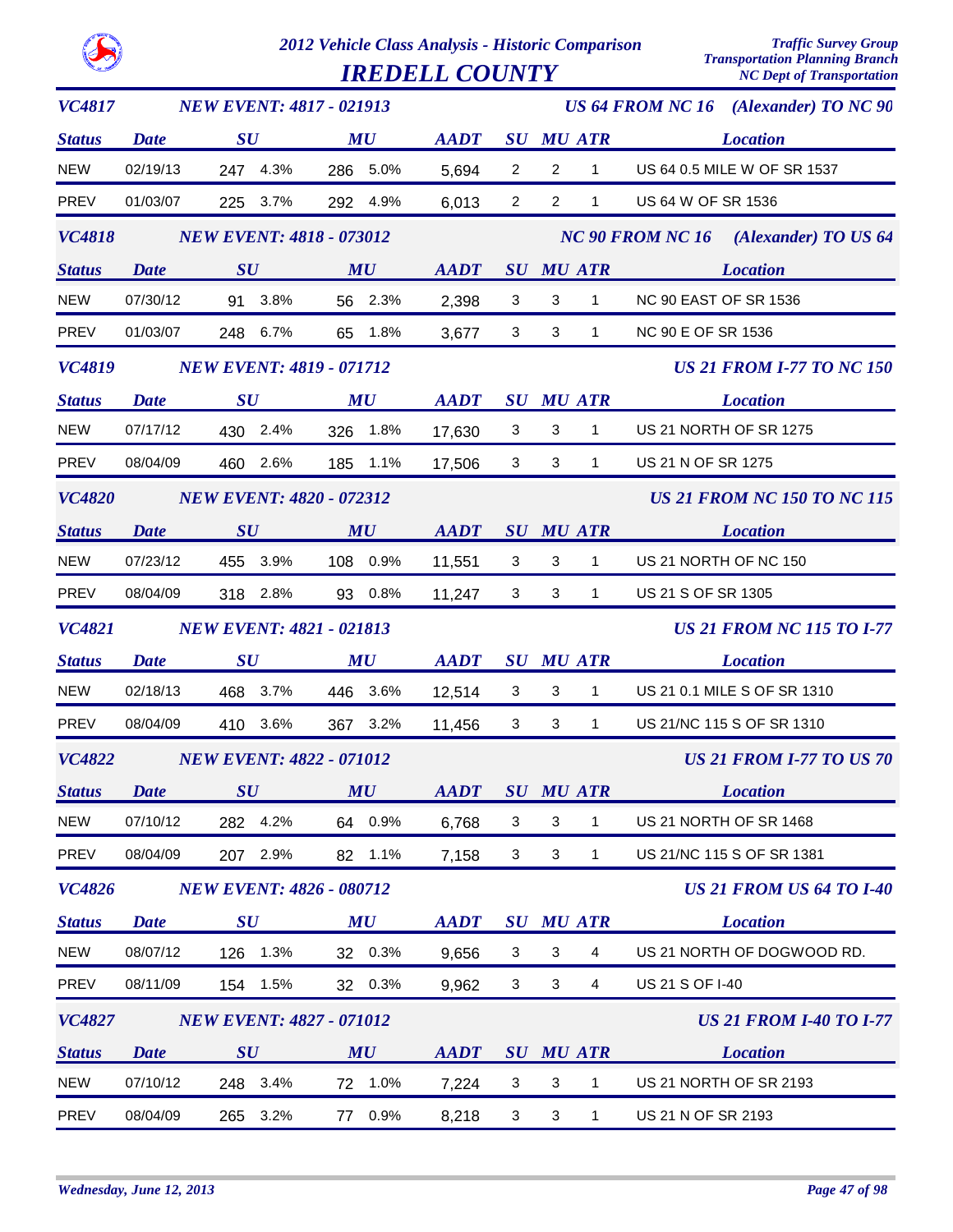|               |             |                                 | 2012 Vehicle Class Analysis - Historic Comparison<br><b>IREDELL COUNTY</b> |             |                                |                  |                | <b>Traffic Survey Group</b><br><b>Transportation Planning Branch</b><br><b>NC Dept of Transportation</b> |
|---------------|-------------|---------------------------------|----------------------------------------------------------------------------|-------------|--------------------------------|------------------|----------------|----------------------------------------------------------------------------------------------------------|
| <b>VC4828</b> |             | <b>NEW EVENT: 4828 - 071012</b> |                                                                            |             |                                |                  |                | <b>US 21 FROM I-77 TO NC 901</b>                                                                         |
| <b>Status</b> | <b>Date</b> | SU                              | MU                                                                         | <b>AADT</b> | $\boldsymbol{S}\boldsymbol{U}$ | <b>MU ATR</b>    |                | <b>Location</b>                                                                                          |
| <b>NEW</b>    | 07/10/12    | 108<br>3.2%                     | 2.1%<br>69                                                                 | 3,328       | 3                              | 3                | 1              | US 21 SOUTH OF SR 2154                                                                                   |
| <b>PREV</b>   | 08/03/09    | 130<br>3.3%                     | 114<br>2.9%                                                                | 3,954       | 3                              | 3                | $\mathbf{1}$   | US 21 S OF SR 2154                                                                                       |
| <b>VC4830</b> |             | <b>NEW EVENT: 4830 - 082012</b> |                                                                            |             |                                |                  |                | <b>US 64 FROM I-40 TO US 70</b>                                                                          |
| <b>Status</b> | <b>Date</b> | $\boldsymbol{S}\boldsymbol{U}$  | MU                                                                         | <b>AADT</b> | $\boldsymbol{S}\boldsymbol{U}$ | <b>MU ATR</b>    |                | <b>Location</b>                                                                                          |
| <b>NEW</b>    | 08/20/12    | 342 5.1%                        | 261<br>3.9%                                                                | 6,648       | 3                              | 3                | 4              | <b>US 64 WEST OF SR 1387</b>                                                                             |
| <b>PREV</b>   | 08/11/09    | 4.2%<br>299                     | 267<br>3.7%                                                                | 7,162       | 3                              | 3                | $\overline{4}$ | US 64 S OF I-40                                                                                          |
| <b>VC4834</b> |             | <b>NEW EVENT: 4834 - 080712</b> |                                                                            |             |                                |                  |                | <b>US 64 FROM I-77 TO I-40</b>                                                                           |
| <b>Status</b> | <b>Date</b> | SU                              | MU                                                                         | <b>AADT</b> | $\boldsymbol{S}\boldsymbol{U}$ | <b>MU ATR</b>    |                | <b>Location</b>                                                                                          |
| <b>NEW</b>    | 08/07/12    | 2.2%<br>111                     | 0.4%<br>20                                                                 | 5,140       | 3                              | 3                | 4              | <b>US 64 EAST OF SR 2322</b>                                                                             |
| <b>PREV</b>   | 08/03/09    | 1.8%<br>97                      | 23<br>0.4%                                                                 | 5,282       | 3                              | 3                | $\overline{4}$ | US 64 E OF I-77                                                                                          |
| <b>VC4835</b> |             | <b>NEW EVENT: 4835 - 082012</b> |                                                                            |             |                                |                  |                | <b>US 64 FROM I-40 TO I-40</b>                                                                           |
| <b>Status</b> | <b>Date</b> | SU                              | MU                                                                         | <b>AADT</b> | SU                             | <b>MU ATR</b>    |                | <b>Location</b>                                                                                          |
| <b>NEW</b>    | 08/20/12    | 112<br>4.6%                     | 2.9%<br>69                                                                 | 2,416       | 3                              | 3                | 1              | <b>US 64 WEST OF SR 2165</b>                                                                             |
| <b>PREV</b>   | 08/03/09    | 4.0%<br>96                      | 76<br>3.2%                                                                 | 2,405       | 3                              | 3                | $\mathbf{1}$   | US 64 W OF SR 2165                                                                                       |
| <b>VC4836</b> |             | <b>NEW EVENT: 4836 - 081412</b> |                                                                            |             |                                |                  |                | <b>US 70 FROM US 64 TO US 21</b>                                                                         |
| <b>Status</b> | <b>Date</b> | SU                              | MU                                                                         | <b>AADT</b> | $\boldsymbol{S}\boldsymbol{U}$ | <b>MU ATR</b>    |                | <b>Location</b>                                                                                          |
| <b>NEW</b>    | 08/14/12    | 3.6%<br>418                     | 3.5%<br>399                                                                | 11,470      | 3                              | 3                | 1              | <b>US 70 WEST OF SR 1004</b>                                                                             |
| <b>PREV</b>   | 08/11/09    | 3.9%<br>445                     | 3.0%<br>340                                                                | 11,393      | 3                              | 3                | 1              | US 70 W OF US 21/NC 115                                                                                  |
| <b>VC4837</b> |             | <b>NEW EVENT: 4837 - 021913</b> |                                                                            |             |                                |                  |                | <b>US 70 FROM US 21 TO I-77</b>                                                                          |
| <b>Status</b> | <b>Date</b> | $\boldsymbol{S}\boldsymbol{U}$  | MU                                                                         | <b>AADT</b> |                                | <b>SU MU ATR</b> |                | <b>Location</b>                                                                                          |
| <b>NEW</b>    | 02/19/13    | 610 4.1%                        | 549 3.7%                                                                   | 14,732      | 3                              | $\mathbf{3}$     | 1              | US 70 0.3 MILE E OF US 21                                                                                |
| <b>PREV</b>   | 08/11/09    | 4.0%<br>522                     | 438 3.4%                                                                   | 13,058      | 3                              | 3                | $\mathbf{1}$   | US 70 E OF US 21/NC 115                                                                                  |
| <b>VC4838</b> |             | <b>NEW EVENT: 4838 - 080612</b> |                                                                            |             |                                |                  |                | <b>NC 3 FROM NC 152 TO NC 150</b><br>CS                                                                  |
| <b>Status</b> | Date        | $\boldsymbol{S}\boldsymbol{U}$  | MU                                                                         | <b>AADT</b> |                                | <b>SU MU ATR</b> |                | <b>Location</b>                                                                                          |
| <b>NEW</b>    | 08/06/12    | 230 2.9%                        | 71 0.9%                                                                    | 7,940       | 3                              | 3                | $\mathbf{1}$   | NC 3 NORTH OF ACADEMY ST.                                                                                |
| <b>PREV</b>   | 08/10/09    | 2.7%<br>211                     | 84 1.1%                                                                    | 7,809       | 3                              | 3                | $\mathbf{1}$   | <b>NC 3 N OF NC 152</b>                                                                                  |
| <b>VC4840</b> |             | <b>NEW EVENT: 4840 - 073112</b> |                                                                            |             |                                |                  |                | <b>NC 115 FROM NC 3 TO NC 150</b>                                                                        |
| <b>Status</b> | Date        | $\boldsymbol{S}\boldsymbol{U}$  | MU                                                                         | <b>AADT</b> |                                | <b>SU MU ATR</b> |                | <b>Location</b>                                                                                          |
| <b>NEW</b>    | 07/31/12    | 99 2.8%                         | 53 1.5%                                                                    | 3,580       | 3                              | 3                | 4              | NC 115 NORTH OF NC 3                                                                                     |
| PREV          | 08/10/09    | 89 2.8%                         | 1.6%<br>50                                                                 | 3,204       | 3                              | 3                | $\overline{4}$ | <b>NC 115 N OF NC 3</b>                                                                                  |

52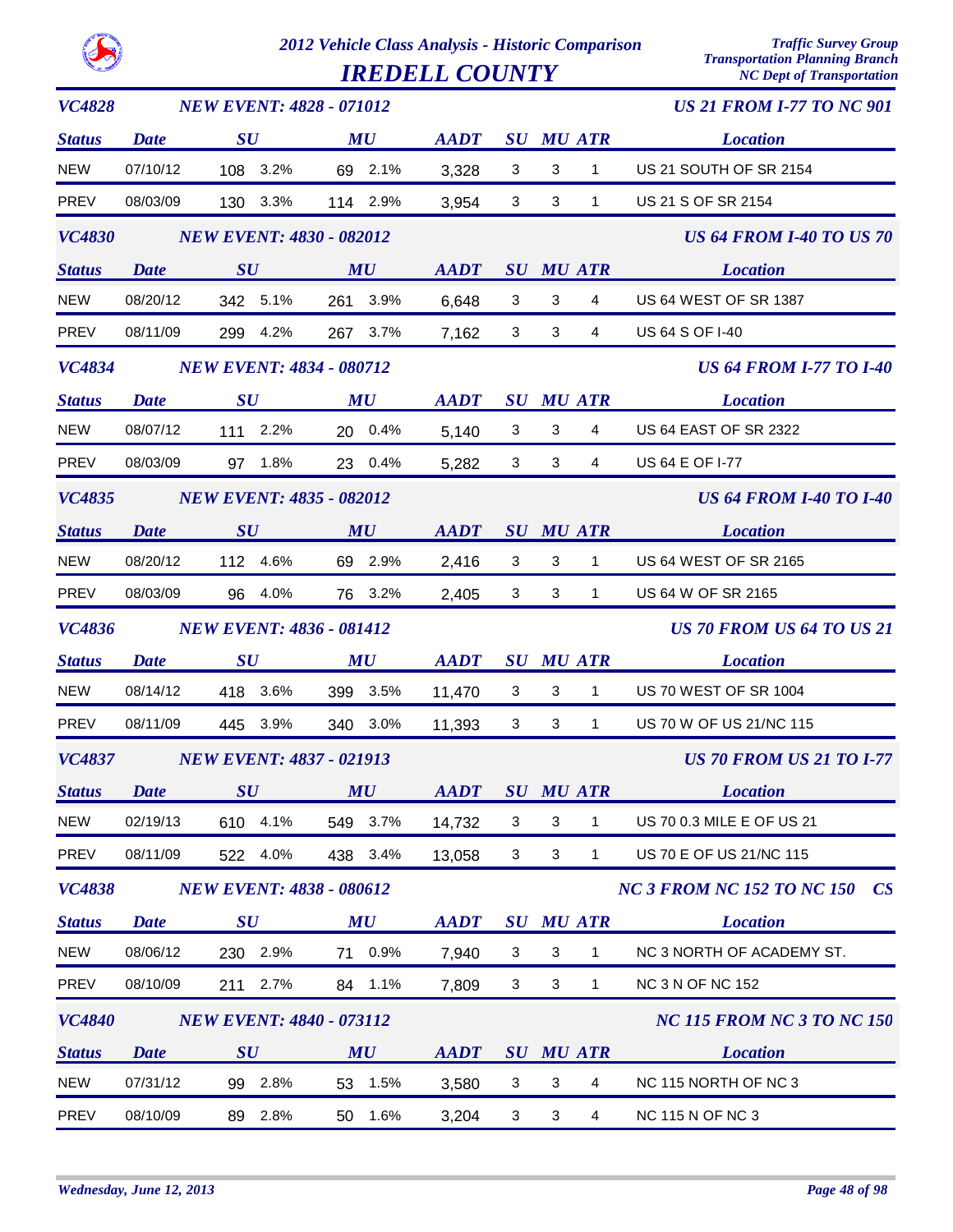| <b>VC4841</b> |             | <b>NEW EVENT: 4841 - 082012</b> |                                |             |                |                |                  | <b>NC 115 FROM NC 150 TO US 21</b>  |
|---------------|-------------|---------------------------------|--------------------------------|-------------|----------------|----------------|------------------|-------------------------------------|
| <b>Status</b> | <b>Date</b> | SU                              | MU                             | AADT        |                |                | <b>SU MU ATR</b> | <b>Location</b>                     |
| <b>NEW</b>    | 08/20/12    | 506 4.1%                        | 375 3.0%                       | 12,350      | 3              | 3              | $\mathbf{1}$     | <b>NC 115 NORTH OF SR 1306</b>      |
| PREV          | 08/10/09    | 503 4.3%                        | 324 2.8%                       | 11,578      | 3              | 3              | $\mathbf{1}$     | NC 115 N OF SR 1306                 |
| <b>VC4847</b> |             | <b>NEW EVENT: 4847 - 021813</b> |                                |             |                |                |                  | <b>NC 150 FROM NC 801 TO NC 152</b> |
| <b>Status</b> | <b>Date</b> | SU                              | MU                             | <b>AADT</b> |                |                | <b>SU MU ATR</b> | <i>Exercífica Location</i>          |
| <b>NEW</b>    | 02/18/13    | 552 4.1%                        | 409 3.0%                       | 13,612      | $\mathbf{3}$   | $\mathbf{3}$   | $\mathbf{1}$     | NC 150 0.3 MILE E OF NC 801         |
| PREV          | 08/10/09    | 525 4.2%                        | 417 3.4%                       | 12,422      | 3              | $\mathbf{3}$   | 1                | NC 150 E OF NC 801                  |
| <b>VC4849</b> |             | <b>NEW EVENT: 4849 - 082112</b> |                                |             |                |                |                  | <b>NC 152 FROM NC 801 TO NC 150</b> |
| <b>Status</b> | <b>Date</b> | $\boldsymbol{S}\boldsymbol{U}$  | MU                             | <b>AADT</b> |                |                | <b>SU MU ATR</b> | <b>Location</b>                     |
| NEW           | 08/21/12    | 162 3.5%                        | 46 1.0%                        | 4,658       | 3              | $\mathbf{3}$   | $\overline{4}$   | <b>NC 152 WEST OF SR 1155</b>       |
| <b>PREV</b>   | 08/10/09    | 119 3.0%                        | 33 0.8%                        | 3,916       | $\mathbf{3}$   | $\mathbf{3}$   | $\overline{4}$   | NC 152 E OF SR 1156                 |
| <b>VC4850</b> |             | <b>NEW EVENT: 4850 - 082112</b> |                                |             |                |                |                  | <b>NC 801 FROM NC 152 TO US 150</b> |
| <b>Status</b> | <b>Date</b> | SU                              | MU                             | AADT        |                |                | <b>SU MU ATR</b> | <b>Location</b>                     |
| <b>NEW</b>    | 08/21/12    | 118 2.7%                        | 55 1.3%                        | 4,369       | 3              | 3              | $\mathbf{1}$     | NC 801 NORTH OF LOGAN ST.           |
| <b>PREV</b>   | 08/10/09    | 131 3.2%                        | 39 1.0%                        | 4,089       | 3 <sup>1</sup> | 3              | $\mathbf{1}$     | NC 801 S OF NC 150                  |
| <b>VC4851</b> |             | <b>NEW EVENT: 4851 - 081412</b> |                                |             |                |                |                  | <b>NC 901 FROM NC 115 TO I-77</b>   |
| <b>Status</b> | <b>Date</b> | $\bm{S}\bm{U}$                  | $\boldsymbol{M}\boldsymbol{U}$ | <b>AADT</b> |                |                | <b>SU MU ATR</b> | <b>Location</b>                     |
| <b>NEW</b>    | 08/14/12    | 202 5.7%                        | 151 4.2%                       | 3,572       | $\mathbf{3}$   | $\mathbf{3}$   | $\mathbf{1}$     | NC 901 WEST OF SR 1946              |
| PREV          | 08/03/09    | 220 5.5%                        | 121 3.0%                       | 4,006       | 3              | $\mathbf{3}$   | $\mathbf 1$      | NC 901 E OF SR 1946                 |
| <b>VC4852</b> |             | <b>NEW EVENT: 4852 - 080712</b> |                                |             |                |                |                  | <b>NC 901 FROM I-77 TO US 21</b>    |
| <b>Status</b> | <b>Date</b> | $\boldsymbol{S}\boldsymbol{U}$  | $\boldsymbol{M}\boldsymbol{U}$ | <b>AADT</b> |                |                | <b>SU MU ATR</b> | <b>Location</b>                     |
| <b>NEW</b>    | 08/07/12    | 90 5.0%                         | 121 6.7%                       | 1,814       | $\overline{2}$ | $\overline{2}$ | $\mathbf{1}$     | <b>NC 901 EAST OF SR 1845</b>       |
| <b>PREV</b>   | 08/03/09    | 116 5.4%                        | 152 7.1%                       | 2,150       | $\overline{2}$ | $\overline{c}$ | $\mathbf{1}$     | NC 901 E OF SR 1845                 |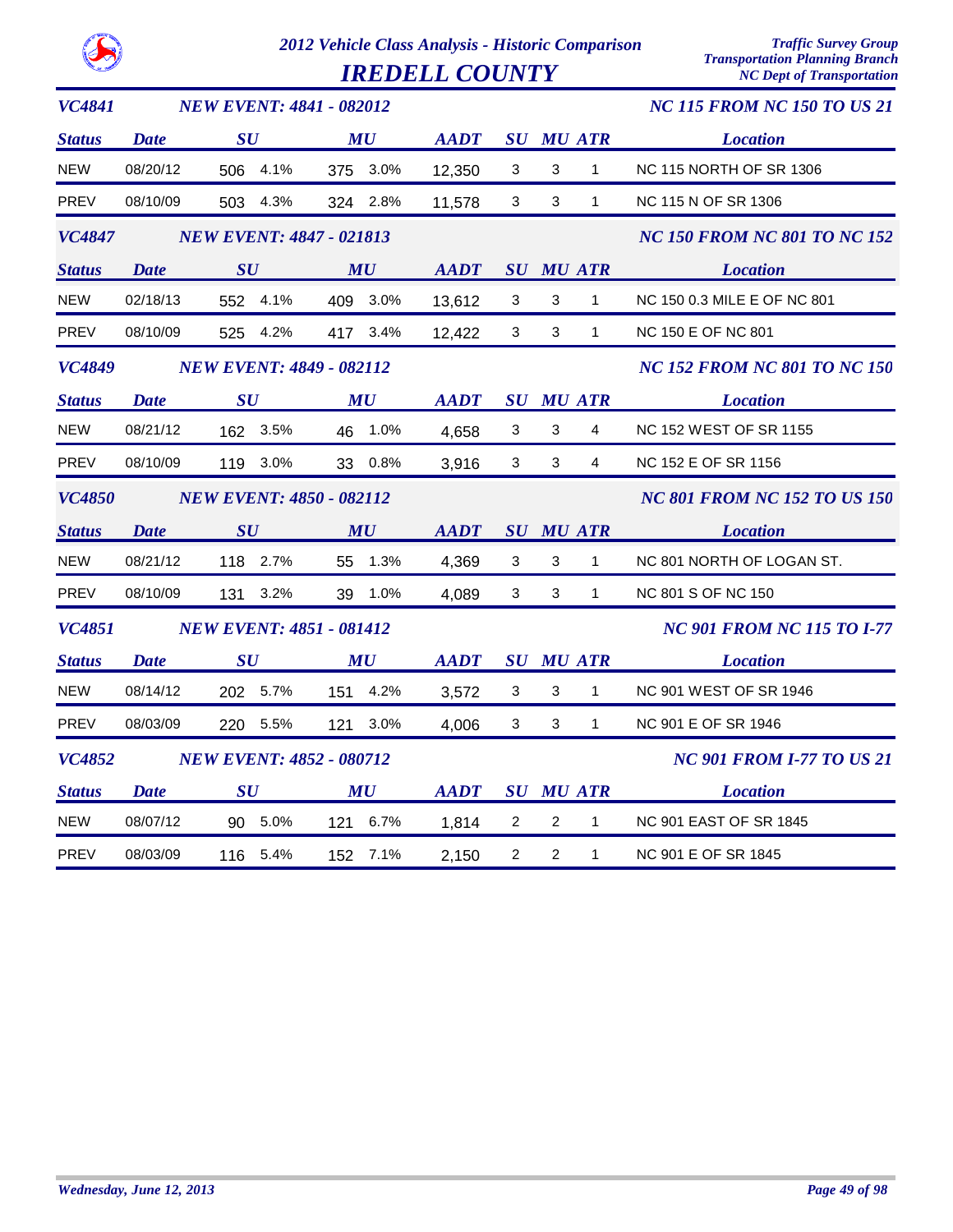| <b>VC4902</b> |             | <b>NEW EVENT: 4902 - 071012</b> |                                |                |                |                |                  | US 64 WEST OF SR 1120 TO EAST OF NC 107             |
|---------------|-------------|---------------------------------|--------------------------------|----------------|----------------|----------------|------------------|-----------------------------------------------------|
| <b>Status</b> | <b>Date</b> | $\boldsymbol{S}\boldsymbol{U}$  | MU                             | <b>AADT</b>    |                |                | <b>SU MU ATR</b> | <b>Location</b>                                     |
| <b>NEW</b>    | 07/10/12    | 415 3.7%                        | 59 0.5%                        | 11,160         | 3              | 3              | $\mathbf{1}$     | US 64 WEST OF SR 1120                               |
| PREV          | 08/21/06    | 542 4.7%                        | 165 1.4%                       | 11,638         | $\mathbf{3}$   | 3              | $\mathbf{1}$     | US 64 W OF SR 1120                                  |
| PREV          | 10/02/00    | 416<br>4.3%                     | 151 1.6%                       | 9,617          | 3              | 3              | $\mathbf{1}$     | US 64 E OF SR 1116                                  |
| <b>VC4903</b> |             | <b>NEW EVENT: 4903 - 073012</b> |                                |                |                |                |                  | US 19 WEST OF SR 1427 TO EAST OF US 441B (BUSINESS) |
| <b>Status</b> | <b>Date</b> | SU                              | $\boldsymbol{M}\boldsymbol{U}$ | AADT SU MU ATR |                |                |                  | <b>Location</b>                                     |
| <b>NEW</b>    | 07/30/12    | 338 4.2%                        | 32 0.4%                        | 7,980          | $\mathbf{3}$   | 3              | 3                | <b>US 19 WEST OF SR 1427</b>                        |
| PREV          | 08/21/06    | 4.4%<br>367                     | 37 0.4%                        | 8,248          | 3              | 3              | 3                | US 19 W OF SR 1427                                  |
| <b>VC4904</b> |             | <b>NEW EVENT: 4904 - 062012</b> |                                |                |                |                |                  | US 441 SOUTH OF SR 1370 TO NORTH OF SR 1309         |
| <b>Status</b> | <b>Date</b> | $\boldsymbol{S}\boldsymbol{U}$  | MU                             | <b>AADT</b>    |                |                | <b>SU MU ATR</b> | <b>Location</b>                                     |
| <b>NEW</b>    | 06/20/12    | 474 3.4%                        | 511 3.7%                       | 13,976         | $\overline{2}$ | $\overline{2}$ | $\mathbf{1}$     | US 23-441 NORTH OF SR 1313                          |
| PREV          | 10/10/06    | 763 4.9%                        | 611 3.9%                       | 15,584         | 3              | 3              | $\mathbf{1}$     | US 23-441 N OF SR 1313                              |
| PREV          | 02/14/06    | 590 4.2%                        | 621 4.4%                       | 14,100         | $\overline{2}$ | $\overline{2}$ | $\mathbf{1}$     | US 441 N OF SR 1313                                 |
| PREV          | 05/30/00    | 413 3.6%                        | 448 4.0%                       | 11,331         | $2^{\circ}$    | $\overline{2}$ | $\mathbf{1}$     | US 23-441 S OF SR 1307                              |
| <b>VC4905</b> |             | <b>NEW EVENT: 4905 - 080612</b> |                                |                |                |                |                  | US 441 FROM W OF SR 1422 TO SWAIN CO LINE           |
| <b>Status</b> | <b>Date</b> | SU                              | MU                             | <b>AADT</b>    |                |                | <b>SU MU ATR</b> | <b>Location</b>                                     |
| <b>NEW</b>    | 08/06/12    | 391 3.2%                        | 68 0.6%                        | 12,286         | 3              | 3              | $\mathbf{1}$     | US 441 SOUTH OF SR 1563                             |
| PREV          | 11/13/06    | 325 3.5%                        | 46 0.5%                        | 9,387          | 3              | 3              | $\mathbf{1}$     | US 441 W OF US 441 BUS                              |
| PREV          | 04/18/06    | 350 3.6%                        | 71 0.7%                        | 9,694          | 3              | 3              | $\mathbf{1}$     | US 441 W OF US 441 BUS                              |
| PREV          | 09/15/03    | 553 5.0%                        | 100 0.9%                       | 11,122         | 3              | 3              | $\mathbf{1}$     | US 441 E OF US 441 BUS                              |
| <b>VC4906</b> |             | <b>NEW EVENT: 4906 - 062512</b> |                                |                |                |                |                  | NC 107 FROM N OF US 64 TO S OF NC 281               |
| <b>Status</b> | <b>Date</b> | SU                              | MU                             | <b>AADT</b>    |                |                | <b>SU MU ATR</b> | <b>Location</b>                                     |
| <b>NEW</b>    | 06/25/12    | 122 4.5%                        | 41 1.5%                        | 2,698          | $\mathbf{3}$   | 3              | $\mathbf{1}$     | NC 107 SOUTH OF SR 1132                             |
| <b>PREV</b>   | 08/21/06    | 318 8.6%                        | 80 2.2%                        | 3,706          | 3              | 3              | $\mathbf{1}$     | NC 107 S OF SR 1132                                 |
| <b>PREV</b>   | 02/13/06    | 224 7.0%                        | 46 1.4%                        | 3,178          | 3              | 3              | $\mathbf{1}$     | NC 107 S OF SR 1132                                 |
| PREV          | 10/02/00    | 154 5.0%                        | 75 2.4%                        | 3,095          | 3              | 3              | $\mathbf{1}$     | NC 107 N OF SR 1131                                 |
| <b>VC4908</b> |             | <b>NEW EVENT: 4908 - 071012</b> |                                |                |                |                |                  | <b>NC 107 FROM SC LINE TO US 64</b>                 |
| <b>Status</b> | <b>Date</b> | $\boldsymbol{S}\boldsymbol{U}$  | MU                             | <b>AADT</b>    |                |                | <b>SU MU ATR</b> | <b>Location</b>                                     |
| <b>NEW</b>    | 07/10/12    | 33 2.9%                         | 17 1.5%                        | 1,126          | 3              | 3              | $\mathbf{1}$     | NC 107 SOUTH OF SR 1100                             |
| PREV          | 02/19/07    | 68 6.9%                         | 42 4.3%                        | 982            | 3              | 3              | $\mathbf{1}$     | NC 107 S OF SR 1100                                 |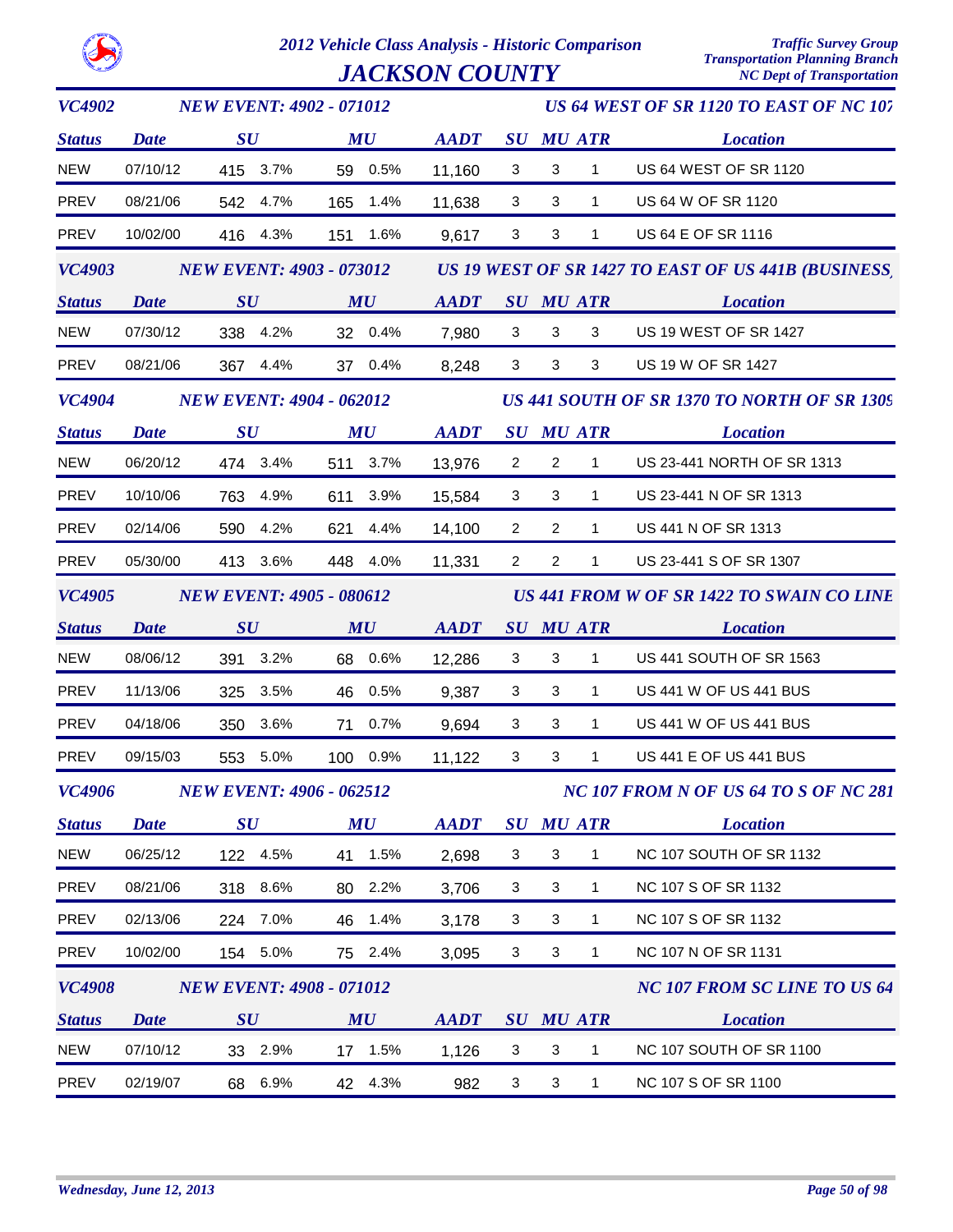|--|

| <b>VC4909</b> | <b>NEW EVENT: 4909 - 071012</b> |                                 |             |             |                |                |                  | NC 281 FROM S.C. State Line TO US 64          |
|---------------|---------------------------------|---------------------------------|-------------|-------------|----------------|----------------|------------------|-----------------------------------------------|
| <b>Status</b> | <b>Date</b>                     | SU                              | MU          | <b>AADT</b> |                |                | <b>SU MU ATR</b> | <b>Location</b>                               |
| <b>NEW</b>    | 07/10/12                        | 42 7.0%                         | 27 4.5%     | 604         | 3              | 3              | $\mathbf{1}$     | NC 281 NORTH OF SC STATE LINE                 |
| <b>PREV</b>   | 02/19/07                        | 75 16.0%                        | 34 7.3%     | 468         | 3              | 3              | $\mathbf{1}$     | NC 281 S OF SR 1150                           |
| <b>VC4910</b> |                                 | <b>NEW EVENT: 4910 - 073012</b> |             |             |                |                |                  | <b>US 74 FROM SWAIN COUNTY LINE TO US 441</b> |
| <b>Status</b> | <b>Date</b>                     | SU                              | MU          | <b>AADT</b> |                |                | SU MU ATR        | <b>Location</b>                               |
| <b>NEW</b>    | 07/30/12                        | 403 3.1%                        | 381 2.9%    | 13,138      | 3              | 3              | $\overline{2}$   | US 74 EAST OF OLD US 19                       |
| PREV          | 06/19/07                        | 623 4.6%                        | 473 3.5%    | 13,692      | $\mathbf{3}$   | $\mathbf{3}$   | $\overline{2}$   | US 74 E OF SR 1531                            |
| <b>VC4912</b> |                                 | <b>NEW EVENT: 4912 - 062512</b> |             |             |                |                |                  | US 64 FROM NC 28 (MACON) TO NC 107            |
| <b>Status</b> | <b>Date</b>                     | $\boldsymbol{S}\boldsymbol{U}$  | MU          | <b>AADT</b> |                |                | <b>SU MU ATR</b> | <b>Location</b>                               |
| <b>NEW</b>    | 06/25/12                        | 198 4.0%                        | 42 0.8%     | 4,992       | 3              | 3              | $\mathbf{1}$     | US 64 WEST OF SR 1143                         |
| PREV          | 06/19/07                        | 353 6.4%                        | 59 1.1%     | 5,533       | 3              | 3              | $\mathbf{1}$     | US 64 W OF SR 1143                            |
| <b>VC4913</b> |                                 | <b>NEW EVENT: 4913 - 050812</b> |             |             |                |                |                  | <b>NC 107 FROM NC 281 TO NC 116</b>           |
| <b>Status</b> | <b>Date</b>                     | SU                              | MU          | <b>AADT</b> |                |                | <b>SU MU ATR</b> | <b>Location</b>                               |
| <b>NEW</b>    | 05/08/12                        | 199 3.5%                        | 55 1.0%     | 5,636       | 3              | 3              | $\mathbf{1}$     | NC 107 0.1 MILE E OF SR 1170                  |
| PREV          | 12/10/07                        | 298 5.9%                        | 84 1.7%     | 5,044       | 3              | $\mathbf{3}$   | $1 \quad$        | NC 107 N OF NC 281                            |
| <b>VC4914</b> | <b>NEW EVENT: 4914 - 062512</b> |                                 |             |             |                |                |                  | <b>NC 107 FROM NC 116 TO US 23 BUS</b>        |
| <b>Status</b> | <b>Date</b>                     | $\boldsymbol{S}\boldsymbol{U}$  | MU          | <b>AADT</b> |                |                | <b>SU MU ATR</b> | <b>Location</b>                               |
| <b>NEW</b>    | 06/25/12                        | 653 2.6%                        | 253 1.0%    | 25,142      | 3              | 3              | $\mathbf{1}$     | NC 107 NORTH OF SR 1351                       |
| <b>PREV</b>   | 08/18/08                        | 1,035 3.5%                      | 342 1.2%    | 29,528      | 3              | 3              | $\mathbf{1}$     | NC 107 N OF SR 1351                           |
| VC4915        |                                 | <b>NEW EVENT: 4915 - 062612</b> |             |             |                |                |                  | US 23 FROM NC 116 TO US 23 BUS                |
| <b>Status</b> | Date                            | $\boldsymbol{S}\boldsymbol{U}$  | MU          | <b>AADT</b> |                |                | <b>SU MU ATR</b> | <b>Location</b>                               |
| <b>NEW</b>    | 06/26/12                        | 689 3.8%                        | 529 2.9%    | 17,964      | 3              | 3              | 1                | US 23-441 NORTH OF NC 116                     |
| PREV          | 07/15/08                        | 591<br>4.1%                     | 563 3.9%    | 14,260      | 3              | 3              | $\mathbf{1}$     | US 23-441 N OF NC 116                         |
| <b>VC4916</b> |                                 | <b>NEW EVENT: 4916 - 062512</b> |             |             |                |                |                  | <b>US 23 FROM US 23 BUS TO US 23-74</b>       |
| <b>Status</b> | <b>Date</b>                     | $\boldsymbol{S}\boldsymbol{U}$  | MU          | <b>AADT</b> |                |                | <b>SU MU ATR</b> | <b>Location</b>                               |
| <b>NEW</b>    | 06/25/12                        | 493 3.2%                        | 478 3.1%    | 15,626      | 3              | 3              | 1                | US 23-441 SOUTH OF US 23-74                   |
| PREV          | 07/14/08                        | 784 5.3%                        | 506 3.4%    | 14,886      | $\mathbf{3}$   | 3              | $\mathbf{1}$     | US 23-441 S OF US 74                          |
| VC4917        |                                 | <b>NEW EVENT: 4917 - 062712</b> |             |             |                |                |                  | <b>US 23-74 FROM US 23-441 TO US 23 BUS</b>   |
| <b>Status</b> | <b>Date</b>                     | SU                              | MU          | <b>AADT</b> |                |                | <b>SU MU ATR</b> | <b>Location</b>                               |
| <b>NEW</b>    | 06/27/12                        | 849<br>4.0%                     | 802<br>3.8% | 20,992      | $\overline{2}$ | $\overline{c}$ | 1                | <b>US 23 EAST OF SR 1383</b>                  |
| PREV          | 08/11/08                        | 790 4.2%                        | 864 4.6%    | 18,894      | $\overline{2}$ | $\overline{2}$ | $\mathbf{1}$     | US 74 E OF SR 1383                            |
|               |                                 |                                 |             |             |                |                |                  |                                               |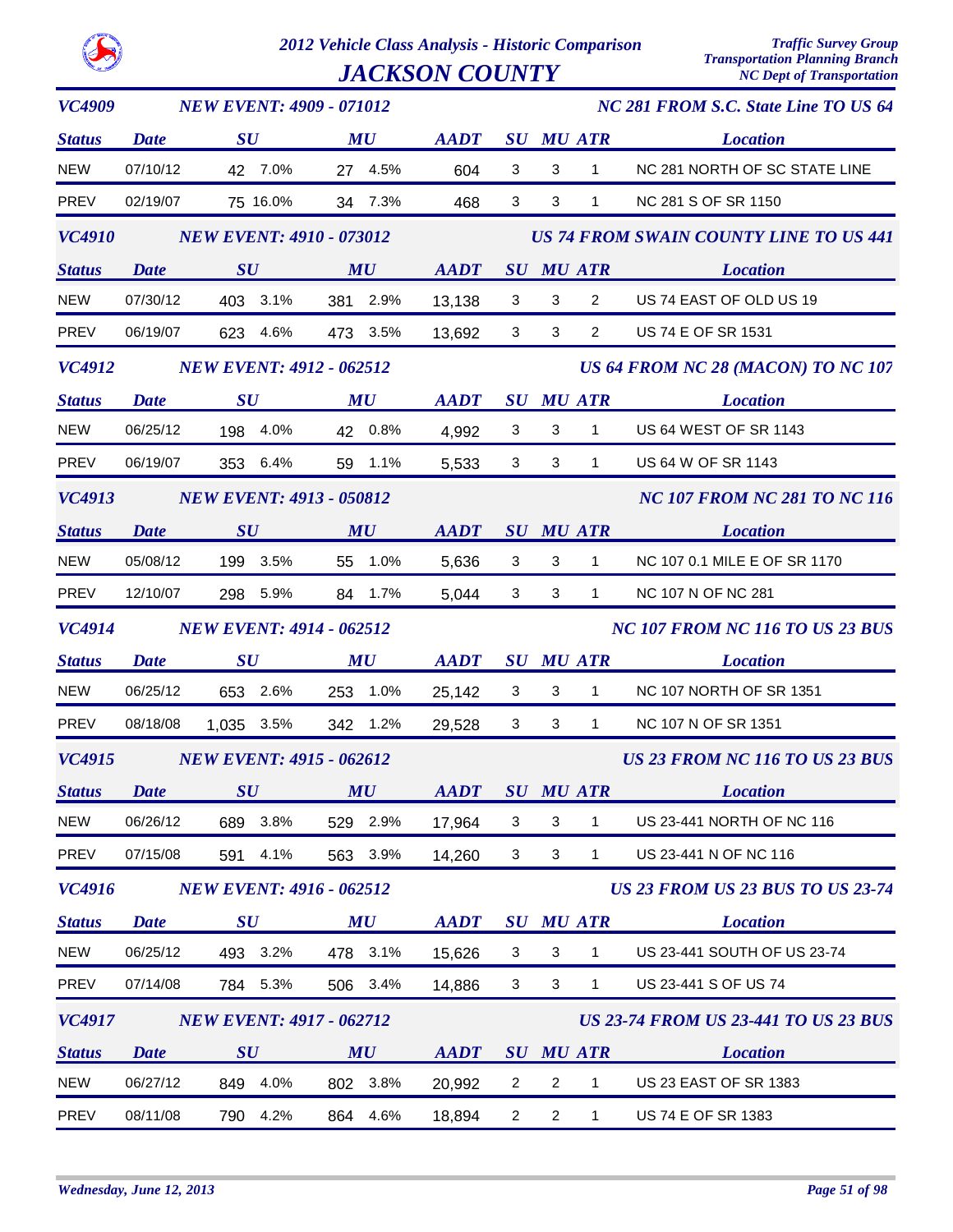|               |             |                                 | 2012 Vehicle Class Analysis - Historic Comparison<br><b>JACKSON COUNTY</b> | <b>Traffic Survey Group</b><br><b>Transportation Planning Branch</b><br><b>NC Dept of Transportation</b> |                |   |                  |                                           |
|---------------|-------------|---------------------------------|----------------------------------------------------------------------------|----------------------------------------------------------------------------------------------------------|----------------|---|------------------|-------------------------------------------|
| VC4918        |             | <b>NEW EVENT: 4918 - 073012</b> |                                                                            |                                                                                                          |                |   |                  | <b>US 74 FROM US 441 TO US 23</b>         |
| <b>Status</b> | <b>Date</b> | SU                              | MU                                                                         | <b>AADT</b>                                                                                              | SU             |   | <b>MU ATR</b>    | <b>Location</b>                           |
| <b>NEW</b>    | 07/30/12    | 3.0%<br>556                     | 443 2.4%                                                                   | 18,775                                                                                                   | 3              | 3 | $\overline{2}$   | US 74 SOUTH OF US 441                     |
| PREV          | 07/14/08    | 4.0%<br>711                     | 2.8%<br>497                                                                | 17,848                                                                                                   | 3              | 3 | 2                | US 74-441 E OF US 441                     |
| VC4919        |             | <b>NEW EVENT: 4919 - 061812</b> |                                                                            |                                                                                                          |                |   |                  | <b>US 23 BUS FROM US 23-441 TO NC 107</b> |
| <b>Status</b> | Date        | SU                              | MU                                                                         | <b>AADT</b>                                                                                              |                |   | <b>SU MU ATR</b> | <b>Location</b>                           |
| <b>NEW</b>    | 06/18/12    | 238<br>2.5%                     | 0.6%<br>58                                                                 | 9,500                                                                                                    | 3              | 3 | 1                | US 23 BUS WEST OF SR 1382                 |
| <b>PREV</b>   | 08/25/08    | 334 3.5%                        | $0.6\%$<br>62                                                              | 9,588                                                                                                    | 3              | 3 | 1                | US 23 BUS W OF SR 1382                    |
| <b>VC4920</b> |             | <b>NEW EVENT: 4920 - 061912</b> |                                                                            |                                                                                                          |                |   |                  | <b>US 23 BUS FROM NC 107 TO US 23-74</b>  |
| <b>Status</b> | <b>Date</b> | SU                              | MU                                                                         | <b>AADT</b>                                                                                              | SU             |   | <b>MU ATR</b>    | <b>Location</b>                           |
| <b>NEW</b>    | 06/19/12    | 2.9%<br>349                     | 1.6%<br>196                                                                | 11,998                                                                                                   | 3              | 3 | 1                | US 23 BUS SOUTH OF SR 1449                |
| <b>PREV</b>   | 08/11/08    | 432<br>3.5%                     | 1.8%<br>225                                                                | 12,248                                                                                                   | 3              | 3 | 1                | <b>US 23 BUS S OF SR 1449</b>             |
| <b>VC4921</b> |             | <b>NEW EVENT: 4921 - 061812</b> |                                                                            |                                                                                                          |                |   |                  | <b>NC 116 FROM US 23-441 TO NC 107</b>    |
| <b>Status</b> | <b>Date</b> | SU                              | MU                                                                         | <b>AADT</b>                                                                                              | $\bm{S}\bm{U}$ |   | <b>MU ATR</b>    | <b>Location</b>                           |
| <b>NEW</b>    | 06/18/12    | 2.1%<br>105                     | 24 0.5%                                                                    | 5,028                                                                                                    | 3              | 3 | 1                | <b>NC 116 WEST OF SR 1340</b>             |
| <b>PREV</b>   | 08/04/08    | 142<br>2.7%                     | 0.5%<br>27                                                                 | 5,316                                                                                                    | 3              | 3 | 1                | NC 116 W OF SR 1344                       |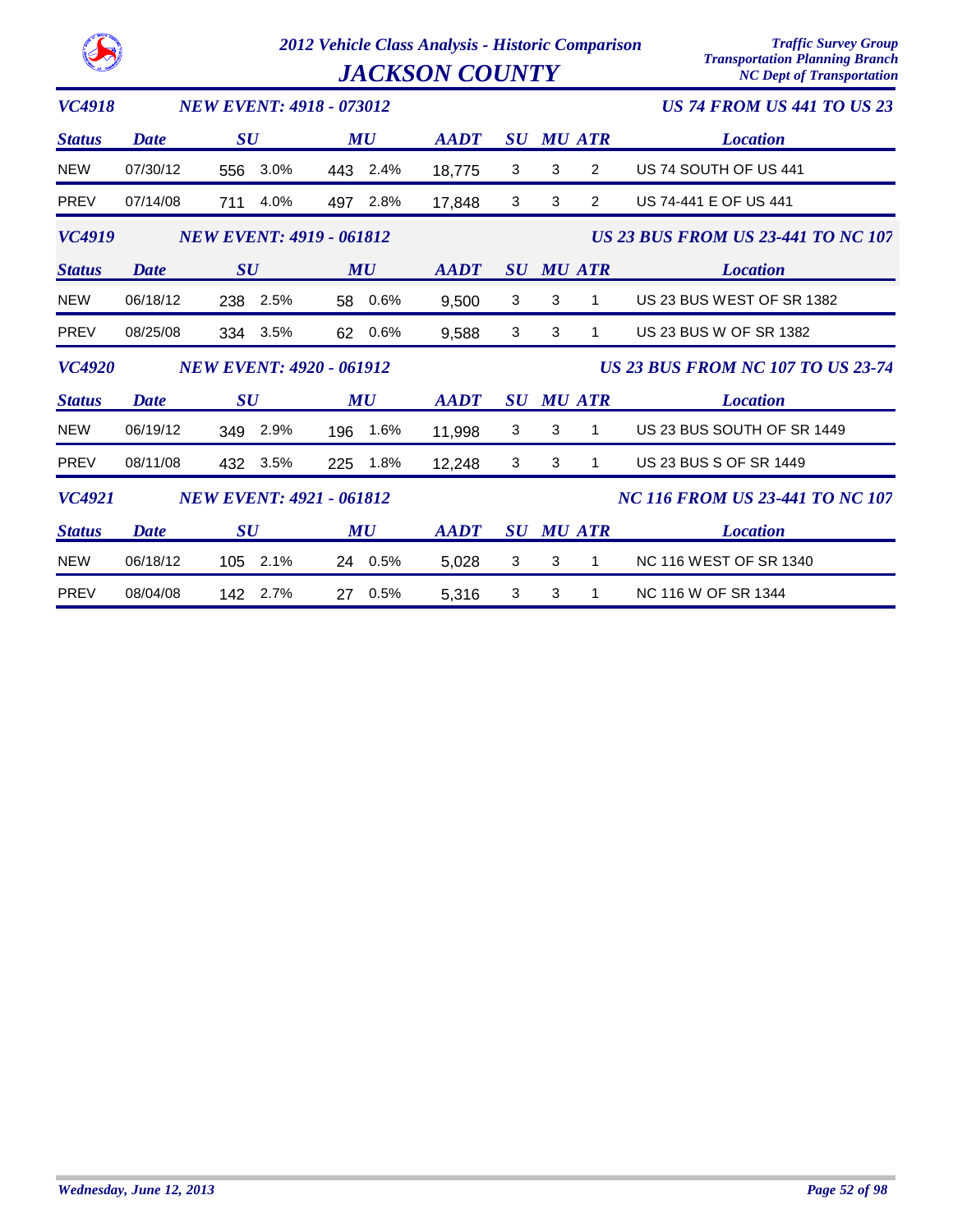| <b>VC5101</b> |             | <b>NEW EVENT: 5101 - 062612</b> |                                                                                                         |             |                                |                  |                                                | US 70 WEST OF SR 1313 TO EAST OF SR 1002 |
|---------------|-------------|---------------------------------|---------------------------------------------------------------------------------------------------------|-------------|--------------------------------|------------------|------------------------------------------------|------------------------------------------|
| <b>Status</b> | <b>Date</b> | $\boldsymbol{S}\boldsymbol{U}$  | MU                                                                                                      | <b>AADT</b> |                                | <b>SU MU ATR</b> |                                                | <b>Location</b>                          |
| NEW           | 06/26/12    | 510 4.7%                        | 939 8.6%                                                                                                | 10,866      | $\mathbf{1}$                   | 2                | $\mathbf{1}$                                   | <b>US70 W OF SR1313</b>                  |
| PREV          | 09/26/06    | 631 5.8%                        | 1,297 12.0%                                                                                             | 10,833      | $\mathbf 1$                    | $\mathbf{1}$     | 1                                              | US 70 W OF SR 1313                       |
| PREV          | 08/15/05    | 510 4.4%                        | 1,283 11.0%                                                                                             | 11,684      | $\mathbf{1}$                   | $\mathbf{1}$     | $\mathbf{1}$                                   | US70 WEST OF SR1313 TO LENOIR C          |
| PREV          | 08/26/03    | 481<br>4.6%                     | 1,021 9.8%                                                                                              | 10,388      | $\mathbf{1}$                   | $\mathbf{1}$     | 1                                              | US.70 WEST OF SR.1313 TO LENOIR          |
| <b>VC5103</b> |             | <b>NEW EVENT: 5103 - 062612</b> |                                                                                                         |             |                                |                  |                                                | NC 41-58 FROM NC 41 TO NC 58             |
| <b>Status</b> | <b>Date</b> | SU                              | $\boldsymbol{M}$ is a set of $\boldsymbol{M}$ is a set of $\boldsymbol{M}$ is a set of $\boldsymbol{M}$ | AADT        |                                | <b>SU MU ATR</b> |                                                | <b>Location</b>                          |
| <b>NEW</b>    | 06/26/12    | 142 3.6%                        | 213 5.4%                                                                                                | 3,917       | $\overline{2}$                 | $\overline{2}$   | $\overline{2}$                                 | NC41-58 W OF SR1318                      |
| PREV          | 09/19/06    | 223 5.6%                        | 293 7.4%                                                                                                | 3,953       | $\mathbf{2}$                   | 2                | $\mathbf{2}^{\circ}$                           | NC 41-58 S OF SR 1318                    |
| PREV          | 08/09/05    | 152 3.8%                        | 255 6.4%                                                                                                | 4,008       | $2^{\circ}$                    | $\overline{2}$   | $\overline{2}$                                 | NC58/41 W.OF SR1124 TO E.OF SR13         |
| <b>VC5104</b> |             | <b>NEW EVENT: 5104 - 062612</b> |                                                                                                         |             |                                |                  | <b>US 17 FROM ONSLOW CO LINE TO S OF NC 58</b> |                                          |
| <b>Status</b> | <b>Date</b> | $\boldsymbol{S}\boldsymbol{U}$  | MU                                                                                                      | <b>AADT</b> |                                | <b>SU MU ATR</b> |                                                | <i>Exercisem Location</i>                |
| NEW           | 06/26/12    | 503 4.4%                        | 398 3.5%                                                                                                | 11,531      | 3                              | 3                | $\mathbf{1}$                                   | US17 S OF NC58                           |
| PREV          | 09/19/06    | 722 6.8%                        | 523 5.0%                                                                                                | 10,550      | 3                              | 3                | $\mathbf{1}$                                   | <b>US 17 S OF NC 58</b>                  |
| PREV          | 08/09/05    | 539<br>5.3%                     | 481<br>4.8%                                                                                             | 10,093      | 3                              | 3                | $\mathbf{1}$                                   | US17 FROM ONSLOW CO. TO S.OF N           |
| PREV          | 08/26/03    | 430<br>4.4%                     | 440 4.5%                                                                                                | 9,838       | $\overline{2}$                 | $\overline{2}$   | $\mathbf{1}$                                   | US.17 FROM ONSLOW CO. TO SOUT            |
| <b>VC5106</b> |             | <b>NEW EVENT: 5106 - 062612</b> |                                                                                                         |             |                                |                  |                                                | NC 58 FROM NC 24 (CARTERET) TO US 17     |
| <b>Status</b> | <b>Date</b> | $\boldsymbol{S}\boldsymbol{U}$  | MU                                                                                                      | <b>AADT</b> |                                |                  | <b>SU MU ATR</b>                               | <b>Location</b>                          |
| NEW           | 06/26/12    | 103 2.9%                        | 95 2.7%                                                                                                 | 3,520       | 3                              | 3                | $\overline{2}$                                 | <b>NC58 S OF SR1100</b>                  |
| PREV          | 04/02/07    | 247 7.9%                        | 140 4.5%                                                                                                | 3,114       | 3                              | 3                | $\overline{2}$                                 | NC 58 S OF SR 1100                       |
| <i>VC5108</i> |             | <b>NEW EVENT: 5108 - 062612</b> |                                                                                                         |             |                                |                  |                                                | NC 41 FROM NC 241 (DUPLIN) TO US 258     |
| <b>Status</b> | <b>Date</b> | $\boldsymbol{S}\boldsymbol{U}$  | MU                                                                                                      | <b>AADT</b> | $\boldsymbol{S}\boldsymbol{U}$ |                  | MU ATR                                         | <b>Location</b>                          |
| <b>NEW</b>    | 06/26/12    | 56 4.6%                         | 130 10.7%                                                                                               | 1,216       | $\mathbf{1}$                   | $\mathbf{1}$     | $\mathbf{1}$                                   | <b>NC41 W OF SR1146</b>                  |
| <b>PREV</b>   | 01/16/07    | 82 5.9%                         | 178 12.7%                                                                                               | 1,398       | $\mathbf{1}$                   | $\mathbf{1}$     | $\mathbf{1}$                                   | NC 41 W OF SR 1146                       |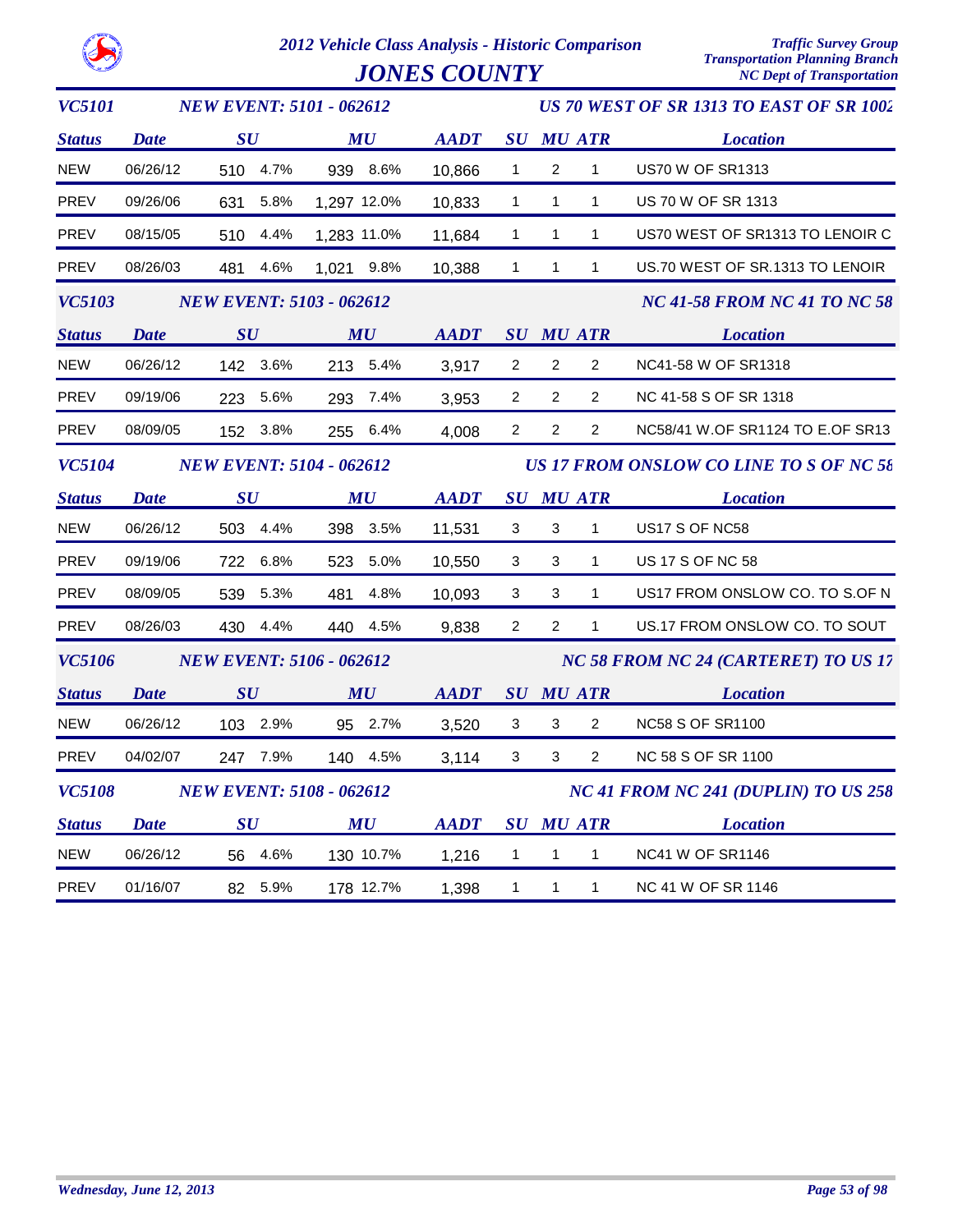| <b>VC5203</b> | <b>NEW EVENT: 5203 - 081412</b> |                                 |      |            |          |             | US 1 NORTH OF NC 78 TO SOUTH OF NC 42 |                |                  |                                             |  |  |
|---------------|---------------------------------|---------------------------------|------|------------|----------|-------------|---------------------------------------|----------------|------------------|---------------------------------------------|--|--|
| <b>Status</b> | <b>Date</b>                     | SU                              |      |            | MU       | <b>AADT</b> |                                       |                | <b>SU MU ATR</b> | <b>Location</b>                             |  |  |
| <b>NEW</b>    | 08/14/12                        | 851                             | 3.8% | 1,185 5.3% |          | 22,270      | $\overline{2}$                        | $\overline{2}$ | $\mathbf{1}$     | US1 NORTH OF NC42                           |  |  |
| <b>PREV</b>   | 07/12/04                        | 971                             | 4.6% | 1,564 7.4% |          | 21,125      | $\overline{2}$                        | $\overline{2}$ | $\mathbf{1}$     | <b>US 1 S OF NC 42</b>                      |  |  |
| PREV          | 08/13/01                        | 892                             | 4.4% | 1,235 6.1% |          | 20,093      | $\overline{2}$                        | $\overline{2}$ | $\mathbf{1}$     | US-1 N.OF NC.78 TO S.OF NC.42               |  |  |
| <b>VC5206</b> |                                 | <b>NEW EVENT: 5206 - 081412</b> |      |            |          |             |                                       |                |                  | US 1 FROM NC 24 (MOORE) TO US 1 BYP         |  |  |
| <b>Status</b> | <b>Date</b>                     | SU                              |      |            | MU       | <b>AADT</b> |                                       |                | <b>SU MU ATR</b> | <b>Location</b>                             |  |  |
| <b>NEW</b>    | 08/14/12                        | 45 6.9%                         |      |            | 10 1.5%  | 649         | 3                                     | 3              | $\mathbf{1}$     | US1BUS SOUTH OF SR1369                      |  |  |
| <b>PREV</b>   | 04/17/07                        | 43 5.1%                         |      |            | 14 1.7%  | 844         | 3                                     | 3              | $\mathbf{1}$     | US 1 S OF SR 1369                           |  |  |
| <b>VC5207</b> |                                 | <b>NEW EVENT: 5207 - 081412</b> |      |            |          |             |                                       |                |                  | <b>US 15-501 FROM NC 24 (MOORE) TO US 1</b> |  |  |
| <b>Status</b> | <b>Date</b>                     | $\boldsymbol{S}\boldsymbol{U}$  |      |            | MU       | <b>AADT</b> |                                       |                | <b>SU MU ATR</b> | <b>Location</b>                             |  |  |
| <b>NEW</b>    | 08/14/12                        | 310 4.3%                        |      |            | 296 4.1% | 7,246       | $\overline{2}$                        | $\overline{2}$ | $\mathbf{1}$     | US15/501 SOUTH OF SR1182                    |  |  |
| <b>PREV</b>   | 04/17/07                        | 388 5.6%                        |      |            | 283 4.1% | 6,892       | 3                                     | 3              | $\mathbf{1}$     | US 15 W OF SR 1182                          |  |  |
| <b>VC5210</b> |                                 | <b>NEW EVENT: 5210 - 102912</b> |      |            |          |             |                                       |                |                  | <b>US 1 FROM US 1 BYP TO US 15</b>          |  |  |
| <b>Status</b> | <b>Date</b>                     | $\boldsymbol{S}\boldsymbol{U}$  |      |            | MU       | <b>AADT</b> |                                       |                | SU MU ATR        | <b>Location</b>                             |  |  |
| <b>NEW</b>    | 10/29/12                        | 512 4.3%                        |      |            | 768 6.4% | 11,996      | $\overline{2}$                        | $\overline{2}$ | $\mathbf{1}$     | US1 SOUTH OF US15/501                       |  |  |
| <b>PREV</b>   | 09/21/09                        | 646 5.3%                        |      |            | 694 5.7% | 12,200      | $\overline{2}$                        | 2              | $\mathbf{1}$     | <b>US 1 S OF US 15</b>                      |  |  |
| <b>VC5211</b> |                                 | <b>NEW EVENT: 5211 - 081412</b> |      |            |          |             |                                       |                |                  | <b>US 1 FROM US 15 TO NC 78</b>             |  |  |
| <b>Status</b> | <b>Date</b>                     | $\boldsymbol{S}\boldsymbol{U}$  |      |            | MU       | <b>AADT</b> |                                       |                | <b>SU MU ATR</b> | <b>Location</b>                             |  |  |
| NEW           | 08/14/12                        | 1,013 3.9%                      |      | 1,279 4.9% |          | 26,196      | $\overline{2}$                        | $\overline{2}$ | $\mathbf{1}$     | US1 SOUTH OF NC78                           |  |  |
| PREV          | 09/21/09                        | 943 4.0%                        |      | 1,049 4.4% |          | 23,652      | $\overline{2}$                        | $\overline{2}$ | $\mathbf{1}$     | <b>US 1 S OF NC 78</b>                      |  |  |
| VC5212        |                                 | <b>NEW EVENT: 5212 - 090512</b> |      |            |          |             |                                       |                |                  | US 1 FROM NC 42 TO US 421                   |  |  |
| <b>Status</b> | <b>Date</b>                     | SU                              |      |            | MU       | <b>AADT</b> |                                       |                | <b>SU MU ATR</b> | <b>Location</b>                             |  |  |
| <b>NEW</b>    | 09/05/12                        | 980 4.1%                        |      | 1,254 5.2% |          | 23,930      | $\overline{c}$                        | $\overline{c}$ | $\mathbf{1}$     | US1 NORTH OF SR1009                         |  |  |
| PREV          | 09/21/09                        | 984 4.5%                        |      |            | 584 2.7% | 21,908      | 3                                     | 3              | $\mathbf{1}$     | US 1 S OF SPRING LANE RD                    |  |  |
| <b>VC5220</b> |                                 | <b>NEW EVENT: 5220 - 090512</b> |      |            |          |             |                                       |                |                  | <b>SR 9000 FROM US 1 TO NC 42</b>           |  |  |
| <b>Status</b> | <b>Date</b>                     | SU                              |      |            | MU       | <b>AADT</b> |                                       |                | <b>SU MU ATR</b> | <b>Location</b>                             |  |  |
| <b>NEW</b>    | 09/05/12                        | 265 3.7%                        |      |            | 400 5.6% | 7,113       | $\overline{c}$                        | $\overline{c}$ | $\mathbf{1}$     | SR9000 NORTH OF NC42                        |  |  |
| PREV          | 09/21/09                        | 152 3.0%                        |      |            | 313 6.1% | 5,152       | $\mathbf{1}$                          | $\mathbf{1}$   | $\mathbf{1}$     | SANFORD BYP N OF NC 42                      |  |  |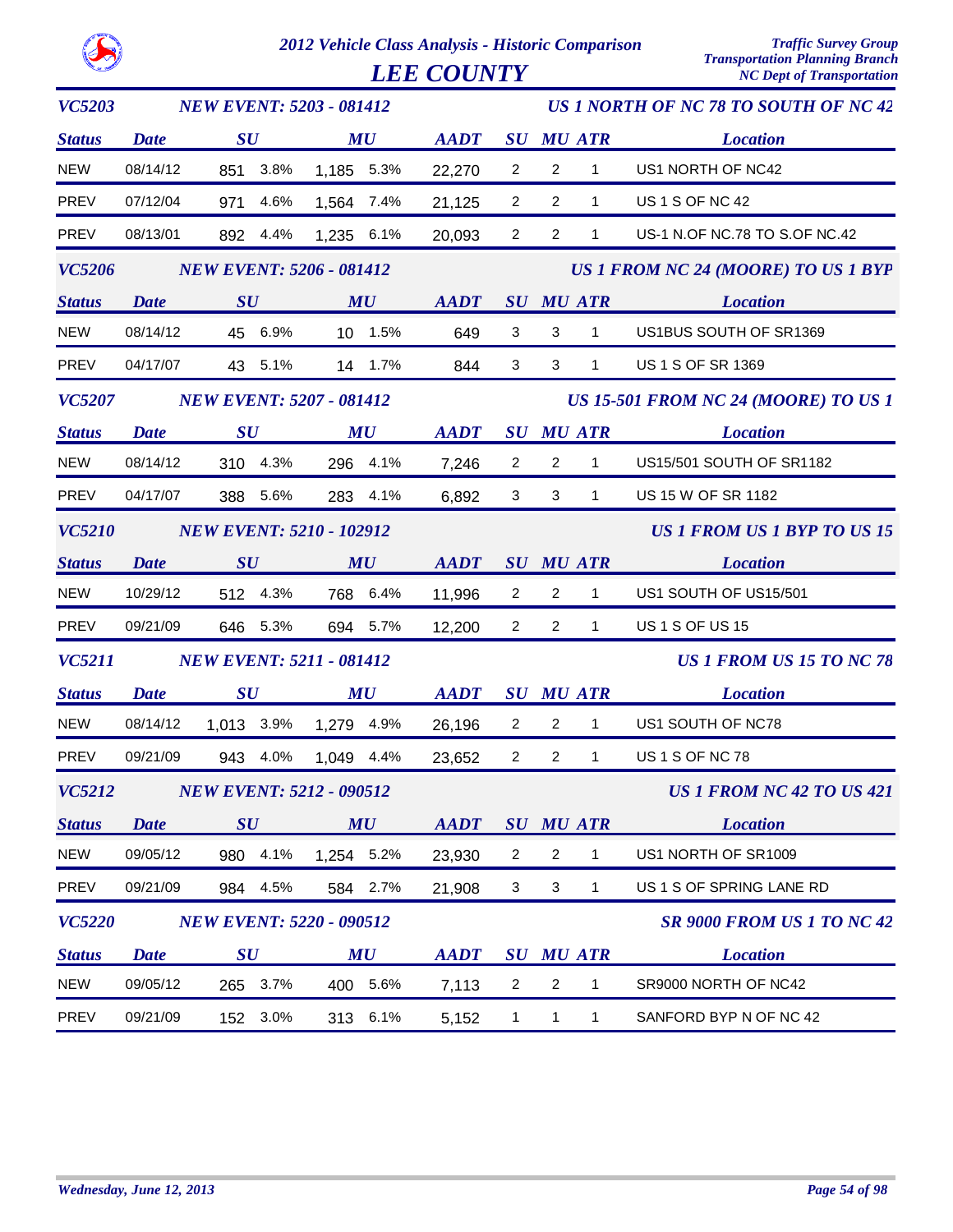|               |             |                                 | 2012 Vehicle Class Analysis - Historic Comparison<br><b>MARTIN COUNTY</b> | <b>Traffic Survey Group</b><br><b>Transportation Planning Branch</b><br><b>NC Dept of Transportation</b> |                                |   |               |                                            |  |  |  |
|---------------|-------------|---------------------------------|---------------------------------------------------------------------------|----------------------------------------------------------------------------------------------------------|--------------------------------|---|---------------|--------------------------------------------|--|--|--|
| VC5709        |             | <b>NEW EVENT: 5709 - 101712</b> |                                                                           | NC 11 FROM US 64 (EDGECOMBE) TO NC 42                                                                    |                                |   |               |                                            |  |  |  |
| <b>Status</b> | <b>Date</b> | $\boldsymbol{S}\boldsymbol{U}$  | MU                                                                        | <b>AADT</b>                                                                                              | $\boldsymbol{S}\boldsymbol{U}$ |   | <b>MU ATR</b> | <b>Location</b>                            |  |  |  |
| <b>NEW</b>    | 10/17/12    | 2.9%<br>84                      | 337 11.8%                                                                 | 2,852                                                                                                    |                                |   |               | NC 11 SW OF SR 1303                        |  |  |  |
| <b>PREV</b>   | 05/08/07    | 113<br>$3.7\%$                  | 383 12.5%                                                                 | 3,057                                                                                                    | 1                              | 1 |               | <b>NC 11 S OF SR 1303</b>                  |  |  |  |
| <b>VC5712</b> |             | <b>NEW EVENT: 5712 - 101712</b> |                                                                           |                                                                                                          |                                |   |               | NC 111 FROM NC 142 (EDGECOMBE) TO NC 11-42 |  |  |  |
| <b>Status</b> | <b>Date</b> | SU                              | MU                                                                        | AADT                                                                                                     | SU                             |   | <b>MU ATR</b> | <b>Location</b>                            |  |  |  |
| <b>NEW</b>    | 10/17/12    | 4.7%<br>54                      | 152 13.2%                                                                 | 1,152                                                                                                    |                                | 1 |               | NC 111 SW OF SR 1325                       |  |  |  |
| <b>PREV</b>   | 05/08/07    | 3.6%<br>45                      | 214 17.3%                                                                 | 1,240                                                                                                    | 1                              | 1 | 1             | NC 111 S OF SR 1325                        |  |  |  |
| VC5742        |             | <b>NEW EVENT: 5742 - 101712</b> |                                                                           |                                                                                                          |                                |   |               | <b>NC 42 FROM NC 142 TO NC 111</b>         |  |  |  |
| <b>Status</b> | <b>Date</b> | $\boldsymbol{S}\boldsymbol{U}$  | MU                                                                        | <b>AADT</b>                                                                                              | $\boldsymbol{S}\boldsymbol{U}$ |   | <b>MU ATR</b> | <b>Location</b>                            |  |  |  |
| <b>NEW</b>    | 10/17/12    | 5.8%<br>14                      | 14 5.8%                                                                   | 243                                                                                                      | 2                              | 2 | 1             | NC 142 W OF NC 42                          |  |  |  |
| <b>PREV</b>   | 03/12/12    | 5.0%<br>38                      | 142 18.8%                                                                 | 755                                                                                                      | 1                              | 1 | 1             | NC 42-142 W OF NC 11                       |  |  |  |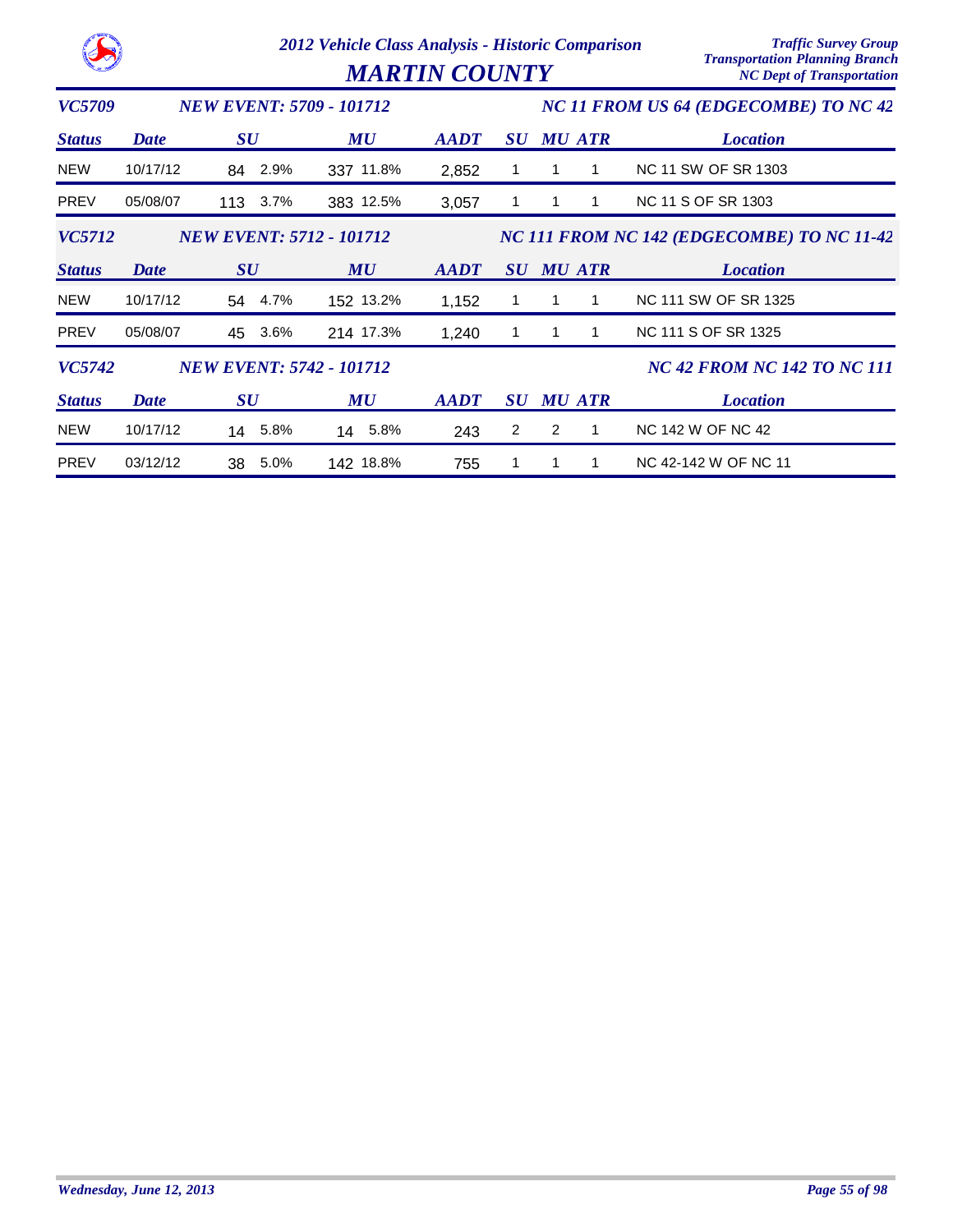

|                        | $\ldots$                         |
|------------------------|----------------------------------|
| <b>MCDOWELL COUNTY</b> | <b>NC Dept of Transportation</b> |

| <i>VC5822</i> |          | NEW EVENT: 5822 - 022613 |             | I-40        |             |                  |                                     |
|---------------|----------|--------------------------|-------------|-------------|-------------|------------------|-------------------------------------|
| <b>Status</b> | Date     | SU                       | MU          | <b>AADT</b> |             | <b>SU MU ATR</b> | <b>Location</b>                     |
| <b>NEW</b>    | 02/26/13 | 3.7%<br>739              | 2.643 13.3% | 19.872      | $1 \quad 1$ | - 11             | I-40 W OF SR 1001 SUGAR HILL RD (E) |
| <b>PREV</b>   | 07/29/09 | 3.7%<br>959              | 2.797 10.9% | 25.674      | $1 \quad 1$ | -11              | I-40 E OF SR 1001 SUGAR HILL RD (E  |
| <b>PREV</b>   | 12/12/06 | 3.8%<br>932              | 3.498 14.3% | 24.499      |             |                  | <b>I-40 EAST OF SR 1001</b>         |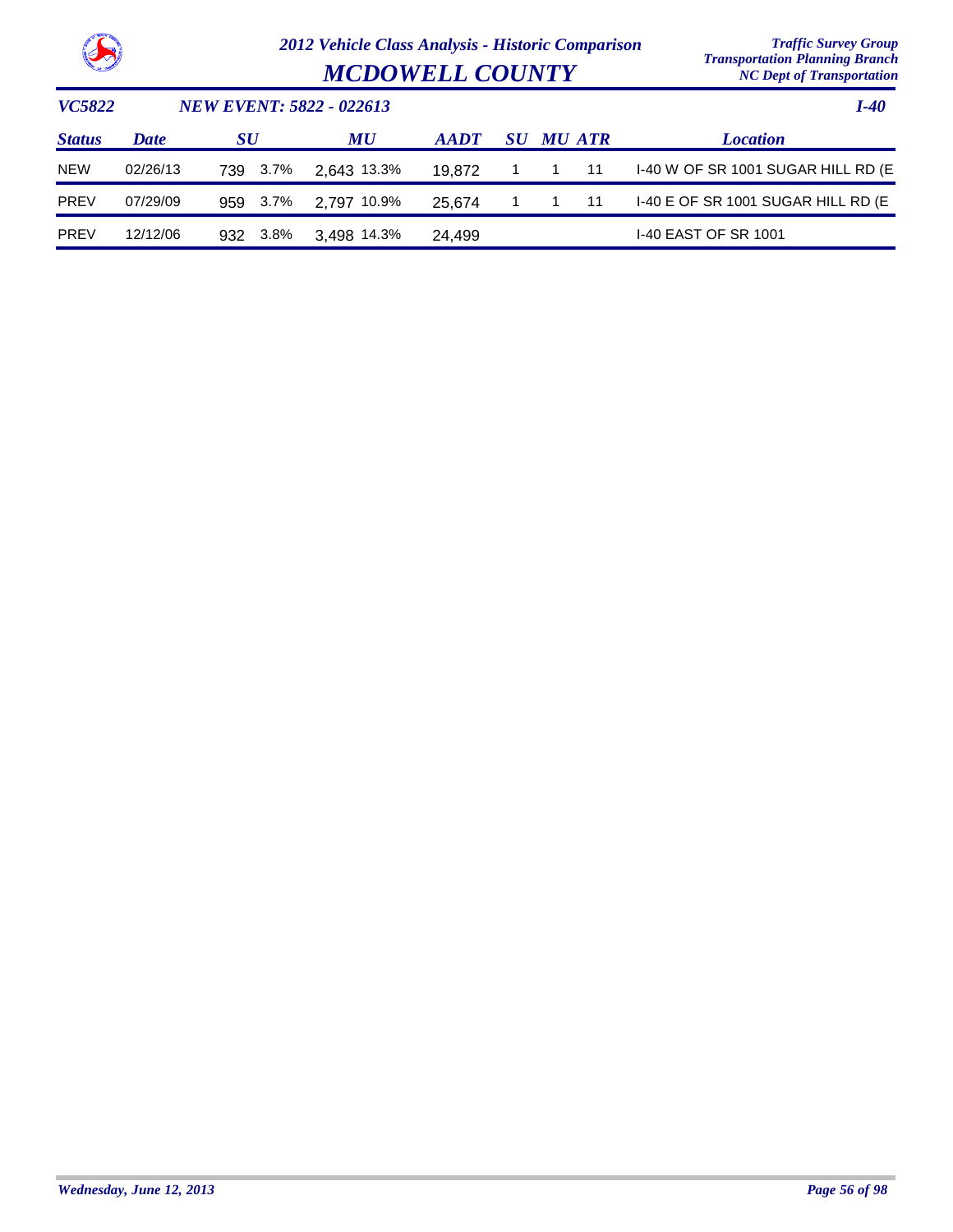|                | 2012 Vehicle Class Analysis - Historic Comparison<br><b>MECKLENBURG COUNTY</b> |                                 |      |            |      |             |                                | <b>Traffic Survey Group</b><br><b>Transportation Planning Branch</b><br><b>NC Dept of Transportation</b> |               |                                                     |
|----------------|--------------------------------------------------------------------------------|---------------------------------|------|------------|------|-------------|--------------------------------|----------------------------------------------------------------------------------------------------------|---------------|-----------------------------------------------------|
| <b>VC59105</b> |                                                                                | <b>NEW EVENT: 59105 - 12111</b> |      |            |      |             |                                |                                                                                                          |               | $I-485$                                             |
| <b>Status</b>  | Date                                                                           | $\boldsymbol{S}\boldsymbol{U}$  |      |            | MU   | <b>AADT</b> | $\bm{S}\bm{U}$                 |                                                                                                          | <b>MU ATR</b> | <b>Location</b>                                     |
| <b>NEW</b>     | 12/11/12                                                                       | 2,209                           | 2.8% | 2,190      | 2.8% | 77,762      | 3                              | 3                                                                                                        | 11            | I-485 W OF SR 1010 JOHN ST (EXIT 5                  |
| PREV           | 06/17/09                                                                       | 2,346                           | 2.6% | 2,047      | 2.3% | 88,751      | 3                              | 3                                                                                                        | 11            | 1-485 W OF SR 3624 REA RD                           |
| <b>PREV</b>    | 10/30/06                                                                       | 3,747                           | 3.0% | 3,014 2.4% |      | 123,392     |                                |                                                                                                          |               | I-485 EAST OF I-77                                  |
| VC5921         |                                                                                | <b>NEW EVENT: 5921 - 121012</b> |      |            |      |             |                                |                                                                                                          |               | NC 16 EAST OF GASTON COUNTY LINE TO WEST OF SR 2253 |
| <b>Status</b>  | Date                                                                           | $\boldsymbol{S}\boldsymbol{U}$  |      |            | MU   | <b>AADT</b> | $\boldsymbol{S}\boldsymbol{U}$ |                                                                                                          | <b>MU ATR</b> | <b>Location</b>                                     |
|                |                                                                                |                                 |      |            |      |             |                                |                                                                                                          |               |                                                     |
| <b>NEW</b>     | 12/10/12                                                                       | 746                             | 1.7% | 160        | 0.4% | 42,700      | 3                              | 3                                                                                                        | 4             | <b>NC 16 N OF I-485</b>                             |
| <b>PREV</b>    | 07/26/04                                                                       | 875                             | 4.8% | 981        | 5.3% | 18,355      | $\overline{2}$                 | 2                                                                                                        | 4             | <b>NC 16 N OF SR 2372</b>                           |
| <b>VC5950</b>  |                                                                                | <b>NEW EVENT: 5950 - 121712</b> |      |            |      |             |                                |                                                                                                          |               | <b>US 74 FROM NC 51 TO I-485</b>                    |
| <b>Status</b>  | <b>Date</b>                                                                    | $\boldsymbol{S}\boldsymbol{U}$  |      |            | MU   | <b>AADT</b> | $\boldsymbol{S}\boldsymbol{U}$ |                                                                                                          | <b>MU ATR</b> | <b>Location</b>                                     |
| <b>NEW</b>     | 12/17/12                                                                       | 1,516                           | 2.3% | 992        | 1.5% | 67,154      | 3                              | 3                                                                                                        | 4             | <b>US 74 N OF I-485</b>                             |
| <b>PREV</b>    | 05/24/10                                                                       | 1,497                           | 2.3% | 857        | 1.3% | 63,756      | 3                              | 3                                                                                                        | 4             | <b>US 74 W OF I-485</b>                             |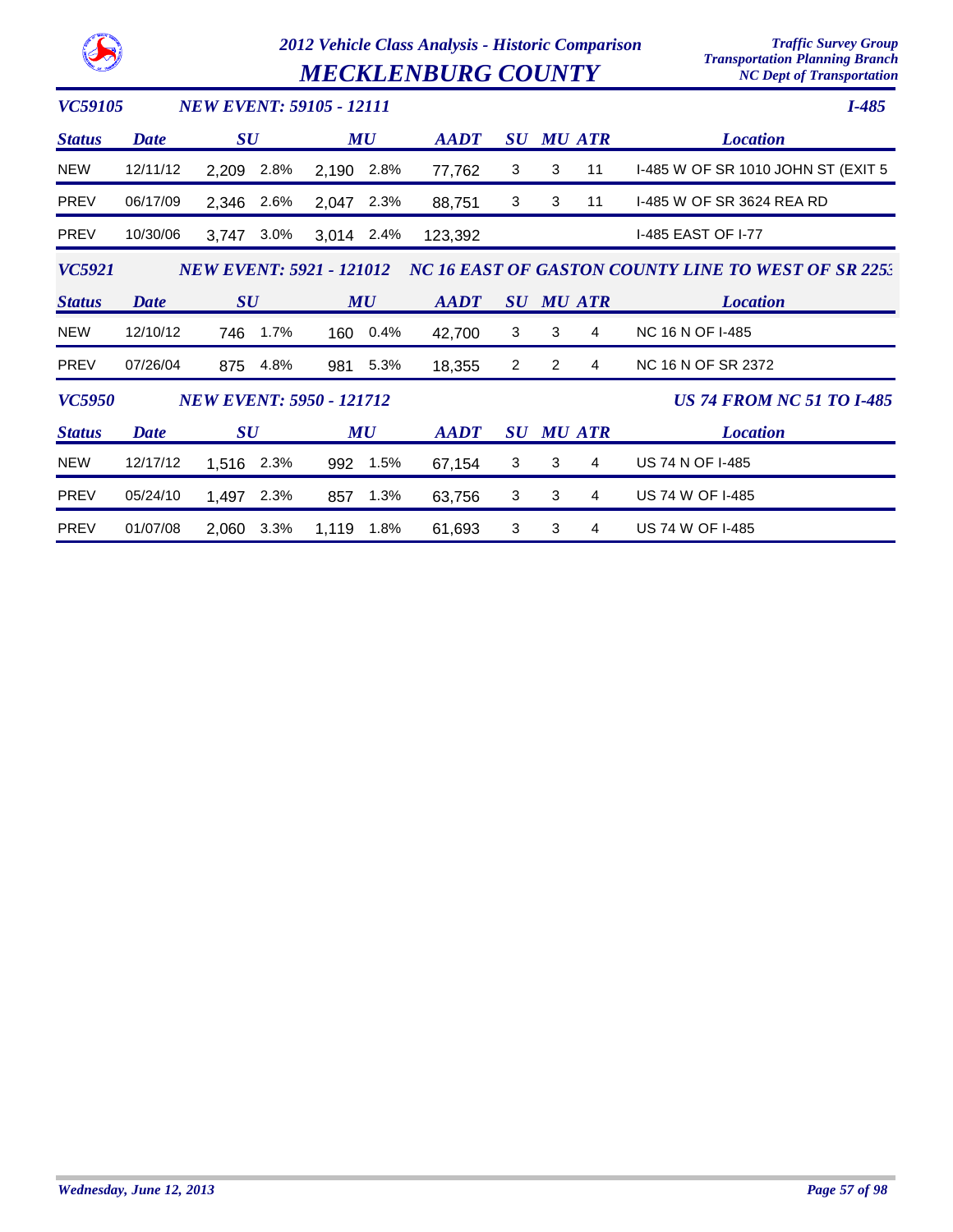*MONTGOMERY COUNTY* 

| <b>VC6101</b> |                                 | <b>NEW EVENT: 6101 - 121812</b> | <b>NC 24-27 WEST OF SR 1616 TO EAST OF SR 1324</b> |             |                                     |                |                  |                                             |  |  |
|---------------|---------------------------------|---------------------------------|----------------------------------------------------|-------------|-------------------------------------|----------------|------------------|---------------------------------------------|--|--|
| <b>Status</b> | <b>Date</b>                     | SU                              | MU                                                 | <b>AADT</b> |                                     |                | <b>SU MU ATR</b> | <b>Location</b>                             |  |  |
| <b>NEW</b>    | 12/18/12                        | 359 4.0%                        | 647 7.3%                                           | 8,890       | $\overline{2}$                      | $\overline{2}$ | $\mathbf{1}$     | NC24/27 WEST OF SR1332                      |  |  |
| <b>PREV</b>   | 08/02/05                        | 465 4.9%                        | 512 5.4%                                           | 9,408       | $\overline{2}$                      | $\overline{2}$ | $\mathbf{1}$     | NC 24-27 W OF SR 1332                       |  |  |
| PREV          | 11/14/00                        | 604 5.6%                        | 772 7.1%                                           | 10,838      | $\overline{2}$                      | $\overline{c}$ | 1                | NC.24/27 N. OF SR.1616 TO S. OF SR.         |  |  |
| <b>VC6103</b> | <b>NEW EVENT: 6103 - 121812</b> |                                 |                                                    |             |                                     |                |                  | US 220 SOUTH OF SR 1362 TO NORTH OF US 220A |  |  |
| <b>Status</b> | Date                            | SU                              | MU                                                 | <b>AADT</b> |                                     |                | <b>SU MU ATR</b> | <b>Location</b>                             |  |  |
| <b>NEW</b>    | 12/18/12                        | 45 4.1%                         | 43 3.9%                                            | 1,089       | 3                                   | 3              | $\mathbf{1}$     | US220A NORTH OF SR1362                      |  |  |
| PREV          | 08/02/05                        | 57 6.0%                         | 56 5.9%                                            | 945         | 3                                   | $\mathbf{3}$   | 1                | US 220 ALT N OF SR 1361                     |  |  |
| <b>VC6104</b> |                                 | <b>NEW EVENT: 6104 - 121812</b> |                                                    |             |                                     |                |                  | <b>NC 24 FROM US 220 TO MOORE CO LINE</b>   |  |  |
| <b>Status</b> | <b>Date</b>                     | SU                              | $\boldsymbol{M}\boldsymbol{U}$                     | <b>AADT</b> |                                     |                | <b>SU MU ATR</b> | <b>Location</b>                             |  |  |
| <b>NEW</b>    | 12/18/12                        | 154 3.6%                        | 338 8.0%                                           | 4,230       | $\mathbf{1}$                        | $\mathbf{1}$   | $\mathbf{1}$     | NC24/27 WEST OF SR1371                      |  |  |
| <b>PREV</b>   | 08/02/05                        | 239 5.9%                        | 306 7.5%                                           | 4,062       | 2                                   | $\overline{2}$ | $\mathbf{1}$     | NC 24-27 E OF SR 1371                       |  |  |
| PREV          | 11/14/00                        | 175 4.4%                        | 445 11.1%                                          | 4,006       | $\mathbf{1}$                        | $\mathbf{1}$   | $\mathbf{1}$     | NC.24 FR. US.220 TO MOORE CTY LIN           |  |  |
| <b>VC6108</b> |                                 | <b>NEW EVENT: 6108 - 021813</b> |                                                    |             | NC 109 FROM NC 52 (ANSON) TO NC 731 |                |                  |                                             |  |  |
| <b>Status</b> | <b>Date</b>                     | SU                              | MU                                                 | <b>AADT</b> |                                     |                | <b>SU MU ATR</b> | <b>Location</b>                             |  |  |
| <b>NEW</b>    | 02/18/13                        | 67 5.3%                         | 342 27.2%                                          | 1,257       | $\mathbf{1}$                        | $\mathbf{1}$   | $\mathbf{1}$     | NC 109 S OF SR 1101                         |  |  |
| PREV          | 04/16/07                        | 50 4.2%                         | 280 23.3%                                          | 1,200       | $\mathbf{1}$                        | $\mathbf{1}$   | $\mathbf{1}$     | NC 109 S OF SR 1101                         |  |  |
| <b>VC6109</b> |                                 | <b>NEW EVENT: 6109 - 021813</b> |                                                    |             |                                     |                |                  | NC 731 FROM US 52 (STANLY) TO NC 109        |  |  |
| <b>Status</b> | <b>Date</b>                     | SU                              | MU                                                 | <b>AADT</b> |                                     |                | <b>SU MU ATR</b> | <b>Location</b>                             |  |  |
| <b>NEW</b>    | 02/18/13                        | 76 4.1%                         | 178 9.7%                                           | 1,832       | $\mathbf{1}$                        | $\mathbf{1}$   | $\mathbf{1}$     | NC 731 W OF SR 1187                         |  |  |
| PREV          | 03/20/07                        | 103 4.1%                        | 274 10.9%                                          | 2,506       | $\mathbf{1}$                        | $\mathbf{1}$   | $\mathbf{1}$     | NC 731 W OF SR 1187                         |  |  |
| <b>VC6110</b> |                                 | <b>NEW EVENT: 6110 - 021813</b> |                                                    |             | NC 24-27 FROM NC 24-27-73 TO NC 109 |                |                  |                                             |  |  |
| <b>Status</b> | <b>Date</b>                     | $\boldsymbol{S}\boldsymbol{U}$  | MU                                                 | <b>AADT</b> |                                     |                | <b>SU MU ATR</b> | <b>Location</b>                             |  |  |
| <b>NEW</b>    | 02/18/13                        | 233 3.6%                        | 300 4.7%                                           | 6,448       | $\overline{2}$                      | $\overline{2}$ | 1                | NC 24-27 W OF SR 1150                       |  |  |
| PREV          | 02/26/07                        | 367 5.8%                        | 338 5.4%                                           | 6,274       | $\overline{2}$                      | $\overline{2}$ | $\mathbf{1}$     | NC 24 E OF SR 1149                          |  |  |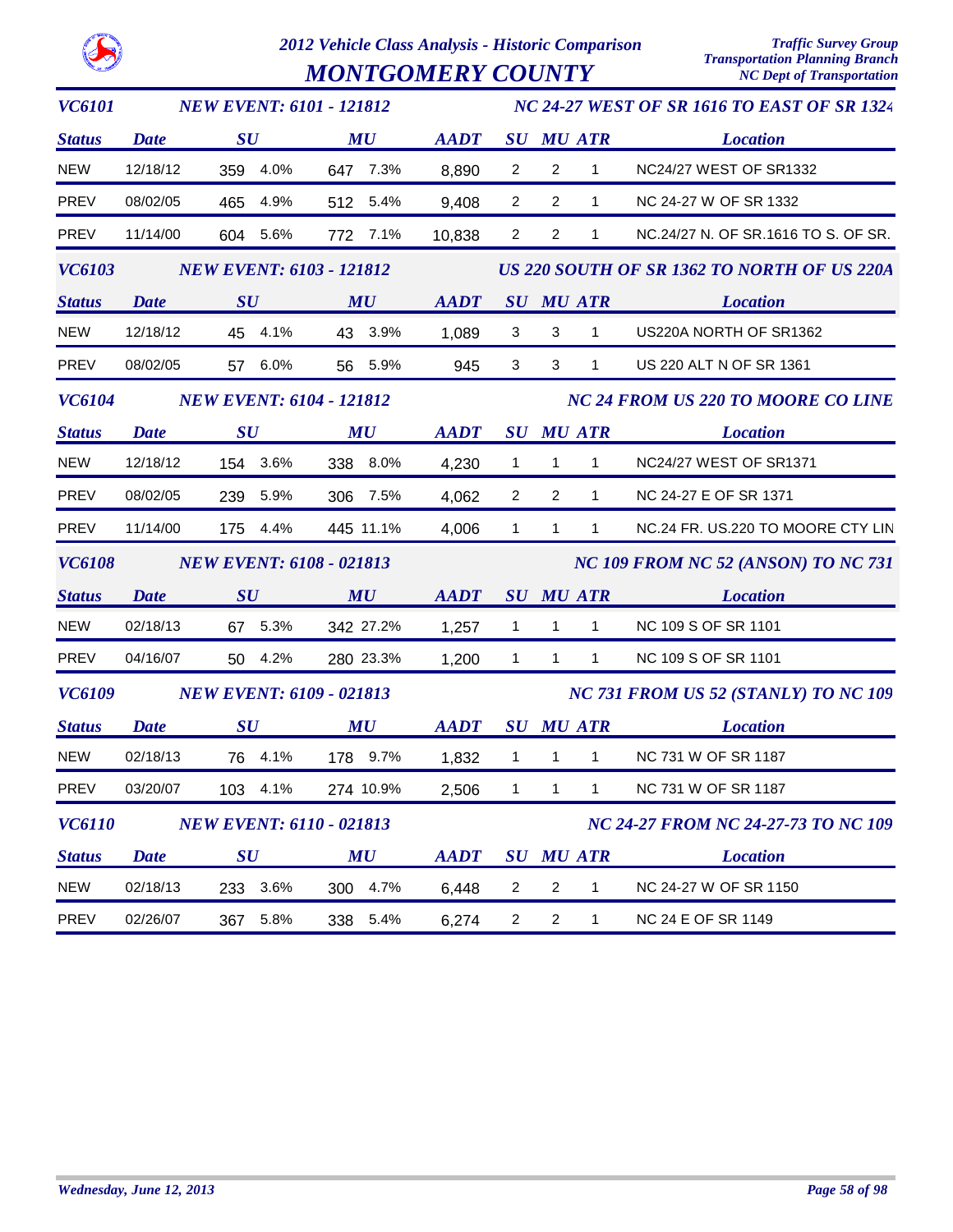

| <b>VC6201</b> |                                 |                                 |                                |             |                |                                          |              | NEW EVENT: 6201 - 080612 ' SOUTH OF SR 1102 TO NORTH OF RICHMOND COUNTY LINE |
|---------------|---------------------------------|---------------------------------|--------------------------------|-------------|----------------|------------------------------------------|--------------|------------------------------------------------------------------------------|
| <b>Status</b> | <b>Date</b>                     | SU                              | MU                             | <b>AADT</b> |                | <b>SU MU ATR</b>                         |              | <b>Location</b>                                                              |
| <b>NEW</b>    | 08/06/12                        | 202 2.3%                        | 529 6.0%                       | 8,784       | $\mathbf{1}$   | $\mathbf{1}$                             | $\mathbf{1}$ | US1 SOUTH OF SR1102                                                          |
| PREV          | 08/16/05                        | 396 3.5%                        | 481 4.2%                       | 11,434      | $\overline{2}$ | $\overline{2}$                           | $\mathbf{1}$ | US 1 S OF SR 1102                                                            |
| PREV          | 01/04/00                        | 342 3.8%                        | 459 5.1%                       | 9,055       | $\overline{2}$ | $\overline{c}$                           | 1            | SB US 1 AT RICHMOND CO LINE                                                  |
| <b>VC6203</b> | <b>NEW EVENT: 6203 - 073112</b> |                                 |                                |             |                | NC 211 WEST OF SR 1135 TO EAST OF NC 705 |              |                                                                              |
| <b>Status</b> | <b>Date</b>                     | SU                              | MU                             | <b>AADT</b> |                | <b>SU MU ATR</b>                         |              | <b>Location</b>                                                              |
| NEW           | 07/31/12                        | 299 4.3%                        | 637 9.2%                       | 6,954       | $\mathbf{1}$   | $\mathbf{1}$                             | $\mathbf{1}$ | NC211 WEST OF SR1146                                                         |
| PREV          | 04/10/07                        | 351 5.0%                        | 424 6.0%                       | 7,062       | $\overline{2}$ | $\overline{2}$                           | $\mathbf{1}$ | NC 211 E OF SR 1280                                                          |
| PREV          | 01/04/00                        | 400 5.3%                        | 398 5.2%                       | 7,616       | $\overline{2}$ | $\overline{2}$                           | $\mathbf{1}$ | SB NC 211 BTWN SR 1135 AND NC 70                                             |
| <b>VC6204</b> |                                 | <b>NEW EVENT: 6204 - 081312</b> |                                |             |                |                                          |              | US 15 SOUTH OF SR 1224 TO NORTH OF NC 73                                     |
| <b>Status</b> | <b>Date</b>                     | $\bm{S}\bm{U}$                  | $\boldsymbol{M}\boldsymbol{U}$ | <b>AADT</b> |                | <b>SU MU ATR</b>                         |              | <b>Location</b>                                                              |
| <b>NEW</b>    | 08/13/12                        | 389 3.9%                        | 178 1.8%                       | 10,058      | 3              | 3                                        | $\mathbf{1}$ | US15/501 NORTH OF NC73                                                       |
| PREV          | 08/16/05                        | 352 3.4%                        | 171 1.7%                       | 10,232      | 3              | 3                                        | $\mathbf{1}$ | US 15-501 N OF NC 73                                                         |
| PREV          | 01/04/00                        | 379 3.8%                        | 257 2.6%                       | 9,924       | 3              | 3                                        | $\mathbf{1}$ | SB US 15/501 AT LITTLE RIVER BRID                                            |
| VC6211        |                                 | <b>NEW EVENT: 6211 - 080712</b> |                                |             |                |                                          |              | NC 73 FROM US 220 (RICHMOND) TO NC 211                                       |
| <b>Status</b> | <b>Date</b>                     | SU                              | MU                             | AADT        |                | <b>SU MU ATR</b>                         |              | <b>Location</b>                                                              |
| NEW           | 08/07/12                        | 29 2.2%                         | 53 4.0%                        | 1,333       | $\overline{2}$ | $\overline{2}$                           | $\mathbf{1}$ | NC73 WEST OF SR1124                                                          |
| PREV          | 04/10/07                        | 52 3.8%                         | 51 3.7%                        | 1,362       | $\overline{2}$ | $\overline{2}$                           | $\mathbf{1}$ | NC 73 S OF SR 1124                                                           |
| <b>VC6222</b> |                                 | <b>NEW EVENT: 6222 - 073112</b> |                                |             |                |                                          |              | <b>US 1 FROM NC 2 TO NC 690</b>                                              |
| <b>Status</b> | <b>Date</b>                     | SU                              | MU                             | AADT        |                | <b>SU MU ATR</b>                         |              | <b>Location</b>                                                              |
| <b>NEW</b>    | 07/31/12                        | 557 3.3%                        | 773 4.5%                       | 17,052      | $\overline{c}$ | $\overline{2}$                           | $\mathbf{1}$ | US1 SOUTH OF SR1853                                                          |
| PREV          | 08/09/11                        | 636 3.7%                        | 818 4.7%                       | 17,384      | $\overline{2}$ | $\overline{2}$                           | 1            | US 1 W OF US 1 BUS                                                           |
| PREV          | 06/30/10                        | 118 2.6%                        | 43 1.0%                        | 4,506       | 3              | 3                                        | $\mathbf{1}$ | US 1 S OF SR 1803                                                            |
| <b>VC6223</b> |                                 | <b>NEW EVENT: 6223 - 073112</b> |                                |             |                |                                          |              | US 1 BUS FROM NC 690 TO NC 24-27                                             |
| <b>Status</b> | <b>Date</b>                     | SU                              | MU                             | <b>AADT</b> |                | <b>SU MU ATR</b>                         |              | <b>Location</b>                                                              |
| <b>NEW</b>    | 07/31/12                        | 56 4.7%                         | 22 1.8%                        | 1,194       | 3              | $\mathbf{3}$                             | 1            | US1BUS SOUTH OF NC24/27                                                      |
| PREV          | 03/04/09                        | 61 4.6%                         | 18 1.4%                        | 1,326       | 3              | $\mathbf{3}$                             | $\mathbf{1}$ | US 1 BUS S OF NC 24-27                                                       |
| <b>VC6238</b> |                                 | <b>NEW EVENT: 6238 - 073112</b> |                                |             |                |                                          |              | NC 24-27 FROM US 1 BUS TO US 1 BYP                                           |
| <b>Status</b> | <b>Date</b>                     | $\boldsymbol{S}\boldsymbol{U}$  | MU                             | <b>AADT</b> |                | <b>SU MU ATR</b>                         |              | <b>Location</b>                                                              |
| <b>NEW</b>    | 07/31/12                        | 154 5.7%                        | 131 4.8%                       | 2,724       | 3              | $\sqrt{3}$                               | 1            | NC24/27 WEST OF SR2005                                                       |
| PREV          | 03/04/09                        | 7.1%<br>207                     | 85<br>2.9%                     | 2,914       | $\mathbf{3}$   | $\mathsf 3$                              | $\mathbf{1}$ | NC 24 W OF SR 2005                                                           |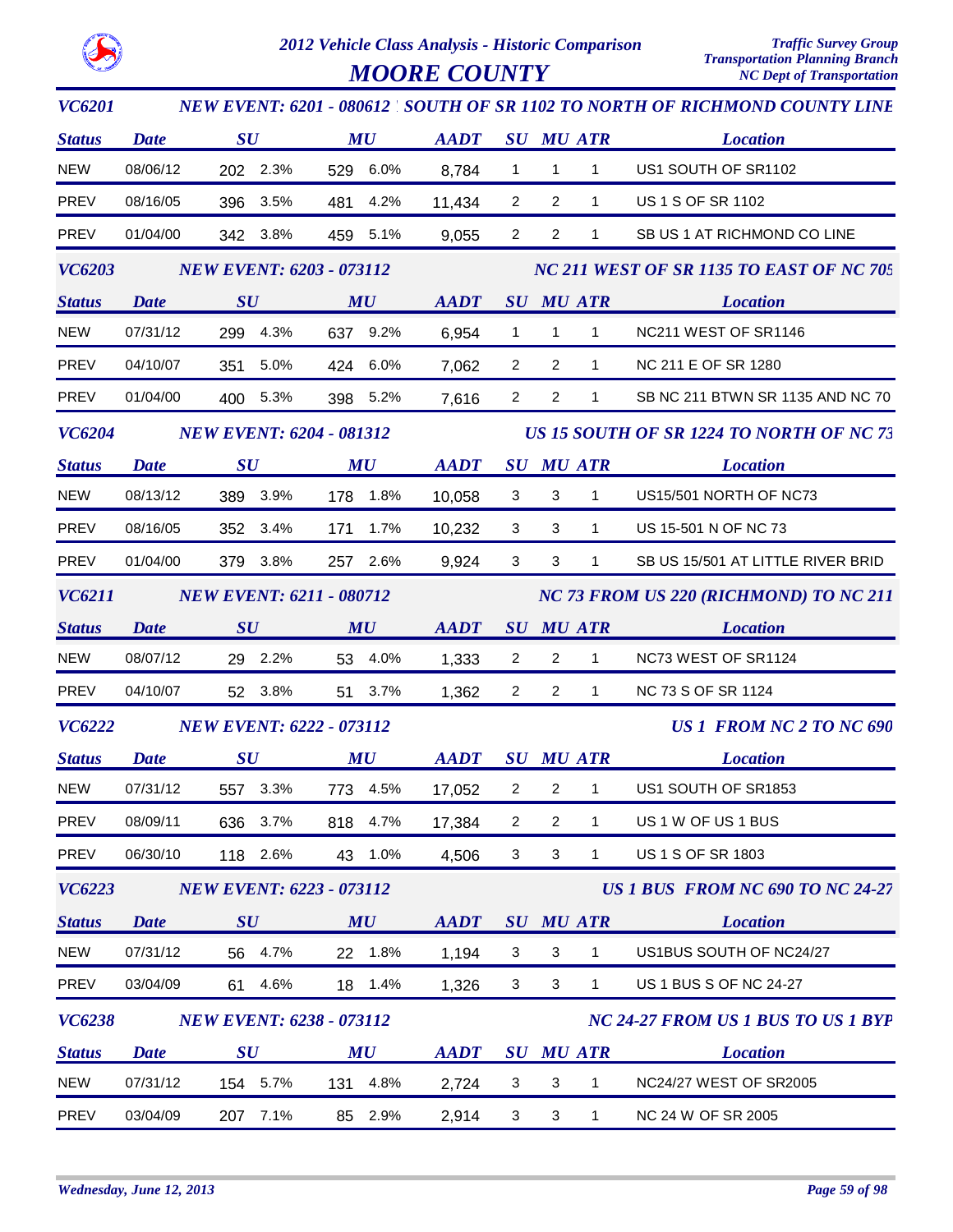

| <b>MOORE COUNTY</b> | $\ldots$<br><b>NC Dept of Transportation</b> |
|---------------------|----------------------------------------------|
|                     |                                              |

| VC6239        |          | <i>NEW EVENT: 6239 - 073112</i> |            |                | NC 690 FROM US 1 BUS TO US 1 BYP |           |  |                      |
|---------------|----------|---------------------------------|------------|----------------|----------------------------------|-----------|--|----------------------|
| <b>Status</b> | Date     | SU                              | MU         | $A$ <i>ADT</i> |                                  | SU MU ATR |  | <b>Location</b>      |
| <b>NEW</b>    | 07/31/12 | 2.8%<br>134                     | 103 2.1%   | 4.826          |                                  | 3 3       |  | NC690 WEST OF US1    |
| <b>PREV</b>   | 03/04/09 | 210.<br>4.4%                    | 1.3%<br>63 | 4.788          | 3 3                              |           |  | NC 690 W OF US 1 BYP |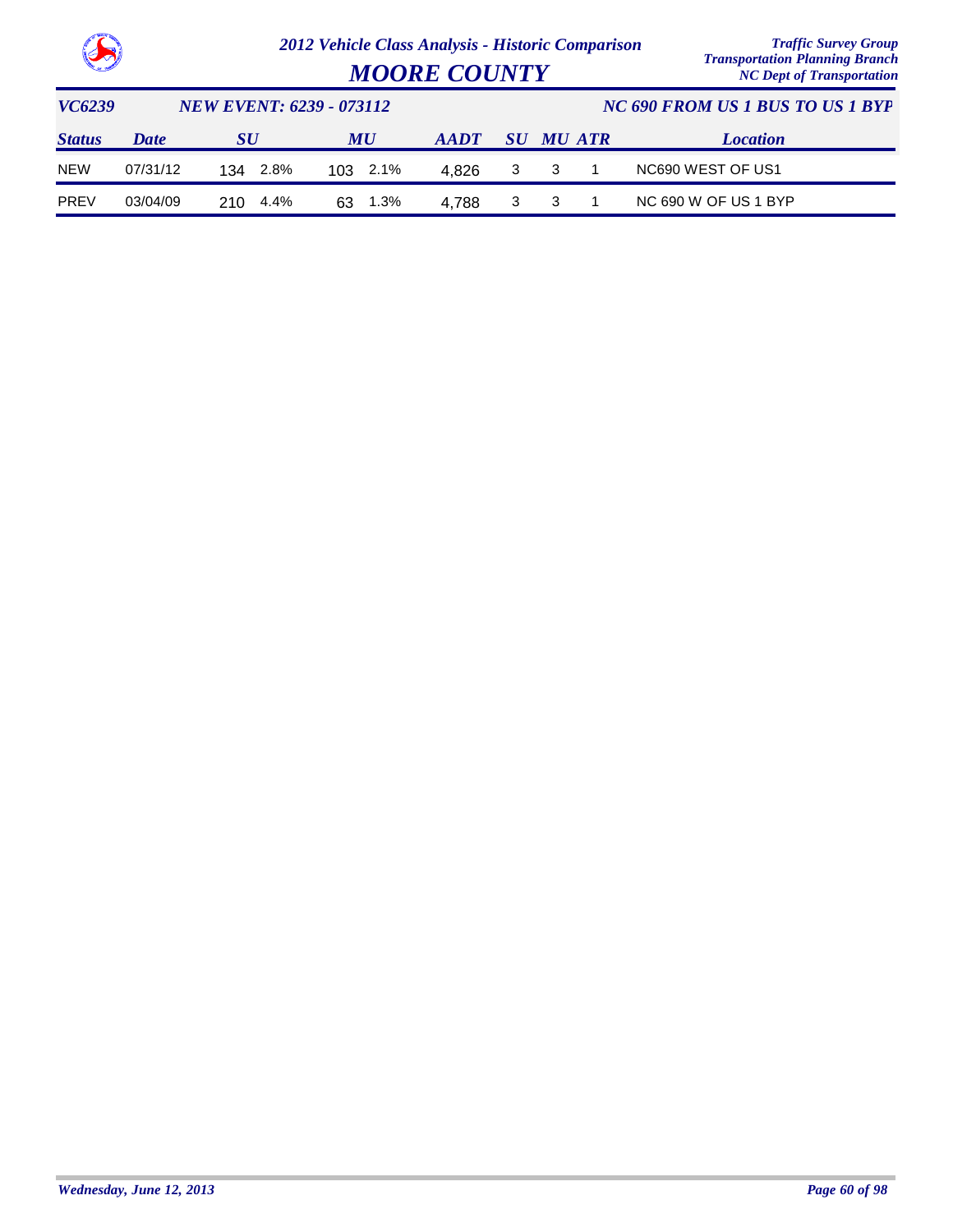

*NASH COUNTY* 

| VC6384        |             |           |         | <b>NEW EVENT: 6384 - 081412</b> |                |                |   |               |                            | $I-95$ |
|---------------|-------------|-----------|---------|---------------------------------|----------------|----------------|---|---------------|----------------------------|--------|
| <b>Status</b> | <b>Date</b> | <b>SU</b> |         | MU                              | $A$ <i>ADT</i> | SU             |   | <b>MU ATR</b> | <b>Location</b>            |        |
| <b>NEW</b>    | 08/14/12    | 1.092     | 3.0%    | 4,514 12.2%                     | 36,917         | 4              | 4 | 13            | 1-95 S OF NC 97 (EXIT 127) |        |
| <b>PREV</b>   | 03/21/11    | 1.070     | 3.0%    | 4.518 12.5%                     | 36.135         | 4              | 4 | 13            | 1-95 S OF US 64            |        |
| <b>PREV</b>   | 09/14/09    | 1.235     | 4.0%    | 4.306 13.9%                     | 31.023         | $\overline{4}$ | 4 | 13            | 1-95 S OF NC 97            |        |
| <b>PREV</b>   | 09/10/08    | 943       | $3.0\%$ | 5.161 16.7%                     | 30,936         | 4              | 4 | 13            | 1-95 S OF US 64            |        |
| <b>PREV</b>   | 01/17/07    | 1.247     | $3.7\%$ | 5.250 15.7%                     | 33,499         |                |   |               | I-95 SOUTH OF US 64        |        |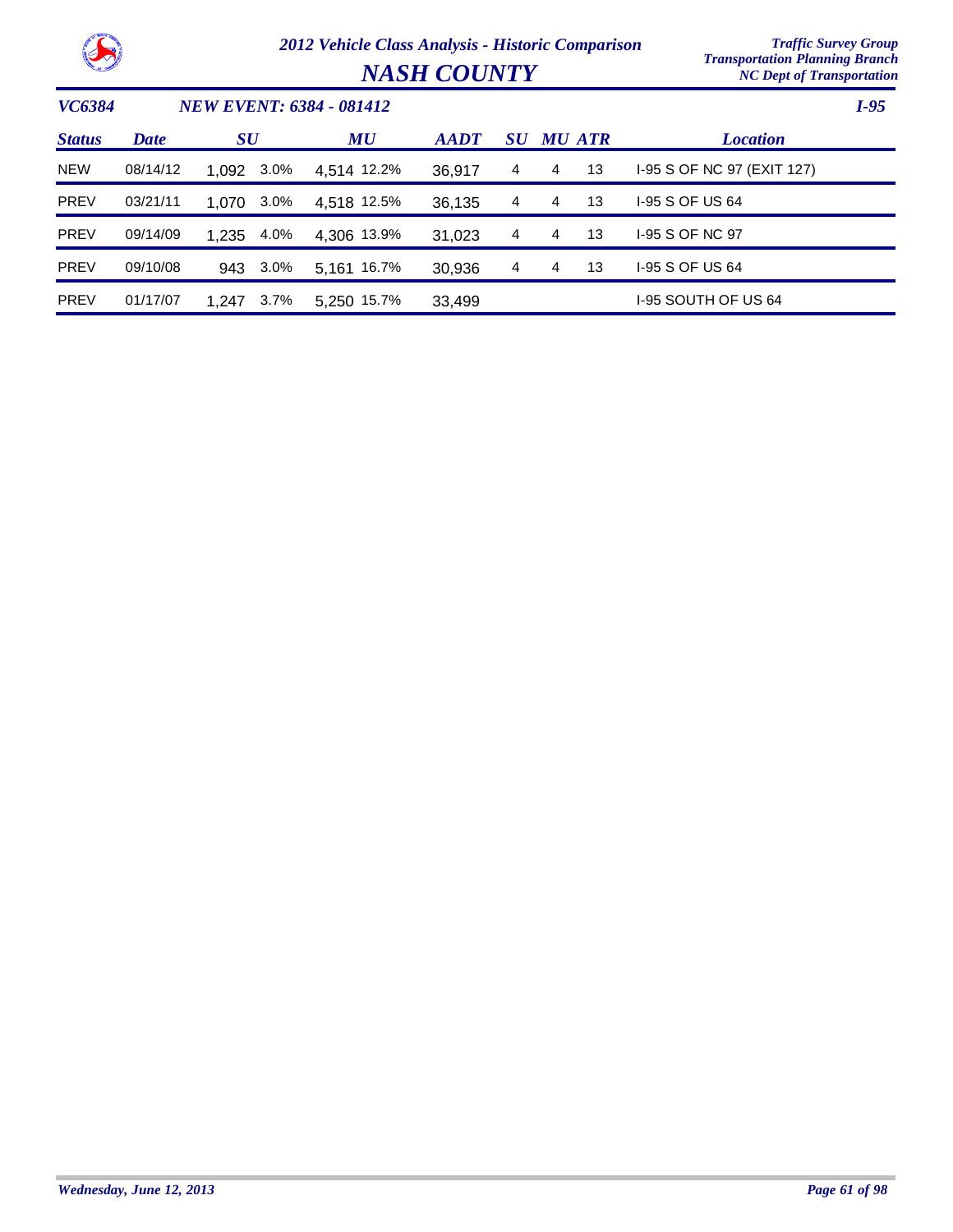

*NEW HANOVER COUNTY* 

| <b>VC6401</b> |             | <b>NEW EVENT: 6401 - 031913</b> |                                |                                                            |                         |              |                  | US 421 SOUTH OF SR 1187 TO NORTH OF SR 1531 |
|---------------|-------------|---------------------------------|--------------------------------|------------------------------------------------------------|-------------------------|--------------|------------------|---------------------------------------------|
| <b>Status</b> | <b>Date</b> | $\boldsymbol{S}\boldsymbol{U}$  | $\boldsymbol{M}\boldsymbol{U}$ | <b>AADT</b>                                                |                         |              | <b>SU MU ATR</b> | <b>Location</b>                             |
| <b>NEW</b>    | 03/19/13    | 970 2.1%                        | 248 0.5%                       | 46,534                                                     | $\mathbf{3}$            | 3            | $\overline{2}$   | <b>US421 N OF SR1187</b>                    |
| PREV          | 05/23/06    | 1,030 2.8%                      | 355 1.0%                       | 37,325                                                     | $\mathbf{3}$            | 3            | $\overline{2}$   | US 421 S OF SR 1187                         |
| PREV          | 04/12/05    | 1,000 2.7%                      | 248 0.7%                       | 37,061                                                     | $\mathbf{3}$            | 3            | $\overline{2}$   | US421 S.OF SR1187 TO N.OF SR1531            |
| PREV          | 08/14/00    | 598 2.4%                        | 324 1.3%                       | 24,722                                                     | $\mathbf{3}$            | $\mathbf{3}$ | $\overline{2}$   | SB LN 2 US 421 BTWN SR 1701 AND S           |
| <b>VC6425</b> |             | <b>NEW EVENT: 6425 - 030513</b> |                                |                                                            |                         |              |                  | US 74 FROM US 17 BUS TO US 76               |
| <b>Status</b> |             | Date SU                         | MU                             | AADT SU MU ATR                                             |                         |              |                  | <b>Location</b>                             |
| <b>NEW</b>    | 03/05/13    | 658 2.3%                        | 213 0.7%                       | 28,835                                                     | $\overline{\mathbf{3}}$ | $\mathbf{3}$ | $\overline{4}$   | US74 S OF US17BUS                           |
| PREV          | 12/07/09    | 804 2.6%                        | 167 0.5%                       | 30,906                                                     | $\mathbf{3}$            | $\mathbf{3}$ | $\overline{4}$   | US 74 E OF CARDINAL DR                      |
| <b>VC6426</b> |             | <b>NEW EVENT: 6426 - 030513</b> |                                |                                                            |                         |              |                  | US 74 FROM US 74 TO end of US 74            |
| <b>Status</b> | <b>Date</b> | $\bm{S}\bm{U}$                  | $\boldsymbol{M}\boldsymbol{U}$ | $\boldsymbol{A}\boldsymbol{A}\boldsymbol{D}\boldsymbol{T}$ |                         |              | <b>SU MU ATR</b> | <b>Location</b>                             |
| <b>NEW</b>    | 03/05/13    | 93 1.2%                         | 17 0.2%                        | 8,080                                                      | 3                       | $\mathbf{3}$ | 3 <sup>1</sup>   | US74 E OF US76                              |
| PREV          | 11/17/09    | 150 1.7%                        | 16 0.2%                        | 8,894                                                      | 3                       | $\mathbf{3}$ | $\mathbf{3}$     | <b>US 74 E OF US 76</b>                     |
| <b>VC6427</b> |             | <b>NEW EVENT: 6427 - 031813</b> |                                |                                                            |                         |              |                  | <b>US 76 FROM US 421 TO US 117</b>          |
| <b>Status</b> | <b>Date</b> | SU                              | MU                             | AADT SU MU ATR                                             |                         |              |                  | <b>Location</b>                             |
| <b>NEW</b>    | 03/18/13    | 569 3.0%                        | 285 1.5%                       | 19,115                                                     | $\mathbf{3}$            | $\mathbf{3}$ | $\overline{4}$   | <b>US76 W OF SR1209</b>                     |
| PREV          | 12/08/09    | 745 2.6%                        | 372 1.3%                       | 28,125                                                     | 3                       | $\mathbf{3}$ | $\overline{4}$   | US 76 E OF MAGNOLIA ST                      |
| <b>VC6428</b> |             | <b>NEW EVENT: 6428 - 031113</b> |                                |                                                            |                         |              |                  | <b>US 76 FROM US 117 TO US 74</b>           |
| <b>Status</b> | <b>Date</b> | $\boldsymbol{S}\boldsymbol{U}$  | $\boldsymbol{M}\boldsymbol{U}$ | $\boldsymbol{A}\boldsymbol{A}\boldsymbol{D}\boldsymbol{T}$ |                         |              | <b>SU MU ATR</b> | <b>Location</b>                             |
| <b>NEW</b>    | 03/11/13    | 632 2.4%                        | 290 1.1%                       | 26,088                                                     | $\mathbf{3}$            | $\mathbf{3}$ | $\overline{4}$   | <b>US76 S OF SR1411</b>                     |
| PREV          | 12/14/09    | 662 2.3%                        | 499 1.8%                       | 28,321                                                     | 3                       | $\mathbf{3}$ | $\overline{4}$   | US 76 E OF SR 1492                          |
| <b>VC6430</b> |             | <b>NEW EVENT: 6430 - 031813</b> |                                |                                                            |                         |              |                  | <b>US 117 FROM US 421 TO NC 132</b>         |
| <b>Status</b> | <b>Date</b> | SU                              | MU                             | AADT                                                       |                         |              | <b>SU MU ATR</b> | <b>Location</b>                             |
| <b>NEW</b>    | 03/18/13    | 628 2.4%                        | 285 1.1%                       | 25,675                                                     | 3                       | $\sqrt{3}$   | 4                | <b>US117 E OF SR1219</b>                    |
| PREV          | 12/07/09    | 678 2.5%                        | 252 0.9%                       | 27,022                                                     | 3                       | 3            | 4                | US 117 E OF S 17th ST                       |
| <b>VC6433</b> |             | <b>NEW EVENT: 6433 - 031813</b> |                                |                                                            |                         |              |                  | US 117 FROM US 17 BUS TO US 74              |
| <b>Status</b> | <b>Date</b> | $\boldsymbol{S}\boldsymbol{U}$  | MU                             | <b>AADT</b>                                                |                         |              | <b>SU MU ATR</b> | <b>Location</b>                             |
| <b>NEW</b>    | 03/18/13    | 896 2.6%                        | 483 1.4%                       | 34,735                                                     | 3                       | $\mathbf{3}$ | 4                | <b>US117 S OF US74</b>                      |
| <b>PREV</b>   | 11/16/09    | 807 2.4%                        | 444 1.3%                       | 34,295                                                     | 3                       | 3            | 4                | US 117 N OF US 17 BUS                       |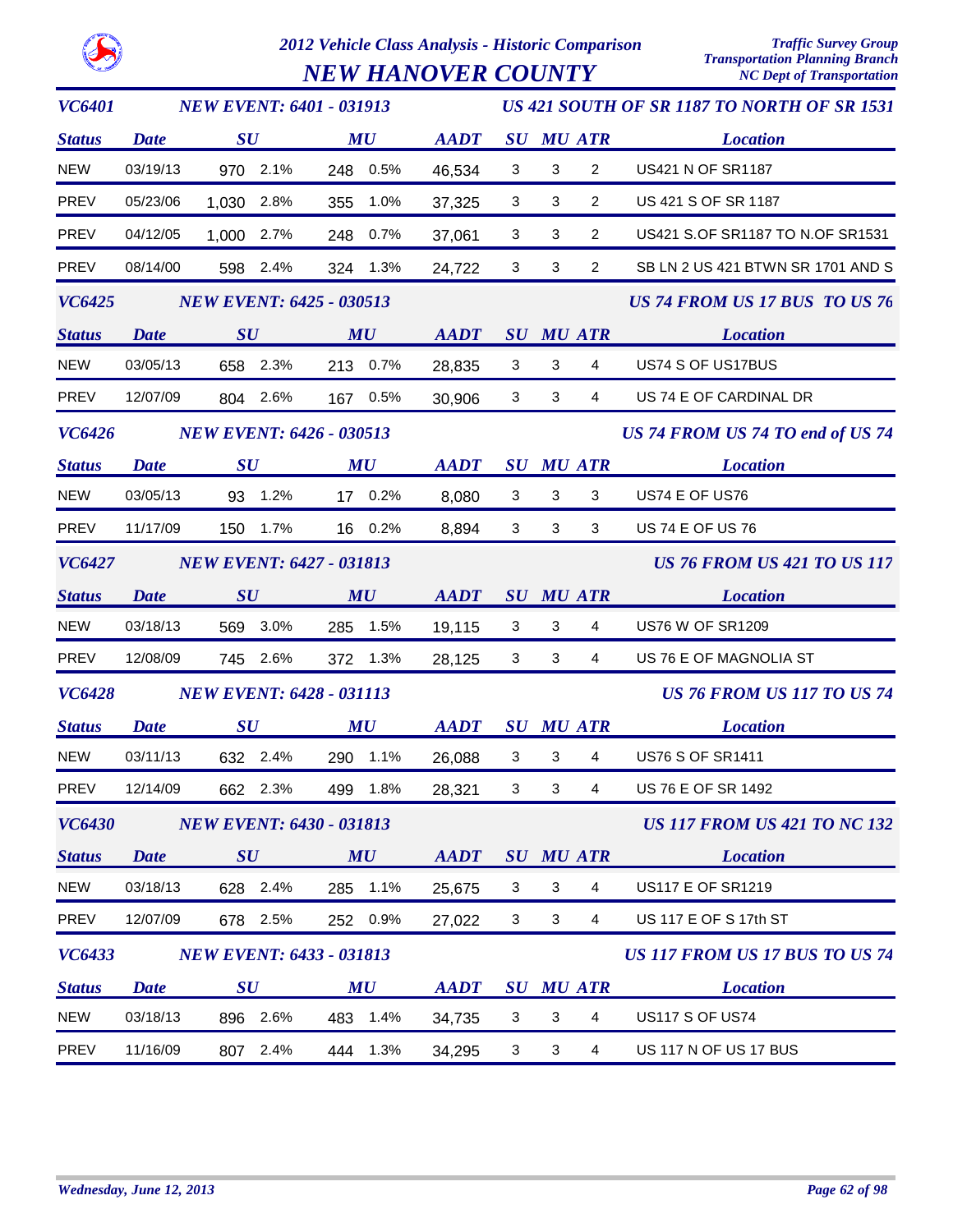|               |             |                                 |     |           | 2012 Vehicle Class Analysis - Historic Comparison<br><b>NEW HANOVER COUNTY</b> | <b>Traffic Survey Group</b><br><b>Transportation Planning Branch</b><br><b>NC Dept of Transportation</b> |   |                  |                                          |
|---------------|-------------|---------------------------------|-----|-----------|--------------------------------------------------------------------------------|----------------------------------------------------------------------------------------------------------|---|------------------|------------------------------------------|
| <b>VC6434</b> |             | <b>NEW EVENT: 6434 - 031113</b> |     |           |                                                                                |                                                                                                          |   |                  | <b>US 117 FROM US 74 TO I-40</b>         |
| <b>Status</b> | Date        | SU                              |     | MU        | <b>AADT</b>                                                                    | SU                                                                                                       |   | <b>MU ATR</b>    | <b>Location</b>                          |
| <b>NEW</b>    | 03/11/13    | 1,005<br>2.3%                   | 556 | 1.3%      | 43,480                                                                         | 3                                                                                                        | 3 | 4                | <b>US117 N OF US74</b>                   |
| <b>PREV</b>   | 11/16/09    | 1,154 2.8%                      | 579 | 1.4%      | 40,851                                                                         | 3                                                                                                        | 3 | 4                | <b>US 117 N OF US 74</b>                 |
| VC6439        |             | <b>NEW EVENT: 6439 - 030413</b> |     |           |                                                                                |                                                                                                          |   |                  | <b>NC 133 FROM US 74 TO I-140</b>        |
| <b>Status</b> | Date        | SU                              |     | MU        | <b>AADT</b>                                                                    |                                                                                                          |   | <b>SU MU ATR</b> | <b>Location</b>                          |
| <b>NEW</b>    | 03/04/13    | 654 4.5%                        |     | 330 2.3%  | 14,598                                                                         | 3                                                                                                        | 3 | 4                | <b>NC133 S OF SR1369</b>                 |
| <b>PREV</b>   | 11/16/09    | 4.0%<br>597                     | 269 | 1.8%      | 14,924                                                                         | 3                                                                                                        | 3 | 4                | <b>NC 133 N OF SR 1388</b>               |
| <b>VC6443</b> |             | <b>NEW EVENT: 6443 - 030513</b> |     |           |                                                                                |                                                                                                          |   |                  | <b>SR 2782 FROM US 76 TO US 74</b>       |
| <b>Status</b> | <b>Date</b> | SU                              |     | <b>MU</b> | <b>AADT</b>                                                                    | SU                                                                                                       |   | <b>MU ATR</b>    | <b>Location</b>                          |
| <b>NEW</b>    | 03/05/13    | 2.1%<br>203                     | 44  | 0.5%      | 9,508                                                                          | 3                                                                                                        | 3 | 4                | <b>SR2782 W OF US74</b>                  |
| <b>PREV</b>   | 11/17/09    | 1.9%<br>197                     |     | 64 0.6%   | 10,126                                                                         | 3                                                                                                        | 3 | 4                | SR 2782 W OF US 74-76                    |
| <b>VC6445</b> |             | <b>NEW EVENT: 6445 - 030413</b> |     |           |                                                                                |                                                                                                          |   |                  | <b>SR 1302 FROM NC 133 TO GARDNER DR</b> |
| <b>Status</b> | <b>Date</b> | SU                              |     | MU        | <b>AADT</b>                                                                    | $\bm{S}\bm{U}$                                                                                           |   | <b>MU ATR</b>    | <b>Location</b>                          |
| <b>NEW</b>    | 03/04/13    | 3.7%<br>284                     | 75  | 1.0%      | 7,604                                                                          | 3                                                                                                        | 3 | 1                | SR1302 E OF NC133                        |
| <b>PREV</b>   | 11/17/09    | 2.9%<br>206                     | 103 | 1.5%      | 7,078                                                                          | 3                                                                                                        | 3 | 1                | SR 1302 N OF SR 1318                     |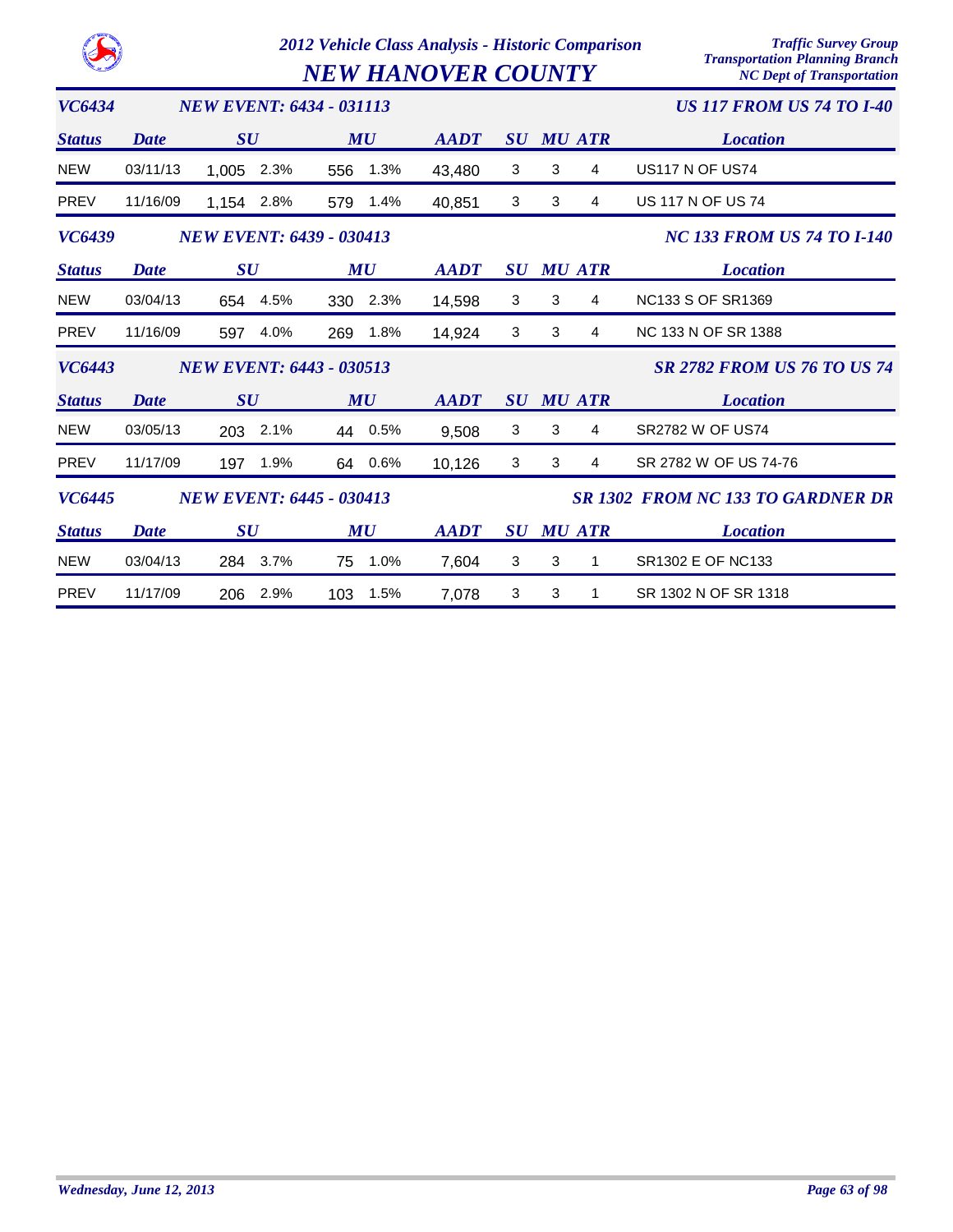

# *2012 Vehicle Class Analysis - Historic Comparison Traffic Survey Group NORTHAMPTON COUNTY*

| <i>VC6501</i> |             |                                |      | <b>NEW EVENT: 6501 - 081312</b> |             |                           |                |                  | <b>US 258 WEST OF SR 1522 TO EAST OF SR 1521</b> |
|---------------|-------------|--------------------------------|------|---------------------------------|-------------|---------------------------|----------------|------------------|--------------------------------------------------|
| <b>Status</b> | <b>Date</b> | SU                             |      | MU                              | <b>AADT</b> |                           |                | <b>SU MU ATR</b> | <b>Location</b>                                  |
| <b>NEW</b>    | 08/13/12    | 94 4.2%                        |      | 118 5.3%                        | 2,214       | $\overline{2}$            | $\overline{2}$ | $\mathbf{1}$     | US258 E OF SR1521                                |
| PREV          | 02/12/07    | 152 5.4%                       |      | 190 6.7%                        | 2,834       | $\overline{2}$            | $\overline{2}$ | $\mathbf{1}$     | US 258 S OF SR 1522                              |
| PREV          | 07/10/06    | 89                             | 3.4% | 7.6%<br>201                     | 2,638       | $\mathbf{1}$              | 1              | 1                | US 258 S OF SR 1522                              |
| PREV          | 12/13/05    | 86 3.1%                        |      | 188 6.7%                        | 2,817       | $\mathbf{1}$              | $\mathbf{1}$   | $\mathbf{1}$     | US258 SOUTH OF SR1522 TO NORTH                   |
| PREV          | 09/19/00    | 126 4.0%                       |      | 200 6.4%                        | 3,139       | $\overline{2}$            | $\overline{2}$ | 1                | US 258 W.OF SR 1522 TO E. OF SR15                |
| <b>VC6502</b> |             |                                |      | <b>NEW EVENT: 6502 - 080712</b> |             |                           |                |                  | NC 46 WEST OF SR 1210 TO EAST OF SR 1211         |
| <b>Status</b> | <b>Date</b> | SU                             |      | MU                              | <b>AADT</b> | SU                        |                | MU ATR           | <b>Location</b>                                  |
| NEW           | 08/07/12    | 128 3.2%                       |      | 116 2.9%                        | 3,970       | $\ensuremath{\mathsf{3}}$ | $\mathbf{3}$   | $\mathbf{1}$     | <b>NC46 W OF SR1210</b>                          |
| PREV          | 02/12/07    | 267 4.9%                       |      | 228 4.1%                        | 5,497       | 3                         | 3              | 1                | NC 46 W OF SR 1210                               |
| PREV          | 07/10/06    | 200 3.9%                       |      | 192 3.8%                        | 5,100       | 3                         | 3              | $\mathbf{1}$     | NC 46 W OF SR 1210                               |
| <b>PREV</b>   | 12/12/05    | 231                            | 5.3% | 160 3.7%                        | 4,334       | 3                         | 3              | 1                | NC46 WEST OF SR1210 TO EAST OF                   |
| <b>PREV</b>   | 09/19/00    | 151                            | 4.0% | 142 3.7%                        | 3,818       | $\overline{2}$            | 2              | 1                | NC 46 W. OF SR1210 TO E. OF SR121                |
| <b>VC6503</b> |             |                                |      | <b>NEW EVENT: 6503 - 080712</b> |             |                           |                |                  | NC 186 WEST OF SR 1316 TO EAST OF SR 1317        |
| <b>Status</b> | <b>Date</b> | $\boldsymbol{S}\boldsymbol{U}$ |      | MU                              | <b>AADT</b> |                           |                | <b>SU MU ATR</b> | <b>Location</b>                                  |
| <b>NEW</b>    | 08/07/12    | 69 2.9%                        |      | 262 11.1%                       | 2,366       | $\mathbf{1}$              | $\mathbf{1}$   | $\mathbf{1}$     | <b>NC186 E OF SR1313</b>                         |
| <b>PREV</b>   | 07/10/06    | 92 3.7%                        |      | 331 13.3%                       | 2,494       | $\mathbf{1}$              | 1              | $\mathbf{1}$     | NC 186 E OF SR 1313                              |
| PREV          | 12/13/05    | 166 5.9%                       |      | 308 11.0%                       | 2,809       | $\mathbf{1}$              | $\mathbf{1}$   | $\mathbf{1}$     | NC186 WEST OF SR1316 TO EAST OF                  |
| PREV          | 09/19/00    | 106 3.9%                       |      | 374 13.7%                       | 2,725       | $\mathbf{1}$              | 1              | 1                | NC 186 W.OF SR 1316 TO E. OF SR13                |
| <b>VC6505</b> |             |                                |      | <b>NEW EVENT: 6505 - 080712</b> |             |                           |                |                  | US 158 FROM 0.5 MI E OF HALIFAX CO TO US 301     |
| <b>Status</b> | <b>Date</b> | $\boldsymbol{S}\boldsymbol{U}$ |      | MU                              | <b>AADT</b> |                           |                | <b>SU MU ATR</b> | <b>Location</b>                                  |
| <b>NEW</b>    | 08/07/12    | 186 2.4%                       |      | 3.1%<br>241                     | 7,854       | $\overline{2}$            | 2              | 4                | US158 W OF SR1239                                |
| <b>PREV</b>   | 02/12/07    | 280                            | 3.2% | 306 3.5%                        | 8,774       | $\overline{a}$            | $\overline{c}$ | 4                | US 158-301 W OF SR 1239                          |
| <b>PREV</b>   | 07/10/06    | 246 2.7%                       |      | 412 4.6%                        | 8,979       | $\overline{2}$            | $\overline{c}$ | 4                | US 158-301 W OF SR 1239                          |
| <b>PREV</b>   | 01/03/06    | 206 2.3%                       |      | 3.8%<br>345                     | 8,964       | $\overline{a}$            | $\overline{c}$ | $\overline{4}$   | US158 FROM ROANOKE RIVER TO U                    |
| <b>PREV</b>   | 12/13/05    | 245 2.8%                       |      | 4.5%<br>395                     | 8,690       | $\overline{2}$            | 2              | 4                | US158 FROM ROANOKE RIVER TO U                    |
| <b>PREV</b>   | 05/24/04    | 228 2.4%                       |      | 351<br>3.7%                     | 9,438       | $\overline{c}$            | $\overline{c}$ | 4                | US.158 FROM ROANOKE RIVER TO U                   |
| <b>PREV</b>   | 09/19/00    | 238 3.0%                       |      | 393 4.9%                        | 7,998       | $\overline{a}$            | $\overline{2}$ | $\overline{4}$   | US 158 0.5MI OF HALIFAX CO.LINE                  |
| <b>VC6508</b> |             |                                |      | <b>NEW EVENT: 6508 - 081312</b> |             |                           |                |                  | US 258 FROM NC 561 (Halifax) TO NC 308           |
| <b>Status</b> | <b>Date</b> | $\boldsymbol{S}\boldsymbol{U}$ |      | MU                              | <b>AADT</b> | $\bm{S}\bm{U}$            |                | <b>MU ATR</b>    | <b>Location</b>                                  |
| <b>NEW</b>    | 08/13/12    | 103 4.6%                       |      | 242 10.8%                       | 2,238       | 1                         | $\mathbf{1}$   | $\mathbf{1}$     | US258 W OF SR1107                                |
| PREV          | 04/09/07    | 110                            | 4.9% | 245 10.9%                       | 2,238       | $\mathbf{1}$              | 1              | $\mathbf{1}$     | US 258/NC 561 S OF SR 1107                       |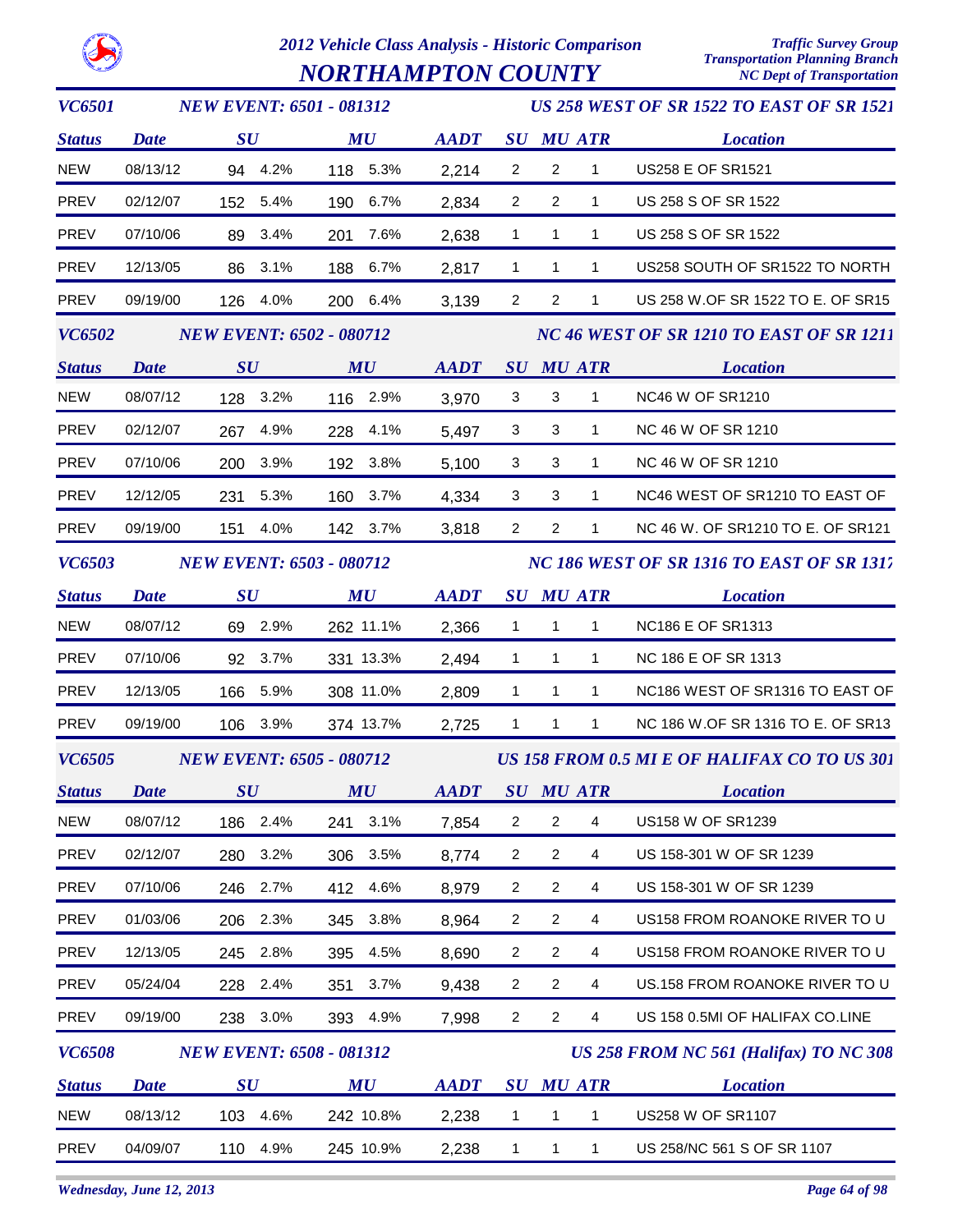*NORTHAMPTON COUNTY* 

| <b>VC6510</b> |             | <b>NEW EVENT: 6510 - 080712</b> |             |             |                                |                         |                  | NC 48 FROM NC 125 (Halifax) TO NC 46    |
|---------------|-------------|---------------------------------|-------------|-------------|--------------------------------|-------------------------|------------------|-----------------------------------------|
| <b>Status</b> | <b>Date</b> | SU                              | MU          | <b>AADT</b> | $\boldsymbol{S}\boldsymbol{U}$ |                         | <b>MU ATR</b>    | <b>Location</b>                         |
| <b>NEW</b>    | 08/07/12    | 284 2.9%                        | 468 4.7%    | 9,940       | $\overline{2}$                 | $\overline{2}$          | $\mathbf{1}$     | NC48 S OF NC46                          |
| PREV          | 04/10/07    | 306 2.9%                        | 502 4.7%    | 10,656      | $\overline{2}$                 | $\overline{2}$          | $\mathbf{1}$     | <b>NC 48 S OF NC 46</b>                 |
| <b>VC6511</b> |             | <b>NEW EVENT: 6511 - 081312</b> |             |             |                                |                         |                  | <b>US 158 FROM NC 305 N TO NC 305 S</b> |
| <b>Status</b> | <b>Date</b> | $\boldsymbol{S}\boldsymbol{U}$  | MU          | <b>AADT</b> |                                |                         | <b>SU MU ATR</b> | <b>Location</b>                         |
| <b>NEW</b>    | 08/13/12    | 220 4.4%                        | 391 7.8%    | 5,026       | $\overline{2}$                 | $\overline{2}$          | $\mathbf{1}$     | <b>US158 E OF SR1368</b>                |
| PREV          | 01/02/07    | 259 4.1%                        | 478 7.6%    | 6,292       | $\mathbf{1}$                   | $\mathbf{1}$            | $\mathbf{1}$     | US 158/NC 305 E OF SR 1368              |
| <b>VC6513</b> |             | <b>NEW EVENT: 6513 - 080712</b> |             |             |                                |                         |                  | NC 186 FROM NC 305 TO VA LINE           |
| <b>Status</b> | <b>Date</b> | SU                              | MU          | <b>AADT</b> |                                |                         | <b>SU MU ATR</b> | <b>Location</b>                         |
| <b>NEW</b>    | 08/07/12    | 42 3.9%                         | 146 13.6%   | 1,075       | $\mathbf{1}$                   | $\mathbf{1}$            | $\mathbf{1}$     | <b>NC186 E OF SR1300</b>                |
| <b>PREV</b>   | 03/06/07    | 75 4.6%                         | 331 20.5%   | 1,614       | $\mathbf{1}$                   | $\mathbf{1}$            | $\mathbf{1}$     | NC 186 E OF SR 1300                     |
| <b>VC6514</b> |             | <b>NEW EVENT: 6514 - 081312</b> |             |             |                                |                         |                  | NC 35 FROM NC 561 (Hertford) TO US 258  |
| <b>Status</b> | <b>Date</b> | SU                              | MU          | <b>AADT</b> | $\boldsymbol{S}\boldsymbol{U}$ |                         | <b>MU ATR</b>    | <b>Location</b>                         |
| <b>NEW</b>    | 08/13/12    | 48 6.5%                         | 61 8.3%     | 733         | $\overline{2}$                 | $\overline{2}$          | $\mathbf{1}$     | <b>NC35 N OF NC305</b>                  |
| PREV          | 04/09/07    | 66 8.4%                         | 48 6.1%     | 782         | 3                              | 3                       | $\mathbf{1}$     | NC 35 N OF NC 305-561                   |
| <b>VC6532</b> |             | <b>NEW EVENT: 6532 - 011513</b> |             |             |                                |                         |                  | $I-95$                                  |
| <b>Status</b> | <b>Date</b> | $\boldsymbol{S}\boldsymbol{U}$  | MU          | <b>AADT</b> |                                |                         | <b>SU MU ATR</b> | <b>Location</b>                         |
| <b>NEW</b>    | 01/15/13    | 2.7%<br>765                     | 5,144 18.3% | 28,171      | $\overline{4}$                 | $\overline{4}$          | 13               | I-95 N OF NC 46 (EXIT 176)              |
| <b>PREV</b>   | 06/30/08    | 3.0%<br>1,279                   | 5,250 12.2% | 43,084      | $\overline{4}$                 | $\overline{\mathbf{4}}$ | 13               | I-95 N OF NC 48                         |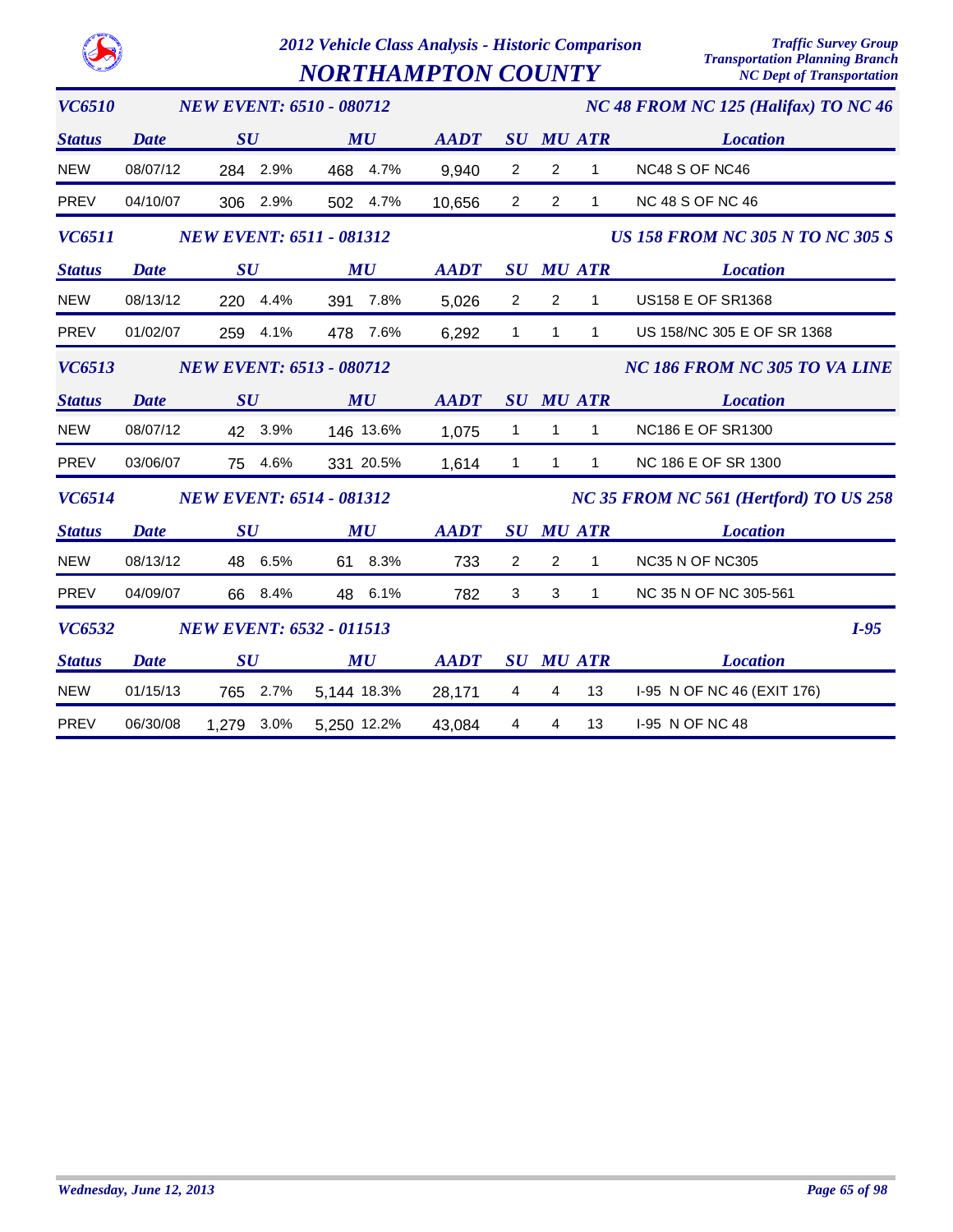

| <i>VC6601</i> |             | <b>NEW EVENT: 6601 - 050112</b> |          |          |                                                            |                           |                           |                  | <b>US 258/NC 24 FROM NC 111 TO NC 24</b>           |
|---------------|-------------|---------------------------------|----------|----------|------------------------------------------------------------|---------------------------|---------------------------|------------------|----------------------------------------------------|
| <b>Status</b> | <b>Date</b> | $\boldsymbol{S}\boldsymbol{U}$  |          | MU       | <b>AADT</b>                                                |                           |                           | <b>SU MU ATR</b> | <b>Location</b>                                    |
| <b>NEW</b>    | 05/01/12    |                                 | 572 4.3% | 516 3.9% | 13,250                                                     | 3                         | 3                         | $\mathbf{1}$     | US258 N OF SR1352                                  |
| <b>PREV</b>   | 08/29/06    |                                 | 559 4.9% | 521 4.5% | 11,516                                                     | 3                         | $\mathbf{3}$              | $\mathbf{1}$     | US 258/NC 24 N OF SR 1227                          |
| <b>PREV</b>   | 08/12/03    |                                 | 474 4.1% | 499 4.3% | 11,602                                                     | $\overline{2}$            | 2                         | 1                | NC.24 WEST OF NC.111 TO EAST OF                    |
| <b>VC6602</b> |             | <b>NEW EVENT: 6602 - 060412</b> |          |          |                                                            |                           |                           |                  | NC 24 SOUTH OF SR 1434 TO NORTH OF SR 1744         |
| <b>Status</b> | <b>Date</b> | $\boldsymbol{S}\boldsymbol{U}$  |          | MU       | <b>AADT</b>                                                |                           |                           | <b>SU MU ATR</b> | <b>Location</b>                                    |
| <b>NEW</b>    | 06/04/12    |                                 | 946 3.7% | 435 1.7% | 25,785                                                     | $\mathbf{3}$              | 3                         | $\mathbf{1}$     | <b>NC24 E OF SR1767</b>                            |
| PREV          | 08/28/06    | 721                             | 3.8%     | 371 2.0% | 18,730                                                     | 3                         | 3                         | $\mathbf{1}$     | NC 24 W OF SR 1434                                 |
| PREV          | 08/31/04    |                                 | 622 3.8% | 307 1.9% | 16,244                                                     | 3                         | $\sqrt{3}$                | $\mathbf{1}$     | NC.24 E.OF NC.172 TO W.OF SR.1434                  |
| PREV          | 07/24/00    |                                 | 381 2.5% | 298 2.0% | 15,213                                                     | 3                         | 3                         | $\mathbf{1}$     | NC 24 W OF SR 1433                                 |
| <b>VC6604</b> |             | <b>NEW EVENT: 6604 - 060412</b> |          |          |                                                            |                           |                           |                  | NC 172 SOUTH OF NEW RIVER BRIDGE TO EAST OF NC 210 |
| <b>Status</b> | <b>Date</b> | $\boldsymbol{S}\boldsymbol{U}$  |          | MU       | $\boldsymbol{A}\boldsymbol{A}\boldsymbol{D}\boldsymbol{T}$ |                           |                           | <b>SU MU ATR</b> | <b>Location</b>                                    |
| <b>NEW</b>    | 06/04/12    |                                 | 478 4.1% | 150 1.3% | 11,685                                                     | 3                         | $\mathbf{3}$              | $\mathbf{3}$     | <b>NC172 E OF SR1548</b>                           |
| <b>PREV</b>   | 09/15/08    |                                 | 304 2.9% | 81 0.8%  | 10,418                                                     | 3                         | 3                         | 3                | NC 172 S OF NC 24                                  |
| <b>PREV</b>   | 08/28/06    |                                 | 518 5.5% | 196 2.1% | 9,430                                                      | 3                         | $\mathbf{3}$              | 3                | NC 172 N OF SR 1548                                |
| <b>PREV</b>   | 09/07/04    |                                 | 312 2.8% | 111 1.0% | 11,152                                                     | $\mathbf{3}$              | 3                         | 3                | NC.172 S.OF NEW RIVER BRDG.TO N                    |
| <b>PREV</b>   | 08/31/04    |                                 | 314 3.6% | 239 2.7% | 8,718                                                      | $\mathbf{3}$              | $\mathbf{3}$              | 3                | NC.172 S.OF NEW RIVER BRDG.TO N                    |
| PREV          | 07/24/00    |                                 | 214 4.9% | 101 2.3% | 4,342                                                      | 3                         | 3                         | 3                | WB NC 172 AT NEW RIVER BRIDGE                      |
| <b>VC6605</b> |             | <b>NEW EVENT: 6605 - 050112</b> |          |          |                                                            |                           |                           |                  | <b>US 17 FROM N OF SR 1107 TO S OF SR 1117</b>     |
| <b>Status</b> | <b>Date</b> | SU                              |          | MU       | AADT                                                       |                           |                           | <b>SU MU ATR</b> | <b>Location</b>                                    |
| <b>NEW</b>    | 05/01/12    | 1,204 3.9%                      |          | 607 2.0% | 30,824                                                     | $\mathbf{3}$              | $\mathbf{3}$              | $\overline{4}$   | <b>US17 N OF SR1107</b>                            |
| PREV          | 08/28/06    | 879                             | 4.5%     | 552 2.8% | 19,398                                                     | 3                         | 3                         | 4                | US 17 N OF SR 1107                                 |
| <b>PREV</b>   | 08/12/03    | 598                             | 3.3%     | 369 2.0% | 18,216                                                     | 3                         | $\ensuremath{\mathsf{3}}$ | 4                | US.17 FROM N.OF SR.1107 TO S.OF S                  |
| PREV          | 08/01/00    |                                 | 488 3.3% | 370 2.5% | 14,870                                                     | 3                         | $\mathbf{3}$              | 4                | US 17 N OF SR 1107                                 |
| <b>VC6632</b> |             | <b>NEW EVENT: 6632 - 102212</b> |          |          |                                                            |                           |                           |                  | NC 53                                              |
| <b>Status</b> | <b>Date</b> | $\boldsymbol{S}\boldsymbol{U}$  |          | MU       | <b>AADT</b>                                                |                           |                           | <b>SU MU ATR</b> | <b>Location</b>                                    |
| <b>NEW</b>    | 10/22/12    |                                 | 600 1.4% | 105 0.2% | 43,486                                                     | $\ensuremath{\mathsf{3}}$ | $\sqrt{3}$                | 1                | <b>NC 53 S OF US 17</b>                            |
| <b>PREV</b>   | 11/16/11    | 399                             | 1.1%     | 84 0.2%  | 37,931                                                     | $\ensuremath{\mathsf{3}}$ | 3                         | $\mathbf{1}$     | SR 1470 N OF NC 24                                 |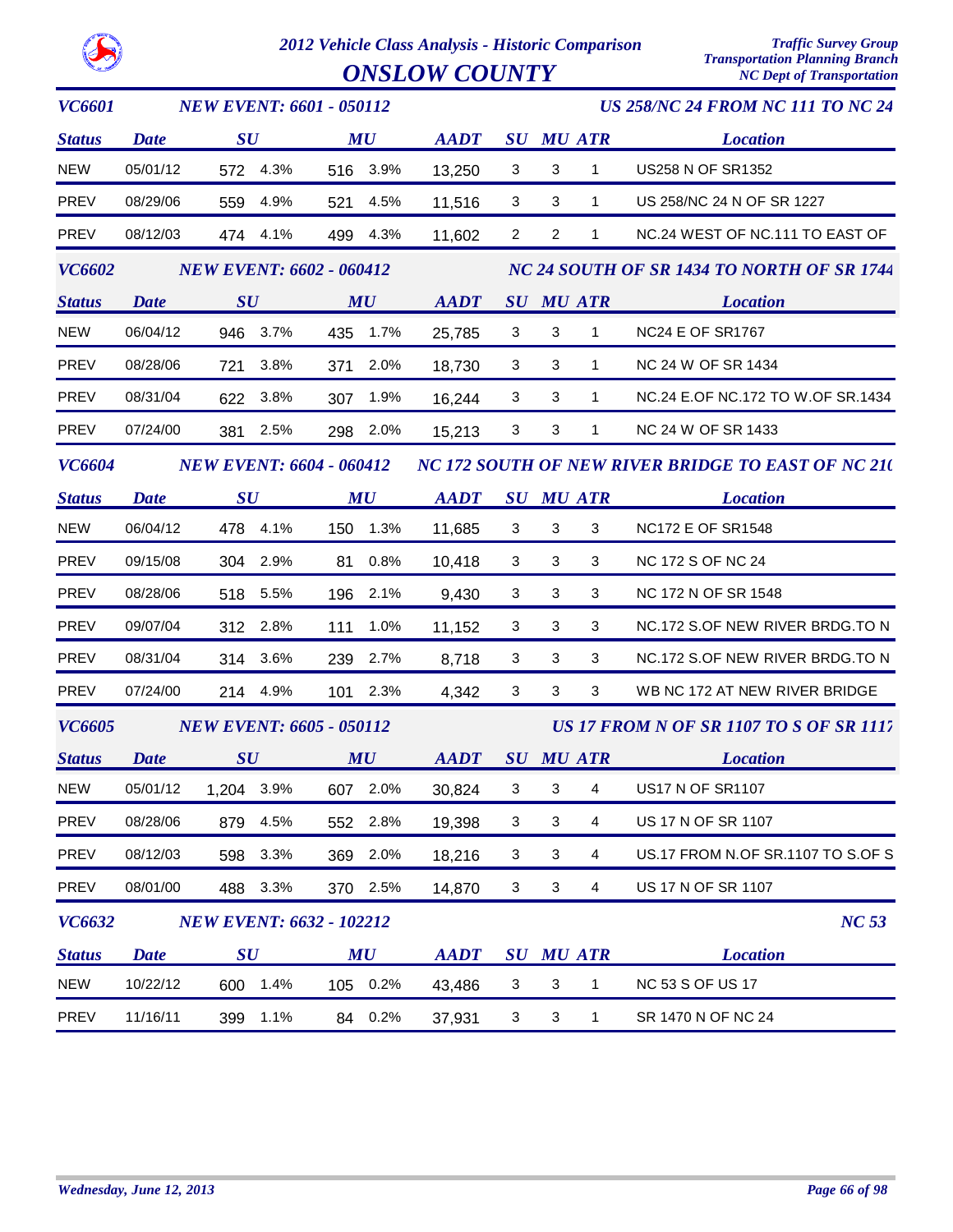| <b>VC6701</b> |             |                                | <b>NEW EVENT: 6701 - 112712</b> |             |                |                |                  | NC 54 WEST OF SR 1951 TO EAST OF SR 1006     |
|---------------|-------------|--------------------------------|---------------------------------|-------------|----------------|----------------|------------------|----------------------------------------------|
| <b>Status</b> | <b>Date</b> | SU                             | $\boldsymbol{M}\boldsymbol{U}$  | <b>AADT</b> |                |                | <b>SU MU ATR</b> | <b>Location</b>                              |
| <b>NEW</b>    | 11/27/12    | 135 2.6%                       | 113 2.2%                        | 5,127       | 3              | 3              | $\mathbf{1}$     | NC54 WEST OF SR1007                          |
| PREV          | 03/19/07    | 211 3.5%                       | 106 1.7%                        | 6,087       | 3              | 3              | $\mathbf{1}$     | NC 54 W OF SR 1007                           |
| PREV          | 05/06/02    | 162 1.9%                       | 162 1.9%                        | 8,689       | 2              | $\overline{2}$ | $\mathbf{1}$     | NC.54 WEST OF SR.1951 TO EAST OF             |
| PREV          | 08/20/01    | 287 3.4%                       | 127 1.5%                        | 8,561       | 3              | 3              | $\mathbf{1}$     | NC.54 W.OF SR.1951 TO E. OF SR.100           |
| <b>VC6704</b> |             |                                | <b>NEW EVENT: 6704 - 120412</b> |             |                |                |                  | <b>US 70 AT ENO RIVER BRIDGE</b>             |
| <b>Status</b> | <b>Date</b> | SU                             | $\boldsymbol{M}\boldsymbol{U}$  | <b>AADT</b> |                |                | <b>SU MU ATR</b> | <b>Location</b>                              |
| <b>NEW</b>    | 12/04/12    | 357 4.6%                       | 151 1.9%                        | 7,836       | 3              | 3              | $\mathbf{1}$     | US70 WEST OF SR1402                          |
| PREV          | 03/13/07    | 363<br>4.8%                    | 1.1%<br>80                      | 7,570       | 3              | 3              | $\mathbf{1}$     | US 70 N OF SR 1402                           |
| PREV          | 03/05/02    | 311<br>3.7%                    | 315 3.8%                        | 8,343       | $\overline{2}$ | $\overline{2}$ | $\mathbf{1}$     | US.70 AT. ENO RIVER BRIDGE                   |
| PREV          | 08/20/01    | 322 4.0%                       | 308 3.8%                        | 8,014       | $\overline{2}$ | $\overline{2}$ | $\mathbf{1}$     | US.70 AT ENO RIVER BRIDGE                    |
| PREV          | 08/21/00    | 270 3.5%                       | 350 4.5%                        | 7,822       | $\overline{2}$ | $\overline{2}$ | $\mathbf{1}$     | WB US 70 AT ENO RIVER BRIDGE                 |
| <i>VC6705</i> |             |                                | <b>NEW EVENT: 6705 - 112712</b> |             |                |                |                  | US 70 BUS WEST OF SR 1562 TO EAST OF SR 1709 |
| <b>Status</b> | <b>Date</b> | SU                             | MU                              | <b>AADT</b> |                |                | <b>SU MU ATR</b> | <b>Location</b>                              |
| <b>NEW</b>    | 11/27/12    | 75 3.2%                        | 17 0.7%                         | 2,352       | 3              | 3              | $\mathbf{1}$     | US70BUS EAST OF SR1709                       |
| PREV          | 03/05/02    | 346 3.7%                       | 248 2.6%                        | 9,476       | 3              | 3              | $\mathbf{1}$     | US 70 BYP W OF SR 1561                       |
| PREV          | 08/20/01    | 294 3.4%                       | 270 3.1%                        | 8,729       | 3              | 3              | $\mathbf{1}$     | US 70 BUS W OF SR 1562                       |
| PREV          | 08/21/00    | 310 3.0%                       | 337 3.3%                        | 10,308      | $\overline{2}$ | $\overline{2}$ | $\mathbf{1}$     | WB US 70 BYP AT ENO RIVER BRIDG              |
| <b>VC6706</b> |             |                                | <b>NEW EVENT: 6706 - 112712</b> |             |                |                |                  | US 15 FROM S OF SR 1742 TO DURHAM CO LINE    |
| <b>Status</b> | <b>Date</b> | SU                             | MU                              | <b>AADT</b> |                |                | <b>SU MU ATR</b> | <b>Location</b>                              |
| <b>NEW</b>    | 11/27/12    | 1,045 2.4%                     | 425 1.0%                        | 43,504      | 3              | $\mathbf{3}$   | $\mathbf{1}$     | US15-501 NORTH OF SR1836                     |
| <b>PREV</b>   | 07/06/04    | 835<br>2.2%                    | 1.0%<br>384                     | 38,730      | 3              | 3              | 1                | US 15-501 N OF SR 1838                       |
| PREV          | 05/06/02    | 1.7%<br>697                    | 1.1%<br>452                     | 41,444      | 3              | 3              | $\mathbf{1}$     | US.15 SOUTH OF WAKE CO.LINE                  |
| PREV          | 08/20/01    | 918 2.1%                       | 378 0.9%                        | 43,730      | 3              | 3              | $\mathbf{1}$     | US 15 S OF SR 1742                           |
| PREV          | 08/21/00    | 837 2.0%                       | 1,460 3.5%                      | 41,750      | $\overline{2}$ | $\overline{c}$ | $\mathbf{1}$     | SB LN 2 US15/501 SOUTH OF DURHA              |
| <i>VC6708</i> |             |                                | <b>NEW EVENT: 6708 - 120412</b> |             |                |                |                  | <b>US 15 FROM US 64 TO NC 86</b>             |
| <b>Status</b> | <b>Date</b> | $\boldsymbol{S}\boldsymbol{U}$ | MU                              | <b>AADT</b> |                |                | <b>SU MU ATR</b> | <b>Location</b>                              |
| <b>NEW</b>    | 12/04/12    | 469 2.4%                       | 243 1.3%                        | 19,182      | 3              | 3              | $\mathbf{1}$     | US15/501 SOUTH OF SR2002                     |
| <b>PREV</b>   | 03/27/07    | 2.9%<br>521                    | 1.7%<br>297                     | 17,822      | 3              | 3              | $\mathbf{1}$     | US 15 N OF SR 1919                           |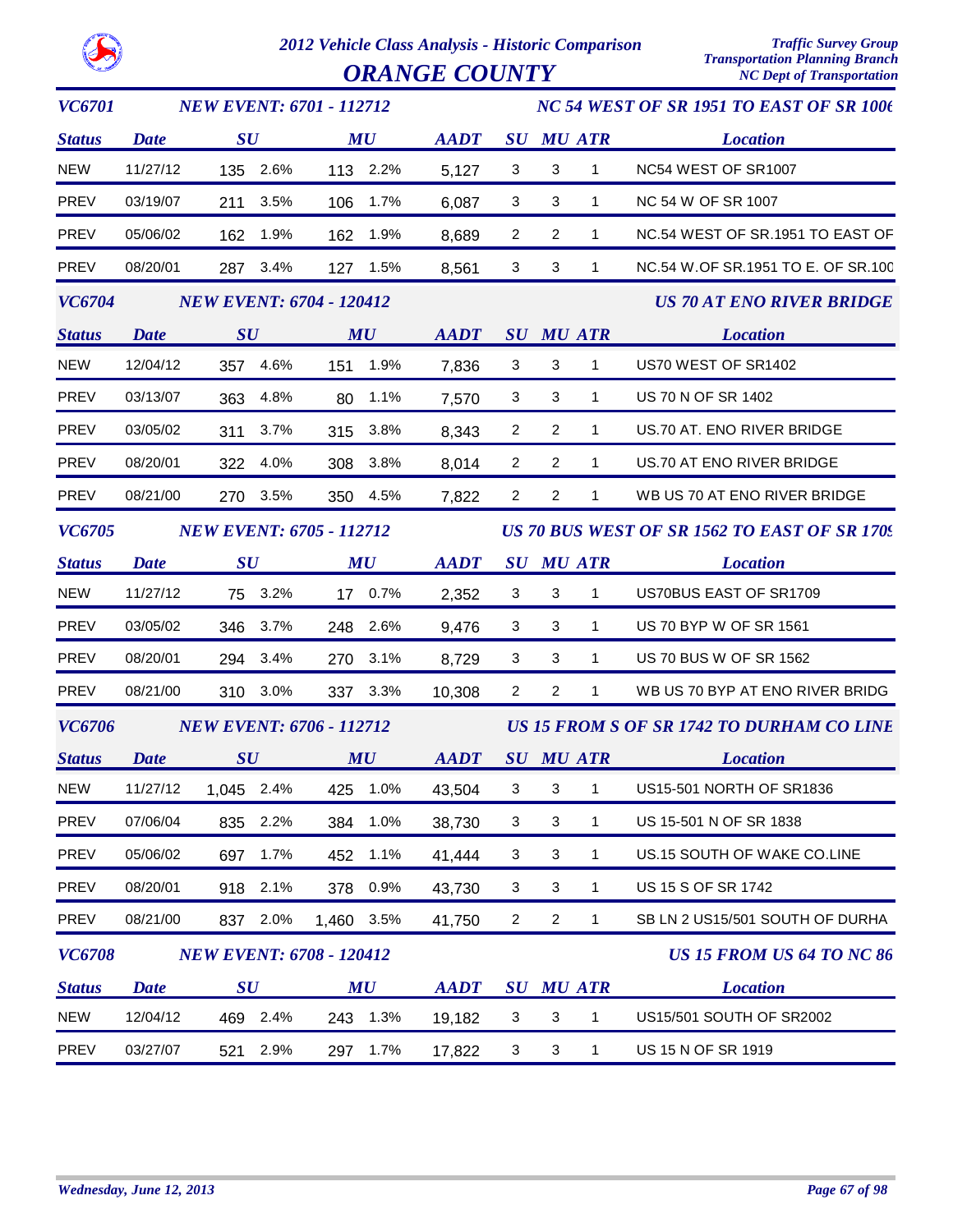|               |             |                                 |         | 2012 Vehicle Class Analysis - Historic Comparison<br><b>ORANGE COUNTY</b> |          | <b>Traffic Survey Group</b><br><b>Transportation Planning Branch</b><br><b>NC Dept of Transportation</b> |                                |                                       |               |                                     |        |
|---------------|-------------|---------------------------------|---------|---------------------------------------------------------------------------|----------|----------------------------------------------------------------------------------------------------------|--------------------------------|---------------------------------------|---------------|-------------------------------------|--------|
| <i>VC6710</i> |             | <b>NEW EVENT: 6710 - 120412</b> |         |                                                                           |          |                                                                                                          |                                | NC 49 FROM NC 119 (ALAMANCE) TO NC 86 |               |                                     |        |
| <b>Status</b> | Date        | $\boldsymbol{S}\boldsymbol{U}$  |         | MU                                                                        |          | <b>AADT</b>                                                                                              | SU                             |                                       | <b>MU ATR</b> | <b>Location</b>                     |        |
| <b>NEW</b>    | 12/04/12    | 131                             | 5.8%    |                                                                           | 213 9.5% | 2,245                                                                                                    | 2                              | 2                                     | 1             | NC49 SOUTH OF SR1366                |        |
| <b>PREV</b>   | 01/23/07    | 163                             | 6.2%    | 210                                                                       | 8.0%     | 2,626                                                                                                    | $\overline{2}$                 | 2                                     | 1             | NC 49 W OF SR 1366                  |        |
| <b>PREV</b>   | 01/17/07    | 121                             | 5.8%    | 178                                                                       | 8.5%     | 2,104                                                                                                    | 2                              | 2                                     | 1             | NC 49 W OF SR 1366                  |        |
| <b>VC6725</b> |             | <b>NEW EVENT: 6725 - 021313</b> |         |                                                                           |          |                                                                                                          |                                |                                       |               |                                     | $I-85$ |
| <b>Status</b> | <b>Date</b> | $\boldsymbol{S}\boldsymbol{U}$  |         |                                                                           | MU       | <b>AADT</b>                                                                                              | $\boldsymbol{S}\boldsymbol{U}$ |                                       | <b>MU ATR</b> | <b>Location</b>                     |        |
| <b>NEW</b>    | 02/13/13    | 953                             | $2.1\%$ | 3,749                                                                     | $8.1\%$  | 46,375                                                                                                   | 1                              | 1                                     | 12            | I-85 N OF I-40/85 INTERCHANGE (EXIT |        |
| <b>PREV</b>   | 08/17/09    | 1,214 2.5%                      |         | 3,547                                                                     | 7.4%     | 48,117                                                                                                   | 1                              | 1                                     | 12            | I-85 S OF NC 86                     |        |
| <b>VC6726</b> |             | <b>NEW EVENT: 6726 - 021213</b> |         |                                                                           |          |                                                                                                          |                                |                                       |               |                                     | $I-40$ |
| <b>Status</b> | <b>Date</b> | $\boldsymbol{S}\boldsymbol{U}$  |         |                                                                           | MU       | <b>AADT</b>                                                                                              | $\boldsymbol{S}\boldsymbol{U}$ |                                       | <b>MU ATR</b> | <b>Location</b>                     |        |
| <b>NEW</b>    | 02/12/13    | 1,457                           | 2.5%    | 3,383                                                                     | 5.9%     | 57,768                                                                                                   | 1                              | 1                                     | 11            | I-40 W OF NC 86 (EXIT 266)          |        |
| <b>PREV</b>   | 08/19/09    | 1,755                           | 2.6%    | 3,638                                                                     | 5.4%     | 67,539                                                                                                   | 1                              |                                       | 11            | I-40 E OF NC 86                     |        |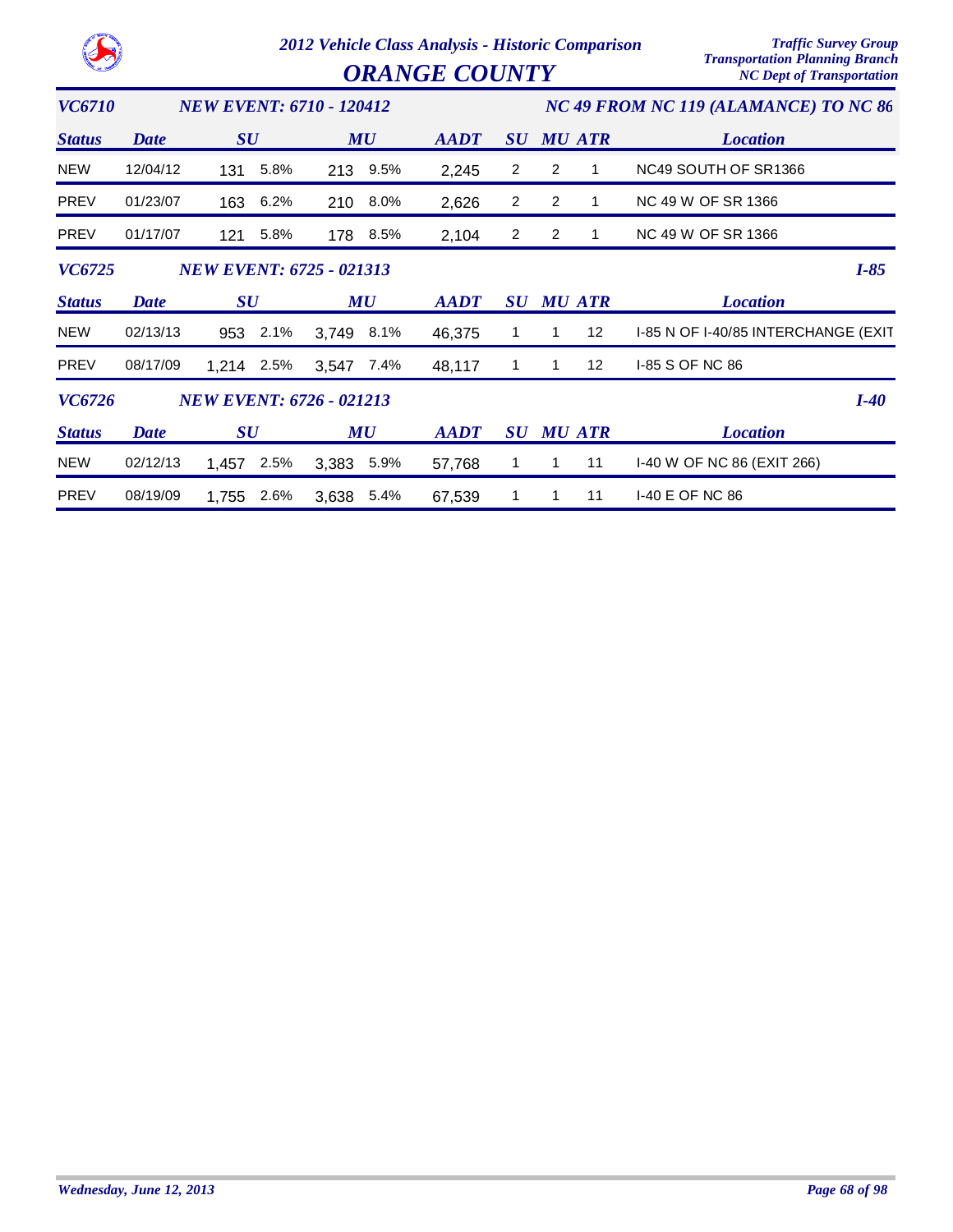|               |             |                                 | 2012 Vehicle Class Analysis - Historic Comparison<br><b>PAMLICO COUNTY</b> |             |   |                     | <b>Traffic Survey Group</b><br><b>Transportation Planning Branch</b><br><b>NC Dept of Transportation</b> |
|---------------|-------------|---------------------------------|----------------------------------------------------------------------------|-------------|---|---------------------|----------------------------------------------------------------------------------------------------------|
| <b>VC6802</b> |             | <b>NEW EVENT: 6802 - 062512</b> |                                                                            |             |   |                     | NC 306 SOUTH OF SR 1100 TO NORTH OF SR 1005                                                              |
| <b>Status</b> | <b>Date</b> | $\boldsymbol{S}\boldsymbol{U}$  | MU                                                                         | <b>AADT</b> |   | <b>SU MU ATR</b>    | <b>Location</b>                                                                                          |
| <b>NEW</b>    | 06/25/12    | 3.7%<br>107                     | 2.0%<br>60                                                                 | 2,928       | 3 | 3<br>$\overline{2}$ | <b>NC306 S OF SR1100</b>                                                                                 |
| <b>PREV</b>   | 02/26/07    | 5.1%<br>88                      | 0.8%<br>14                                                                 | 1,712       | 3 | 3<br>$\overline{2}$ | NC 306 N OF SR 1352                                                                                      |
| <b>PREV</b>   | 09/18/06    | 309<br>8.5%                     | 2.5%<br>91                                                                 | 3,651       | 3 | 3<br>$\overline{2}$ | NC 306 N OF SR 1005                                                                                      |
| <b>VC6804</b> |             | <b>NEW EVENT: 6804 - 062512</b> |                                                                            |             |   |                     | <b>NC 55 FROM NC 304 TO SR 1308</b>                                                                      |
| <b>Status</b> | Date        | $\boldsymbol{S}\boldsymbol{U}$  | MU                                                                         | <b>AADT</b> |   | <b>SU MU ATR</b>    | <b>Location</b>                                                                                          |
| <b>NEW</b>    | 06/25/12    | 4.0%<br>83                      | 1.5%<br>32                                                                 | 2,082       | 3 | 3<br>$\overline{2}$ | <b>NC55 S OF SR1360</b>                                                                                  |
| <b>PREV</b>   | 02/26/07    | 3.1%<br>64                      | 0.5%<br>11                                                                 | 2,062       | 3 | 3<br>2              | NC 55 S OF SR 1360                                                                                       |
| <b>VC6805</b> |             | <b>NEW EVENT: 6805 - 072312</b> |                                                                            |             |   |                     | NC 55 FROM US 17 (CRAVEN) TO NC 306                                                                      |
| <b>Status</b> | <b>Date</b> | $\boldsymbol{S}\boldsymbol{U}$  | MU                                                                         | <b>AADT</b> |   | <b>SU MU ATR</b>    | <b>Location</b>                                                                                          |
| <b>NEW</b>    | 07/23/12    | 3.5%<br>290                     | 192 2.3%                                                                   | 8,314       | 3 | 3<br>$\overline{2}$ | NC 55 W OF SR 1126                                                                                       |
| <b>PREV</b>   | 03/13/07    | 4.6%<br>568                     | 356 2.9%                                                                   | 12,348      | 3 | 3<br>$\overline{2}$ | NC 55 W OF SR 1126                                                                                       |

**CALIFORNIA**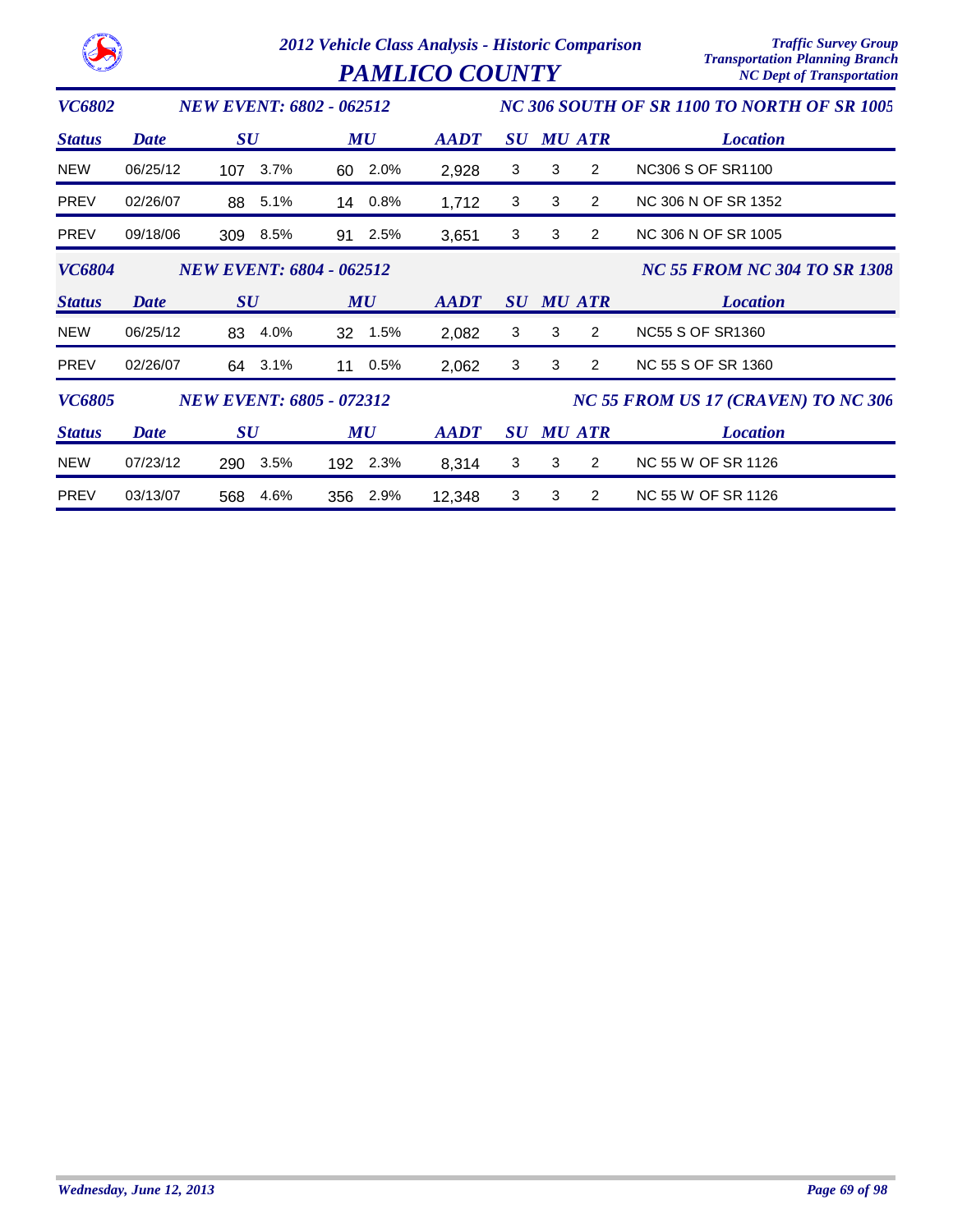*2012 Vehicle Class Analysis - Historic Comparison Traffic Survey Group*  $PASQUOTANK$   $COUNTY$ 

| VC6905               | <b>NEW EVENT: 6905 - 070912</b> |                                 |                                |                                                            |                                | <b>US 17 FROM US 17 BYP TO US 17 BUS</b> |                  |                                          |
|----------------------|---------------------------------|---------------------------------|--------------------------------|------------------------------------------------------------|--------------------------------|------------------------------------------|------------------|------------------------------------------|
| <b>Status</b>        | <b>Date</b>                     | SU                              | MU                             | <b>AADT</b>                                                | $\boldsymbol{S}\boldsymbol{U}$ |                                          | <b>MU ATR</b>    | <b>Location</b>                          |
| NEW                  | 07/09/12                        | 228 2.4%                        | 282 3.0%                       | 9,338                                                      | $\overline{2}$                 | $\overline{2}$                           | $\mathbf{1}$     | US 17 SOUTH OF SR 1144                   |
| PREV                 | 03/29/11                        | 529 3.5%                        | 231 1.5%                       | 15,245                                                     | 3                              | 3                                        | $\mathbf{1}$     | US 17 S OF SR 1146                       |
| <b>VC6907</b>        |                                 | <b>NEW EVENT: 6907 - 073112</b> |                                |                                                            |                                |                                          |                  | <b>US 17 FROM NC 344 TO US 158</b>       |
| <b>Status</b>        | <b>Date</b>                     | SU                              | MU                             | <b>AADT</b>                                                |                                |                                          | <b>SU MU ATR</b> | <b>Location</b>                          |
| <b>NEW</b>           | 07/31/12                        | 731 3.9%                        | 407 2.2%                       | 18,782                                                     | 3                              | 3                                        | $\mathbf{1}$     | US 17 SOUTH OF SR 1308                   |
| PREV                 | 03/29/11                        | 696 3.8%                        | 285 1.5%                       | 18,460                                                     | 3                              | 3                                        | $\mathbf{1}$     | US 17 N OF SR 1384                       |
| <i><b>VC6908</b></i> |                                 | <b>NEW EVENT: 6908 - 081312</b> |                                |                                                            |                                |                                          |                  | <b>US 17 FROM US 158 TO US 17-158</b>    |
| <b>Status</b>        | <b>Date</b>                     | SU                              | MU                             | <b>AADT</b>                                                |                                |                                          | <b>SU MU ATR</b> | <b>Location</b>                          |
| <b>NEW</b>           | 08/13/12                        | 830 4.3%                        | 1.9%<br>371                    | 19,282                                                     | 3                              | 3                                        | $\mathbf{1}$     | US 17 SOUTH OF SR 1325                   |
| PREV                 | 03/29/11                        | 450 2.6%                        | 160 0.9%                       | 17,148                                                     | 3                              | 3                                        | $\mathbf{1}$     | US 17 N OF SR 1321                       |
| VC6909               |                                 | <b>NEW EVENT: 6909 - 070912</b> |                                |                                                            |                                |                                          |                  | <b>US 17 FROM US 17-158 TO US 17 BYP</b> |
| <b>Status</b>        | <b>Date</b>                     | SU                              | MU                             | <b>AADT</b>                                                |                                |                                          | <b>SU MU ATR</b> | <b>Location</b>                          |
| <b>NEW</b>           | 07/09/12                        | 280 4.1%                        | 158 2.3%                       | 6,848                                                      | 3                              | 3                                        | $\mathbf{1}$     | US 17 SOUTH OF SR 1345                   |
| PREV                 | 03/28/11                        | 494 3.7%                        | 169 1.3%                       | 13,405                                                     | 3                              | 3                                        | 1                | US 17 S OF SR 1341                       |
| VC6910               |                                 | <b>NEW EVENT: 6910 - 070912</b> |                                |                                                            |                                |                                          |                  | US 17 FROM US 17 BYP TO US 158           |
| <b>Status</b>        | Date                            | SU                              | MU                             | <b>AADT</b>                                                | $\boldsymbol{S}\boldsymbol{U}$ |                                          | <b>MU ATR</b>    | <b>Location</b>                          |
| <b>NEW</b>           | 07/09/12                        | 600 4.0%                        | 819 5.4%                       | 15,036                                                     | $\overline{2}$                 | $\overline{2}$                           | $\mathbf{1}$     | US 17 SOUTH OF SR 1416                   |
| PREV                 | 01/05/11                        | 567 3.2%                        | 835 4.7%                       | 17,612                                                     | $\overline{2}$                 | $\overline{2}$                           | $\mathbf{1}$     | <b>US 17 S OF US 158</b>                 |
| VC6911               | <b>NEW EVENT: 6911 - 070912</b> |                                 |                                |                                                            |                                | <b>US 17 FROM US 17 TO NC 344</b>        |                  |                                          |
| Status Date          |                                 | $\boldsymbol{S}\boldsymbol{U}$  | MU                             | $\boldsymbol{A}\boldsymbol{A}\boldsymbol{D}\boldsymbol{T}$ |                                |                                          | <b>SU MU ATR</b> | <b>Location</b>                          |
| <b>NEW</b>           | 07/09/12                        | 4.0%<br>281                     | 508 7.2%                       | 7,062                                                      | $\overline{2}$                 | $\overline{2}$                           | 1                | US 17 BYP NORTH OF SR 1144               |
| PREV                 | 01/12/11                        | 384 3.6%                        | 592 5.5%                       | 10,722                                                     | $\overline{2}$                 | $\overline{2}$                           | 1                | US 17 BYP S OF NC 344                    |
| VC6912               |                                 | <b>NEW EVENT: 6912 - 071012</b> |                                |                                                            |                                |                                          |                  | <b>US 17 FROM NC 344 TO US 17-158</b>    |
| <b>Status</b>        | <b>Date</b>                     | $\boldsymbol{S}\boldsymbol{U}$  | $\boldsymbol{M}\boldsymbol{U}$ | <b>AADT</b>                                                |                                |                                          | <b>SU MU ATR</b> | <b>Location</b>                          |
| <b>NEW</b>           | 07/10/12                        | 392 3.7%                        | 684 6.5%                       | 10,540                                                     | 2                              | $\overline{2}$                           | 1                | US 17 BYP N OF SR 1309                   |
| PREV                 | 01/05/11                        | 372 3.2%                        | 670 5.8%                       | 11,487                                                     | $\mathbf{1}$                   | $\overline{2}$                           | 1                | US 17 N OF SR 1309                       |
| VC6915               |                                 | <b>NEW EVENT: 6915 - 073112</b> |                                |                                                            |                                |                                          |                  | US 158 FROM US 17 TO US 17 BUS           |
| <b>Status</b>        | <b>Date</b>                     | SU                              | MU                             | <b>AADT</b>                                                |                                |                                          | <b>SU MU ATR</b> | <b>Location</b>                          |
| <b>NEW</b>           | 07/31/12                        | 473 4.1%                        | 284 2.5%                       | 11,510                                                     | 3                              | 3                                        | 1                | US 158 WEST OF US 17 BUS                 |
|                      |                                 |                                 |                                |                                                            |                                |                                          |                  |                                          |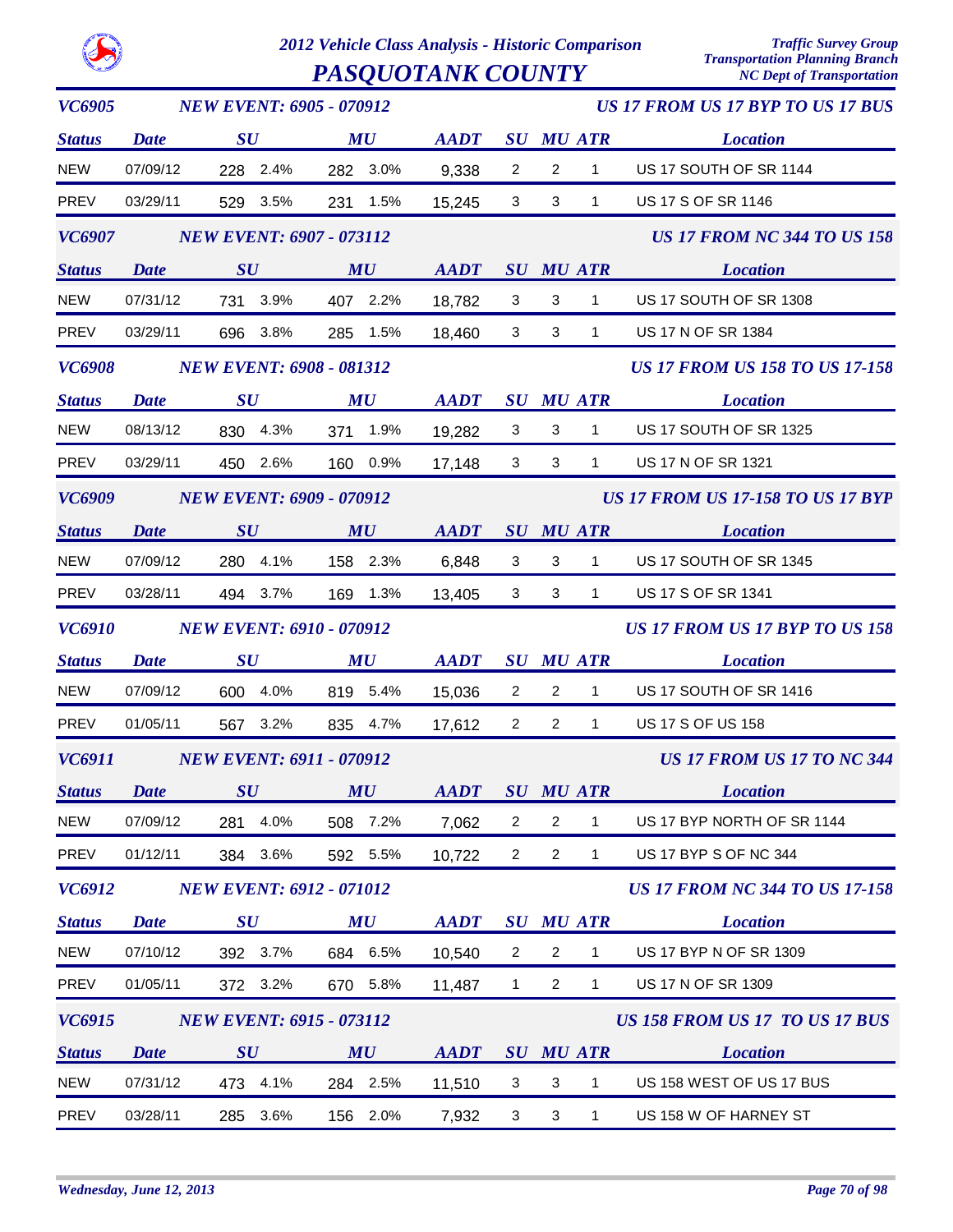

| <b>Contract of the Seat</b> |             |                                 |      | <b>PASQUOTANK COUNTY</b> | <b>Transportation Planning Branch</b><br><b>NC Dept of Transportation</b> |             |   |                                         |                  |                        |  |
|-----------------------------|-------------|---------------------------------|------|--------------------------|---------------------------------------------------------------------------|-------------|---|-----------------------------------------|------------------|------------------------|--|
| VC6916                      |             | <b>NEW EVENT: 6916 - 070912</b> |      |                          |                                                                           |             |   | <b>NC 344 FROM SR 1218 TO US 17 BUS</b> |                  |                        |  |
| <b>Status</b>               | <b>Date</b> | SU                              |      |                          | MU                                                                        | <b>AADT</b> |   |                                         | <b>SU MU ATR</b> | <b>Location</b>        |  |
| <b>NEW</b>                  | 07/09/12    | 57.                             | 3.2% |                          | 45 2.5%                                                                   | 1.772       | 3 | 3                                       |                  | NC 34 SOUTH OF SR 1103 |  |
| <b>PREV</b>                 | 03/29/11    | 254                             | 3.7% | 59                       | 0.9%                                                                      | 6.818       | 3 |                                         |                  | NC 344 N OF SR 1131    |  |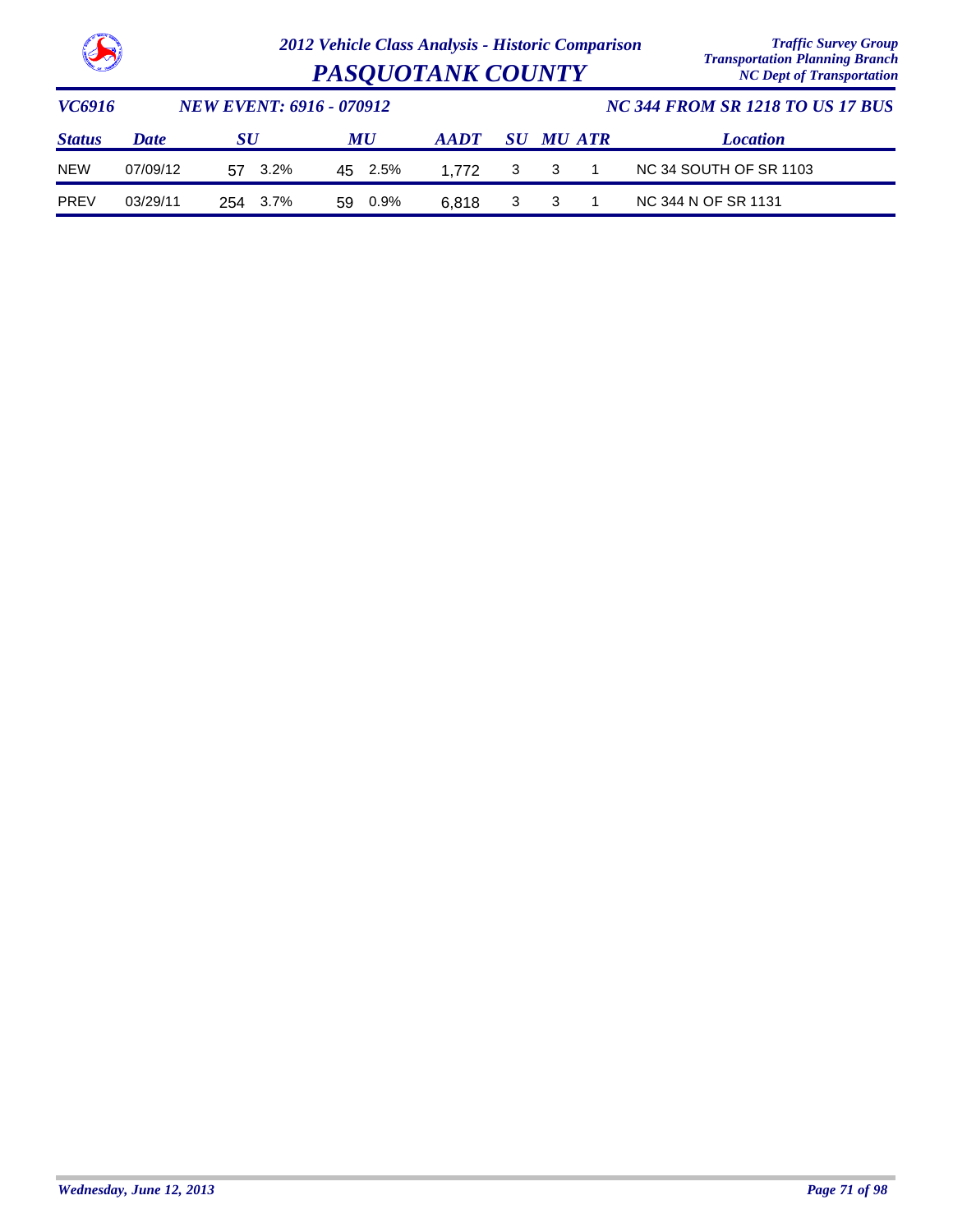|--|

 $RANDOLPH COUNTY$ 

| <b>VC7502</b> |                                 | <b>NEW EVENT: 7502 - 040113</b> |            |             | US 64 WEST OF NC 22 TO EAST OF SR 1003       |                                        |                  |                                         |  |  |
|---------------|---------------------------------|---------------------------------|------------|-------------|----------------------------------------------|----------------------------------------|------------------|-----------------------------------------|--|--|
| <b>Status</b> | <b>Date</b>                     | SU                              | MU         | <b>AADT</b> |                                              |                                        | <b>SU MU ATR</b> | <b>Location</b>                         |  |  |
| <b>NEW</b>    | 04/01/13                        | 574 3.2%                        | 742 4.1%   | 18,190      | $\mathbf{2}$                                 | $\overline{2}$                         | $\mathbf{1}$     | (EB2) US 64 / NC 49 W OF SR 1003        |  |  |
| PREV          | 12/05/00                        | 916 5.1%                        | 1,040 5.8% | 17,933      | 2                                            | 2                                      | 1                | US 64 E OF SR 2207                      |  |  |
| <b>VC7525</b> | <b>NEW EVENT: 7525 - 040113</b> |                                 |            |             |                                              |                                        |                  | <b>US 220 BUS FROM NC 159 TO NC 134</b> |  |  |
| <b>Status</b> | <b>Date</b>                     | SU                              | MU         | <b>AADT</b> |                                              | SU MU ATR                              |                  | <b>Location</b>                         |  |  |
| <b>NEW</b>    | 04/01/13                        | 96 2.3%                         | 48 1.1%    | 4,245       | $\mathbf{3}$                                 | $\mathbf{3}$                           | $\mathbf{1}$     | (NB) US 220 BUS. N OF NC 159            |  |  |
| PREV          | 09/29/08                        | 155 3.1%                        | 45 0.9%    | 4,997       | $\mathbf{3}$                                 | $\mathbf{3}$                           | $\mathbf{1}$     | US 220 BUS N OF NC 159                  |  |  |
| <b>VC7526</b> | <b>NEW EVENT: 7526 - 040113</b> |                                 |            |             | <b>US 220 BUS FROM NC 134 TO US 64/NC 49</b> |                                        |                  |                                         |  |  |
| <b>Status</b> | <b>Date</b>                     | SU                              | MU         | AADT        |                                              |                                        | <b>SU MU ATR</b> | <b>Location</b>                         |  |  |
| <b>NEW</b>    | 04/01/13                        | 133 3.0%                        | 83 1.9%    | 4,392       | 3                                            | 3                                      | 4                | (SB) US 220 BUS. N OF SR 2839           |  |  |
| PREV          | 09/29/08                        | 217 3.4%                        | 78 1.2%    | 6,343       | $\mathbf{3}$                                 | 3                                      | $\overline{4}$   | US 220 BUS S OF SR 1114                 |  |  |
| <b>VC7538</b> | <b>NEW EVENT: 7538 - 040113</b> |                                 |            |             |                                              | <b>NC 22 FROM NC 42 TO US 64/NC 49</b> |                  |                                         |  |  |
| <b>Status</b> | <b>Date</b>                     | SU                              | MU         | <b>AADT</b> |                                              |                                        | SU MU ATR        | <b>Location</b>                         |  |  |
| <b>NEW</b>    | 04/01/13                        | 64 4.2%                         | 48 3.2%    | 1,513       | 3                                            | 3                                      | $\mathbf{1}$     | (NB) NC 22 N OF SR 2628                 |  |  |
| <b>PREV</b>   | 09/03/08                        | 80 4.6%                         | 40 2.3%    | 1,750       | 3                                            | 3                                      | $\mathbf{1}$     | NC 22 N OF SR 2628                      |  |  |
| <b>VC7539</b> | <b>NEW EVENT: 7539 - 040113</b> |                                 |            |             | NC 22 FROM US 64/NC 49 TO NC 62 (Guilford)   |                                        |                  |                                         |  |  |
| <b>Status</b> | <b>Date</b>                     | SU                              | MU         | <b>AADT</b> |                                              |                                        | <b>SU MU ATR</b> | <b>Location</b>                         |  |  |
| <b>NEW</b>    | 04/01/13                        | 96 6.6%                         | 41 2.8%    | 1,450       | $\mathbf{3}$                                 | $\mathbf{3}$                           | $\mathbf{1}$     | (NB) NC 22 S OF SR 2500                 |  |  |
| PREV          | 09/03/08                        | 62 4.6%                         | 20 1.5%    | 1,338       | 3                                            | 3                                      | $\mathbf 1$      | NC 22 S OF SR 2500                      |  |  |
| <b>VC7544</b> | <b>NEW EVENT: 7544 - 040213</b> |                                 |            |             |                                              |                                        |                  | <b>NC 49 FROM US 64 TO US 421</b>       |  |  |
| <b>Status</b> | <b>Date</b>                     | SU                              |            | <b>AADT</b> |                                              |                                        | <b>SU MU ATR</b> | <b>Location</b>                         |  |  |
| <b>NEW</b>    | 04/02/13                        | 177 4.2%                        | 163 3.9%   | 4,177       | 3                                            | 3                                      | $\mathbf{1}$     | (NB) NC 49 S OF SR 2480                 |  |  |
| <b>PREV</b>   | 09/03/08                        | 4.7%<br>215                     | 102 2.2%   | 4,610       | $\mathbf{3}$                                 | $\mathbf{3}$                           | $\mathbf{1}$     | NC 49 N OF SR 2481                      |  |  |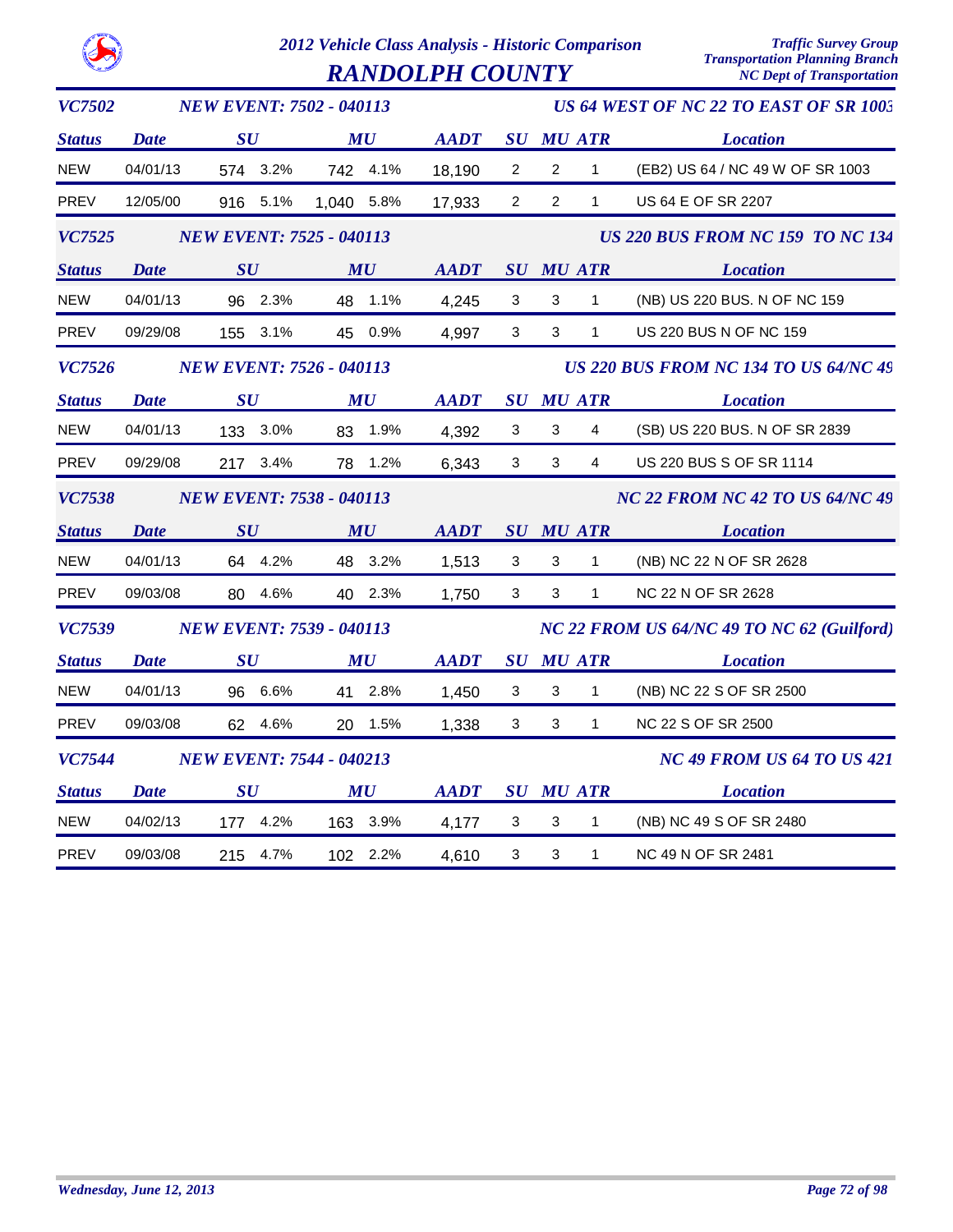|               |             |                                 | 2012 Vehicle Class Analysis - Historic Comparison<br><b>RICHMOND COUNTY</b> | <b>Traffic Survey Group</b><br><b>Transportation Planning Branch</b><br><b>NC Dept of Transportation</b> |                                             |               |   |                                               |
|---------------|-------------|---------------------------------|-----------------------------------------------------------------------------|----------------------------------------------------------------------------------------------------------|---------------------------------------------|---------------|---|-----------------------------------------------|
| <i>VC7602</i> |             | <b>NEW EVENT: 7602 - 081312</b> |                                                                             |                                                                                                          |                                             |               |   | US 1 SOUTH OF SR 1103 TO NORTH OF SR 1999     |
| <b>Status</b> | <b>Date</b> | $\boldsymbol{S}\boldsymbol{U}$  | MU                                                                          | <b>AADT</b>                                                                                              | $\bm{S}\bm{U}$                              | <b>MU ATR</b> |   | <b>Location</b>                               |
| <b>NEW</b>    | 08/13/12    | $3.7\%$<br>112                  | 562 18.8%                                                                   | 2,994                                                                                                    |                                             |               | 1 | US1 SOUTH OF SR1999                           |
| <b>PREV</b>   | 03/20/07    | 205<br>6.5%                     | 629 19.9%                                                                   | 3,154                                                                                                    |                                             |               |   | US 1 S OF SR 1999                             |
| <b>PREV</b>   | 11/27/00    | 8.5%<br>258                     | 796 26.2%                                                                   | 3,034                                                                                                    |                                             |               |   | US.1 S. OF SR. 1103 TO N. OF SR. 199          |
| <b>VC7603</b> |             | <b>NEW EVENT: 7603 - 080612</b> |                                                                             |                                                                                                          | NC 177 SOUTH OF SR 1606 TO NORTH OF SR 1700 |               |   |                                               |
| <b>Status</b> | <b>Date</b> | $\boldsymbol{S}\boldsymbol{U}$  | MU                                                                          | <b>AADT</b>                                                                                              | <i>SU</i>                                   | MU ATR        |   | <b>Location</b>                               |
| <b>NEW</b>    | 08/06/12    | $3.0\%$<br>107                  | 8.4%<br>303                                                                 | 3,616                                                                                                    |                                             | 1             |   | NC <sub>177</sub> SOUTH OF SR <sub>1607</sub> |
| <b>PREV</b>   | 05/23/05    | 4.3%<br>169                     | 7.0%<br>275                                                                 | 3,924                                                                                                    | 2                                           | 2             |   | NC 177 N OF SR 1722                           |
| <b>PREV</b>   | 11/27/00    | 4.4%<br>156                     | 5.9%<br>206                                                                 | 3,513                                                                                                    | 2                                           | 2             |   | NC.177 S. OF SR. 1606 TO N. OF SR. 1          |

**NORTH AN**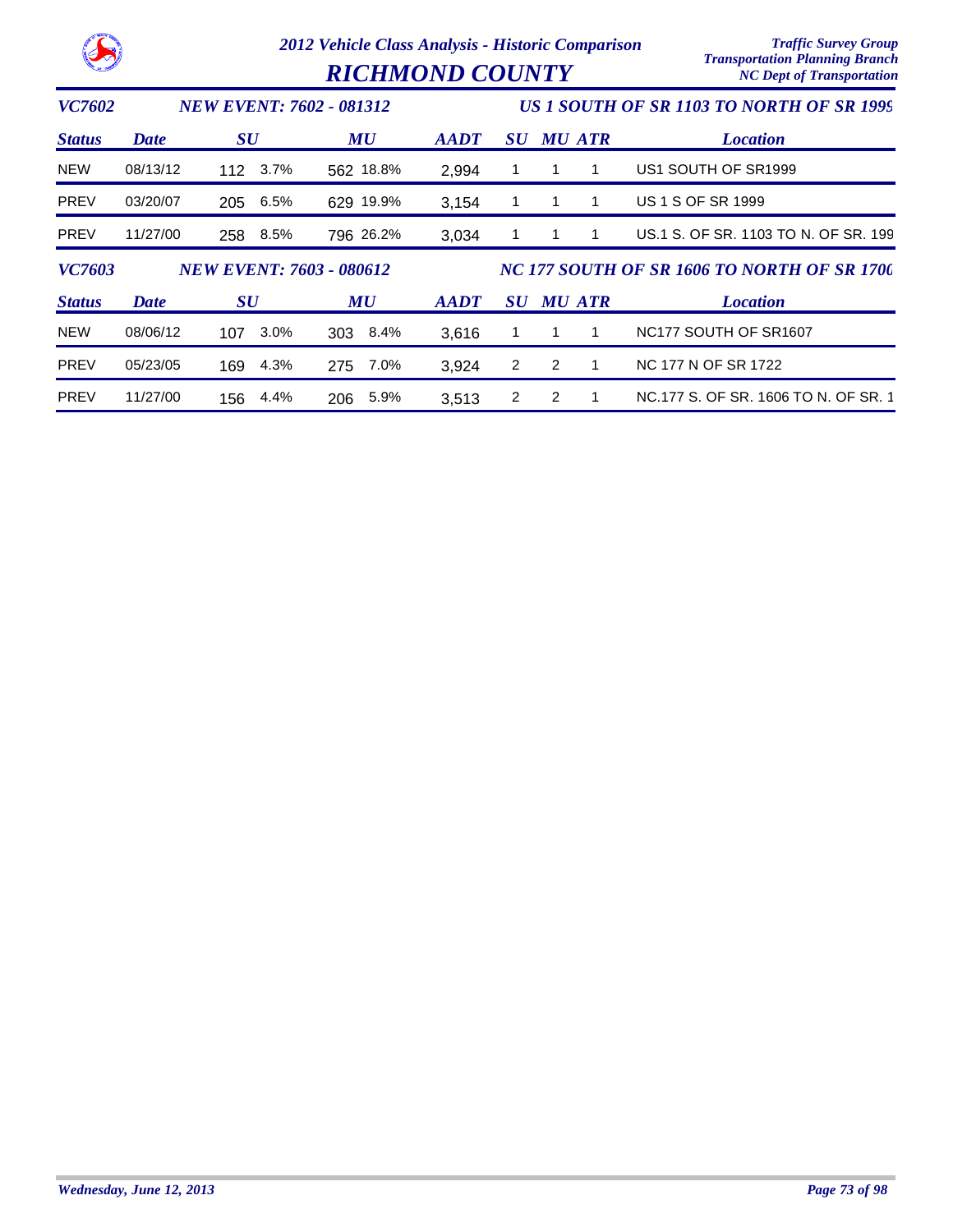

| <b>VC7702</b> |                                 |                                | <b>NEW EVENT: 7702 - 071612</b> |             |                | US 501 WEST OF SR 1101 TO EAST OF SR 1980  |                |                  |                                             |  |
|---------------|---------------------------------|--------------------------------|---------------------------------|-------------|----------------|--------------------------------------------|----------------|------------------|---------------------------------------------|--|
| <b>Status</b> | <b>Date</b>                     | SU                             |                                 | MU          | <b>AADT</b>    |                                            |                | <b>SU MU ATR</b> | <b>Location</b>                             |  |
| <b>NEW</b>    | 07/16/12                        | 89 2.7%                        |                                 | 420 12.9%   | 3,250          | $\mathbf{1}$                               | $\mathbf{1}$   | $\mathbf{1}$     | US501/NC130 NORTH OF SR1122                 |  |
| PREV          | 06/14/05                        | 117 3.1%                       |                                 | 225 5.9%    | 3,792          | $\mathbf{1}$                               | $\mathbf{1}$   | $\mathbf{1}$     | US 501 E OF SR 1101                         |  |
| PREV          | 02/21/05                        | 196 5.2%                       |                                 | 407 10.9%   | 3,734          | $\mathbf{1}$                               | $\mathbf{1}$   | $\mathbf{1}$     | US 501 E OF NC 130                          |  |
| PREV          | 11/06/00                        | 143 4.7%                       |                                 | 424 14.0%   | 3,022          | $\mathbf{1}$                               | $\mathbf{1}$   | $\mathbf{1}$     | US.501 W.OF SR.1101 TO E.OF SR.19           |  |
| <b>VC7703</b> |                                 |                                | <b>NEW EVENT: 7703 - 071012</b> |             |                |                                            |                |                  | US 74 SOUTH OF SR 2225 TO COLUMBUS CO LINE  |  |
| <b>Status</b> | <b>Date</b>                     | SU                             |                                 | MU          | AADT SU MU ATR |                                            |                |                  | <i>Location</i>                             |  |
| <b>NEW</b>    | 07/10/12                        | 365                            | 3.8%                            | 1,154 12.1% | 9,525          | $\mathbf{1}$                               | $\overline{1}$ | $\overline{2}$   | US74 WEST OF NC72                           |  |
| PREV          | 12/01/08                        | 426 3.8%                       |                                 | 1,089 9.7%  | 11,255         | $\mathbf{1}$                               | $\mathbf{1}$   | $\overline{2}$   | US 74 W OF SR 2245                          |  |
| PREV          | 06/01/05                        | 486                            | 4.5%                            | 1,191 11.0% | 10,798         | $\mathbf{1}$                               | $\mathbf{1}$   | $\overline{2}$   | US 74 E OF NC 130 N                         |  |
| PREV          | 11/07/00                        | 404 4.3%                       |                                 | 1,208 12.9% | 9,334          | $\mathbf{1}$                               | $\mathbf{1}$   | $\overline{2}$   | US.74 S. OF SR.2225 TO COLUMBUS             |  |
| <b>VC7706</b> | <b>NEW EVENT: 7706 - 071612</b> |                                |                                 |             |                | NC 71 SOUTH OF SR 1705 TO NORTH OF SR 1752 |                |                  |                                             |  |
| <b>Status</b> | <b>Date</b>                     | $\bm{S}\bm{U}$                 |                                 | MU          | <b>AADT</b>    |                                            |                | <b>SU MU ATR</b> | <b>Location</b>                             |  |
| <b>NEW</b>    | 07/16/12                        | 276 3.3%                       |                                 | 653 7.8%    | 8,376          | $\mathbf{1}$                               | $\mathbf{1}$   | $\mathbf{1}$     | NC71 SOUTH OF SR1749                        |  |
| PREV          | 02/21/05                        | 358 3.9%                       |                                 | 551 6.0%    | 9,197          | $\overline{2}$                             | $\overline{2}$ | $\mathbf{1}$     | NC 71 N OF SR 1752                          |  |
| <b>VC7708</b> |                                 |                                | <b>NEW EVENT: 7708 - 071012</b> |             |                |                                            |                |                  | NC 710 FROM N OF NC 130 TO S OF SR 1134     |  |
| <b>Status</b> | <b>Date</b>                     | SU                             |                                 | MU          | <b>AADT</b>    |                                            |                | SU MU ATR        | <b>Location</b>                             |  |
| <b>NEW</b>    | 07/10/12                        | 48 3.4%                        |                                 | 49 3.4%     | 1,427          | $\overline{2}$                             | $\overline{2}$ | $\mathbf{1}$     | NC710 NORTH OF SR1193                       |  |
| PREV          | 12/01/08                        | 50 3.1%                        |                                 | 58 3.6%     | 1,612          | $\overline{2}$                             | $\overline{2}$ | $\mathbf{1}$     | NC 710 S OF SR 1184                         |  |
| <b>PREV</b>   | 08/03/04                        | 47 2.9%                        |                                 | 60 3.7%     | 1,606          | $\mathbf{2}^{\circ}$                       | $\overline{2}$ | $\mathbf{1}$     | NC 710 S OF SR 1184                         |  |
| <b>PREV</b>   | 11/06/00                        | 72 4.9%                        |                                 | 80 5.4%     | 1,474          | $\overline{2}$                             | $\overline{2}$ | $\mathbf{1}$     | NC.710 FROM N. OF NC.130 TO S. SR.          |  |
| <b>VC7715</b> |                                 |                                | <b>NEW EVENT: 7715 - 071612</b> |             |                |                                            |                |                  | <b>US 74 FROM EAST OF SR 1153 TO NC 710</b> |  |
| <b>Status</b> | <b>Date</b>                     | $\boldsymbol{S}\boldsymbol{U}$ |                                 | MU          | <b>AADT</b>    |                                            |                | <b>SU MU ATR</b> | <b>Location</b>                             |  |
| <b>NEW</b>    | 07/16/12                        | 197 5.1%                       |                                 | 131 3.4%    | 3,884          | 3                                          | 3              | $\overline{2}$   | US74 WEST OF SR1166                         |  |
| PREV          | 12/01/08                        | 124 2.3%                       | 99                              | 1.8%        | 5,393          | 3                                          | 3              | $\overline{2}$   | <b>US 74 ALT W OF SR 1166</b>               |  |
| <b>PREV</b>   | 06/06/05                        | 658 5.4%                       |                                 | 1,141 9.3%  | 12,278         | $\overline{2}$                             | $\overline{2}$ | $\overline{2}$   | US 74 E OF US 74 BYP                        |  |
| <b>VC7716</b> |                                 |                                | <b>NEW EVENT: 7716 - 071012</b> |             |                |                                            |                |                  | <b>US 301 FROM SC LINE TO NC 130</b>        |  |
| <b>Status</b> | <b>Date</b>                     | $\boldsymbol{S}\boldsymbol{U}$ |                                 | MU          | <b>AADT</b>    |                                            |                | <b>SU MU ATR</b> | <b>Location</b>                             |  |
| NEW           | 07/10/12                        | 114 3.4%                       |                                 | 255 7.6%    | 3,356          | $\mathbf{1}$                               | $\mathbf{1}$   | 4                | US301 NORTH OF 195                          |  |
| <b>PREV</b>   | 01/03/07                        | 171                            | 5.3%                            | 282 8.8%    | 3,222          | $\overline{2}$                             | $\overline{2}$ | $\overline{4}$   | US 301-501 N OF I-95                        |  |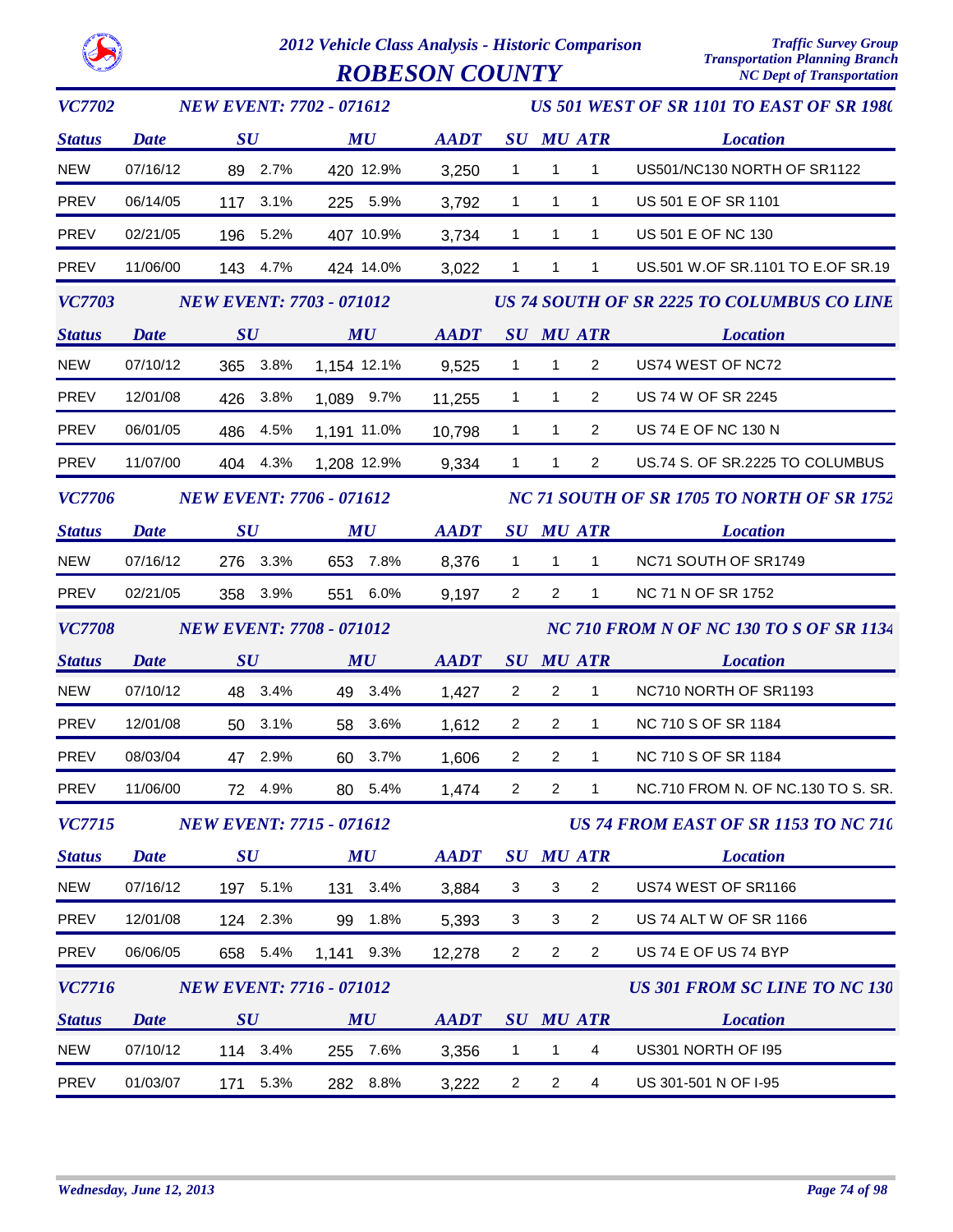|               |                                 |                                 | <b>ROBESON COUNTY</b> |             |                                | <b>Transportation Planning Branch</b><br><b>NC Dept of Transportation</b> |              |                                              |  |  |
|---------------|---------------------------------|---------------------------------|-----------------------|-------------|--------------------------------|---------------------------------------------------------------------------|--------------|----------------------------------------------|--|--|
| <b>VC7717</b> |                                 | <b>NEW EVENT: 7717 - 072312</b> |                       |             |                                |                                                                           |              | <b>NC 83 FROM SC LINE TO US 501</b>          |  |  |
| <b>Status</b> | <b>Date</b>                     | $\boldsymbol{S}\boldsymbol{U}$  | MU                    | <b>AADT</b> |                                | <b>SU MU ATR</b>                                                          |              | <b>Location</b>                              |  |  |
| <b>NEW</b>    | 07/23/12                        | 19 3.8%                         | 21 4.2%               | 506         | $\overline{\mathbf{c}}$        | $\sqrt{2}$                                                                | 1            | NC83 SOUTH OF SR1100                         |  |  |
| <b>PREV</b>   | 01/03/07                        | 16 2.7%                         | 19 3.3%               | 584         | $\overline{2}$                 | 2                                                                         | 1            | NC 83 W OF SR 1100                           |  |  |
| <b>VC7718</b> |                                 | <b>NEW EVENT: 7718 - 071612</b> |                       |             |                                | US 501 FROM NC 83 TO US 301 BYP (Scotland)                                |              |                                              |  |  |
| <b>Status</b> | Date                            | SU                              | MU                    | <b>AADT</b> |                                | <b>SU MU ATR</b>                                                          |              | <b>Location</b>                              |  |  |
| <b>NEW</b>    | 07/16/12                        | 3.3%<br>98                      | 218 7.3%              | 2,993       | 1                              | $\mathbf{1}$                                                              | 1            | US501 NORTH OF SR1105                        |  |  |
| <b>PREV</b>   | 04/09/07                        | 2.8%<br>120                     | 371 8.5%              | 4,362       | $\mathbf{1}$                   | $\mathbf{1}$                                                              | 1            | US 501 W OF SR 1105                          |  |  |
| VC7719        | <b>NEW EVENT: 7719 - 073012</b> |                                 |                       |             |                                |                                                                           |              | US 74 BYP FROM NC 71 TO US 74 BUS (Scotland) |  |  |
| <b>Status</b> | <b>Date</b>                     | SU                              | MU                    | <b>AADT</b> | SU                             | <b>MU ATR</b>                                                             |              | <b>Location</b>                              |  |  |
| <b>NEW</b>    | 07/30/12                        | 3.1%<br>440                     | 1,738 12.1%           | 14,308      | $\mathbf{1}$                   | $\mathbf{1}$                                                              | 1            | US74 WEST OF NC71                            |  |  |
| <b>PREV</b>   | 04/09/07                        | 574 3.9%                        | 1,949 13.1%           | 14,850      | $\mathbf{1}$                   | $\mathbf{1}$                                                              | $\mathbf{1}$ | US 74 BYP W OF NC 71                         |  |  |
| <b>VC7720</b> |                                 | <b>NEW EVENT: 7720 - 071612</b> |                       |             |                                |                                                                           |              | <b>NC 71 FROM US 74 BYP TO NC 72</b>         |  |  |
| <b>Status</b> | <b>Date</b>                     | SU                              | MU                    | <b>AADT</b> | SU                             | <b>MU ATR</b>                                                             |              | <b>Location</b>                              |  |  |
| <b>NEW</b>    | 07/16/12                        | 4.3%<br>283                     | 529 8.0%              | 6,618       | 1                              | $\overline{c}$                                                            | 1            | NC71 NORTH OF SR1308                         |  |  |
| <b>PREV</b>   | 04/09/07                        | 5.2%<br>427                     | 592 7.2%              | 8,248       | 2                              | 2                                                                         | $\mathbf{1}$ | NC 71 W OF SR 1308                           |  |  |
| <b>VC7721</b> |                                 | <b>NEW EVENT: 7721 - 071012</b> |                       |             |                                |                                                                           |              | <b>NC 41 FROM SC LINE TO NC 904</b>          |  |  |
| <b>Status</b> | <b>Date</b>                     | SU                              | MU                    | <b>AADT</b> | $\boldsymbol{S}\boldsymbol{U}$ | <b>MU ATR</b>                                                             |              | <b>Location</b>                              |  |  |
| <b>NEW</b>    | 07/10/12                        | 4.0%<br>67                      | 50 3.0%               | 1,656       | 3                              | 3                                                                         | 1            | NC41 SOUTH OF SR2278                         |  |  |
| <b>PREV</b>   | 01/03/07                        | 4.5%<br>86                      | 3.9%<br>74            | 1,919       | 3                              | 3                                                                         | $\mathbf{1}$ | NC 41 S OF SR 2278                           |  |  |

TO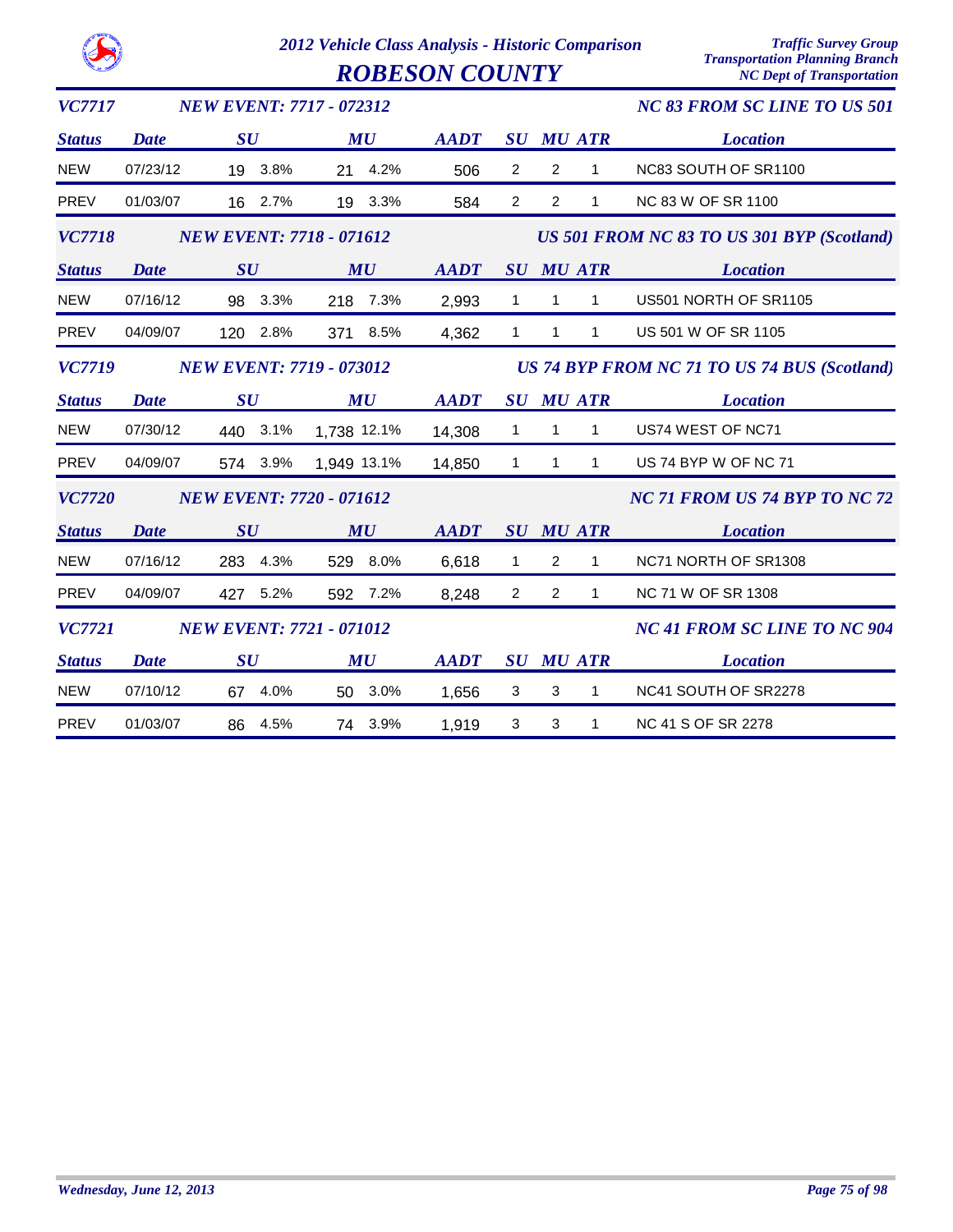

| <b>RUTHERFORD COUNTY</b> |  |
|--------------------------|--|
|--------------------------|--|

| <i><b>VC8005</b></i> |             | <b>NEW EVENT: 8005 - 070912</b> |                                |             |    |        |  | US 64 FROM E OF SR 1168 TO E OF SR 1369 |  |  |  |
|----------------------|-------------|---------------------------------|--------------------------------|-------------|----|--------|--|-----------------------------------------|--|--|--|
| <b>Status</b>        | <b>Date</b> | <b>SU</b>                       | $\boldsymbol{M}\boldsymbol{U}$ | <b>AADT</b> | SU | MU ATR |  | <b>Location</b>                         |  |  |  |
| <b>NEW</b>           | 07/09/12    | 5.0%<br>96.                     | 1.0%<br>19                     | 1.918       | -3 | 3      |  | <b>US 64 EAST OF SR 1008</b>            |  |  |  |
| <b>PREV</b>          | 08/21/06    | 3.9%<br>259                     | 1.5%<br>100                    | 6.662       | 3  | 3      |  | US 64-74 A W OF SR 1168                 |  |  |  |
| PREV                 | 01/16/01    | 2.7%<br>182.                    | 1.5%<br>99                     | 6.654       | 3  | 3      |  | US 64-74 W OF SR 1168                   |  |  |  |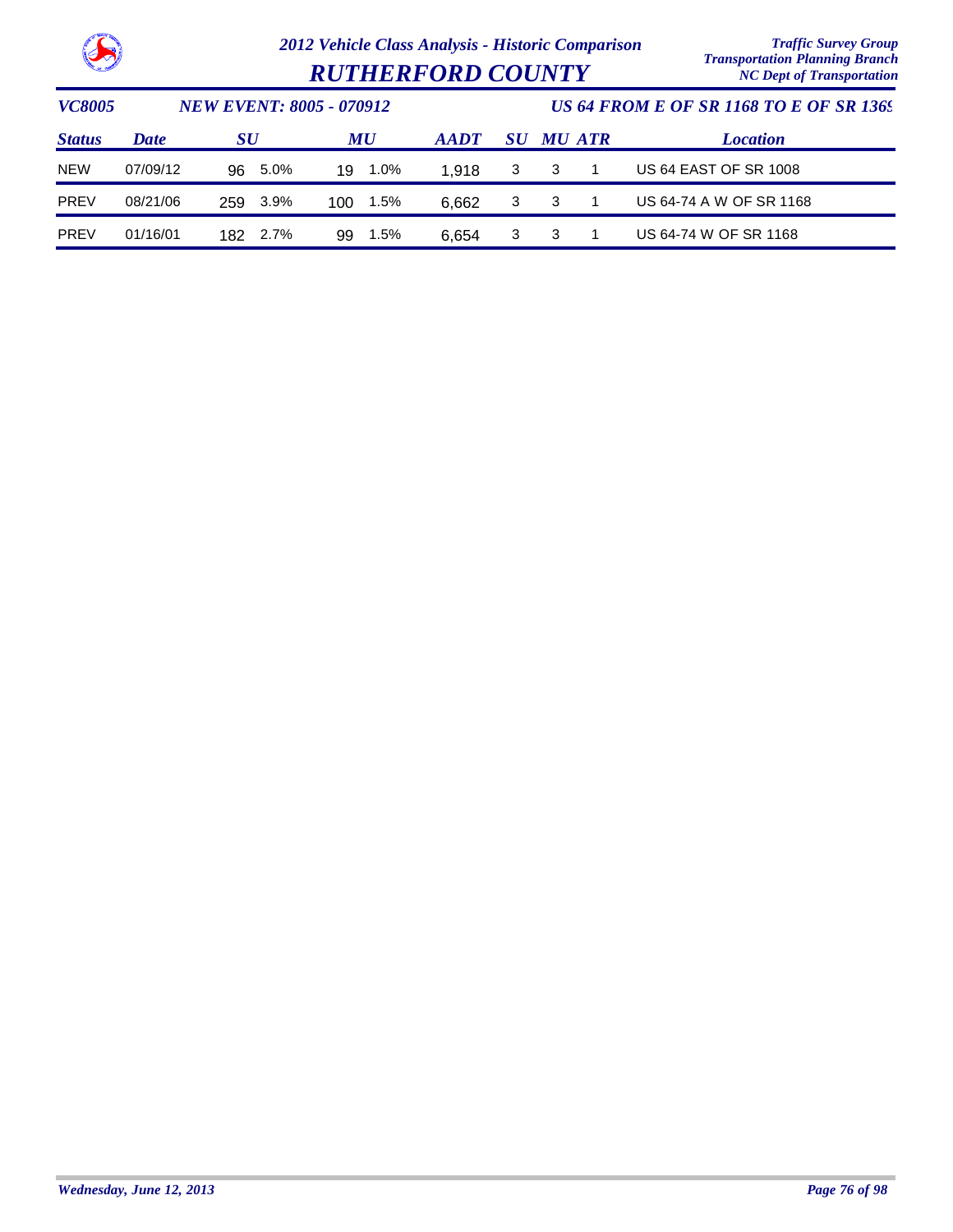

| <b>VC8203</b> |                                 |                                 |             |             |                                       |                                | NEW EVENT: 8203 - 071712 US 15 SOUTH OF SR 1628 TO NORTH OF THE S.C. STATE LINE |  |  |
|---------------|---------------------------------|---------------------------------|-------------|-------------|---------------------------------------|--------------------------------|---------------------------------------------------------------------------------|--|--|
| <b>Status</b> | <b>Date</b>                     | $\boldsymbol{S}\boldsymbol{U}$  | MU          | <b>AADT</b> | $\bm{S}\bm{U}$                        | <b>MU ATR</b>                  | <b>Location</b>                                                                 |  |  |
| <b>NEW</b>    | 07/17/12                        | 96<br>1.7%                      | 324 5.6%    | 5,790       | $\mathbf{1}$                          | $\mathbf{1}$<br>$\mathbf{1}$   | US15/401 SOUTH OF SR1100                                                        |  |  |
| <b>PREV</b>   | 03/05/07                        | 1.3%<br>88                      | 4.9%<br>324 | 6,644       | $\mathbf{1}$                          | $\mathbf{1}$<br>$\mathbf{1}$   | US 15-401 N OF SR 1614                                                          |  |  |
| PREV          | 10/30/00                        | 92 1.8%                         | 371 7.2%    | 5,130       | $\mathbf{1}$                          | $\mathbf{1}$<br>$\mathbf{1}$   | US.15 S.OF SR.1628 TO N. OF S.C. ST                                             |  |  |
| <b>VC8205</b> |                                 | <b>NEW EVENT: 8205 - 081312</b> |             |             |                                       |                                | <b>US 74 FROM RICHMOND CO TO SR 1321</b>                                        |  |  |
| <b>Status</b> | <b>Date</b>                     | SU                              | MU          | <b>AADT</b> |                                       | <b>SU MU ATR</b>               | <b>Location</b>                                                                 |  |  |
| <b>NEW</b>    | 08/13/12                        | 734 4.5%                        | 2,028 12.5% | 16,226      | $\mathbf{1}$                          | $\mathbf{1}$<br>$\overline{2}$ | US74 WEST OF SR1156                                                             |  |  |
| PREV          | 04/09/07                        | 731 4.2%                        | 2,128 12.1% | 17,610      | $\overline{1}$                        | $\mathbf{1}$<br>2              | US 74 W OF SR 1156                                                              |  |  |
| PREV          | 10/30/00                        | 737 5.3%                        | 2,217 16.0% | 13,869      | $\mathbf{1}$                          | $\mathbf{1}$<br>$\overline{2}$ | US.74 FROM RICHMOND CO.TO SR.1                                                  |  |  |
| <b>VC8207</b> | <b>NEW EVENT: 8207 - 073012</b> |                                 |             |             | <b>NC 79 FROM SC LINE TO NC 381</b>   |                                |                                                                                 |  |  |
| <b>Status</b> | <b>Date</b>                     | $\boldsymbol{S}\boldsymbol{U}$  | MU          | <b>AADT</b> |                                       | <b>SU MU ATR</b>               | <b>Location</b>                                                                 |  |  |
| <b>NEW</b>    | 07/30/12                        | 35 2.4%                         | 128 8.7%    | 1,472       | $\overline{1}$                        | $\mathbf{1}$<br>$\mathbf{1}$   | NC79 WEST OF NC381                                                              |  |  |
| <b>PREV</b>   | 03/05/07                        | 114 5.7%                        | 131 6.6%    | 1,985       | $\overline{2}$                        | $\overline{2}$<br>$\mathbf{1}$ | NC 79 W OF NC 381                                                               |  |  |
| <b>VC8208</b> | <b>NEW EVENT: 8208 - 072312</b> |                                 |             |             | <b>NC 381 FROM SC LINE TO NC 79</b>   |                                |                                                                                 |  |  |
| <b>Status</b> | <b>Date</b>                     | SU                              | MU          | <b>AADT</b> |                                       | <b>SU MU ATR</b>               | <b>Location</b>                                                                 |  |  |
| NEW           | 07/23/12                        | 24 4.2%                         | 26 4.6%     | 566         | $\overline{2}$                        | $\overline{2}$<br>$\mathbf{1}$ | NC381 SOUTH OF NC79                                                             |  |  |
| PREV          | 03/05/07                        | 60<br>7.1%                      | 31 3.7%     | 844         | 3                                     | 3<br>$\mathbf{1}$              | <b>NC 381 S OF NC 79</b>                                                        |  |  |
| <b>VC8209</b> |                                 | <b>NEW EVENT: 8209 - 072312</b> |             |             | NC 381 FROM US 74 (Richmond) TO NC 79 |                                |                                                                                 |  |  |
| <b>Status</b> | <b>Date</b>                     | SU                              | MU          | <b>AADT</b> |                                       | <b>SU MU ATR</b>               | <b>Location</b>                                                                 |  |  |
| <b>NEW</b>    | 07/23/12                        | 24 2.2%                         | 24 2.2%     | 1,088       | 3                                     | $\overline{2}$<br>$\mathbf{1}$ | NC381 NORTH OF SR1158                                                           |  |  |
| <b>PREV</b>   | 04/17/07                        | 46 4.0%                         | 28 2.4%     | 1,150       | 3                                     | 3<br>$1 \quad \blacksquare$    | NC 381 N OF SR 1162                                                             |  |  |
| <b>VC8210</b> |                                 | <b>NEW EVENT: 8210 - 071712</b> |             |             |                                       |                                | <b>US 15 FROM US 15-401 BUS TO US 74</b>                                        |  |  |
| <b>Status</b> | <b>Date</b>                     | SU                              | MU          | <b>AADT</b> |                                       | <b>SU MU ATR</b>               | <b>Location</b>                                                                 |  |  |
| <b>NEW</b>    | 07/17/12                        | 214 2.6%                        | 328 4.0%    | 8,262       | $\overline{2}$                        | $\overline{2}$<br>$\mathbf{1}$ | US15/401 BYP SOUTH OF SR1175                                                    |  |  |
| <b>PREV</b>   | 11/17/09                        | 266 2.9%                        | 287 3.1%    | 9,126       | $\overline{2}$                        | $\overline{2}$<br>$\mathbf{1}$ | US 15-501 S OF FORD DR                                                          |  |  |
| VC8212        |                                 | <b>NEW EVENT: 8212 - 071712</b> |             |             |                                       |                                | <b>US 15-401 FROM US 74 BUS TO US 15-501</b>                                    |  |  |
| <b>Status</b> | <b>Date</b>                     | SU                              | MU          | <b>AADT</b> |                                       | <b>SU MU ATR</b>               | <b>Location</b>                                                                 |  |  |
| <b>NEW</b>    | 07/17/12                        | 298 2.9%                        | 471 4.6%    | 10,300      | $\overline{2}$                        | $\overline{2}$<br>$\mathbf{1}$ | US15/401/501 NORTH OF SR1394                                                    |  |  |
| PREV          | 11/10/09                        | 334 3.2%                        | 397 3.7%    | 10,593      | $2^{\circ}$                           | $\overline{2}$<br>$\mathbf{1}$ | US 15-401 S OF SR 1300                                                          |  |  |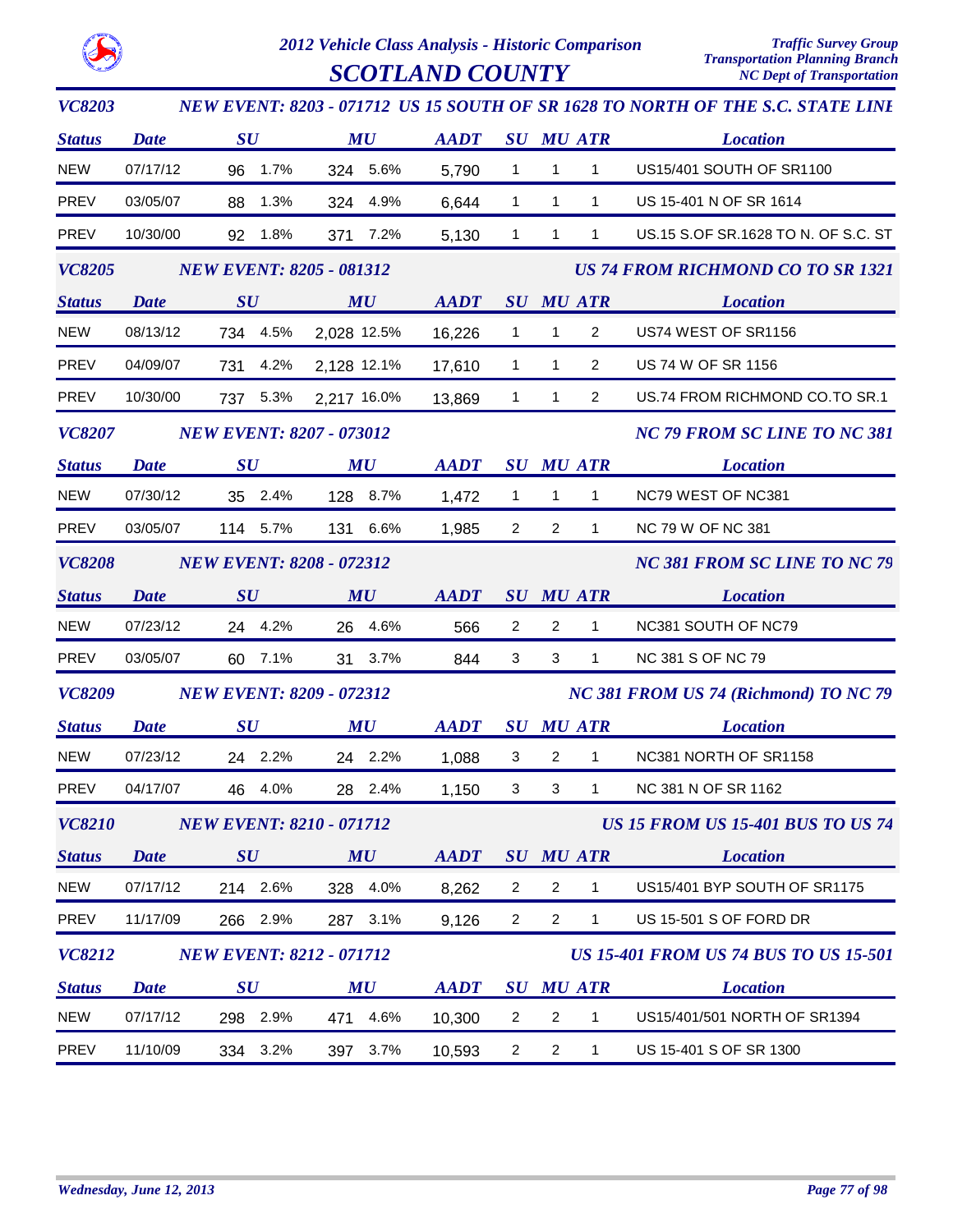

| <b>SCOTLAND COUNTY</b> | <i>El anopolitanion Elanthoni</i> , <i>Branch</i><br><b>NC Dept of Transportation</b> |
|------------------------|---------------------------------------------------------------------------------------|
|                        |                                                                                       |

| VC8214        |             | <i>NEW EVENT: 8214 - 071712</i> |          |                | US 401 FROM US 401 BYP TO NC 144 |           |  |                       |  |
|---------------|-------------|---------------------------------|----------|----------------|----------------------------------|-----------|--|-----------------------|--|
| <b>Status</b> | <b>Date</b> | <b>SU</b>                       | MU       | $A$ <i>ADT</i> |                                  | SU MU ATR |  | <b>Location</b>       |  |
| <b>NEW</b>    | 07/17/12    | 2.6%<br>124                     | 184 3.8% | 4.818          |                                  | 2 2 1     |  | US401 SOUTH OF SR1407 |  |
| <b>PREV</b>   | 11/17/09    | 226 4.1%                        | 235 4.2% | 5.539          |                                  | 2 2       |  | US 401 N OF SR 1416   |  |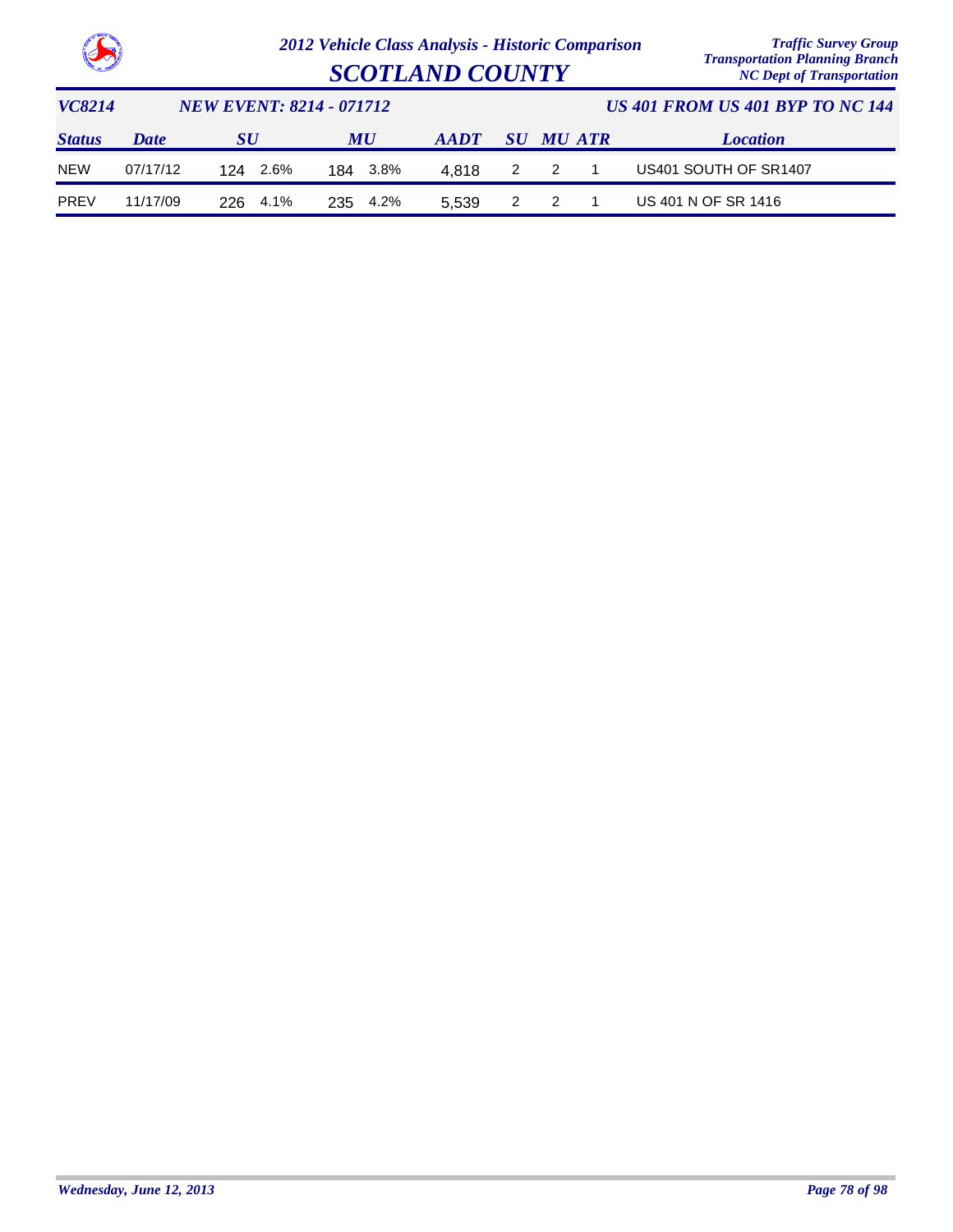$STANLY$   $COUNTY$ 

| <b>VC8303</b> | <b>NEW EVENT: 8303 - 022613</b> |                                 |                                |             |                | NC 73 WEST OF SR 1236 TO EAST OF SR 1234 |                                        |                                                |  |  |  |
|---------------|---------------------------------|---------------------------------|--------------------------------|-------------|----------------|------------------------------------------|----------------------------------------|------------------------------------------------|--|--|--|
| <b>Status</b> | <b>Date</b>                     | $\bm{S}\bm{U}$                  | $\boldsymbol{M}\boldsymbol{U}$ | <b>AADT</b> |                |                                          | <b>SU MU ATR</b>                       | <b>Location</b>                                |  |  |  |
| <b>NEW</b>    | 02/26/13                        | 231 3.9%                        | 81 1.4%                        | 5,942       | $\mathbf{3}$   | $\mathbf{3}$                             | $\mathbf{1}$                           | NC 73 W OF SR 1231                             |  |  |  |
| PREV          | 04/30/07                        | 375 6.0%                        | 129 2.1%                       | 6,204       | $\mathbf{3}$   | 3                                        | $1 \quad$                              | NC 73 W OF SR 1231                             |  |  |  |
| PREV          | 11/28/00                        | 283 4.5%                        | 255 4.0%                       | 6,322       | $\mathbf{3}$   | 3                                        | $\mathbf{1}$                           | NC 73 W OF SR 1237                             |  |  |  |
| <b>VC8304</b> | <b>NEW EVENT: 8304 - 021913</b> |                                 |                                |             |                |                                          |                                        | <b>US 52 FROM E OF SR 1923 TO E OF SR 1744</b> |  |  |  |
| <b>Status</b> | <b>Date</b>                     | SU                              | $\boldsymbol{M}\boldsymbol{U}$ | <b>AADT</b> |                |                                          | <b>SU MU ATR</b>                       | <b>Location</b>                                |  |  |  |
| <b>NEW</b>    | 02/19/13                        | 271 3.5%                        | 362 4.7%                       | 7,690       | $\overline{2}$ | $2^{\circ}$                              | 1                                      | US 52 N OF SR 1908                             |  |  |  |
| PREV          | 07/21/03                        | 244 3.8%                        | 399 6.2%                       | 6,422       | $\overline{2}$ | $\overline{2}$                           | $\mathbf{1}$                           | US 52 N OF SR 1908                             |  |  |  |
| PREV          | 11/28/00                        | 259 4.0%                        | 376 5.8%                       | 6,444       | $\overline{2}$ | $\overline{2}$                           | $\mathbf{1}$                           | US 52 S OF SR 1745                             |  |  |  |
| <b>VC8305</b> | <b>NEW EVENT: 8305 - 022513</b> |                                 |                                |             |                | NC 24 FROM E OF NC 205 TO S OF SR 1221   |                                        |                                                |  |  |  |
| <b>Status</b> | <b>Date</b>                     | $\bm{S}\bm{U}$                  | $\boldsymbol{M}\boldsymbol{U}$ | <b>AADT</b> |                |                                          | <b>SU MU ATR</b>                       | <b>Location</b>                                |  |  |  |
| <b>NEW</b>    | 02/25/13                        | 506 4.0%                        | 414 3.2%                       | 12,746      | $\mathbf{3}$   | $\mathbf{3}$                             | $\overline{1}$                         | NC 24-27 W OF SR 1219                          |  |  |  |
| PREV          | 07/22/03                        | 325 3.5%                        | 339 3.7%                       | 9,285       | $\overline{2}$ | $\overline{2}$                           | $\mathbf{1}$                           | <b>NC 24 E OF SR 1115</b>                      |  |  |  |
| PREV          | 11/28/00                        | 404 4.1%                        | 336 3.4%                       | 9,860       | $\mathbf{3}$   | 3                                        | $\mathbf{1}$                           | NC 24-27 E OF SR 1115                          |  |  |  |
| <b>VC8306</b> |                                 | <b>NEW EVENT: 8306 - 022613</b> |                                |             |                |                                          | <b>NC 8 FROM NC 49 TO ROWAN COUNTY</b> |                                                |  |  |  |
| <b>Status</b> | <b>Date</b>                     | SU                              | MU                             |             |                |                                          |                                        | AADT SU MU ATR Location                        |  |  |  |
| <b>NEW</b>    | 02/26/13                        | 256 4.2%                        | 474 7.9%                       | 6,033       | $\overline{1}$ | 1                                        | $1 \quad \blacksquare$                 | NC 8-49 N OF SR 1578                           |  |  |  |
| PREV          | 08/28/06                        | 367 6.2%                        | 543 9.2%                       | 5,896       | $\overline{2}$ | $\overline{2}$                           | $\mathbf{1}$                           | <b>NC 8 E OF SR 1578</b>                       |  |  |  |
| PREV          | 07/22/03                        | 320 5.0%                        | 586 9.2%                       | 6,350       | $\mathbf{1}$   | $\overline{2}$                           | 1                                      | <b>NC 8 E OF SR 1578</b>                       |  |  |  |
| PREV          | 11/28/00                        | 316 6.0%                        | 595 11.3%                      | 5,265       | $\mathbf{1}$   | $\overline{2}$                           | $\mathbf{1}$                           | NC 8-49 W OF SR 1578                           |  |  |  |
|               |                                 | VC8307 NEW EVENT: 8307 - 021913 |                                |             |                |                                          |                                        | <b>US 52 FROM NC 742 TO NC 731</b>             |  |  |  |
| <b>Status</b> | <b>Date</b>                     | $\bm{S}\bm{U}$                  | MU                             | <b>AADT</b> |                |                                          | <b>SU MU ATR</b>                       | <b>Location</b>                                |  |  |  |
| <b>NEW</b>    | 02/19/13                        | 150 4.1%                        | 442 12.1%                      | 3,638       | $\mathbf{1}$   | $\mathbf{1}$                             | $\mathbf{1}$                           | US 52 S OF NC 731                              |  |  |  |
| PREV          | 05/01/07                        | 208 5.3%                        | 530 13.5%                      | 3,929       | $\mathbf{1}$   | $\mathbf{1}$                             | $\mathbf{1}$                           | US 52 S OF NC 731                              |  |  |  |
| <b>VC8308</b> |                                 | <b>NEW EVENT: 8308 - 021913</b> |                                |             |                |                                          |                                        | NC 742 FROM US 52 (UNION) TO NC 138            |  |  |  |
| <b>Status</b> | <b>Date</b>                     | SU                              | MU                             | <b>AADT</b> |                |                                          | <b>SU MU ATR</b>                       | <b>Location</b>                                |  |  |  |
| <b>NEW</b>    | 02/19/13                        | 112 8.6%                        | 81 6.2%                        | 1,300       | 3              | 3                                        | $\mathbf{1}$                           | NC 742 S OF SR 1100                            |  |  |  |
| PREV          | 05/07/07                        | 7.1%<br>86                      | 92 7.6%                        | 1,217       | $\overline{2}$ | $\overline{2}$                           | $\mathbf{1}$                           | NC 742 S OF SR 1100                            |  |  |  |
| <b>VC8309</b> |                                 | <b>NEW EVENT: 8309 - 021913</b> |                                |             |                |                                          |                                        | NC 205 FROM NC 218 (UNION) TO NC 138           |  |  |  |
| <b>Status</b> | <b>Date</b>                     | $\boldsymbol{S}\boldsymbol{U}$  | MU                             | <b>AADT</b> |                |                                          | <b>SU MU ATR</b>                       | <b>Location</b>                                |  |  |  |
| <b>NEW</b>    | 02/19/13                        | 131<br>6.9%                     | 126 6.6%                       | 1,904       | $\overline{2}$ | $\overline{2}$                           | 1                                      | NC 205 S OF SR 1101                            |  |  |  |
| PREV          | 05/01/07                        | 134 6.9%                        | 4.9%<br>96                     | 1,944       | 3              | 3                                        | $\mathbf{1}$                           | NC 205 S OF SR 1101                            |  |  |  |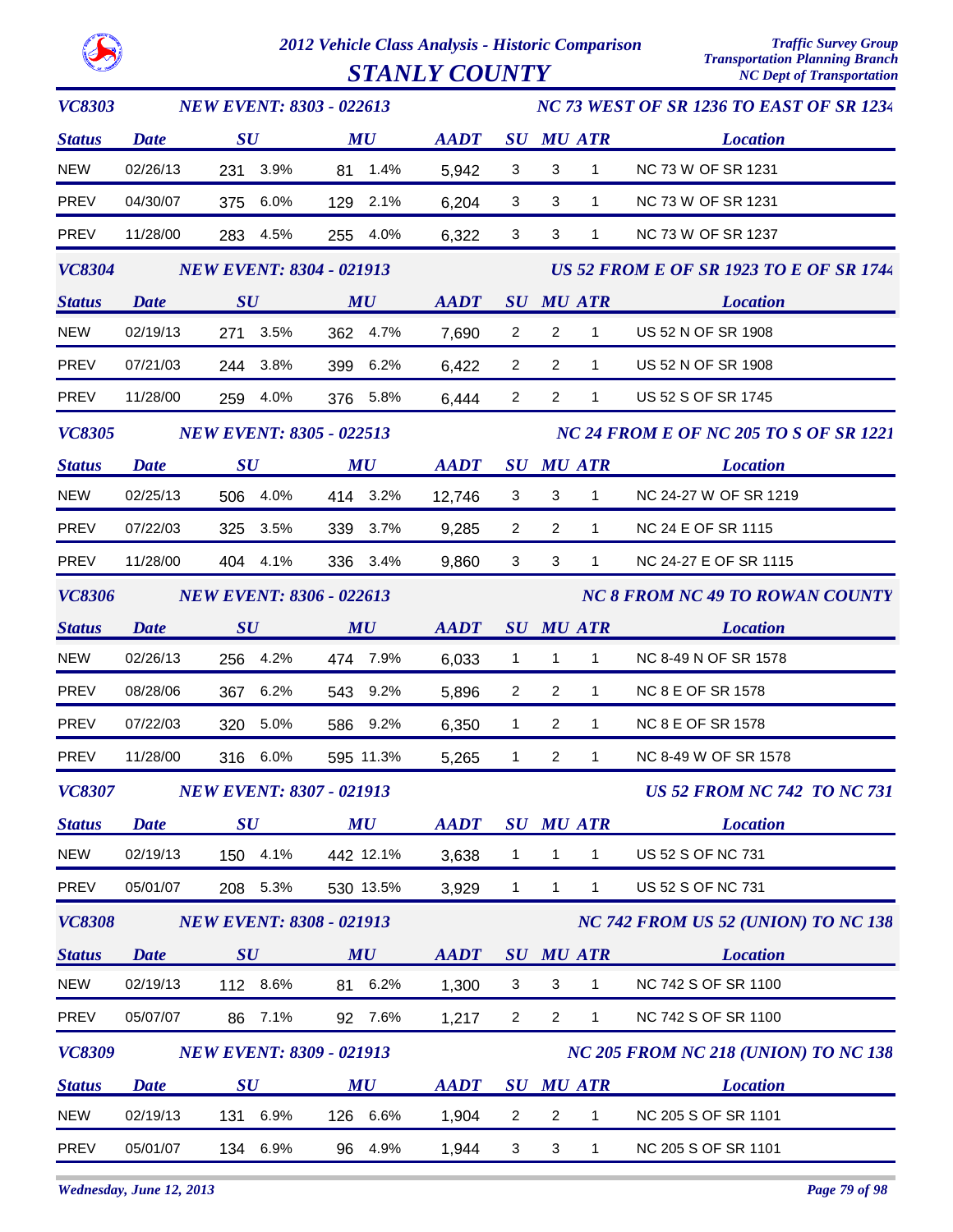|                                                  |             | 2012 Vehicle Class Analysis - Historic Comparison | <b>Traffic Survey Group</b><br><b>Transportation Planning Branch</b> |                                  |                                        |                                           |               |                                   |  |  |
|--------------------------------------------------|-------------|---------------------------------------------------|----------------------------------------------------------------------|----------------------------------|----------------------------------------|-------------------------------------------|---------------|-----------------------------------|--|--|
|                                                  |             |                                                   | <b>STANLY COUNTY</b>                                                 | <b>NC Dept of Transportation</b> |                                        |                                           |               |                                   |  |  |
| <b>VC8310</b>                                    |             | <b>NEW EVENT: 8310 - 022513</b>                   |                                                                      |                                  | NC 200 FROM NC 218 (UNION) TO NC 24-27 |                                           |               |                                   |  |  |
| <b>Status</b>                                    | <b>Date</b> | SU                                                | MU                                                                   | <b>AADT</b>                      | SU                                     |                                           | <b>MU ATR</b> | <b>Location</b>                   |  |  |
| <b>NEW</b>                                       | 02/25/13    | 6.5%<br>113                                       | 3.4%<br>59                                                           | 1,750                            | 3                                      | 3                                         | 1             | NC 200 S OF SR 1118               |  |  |
| <b>PREV</b>                                      | 05/01/07    | 4.4%<br>78                                        | 6.8%<br>120                                                          | 1,772                            | 2                                      | 2                                         | 1             | <b>NC 200 S OF SR 1122</b>        |  |  |
| <b>VC8312</b><br><b>NEW EVENT: 8312 - 022513</b> |             |                                                   |                                                                      |                                  |                                        | NC 200 FROM NC 24-27 TO US 601 (CABARRUS) |               |                                   |  |  |
| <b>Status</b>                                    | <b>Date</b> | $\boldsymbol{S}\boldsymbol{U}$                    | MU                                                                   | <b>AADT</b>                      | $\boldsymbol{S}\boldsymbol{U}$         |                                           | <b>MU ATR</b> | <b>Location</b>                   |  |  |
| <b>NEW</b>                                       | 02/25/13    | 2.8%<br>131                                       | 2.1%<br>98                                                           | 4,639                            | 3                                      | 3                                         | 1             | <b>NC 200 N OF SR1206</b>         |  |  |
| <b>PREV</b>                                      | 05/01/07    | 238<br>4.7%                                       | 127 2.5%                                                             | 5,086                            | 3                                      | 3                                         | 1             | NC 200 W OF SR 1206               |  |  |
| <b>VC8313</b>                                    |             | <b>NEW EVENT: 8313 - 022613</b>                   |                                                                      |                                  |                                        |                                           |               | <b>NC 49 FROM NC 73 TO US 52</b>  |  |  |
| <b>Status</b>                                    | Date        | SU                                                | MU                                                                   | <b>AADT</b>                      | SU                                     |                                           | <b>MU ATR</b> | <b>Location</b>                   |  |  |
| <b>NEW</b>                                       | 02/26/13    | 4.4%<br>246                                       | 6.5%<br>360                                                          | 5,544                            | 2                                      | 2                                         | 1             | NC 49 W OF SR 1453                |  |  |
| PREV                                             | 04/30/07    | 5.6%<br>313                                       | 473<br>8.4%                                                          | 5,602                            | $\overline{2}$                         | $\overline{2}$                            | 1             | <b>NC 49 E OF SR 1433</b>         |  |  |
| VC8314                                           |             | <b>NEW EVENT: 8314 - 022613</b>                   |                                                                      |                                  |                                        |                                           |               | <b>US 52 FROM NC 49 TO NC 152</b> |  |  |
| <b>Status</b>                                    | <b>Date</b> | SU                                                | MU                                                                   | <b>AADT</b>                      | SU                                     |                                           | <b>MU ATR</b> | <b>Location</b>                   |  |  |
| <b>NEW</b>                                       | 02/26/13    | 5.2%<br>306                                       | 7.5%<br>438                                                          | 5,856                            | $\overline{2}$                         | $\overline{2}$                            | 1             | US 52 N OF SR 1156                |  |  |
| <b>PREV</b>                                      | 04/30/07    | 6.5%<br>434                                       | 8.7%<br>580                                                          | 6,667                            | 2                                      | 2                                         | 1             | US 52 W OF SR 1456                |  |  |

O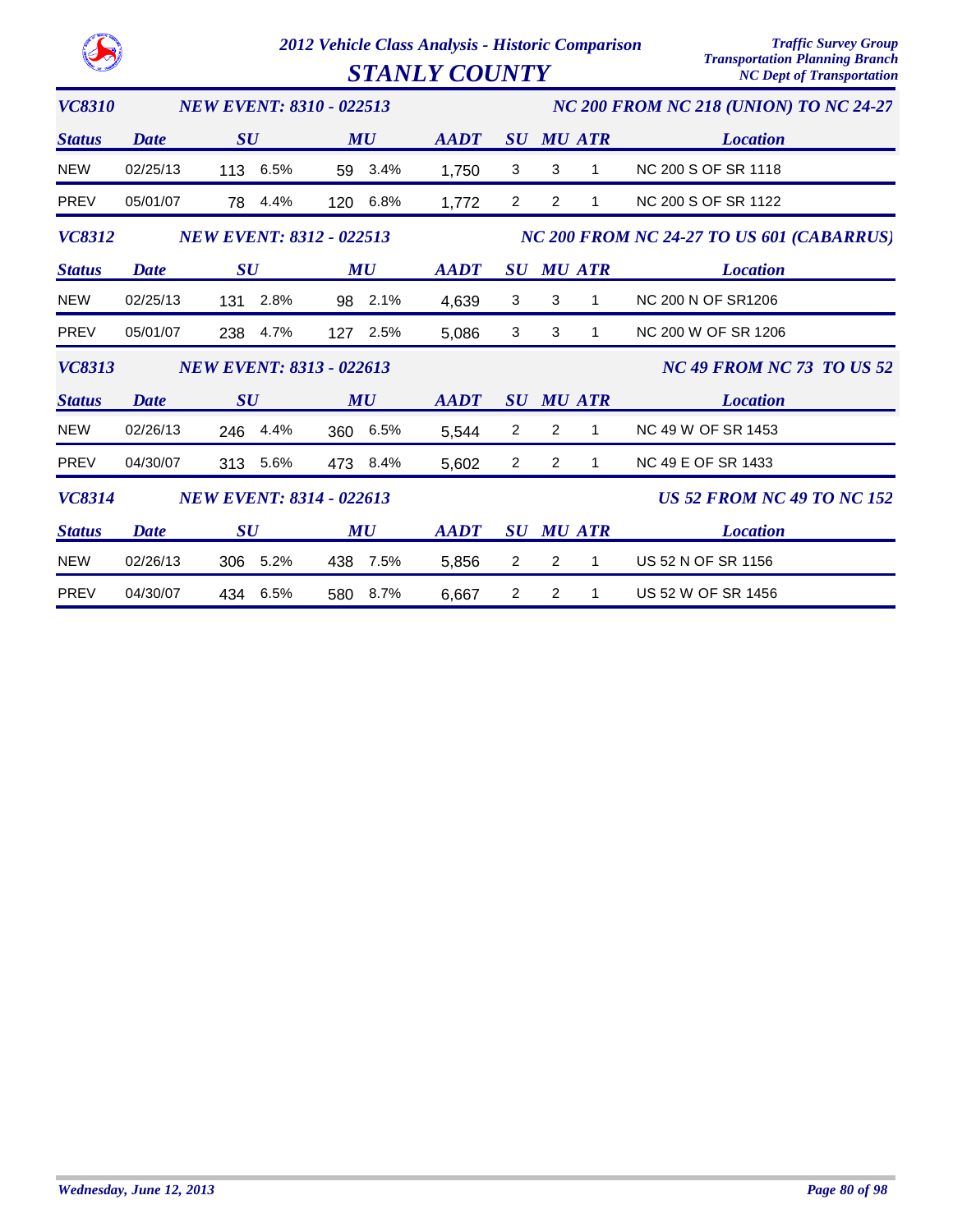

| <b>VC8402</b> | <b>NEW EVENT: 8402 - 061212</b> |                                 |                                |             |                                       | NC 65 WEST OF SR 2033 TO EAST OF SR 1933  |                                           |                                    |  |  |
|---------------|---------------------------------|---------------------------------|--------------------------------|-------------|---------------------------------------|-------------------------------------------|-------------------------------------------|------------------------------------|--|--|
| <b>Status</b> | Date                            | $\boldsymbol{S}\boldsymbol{U}$  | $\boldsymbol{M}\boldsymbol{U}$ | <b>AADT</b> |                                       |                                           | <b>SU MU ATR</b>                          | <b>Location</b>                    |  |  |
| <b>NEW</b>    | 06/12/12                        | 178 3.7%                        | 132 2.7%                       | 4,818       | 3                                     | $\mathbf{3}$                              | $\mathbf{1}$                              | NC 65 0.1 MILE W OF SR 1933        |  |  |
| PREV          | 05/16/06                        | 234 4.5%                        | 150 2.9%                       | 5,202       | 3                                     | 3                                         | 1                                         | NC 65 W OF SR 1933                 |  |  |
| PREV          | 08/01/05                        | 196 3.8%                        | 156 3.0%                       | 5,203       | 3                                     | 3                                         | $\mathbf{1}$                              | NC 65 E OF SR 2033                 |  |  |
| PREV          | 07/07/03                        | 188 3.5%                        | 140 2.6%                       | 5,304       | 3                                     | 3                                         | $\mathbf{1}$                              | <b>NC 65 E OF SR 2033</b>          |  |  |
| <b>VC8403</b> |                                 | <b>NEW EVENT: 8403 - 061212</b> |                                |             |                                       |                                           | NC 66 SOUTH OF SR 1119 TO EAST OF SR 1962 |                                    |  |  |
| <b>Status</b> | <b>Date</b>                     | SU                              | $\boldsymbol{M}\boldsymbol{U}$ | <b>AADT</b> |                                       |                                           | <b>SU MU ATR</b>                          | <b>Location</b>                    |  |  |
| NEW           | 06/12/12                        | 128 2.4%                        | 36 0.7%                        | 5,309       | 3                                     | 3                                         | $\mathbf{1}$                              | NC 66 0.1 MILE S OF SR 1961        |  |  |
| PREV          | 05/16/06                        | 126 2.4%                        | 33 0.6%                        | 5,242       | 3                                     | 3                                         | $\mathbf{1}$                              | NC 66 S OF SR 1119                 |  |  |
| PREV          | 08/01/05                        | 154 2.9%                        | 20 0.4%                        | 5,356       | $\mathbf{3}$                          | 3                                         | $\mathbf{1}$                              | NC 66 S OF SR 1119                 |  |  |
| <b>VC8404</b> | <b>NEW EVENT: 8404 - 061912</b> |                                 |                                |             |                                       | NC 704 WEST OF SR 1740 TO EAST OF SR 1607 |                                           |                                    |  |  |
| <b>Status</b> | <b>Date</b>                     | $\boldsymbol{S}\boldsymbol{U}$  | MU                             | <b>AADT</b> |                                       |                                           | <b>SU MU ATR</b>                          | <b>Location</b>                    |  |  |
| <b>NEW</b>    | 06/19/12                        | 73 5.1%                         | 87 6.1%                        | 1,432       | $\overline{2}$                        | $\overline{2}$                            | $\mathbf{1}$                              | NC 704 0.2 MILE E OF SR 1730       |  |  |
| PREV          | 05/16/06                        | 63 5.3%                         | 66 5.5%                        | 1,199       | $\overline{2}$                        | $\overline{2}$                            | $\mathbf{1}$                              | NC 704 W OF SR 1607                |  |  |
| PREV          | 08/01/05                        | 81 6.0%                         | 82 6.1%                        | 1,344       | $\overline{2}$                        | $\overline{2}$                            | $\mathbf{1}$                              | NC 704 W OF SR 1607                |  |  |
| <b>PREV</b>   | 07/07/03                        | 92 6.4%                         | 103 7.1%                       | 1,443       | $\overline{2}$                        | $\overline{2}$                            | $\mathbf{1}$                              | NC 704 W OF SR 1607                |  |  |
| <b>VC8408</b> |                                 | <b>NEW EVENT: 8408 - 070912</b> |                                |             |                                       |                                           | NC 268 FROM US 52 (SURRY) TO NC 66        |                                    |  |  |
| <b>Status</b> | <b>Date</b>                     | SU                              | MU                             | <b>AADT</b> |                                       |                                           | <b>SU MU ATR</b>                          | <b>Location</b>                    |  |  |
| <b>NEW</b>    | 07/09/12                        | 86 3.2%                         | 35 1.3%                        | 2,702       | 3                                     | 3                                         | $\mathbf{1}$                              | NC 268 0.2 MILE W OF SR 1179       |  |  |
| <b>PREV</b>   | 03/20/07                        | 125 3.8%                        | 45 1.4%                        | 3,319       | $\mathbf{3}$                          | 3                                         | $\mathbf{1}$                              | NC 268 W OF SR 1179                |  |  |
|               |                                 | VC8411 NEW EVENT: 8411 - 061812 |                                |             | NC 8-65 FROM NC 65 (FORSYTH) TO NC 89 |                                           |                                           |                                    |  |  |
| <b>Status</b> | <b>Date</b>                     | $\boldsymbol{S}\boldsymbol{U}$  | MU                             | <b>AADT</b> | $\boldsymbol{S}\boldsymbol{U}$        |                                           | <b>MU ATR</b>                             | <b>Location</b>                    |  |  |
| <b>NEW</b>    | 06/18/12                        | 342 3.4%                        | 232 2.3%                       | 10,037      | 3                                     | 3                                         | $\mathbf{1}$                              | NC 8/65 0.1 MILE E OF SR 1957      |  |  |
| <b>PREV</b>   | 03/20/07                        | 534 4.4%                        | 206 1.7%                       | 12,244      | 3                                     | 3                                         | $\mathbf{1}$                              | <b>NC 8 E OF SR 1957</b>           |  |  |
| VC8415        |                                 | <b>NEW EVENT: 8415 - 061112</b> |                                |             |                                       |                                           |                                           | <b>US 311 FROM NC 65 TO NC 89</b>  |  |  |
| <b>Status</b> | <b>Date</b>                     | SU                              | MU                             | <b>AADT</b> | SU                                    |                                           | <b>MU ATR</b>                             | <b>Location</b>                    |  |  |
| <b>NEW</b>    | 06/11/12                        | 266 3.0%                        | 166 1.9%                       | 8,820       | 3                                     | 3                                         | $\mathbf{1}$                              | US 311 0.1 MILE S OF SR 1936       |  |  |
| PREV          | 05/20/08                        | 432 4.4%                        | 192 1.9%                       | 9,858       | 3                                     | 3                                         | $\mathbf{1}$                              | US 311 S OF SR 1936                |  |  |
| <b>VC8416</b> |                                 | <b>NEW EVENT: 8416 - 061112</b> |                                |             |                                       |                                           |                                           | <b>US 311 FROM NC 89 TO NC 772</b> |  |  |
| <b>Status</b> | <b>Date</b>                     | SU                              | MU                             | <b>AADT</b> |                                       |                                           | <b>SU MU ATR</b>                          | <b>Location</b>                    |  |  |
| <b>NEW</b>    | 06/11/12                        | 127 3.6%                        | 111 3.2%                       | 3,496       | 3                                     | 3                                         | $\mathbf{1}$                              | US 311 0.1 MILE E OF SR 1717       |  |  |
| PREV          | 08/05/08                        | 119 3.3%                        | 112 3.1%                       | 3,576       | $\overline{2}$                        | $\overline{2}$                            | $\mathbf 1$                               | US 311 E OF SR 1717                |  |  |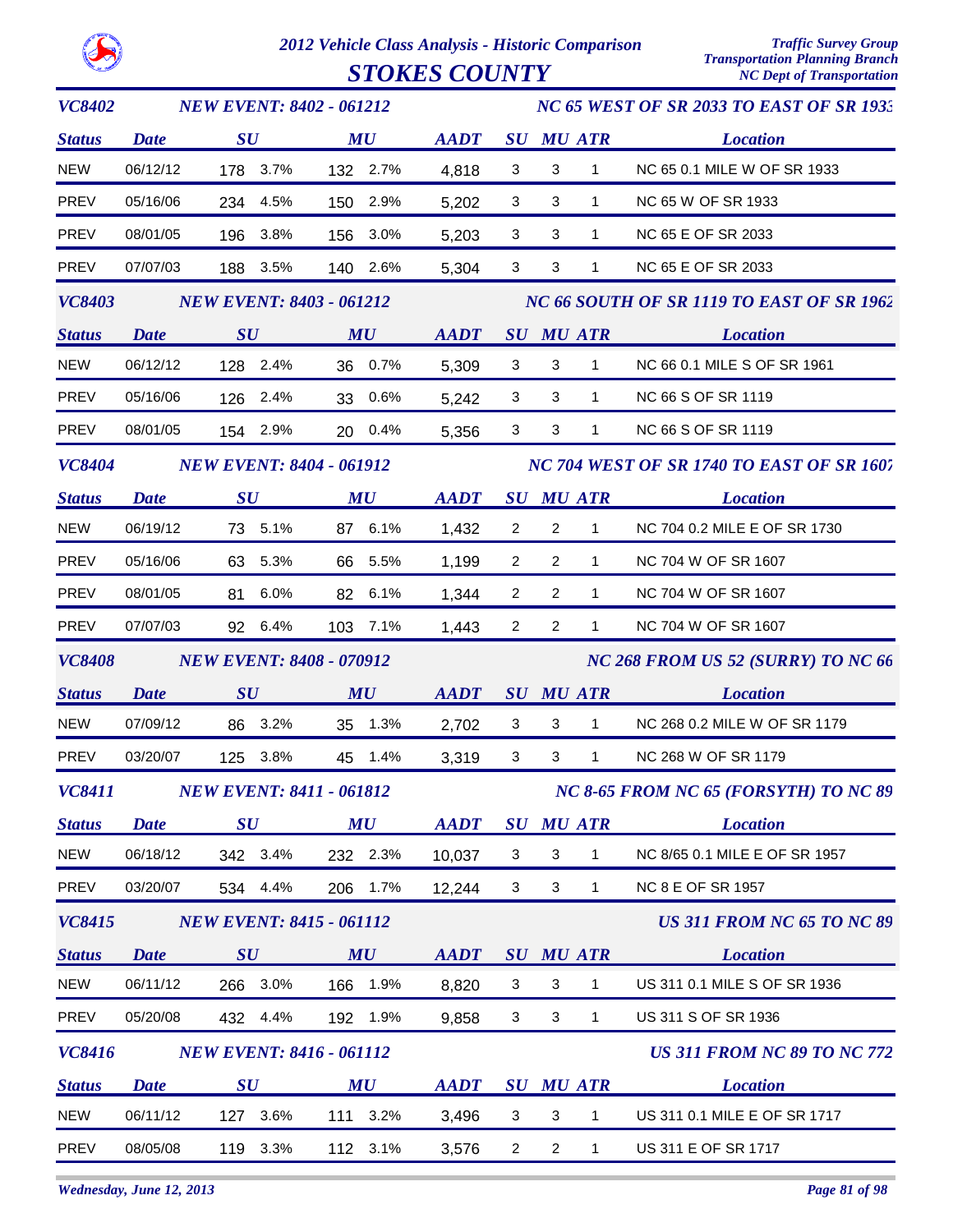*VC8417*

*2012 Vehicle Class Analysis - Historic Comparison Traffic Survey Group*

*STOKES COUNTY* 

*NEW EVENT: 8417 - 061212*

*US 311/NC 65 FROM NC 65 TO US 311*

*Status SU MU SU ATR Location AADT MU Date* NEW 06/12/12 293 3.3% 196 2.2% 8,896 3 3 1 US 311 0.1 MILE S OF NC 65 PREV 05/20/08 372 4.0% 177 1.9% 3 9,297 3 1 US 311/NC 65 S OF NC 65 *VC8418 Status SU MU SU ATR Location NC 268 FROM NC 66 TO NC 89 AADT MU NEW EVENT: 8418 - 061812 Date* NEW 06/18/12 34 5.3% 26 4.1% 636 3 3 1 NC 268 0.6 MILE W OF SR 1464 PREV 04/07/08 36 5.1% 16 2.3% 704 3 3 1 NC 268 W OF SR 1464 *VC8419 Status SU MU SU ATR Location NC 8 FROM NC 65 TO NC 89* **AADT** SU MU ATR *NEW EVENT: 8419 - 061212 Date* NEW 06/12/12 163 2.8% 75 1.3% 3 5,830 3 1 NC 8 0.1 MILE S OF SR 1941 PREV 05/20/08 199 3.2% 119 1.9% 6,202 3 3 1 NC 8 S OF SR 1941 *VC8420 Status SU MU SU ATR Location AADT MU NC 8 FROM NC 8-89 TO NC 704 NEW EVENT: 8420 - 062512 Date* NEW 06/25/12 96 5.3% 72 4.0% 1.802 3 3 1 NC 8 0.1 MILE S OF SR 1605 PREV 04/08/08 95 4.2% 69 3.0% 3 2,285 3 1 NC 8 S OF SR 1605 *VC8421 Status SU MU SU ATR Location NC 89 FROM NC 66 TO NC 704 AADT MU NEW EVENT: 8421 - 062512 Date* NEW 06/25/12 46 5.5% 30 3.6% 836 3 3 1 NC 89 0.2 MILE W OF SR 1464 PREV 04/08/08 48 4.7% 23 2.3% 1.018 3 3 1 NC 89 W OF SR 1464 *VC8422 Status SU MU SU ATR Location NC 89 FROM NC 704 TO NC 268 AADT MU NEW EVENT: 8422 - 062512 Date* NEW 06/25/12 38 7.3% 12 2.3% 522 3 3 1 NC 89 0.2 MILE E OF SR 1459 PREV 04/07/08 25 4.7% 9 1.7% 534 3 3 1 NC 89 E OF SR 1459 *VC8423 Status SU MU SU ATR Location NC 89 FROM NC 268 TO NC 8 AADT MU NEW EVENT: 8423 - 061812 Date* NEW 06/18/12 44 3.7% 41 3.5% 1.174 3 3 1 NC 89 0.2 MILE E OF NC 268 PREV 04/07/08 36 3.7% 10 1.0% 979 3 3 1 NC 89 E OF SR 1496 *VC8424 Status SU MU SU ATR Location AADT MU NC 89 FROM US 311 TO NC 8 NEW EVENT: 8424 - 061812 Date* NEW 06/18/12 118 3.7% 40 1.2% 3,218 3 3 1 NC 89 0.1 MILE S OF SR 1982 PREV 05/20/08 133 4.3% 44 1.4% 3 3,079 3 1 NC 89 S OF SR 1982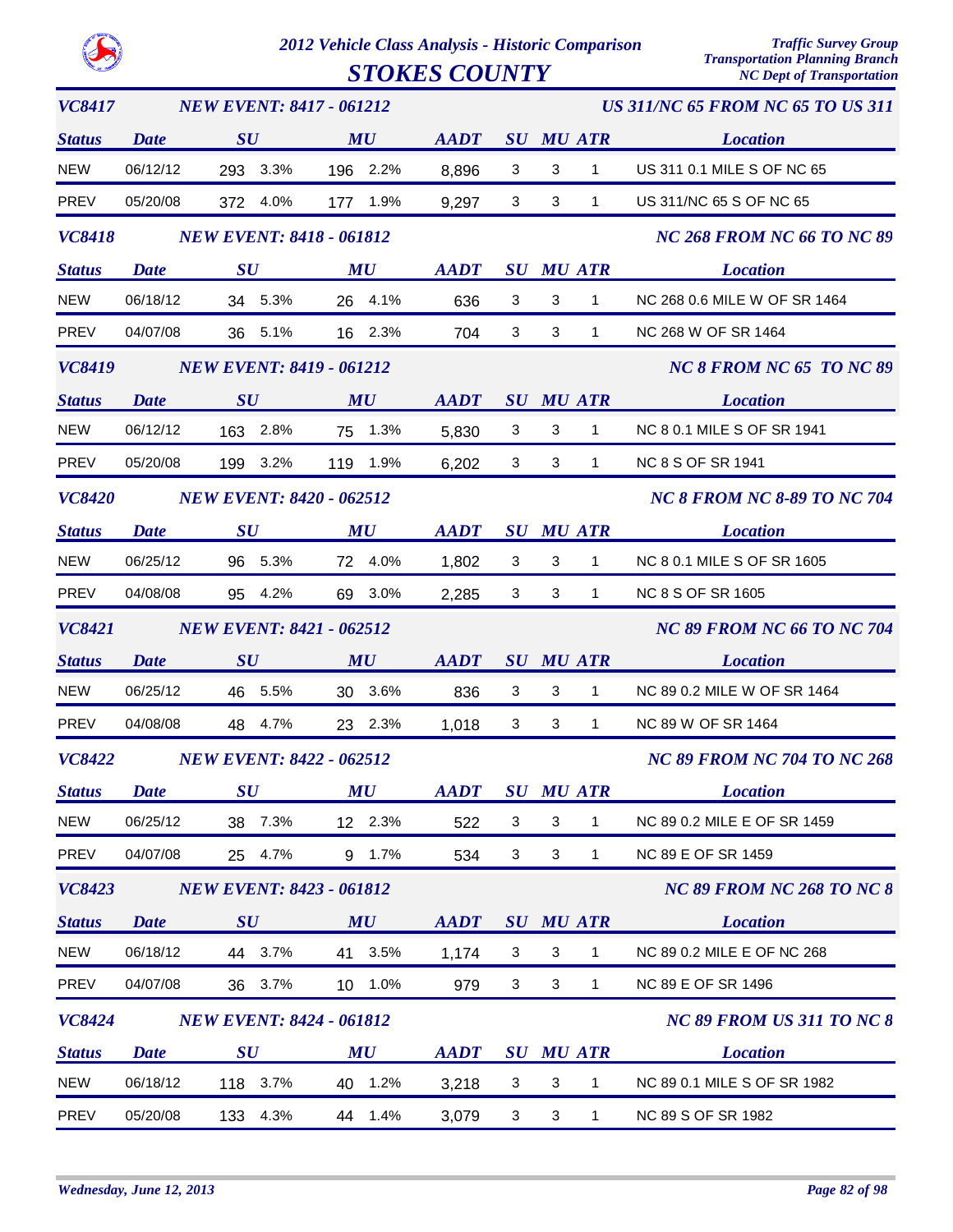$STOKES COUNTY$ 

| <b>VC8425</b> |             | <b>NEW EVENT: 8425 - 061812</b> |                     |             |   |                |                  | <b>NC 8-89 FROM NC 8 TO NC 89</b>   |
|---------------|-------------|---------------------------------|---------------------|-------------|---|----------------|------------------|-------------------------------------|
| <b>Status</b> | <b>Date</b> | SU                              | MU                  | <b>AADT</b> |   |                | <b>SU MU ATR</b> | <b>Location</b>                     |
| <b>NEW</b>    | 06/18/12    | 128 4.0%                        | 52 1.6%             | 3,214       | 3 | $\sqrt{3}$     | $\mathbf{1}$     | NC 8/89 0.2 MILE N OF SR 1706       |
| <b>PREV</b>   | 04/07/08    | 127 3.8%                        | 41<br>1.2%          | 3,346       | 3 | 3              | 1                | NC 8-89 N OF SR 1706                |
| VC8426        |             | <b>NEW EVENT: 8426 - 061912</b> |                     |             |   |                |                  | <b>NC 704 FROM NC 772 TO NC 770</b> |
| <b>Status</b> | <b>Date</b> | SU                              | MU                  | <b>AADT</b> |   |                | <b>SU MU ATR</b> | <b>Location</b>                     |
| <b>NEW</b>    | 06/19/12    | 89 3.6%                         | 32 1.3%             | 2,439       | 3 | $\mathbf{3}$   | $\mathbf{1}$     | NC 704 0.1 MILE S OF S LOOP OF SR   |
| <b>PREV</b>   | 04/08/08    | 104 3.7%                        | 44 1.6%             | 2,778       | 3 | 3              | $\mathbf{1}$     | NC 704 N OF SR 1674                 |
| <b>VC8427</b> |             | <b>NEW EVENT: 8427 - 061912</b> |                     |             |   |                |                  | NC 704 FROM NC 89 TO NC 8           |
| <b>Status</b> | Date        | SU                              | MU                  | <b>AADT</b> |   |                | <b>SU MU ATR</b> | <b>Location</b>                     |
| <b>NEW</b>    | 06/19/12    | 36 5.8%                         | 36 5.8%             | 619         | 2 | $\overline{2}$ | $\mathbf{1}$     | NC 704 0.9 MILE E OF SR 1497        |
| <b>PREV</b>   | 04/08/08    | 37 5.5%                         | 22 3.3%             | 667         | 3 | 3              | $\mathbf{1}$     | NC 704 E OF SR 1497                 |
| VC8428        |             | <b>NEW EVENT: 8428 - 061112</b> |                     |             |   |                |                  | <b>NC 772 FROM US 311 TO NC 704</b> |
| <b>Status</b> | Date        | $\boldsymbol{S}\boldsymbol{U}$  | MU                  | <b>AADT</b> |   |                | <b>SU MU ATR</b> | <b>Location</b>                     |
| <b>NEW</b>    | 06/11/12    | 33 3.0%                         | 18 1.6%             | 1,106       | 3 | 3              | 1                | NC 772 0.4 MILE N OF US 311         |
| <b>PREV</b>   | 04/08/08    | 55 4.1%                         | 12 0.9%             | 1,351       | 3 | 3              | $\mathbf{1}$     | NC 772 N OF US 311                  |
| <b>VC8429</b> |             | <b>NEW EVENT: 8429 - 062512</b> |                     |             |   |                |                  | <b>NC 66 FROM NC 268 TO NC 89</b>   |
| <b>Status</b> | Date        | SU                              | MU                  | <b>AADT</b> |   |                | <b>SU MU ATR</b> | <b>Location</b>                     |
| <b>NEW</b>    | 06/25/12    | 6 5.4%                          | 2 1.8%              | 112         | 3 | 3              | $\mathbf{1}$     | NC 66 0.6 MILE E OF SR 1470         |
| <b>PREV</b>   | 11/10/08    | 4 2.7%                          | $0.0\%$<br>$\Omega$ | 146         | 3 | 3              | 1                | NC 66 N OF SR 1467                  |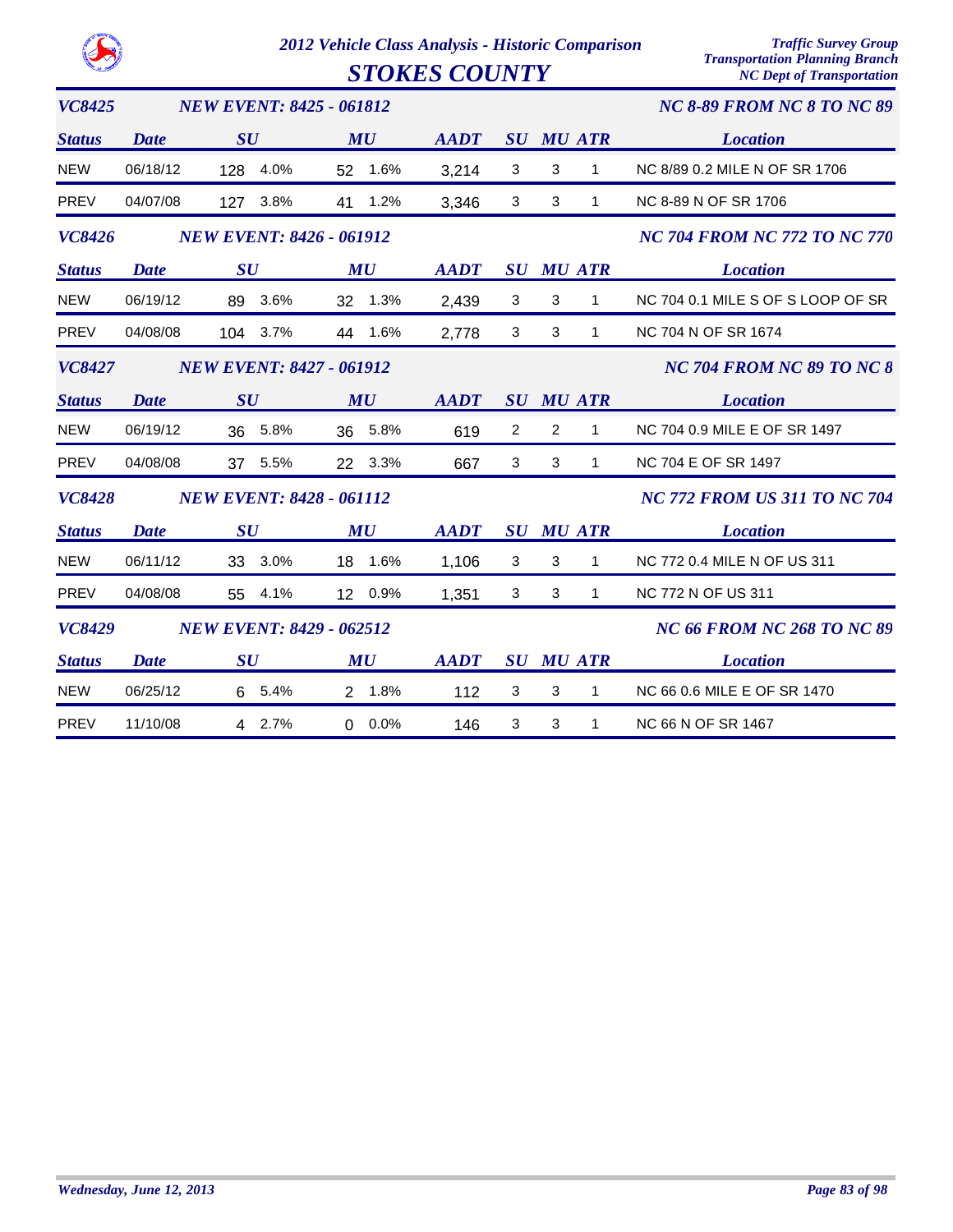

*2012 Vehicle Class Analysis - Historic Comparison Traffic Survey Group*  $S \textit{URRY} \textit{COUNTY}$ 

| <b>VC8505</b>      |             | <b>NEW EVENT: 8505 - 081412</b> |                         |             |                                |              |                  | <b>US 52 FROM SR 1773 TO SR 2116</b>      |
|--------------------|-------------|---------------------------------|-------------------------|-------------|--------------------------------|--------------|------------------|-------------------------------------------|
| <b>Status</b>      | <b>Date</b> | SU                              | MU                      | <b>AADT</b> |                                |              | <b>SU MU ATR</b> | <b>Location</b>                           |
| <b>NEW</b>         | 08/14/12    | 532 3.9%                        | 343 2.5%                | 13,794      | $\mathbf{3}$                   | $\sqrt{3}$   | $\mathbf{1}$     | US 52 0.2 MILE N OF SR 1772               |
| <b>PREV</b>        | 05/15/06    | 557 3.7%                        | 2.7%<br>411             | 15,016      | 3                              | $\mathbf{3}$ | $\mathbf{1}$     | US 52 BYP S OF SR 1772                    |
| <b>PREV</b>        | 08/08/05    | 570 3.7%                        | 399 2.6%                | 15,480      | 3                              | 3            | $\mathbf{1}$     | US 52 BYP S OF SR 1772                    |
| PREV               | 09/03/03    | 560 3.7%                        | 362 2.4%                | 15,090      | 3                              | $\mathbf{3}$ | $\mathbf{1}$     | US 52 BYP N OF SR 1772                    |
| PREV               | 08/10/01    | 466 2.8%                        | 392 2.4%                | 16,514      | 3                              | $\sqrt{3}$   | $\mathbf{1}$     | US 52 N OF SR 1772                        |
| <b>VC8508</b>      |             | <b>NEW EVENT: 8508 - 082112</b> |                         |             |                                |              |                  | <b>NC 89 FROM E OF SR 1784 TO SR 1786</b> |
| <b>Status</b>      | <b>Date</b> | SU                              | MU                      | <b>AADT</b> |                                |              | <b>SU MU ATR</b> | <b>Location</b>                           |
| <b>NEW</b>         | 08/21/12    | 42 3.0%                         | 12 0.9%                 | 1,402       | 3                              | $\mathbf{3}$ | $\mathbf{1}$     | NC 89 0.2 MILE W OF SR 1807               |
| PREV               | 05/15/06    | 52 3.2%                         | 11 0.7%                 | 1,624       | 3                              | 3            | $\mathbf{1}$     | NC 89 W OF SR 1807                        |
| PREV               | 08/02/05    | 56 2.6%                         | 0.7%<br>15 <sub>1</sub> | 2,146       | 3                              | 3            | $\mathbf{1}$     | NC 89 E OF SR 1780                        |
| PREV               | 08/06/01    | 52 2.3%                         | 17 0.7%                 | 2,296       | 3                              | $\mathbf{3}$ | $\mathbf{1}$     | <b>NC 89 E OF SR 1780</b>                 |
| <b>VC8509</b>      |             | <b>NEW EVENT: 8509 - 111312</b> |                         |             |                                |              |                  | <b>US 601 FROM US 601B TO SR 1357</b>     |
| <b>Status</b>      | <b>Date</b> | SU                              | MU                      | <b>AADT</b> | $\boldsymbol{S}\boldsymbol{U}$ |              | <b>MU ATR</b>    | <b>Location</b>                           |
| <b>NEW</b>         | 11/13/12    | 323 2.8%                        | 166 1.5%                | 11,342      | $\mathbf{3}$                   | $\mathbf{3}$ | $\mathbf{1}$     | US 601 0.4 MILE S OF SR 1354              |
| PREV               | 05/09/06    | 298 3.1%                        | 172 1.8%                | 9,684       | 3                              | 3            | $\mathbf{1}$     | US 601 S OF SR 1354                       |
| <b>PREV</b>        | 07/12/05    | 345 3.5%                        | 1.5%<br>150             | 9,927       | 3                              | 3            | $\mathbf{1}$     | US 601 S OF SR 1354                       |
| PREV               | 07/08/03    | 347 2.9%                        | 1.6%<br>187             | 11,980      | 3                              | 3            | $\mathbf{1}$     | US 601 S OF SR 1357                       |
| PREV               | 08/08/01    | 385 3.3%                        | 1.6%<br>185             | 11,822      | 3                              | $\mathbf{3}$ | $\mathbf{1}$     | US 601 S OF SR 1357                       |
| <b>VC8511</b>      |             | <b>NEW EVENT: 8511 - 111312</b> |                         |             |                                |              |                  | NC 103 FROM NC 104 TO Virginia S.L.       |
| <b>Status</b> Date |             | $\boldsymbol{S}\boldsymbol{U}$  | MU                      | <b>AADT</b> |                                |              | <b>SU MU ATR</b> | <b>Location</b>                           |
| <b>NEW</b>         | 11/13/12    | 145<br>4.7%                     | 123 4.0%                | 3,082       | 3                              | $\sqrt{3}$   | 1                | NC 103 0.1 MILE S OF SR 1748              |
| PREV               | 05/15/06    | 4.6%<br>248                     | 1.6%<br>84              | 5,417       | 3                              | 3            | 1                | SR 1683 E OF US 52 BYP                    |
| PREV               | 08/02/05    | 168<br>2.9%                     | 0.8%<br>45              | 5,829       | 3                              | 3            | $\mathbf{1}$     | SR 1863 N OF US 52 BYP                    |
| PREV               | 09/03/03    | 2.3%<br>128                     | 30 0.5%                 | 5,598       | 3                              | $\sqrt{3}$   | $\mathbf{1}$     | SR 1863 E OF US 52 BYP                    |
| VC8516             |             | <b>NEW EVENT: 8516 - 080612</b> |                         |             |                                |              |                  | US 21 BUS FROM NC 67 (Yadkin) TO NC 268   |
| <b>Status</b>      | <b>Date</b> | SU                              | MU                      | <b>AADT</b> | $\boldsymbol{S}\boldsymbol{U}$ |              | <b>MU ATR</b>    | <b>Location</b>                           |
| <b>NEW</b>         | 08/06/12    | 259 2.8%                        | 84 0.9%                 | 9,302       | $\mathbf{3}$                   | 3            | $\overline{4}$   | US 21 BUS 0.2 MILE N OF NC 67             |
| PREV               | 03/12/07    | 3.9%<br>420                     | 0.9%<br>93              | 10,812      | 3                              | 3            | $\overline{4}$   | US 21 BUS S OF US 268 BUS                 |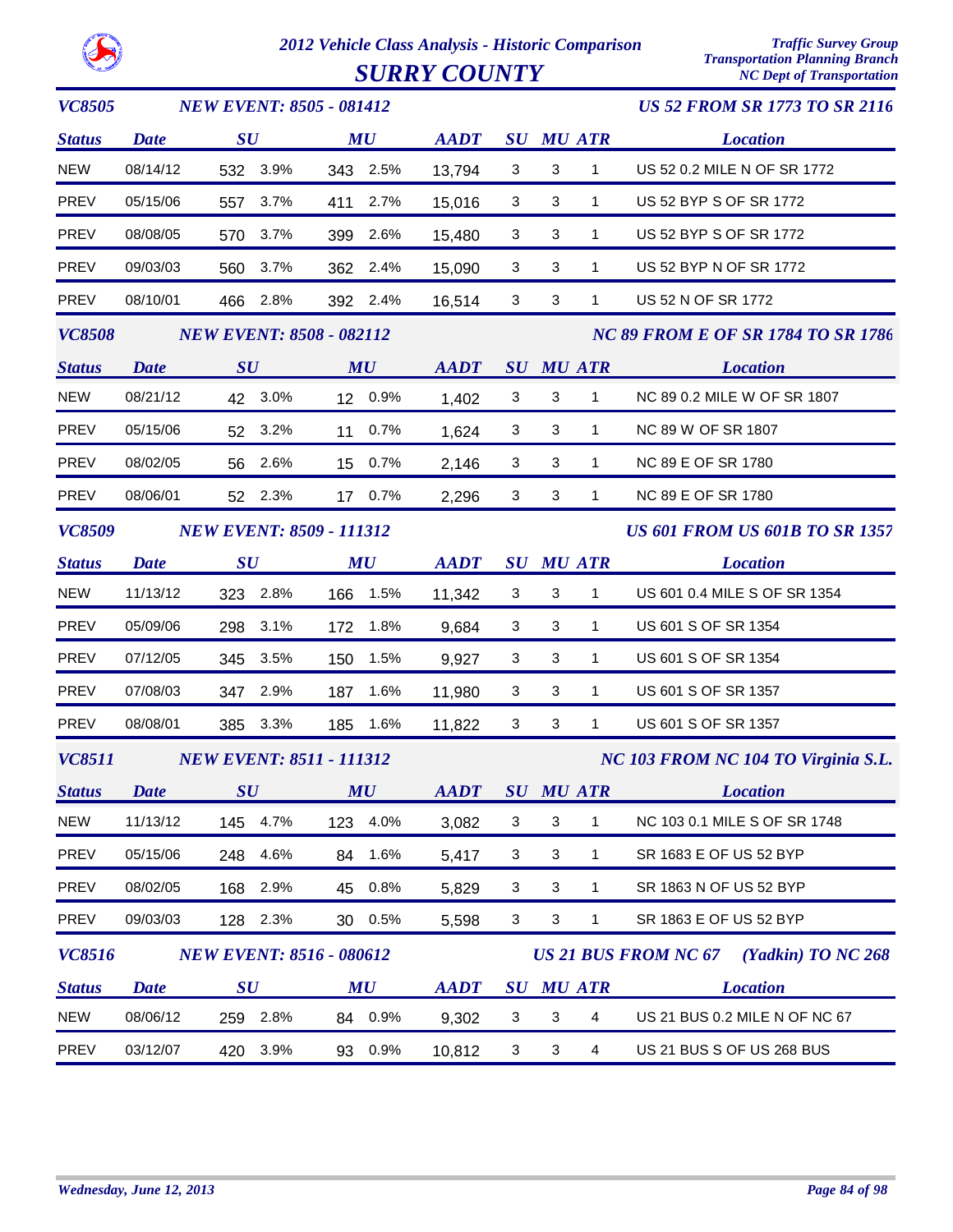| VC8517        | <b>NEW EVENT: 8517 - 080712</b> |                                 |             |             |                           | NC 268 FROM NC 268 BUS TO US 21 BUS |                  |                                            |  |  |  |
|---------------|---------------------------------|---------------------------------|-------------|-------------|---------------------------|-------------------------------------|------------------|--------------------------------------------|--|--|--|
| <b>Status</b> | Date                            | $\boldsymbol{S}\boldsymbol{U}$  | MU          | <b>AADT</b> |                           |                                     | <b>SU MU ATR</b> | <b>Location</b>                            |  |  |  |
| <b>NEW</b>    | 08/07/12                        | 256 2.7%                        | 189 2.0%    | 9,425       | 3                         | 3                                   | $\mathbf{1}$     | NC 268 0.1 MILE E OF SR 1150               |  |  |  |
| <b>PREV</b>   | 01/03/07                        | 98 2.8%                         | 9 0.3%      | 3,524       | $\mathbf{3}$              | 3                                   | $\mathbf{1}$     | <b>NC 268 BUS W OF SR 1150</b>             |  |  |  |
| <b>VC8518</b> |                                 | <b>NEW EVENT: 8518 - 080612</b> |             |             |                           |                                     |                  | NC 268 BUS FROM NC 268 TO US 21 BUS        |  |  |  |
| <b>Status</b> | <b>Date</b>                     | $\boldsymbol{S}\boldsymbol{U}$  | MU          | <b>AADT</b> |                           |                                     | <b>SU MU ATR</b> | <b>Location</b>                            |  |  |  |
| <b>NEW</b>    | 08/06/12                        | 61 2.7%                         | 13 0.6%     | 2,230       | 3                         | 3                                   | $\mathbf{1}$     | NC 268 BUS 0.2 MILE S OF SR 1150           |  |  |  |
| PREV          | 01/03/07                        | 271 2.9%                        | 244 2.6%    | 9,318       | $\mathbf{3}$              | 3                                   | 1                | NC 268 BYP E OF SR 1150                    |  |  |  |
| <b>VC8523</b> |                                 | <b>NEW EVENT: 8523 - 081312</b> |             |             |                           |                                     |                  | <b>NC 268 FROM NC 268 BUS TO US 601</b>    |  |  |  |
| <b>Status</b> | <b>Date</b>                     | SU                              | MU          | <b>AADT</b> |                           |                                     | SU MU ATR        | <b>Location</b>                            |  |  |  |
| <b>NEW</b>    | 08/13/12                        | 159 5.3%                        | 164 5.4%    | 3,025       | $\overline{2}$            | $\overline{2}$                      | $\mathbf{1}$     | NC 268 0.4 MILE W OF US 601                |  |  |  |
| PREV          | 01/03/07                        | 171 5.3%                        | 153 4.7%    | 3,250       | $\mathbf{3}$              | 3                                   | $\mathbf{1}$     | NC 268 W OF US 601                         |  |  |  |
| <b>VC8525</b> |                                 | <b>NEW EVENT: 8525 - 081312</b> |             |             |                           |                                     |                  | <b>US 21 BUS FROM NC 268 TO NC 268 BUS</b> |  |  |  |
| <b>Status</b> | <b>Date</b>                     | $\boldsymbol{S}\boldsymbol{U}$  | MU          | <b>AADT</b> |                           |                                     | <b>SU MU ATR</b> | <b>Location</b>                            |  |  |  |
| <b>NEW</b>    | 08/13/12                        | 162 2.7%                        | 47 0.8%     | 6,022       | 3                         | 3                                   | 4                | US 21 BUS 0.1 MILE N OF NC 268 BUS         |  |  |  |
| PREV          | 07/20/09                        | 173 2.8%                        | 50 0.8%     | 6,150       | $\mathbf{3}$              | 3                                   | $\overline{4}$   | US 21 BUS N OF NC 268 BUS                  |  |  |  |
| <b>VC8528</b> |                                 | <b>NEW EVENT: 8528 - 073112</b> |             |             |                           |                                     |                  | <b>US 21 FROM I-77 TO NC 268 BYP</b>       |  |  |  |
| <b>Status</b> | <b>Date</b>                     | SU                              | MU          | <b>AADT</b> |                           |                                     | <b>SU MU ATR</b> | <b>Location</b>                            |  |  |  |
| <b>NEW</b>    | 07/31/12                        | 296 3.0%                        | 240 2.4%    | 10,016      | 3                         | 3                                   | $\mathbf{1}$     | US 21 0.5 MILE S OF NC 268                 |  |  |  |
| PREV          | 12/15/09                        | 308 2.8%                        | 234 2.1%    | 10,944      | 3                         | 3                                   | $\mathbf{1}$     | US 21 BYP S OF NC 268 BYP                  |  |  |  |
| <b>VC8529</b> |                                 | <b>NEW EVENT: 8529 - 073112</b> |             |             |                           |                                     |                  | US 21 FROM NC 268 BYP TO US 21 BUS         |  |  |  |
| <b>Status</b> | <b>Date</b>                     | $\boldsymbol{S}\boldsymbol{U}$  | MU          | <b>AADT</b> |                           |                                     | <b>SU MU ATR</b> | <b>Location</b>                            |  |  |  |
| <b>NEW</b>    | 07/31/12                        | 250 3.0%                        | 232 2.8%    | 8,368       | 3                         | 3                                   | 1                | US 21 0.2 MILE N OF SR 1136                |  |  |  |
| <b>PREV</b>   | 08/10/09                        | 278 3.3%                        | 225 2.7%    | 8,405       | $\mathbf{3}$              | $\ensuremath{\mathsf{3}}$           | $\mathbf{1}$     | US 21 N OF SR 1136                         |  |  |  |
| <b>VC8530</b> |                                 | <b>NEW EVENT: 8530 - 111312</b> |             |             |                           |                                     |                  | <b>US 52 FROM NC 268 TO I-74</b>           |  |  |  |
| <b>Status</b> | <b>Date</b>                     | SU                              | MU          | <b>AADT</b> |                           |                                     | <b>SU MU ATR</b> | <b>Location</b>                            |  |  |  |
| <b>NEW</b>    | 11/13/12                        | 1,037 4.0%                      | 2.992 11.5% | 26,054      | $\mathbf{1}$              | $\mathbf{1}$                        | 1                | US 52 0.5 MILE S OF I-74                   |  |  |  |
| <b>PREV</b>   | 11/16/09                        | 912 3.7%                        | 2,636 10.7% | 24,576      | $\mathbf{1}$              | $\mathbf{1}$                        | $\mathbf{1}$     | US 52 N OF NC 268                          |  |  |  |
| <b>VC8531</b> |                                 | <b>NEW EVENT: 8531 - 111312</b> |             |             |                           |                                     |                  | <b>US 52 FROM I-74 TO US 52 BUS</b>        |  |  |  |
| <b>Status</b> | <b>Date</b>                     | SU                              | MU          | <b>AADT</b> |                           |                                     | <b>SU MU ATR</b> | <b>Location</b>                            |  |  |  |
| <b>NEW</b>    | 11/13/12                        | 493 3.6%                        | 2.8%<br>381 | 13,669      | 3                         | $\sqrt{3}$                          | 1                | US 52 0.3 MILE S OF SR 1815                |  |  |  |
| PREV          | 11/16/09                        | 513 3.7%                        | 2.6%<br>361 | 14,032      | $\ensuremath{\mathsf{3}}$ | $\ensuremath{\mathsf{3}}$           | $\mathbf{1}$     | US 52 S OF HOLLY SPRINGS CHURC             |  |  |  |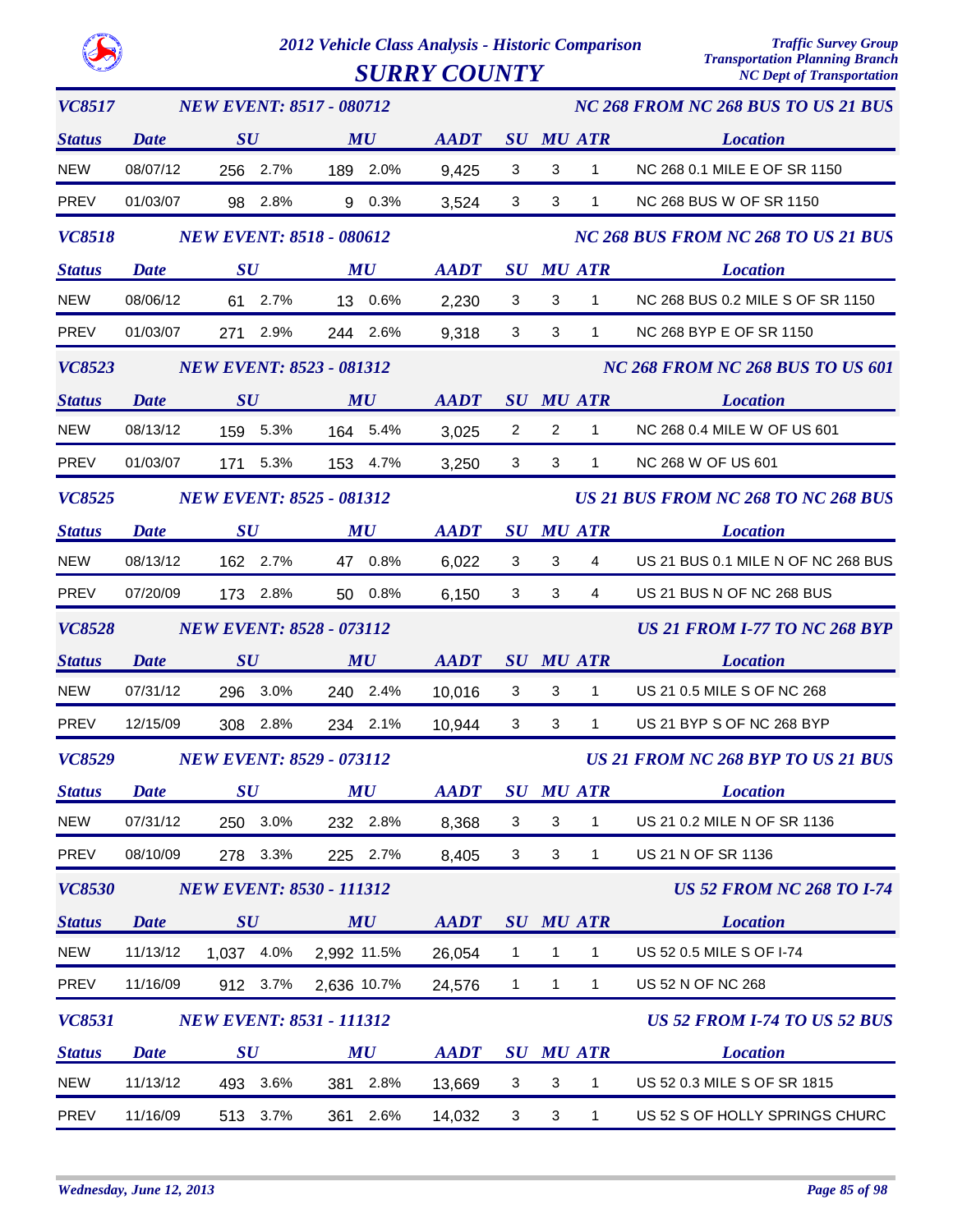*2012 Vehicle Class Analysis - Historic Comparison Traffic Survey Group*  $S \textit{URRY} \textit{COUNTY}$ 

| <b>VC8538</b> |             | <b>NEW EVENT: 8538 - 082012</b> |             |                                                            |                |                |                  | <b>US 601 FROM NC 268 TO US 601 BUS</b>         |
|---------------|-------------|---------------------------------|-------------|------------------------------------------------------------|----------------|----------------|------------------|-------------------------------------------------|
| <b>Status</b> | Date        | SU                              | MU          | <b>AADT</b>                                                |                |                | <b>SU MU ATR</b> | <b>Location</b>                                 |
| <b>NEW</b>    | 08/20/12    | 172 3.2%                        | 111 2.1%    | 5,300                                                      | 3              | 3              | $\mathbf{1}$     | US 601 0.1 MILE S OF SR 1104                    |
| PREV          | 07/28/09    | 186 4.0%                        | 117 2.5%    | 4,615                                                      | $\mathbf{3}$   | 3              | $\mathbf{1}$     | US 601 S OF CEDAR RUN RD                        |
| VC8539        |             | <b>NEW EVENT: 8539 - 082012</b> |             |                                                            |                |                |                  | <b>US 601 BYP FROM US 601 BUS TO US 601 BUS</b> |
| <b>Status</b> | <b>Date</b> | $\boldsymbol{S}\boldsymbol{U}$  | MU          | <b>AADT</b>                                                |                |                | <b>SU MU ATR</b> | <b>Location</b>                                 |
| <b>NEW</b>    | 08/20/12    | 259 2.9%                        | 145 1.6%    | 9,024                                                      | 3              | 3              | $\mathbf{1}$     | US 601 1.0 MILE N OF SR 1100                    |
| PREV          | 08/03/09    | 231 3.5%                        | 135 2.0%    | 6,686                                                      | $\mathbf{3}$   | 3              | $\mathbf{1}$     | US 601 S OF SR 2220                             |
| <b>VC8540</b> |             | <b>NEW EVENT: 8540 - 082012</b> |             |                                                            |                |                |                  | <b>US 601 BUS FROM US 601 BYP TO US 601 BYP</b> |
| <b>Status</b> | <b>Date</b> | SU                              | MU          | <b>AADT</b>                                                |                |                | <b>SU MU ATR</b> | <b>Location</b>                                 |
| <b>NEW</b>    | 08/20/12    | 178 2.6%                        | 36 0.5%     | 6,844                                                      | 3              | 3              | $\mathbf{1}$     | US 601 BUS 0.3 MILE S OF SR 1100                |
| <b>PREV</b>   | 12/15/09    | 214 3.0%                        | 31 0.4%     | 7,164                                                      | 3              | 3              | $\mathbf{1}$     | US 601 BUS S OF SR 1100                         |
| VC8545        |             | <b>NEW EVENT: 8545 - 081412</b> |             |                                                            |                |                |                  | <b>NC 103 FROM US 52 BUS TO NC 104</b>          |
| <b>Status</b> | <b>Date</b> | $\boldsymbol{S}\boldsymbol{U}$  | MU          | <b>AADT</b>                                                |                |                | <b>SU MU ATR</b> | <b>Location</b>                                 |
| <b>NEW</b>    | 08/14/12    | 390 4.5%                        | 239 2.7%    | 8,706                                                      | 3              | 3              | $\overline{4}$   | NC 103 0.1 MILE E OF US 52 BUS                  |
| PREV          | 08/04/09    | 398 4.5%                        | 207 2.4%    | 8,784                                                      | 3              | 3              | 4                | <b>NC 103 E OF US 52 BUS</b>                    |
| VC8546        |             | <b>NEW EVENT: 8546 - 080712</b> |             |                                                            |                |                |                  | NC 268 BYP FROM US 21 BUS TO US 21              |
| <b>Status</b> | <b>Date</b> | SU                              | MU          | <b>AADT</b>                                                |                |                | SU MU ATR        | <b>Location</b>                                 |
| <b>NEW</b>    | 08/07/12    | 345 2.7%                        | 258 2.0%    | 12,712                                                     | 3              | 3              | $\mathbf{1}$     | NC 268 0.2 MILE W OF SR 1144                    |
| PREV          | 08/10/09    | 400 3.2%                        | 256 2.0%    | 12,578                                                     | 3              | 3              | $\mathbf{1}$     | NC 268 W OF HAYES ST                            |
| VC8547        |             | <b>NEW EVENT: 8547 - 081312</b> |             |                                                            |                |                |                  | <b>NC 268 BYP FROM US 21 TO I-77</b>            |
| <b>Status</b> |             | Date SU                         | MU          | $\boldsymbol{A}\boldsymbol{A}\boldsymbol{D}\boldsymbol{T}$ |                |                | SU MU ATR        | <b>Location</b>                                 |
| <b>NEW</b>    | 08/13/12    | 346<br>4.5%                     | 278<br>3.6% | 7,677                                                      | 3              | 3              | 1                | NC 268 0.3 MILE W OF I-77                       |
| PREV          | 08/03/09    | 4.9%<br>411                     | 285 3.4%    | 8,320                                                      | 3              | 3              | 1                | NC 268 W OF I-77                                |
| <b>VC8548</b> |             | <b>NEW EVENT: 8548 - 081312</b> |             |                                                            |                |                |                  | <b>NC 268 BYP FROM I-77 TO NC 268</b>           |
| <b>Status</b> | <b>Date</b> | SU                              | MU          | <b>AADT</b>                                                |                |                | <b>SU MU ATR</b> | <b>Location</b>                                 |
| <b>NEW</b>    | 08/13/12    | 3.8%<br>90                      | 134 5.7%    | 2,357                                                      | $\overline{2}$ | $\overline{c}$ | 1                | NC 268 0.4 MILE W OF SR 1215                    |
| PREV          | 07/21/09    | 4.0%<br>95                      | 97 4.1%     | 2,373                                                      | $\overline{a}$ | $\overline{c}$ | $\mathbf{1}$     | NC 268 E OF SR 1215                             |
| VC8549        |             | <b>NEW EVENT: 8549 - 080612</b> |             |                                                            |                |                |                  | NC 268 BUS FROM US 21 BUS TO 1-77               |
| <b>Status</b> | <b>Date</b> | $\boldsymbol{S}\boldsymbol{U}$  | MU          | <b>AADT</b>                                                | $\bm{S}\bm{U}$ |                | MU ATR           | <b>Location</b>                                 |
| <b>NEW</b>    | 08/06/12    | 82<br>3.1%                      | 1.4%<br>36  | 2,660                                                      | $\mathbf{3}$   | 3              | 1                | NC 268 BUS 0.4 MILE E OF US 21 BUS              |
| <b>PREV</b>   | 12/15/09    | 4.1%<br>134                     | 1.1%<br>35  | 3,292                                                      | 3              | 3              | 1                | NC 268 BUS W OF BLANKET LN                      |
| PREV          | 07/27/09    | 2.6%<br>75                      | 0.9%<br>25  | 2,864                                                      | 3              | 3              | $\mathbf{1}$     | NC 268 W OF BLANKET LN                          |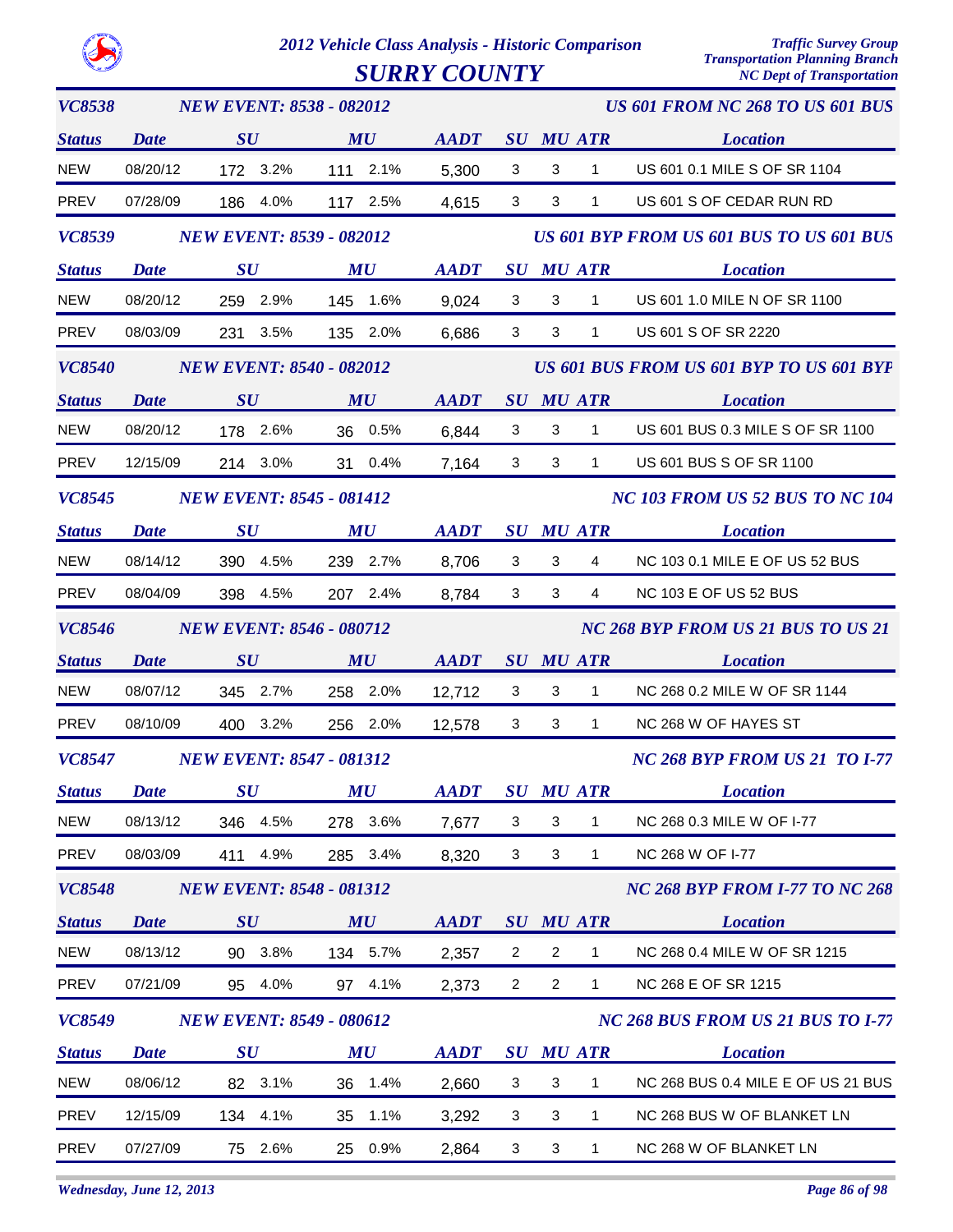|               |             | 2012 Vehicle Class Analysis - Historic Comparison | <b>SURRY COUNTY</b> |             | <b>Traffic Survey Group</b><br><b>Transportation Planning Branch</b><br><b>NC Dept of Transportation</b> |               |                                       |
|---------------|-------------|---------------------------------------------------|---------------------|-------------|----------------------------------------------------------------------------------------------------------|---------------|---------------------------------------|
| <i>VC8550</i> |             | <b>NEW EVENT: 8550 - 080612</b>                   |                     |             |                                                                                                          |               | <b>NC 268 BUS FROM I-77 TO NC 268</b> |
| <b>Status</b> | Date        | SU                                                | MU                  | <b>AADT</b> | $\boldsymbol{S}\boldsymbol{U}$                                                                           | <b>MU ATR</b> | <b>Location</b>                       |
| <b>NEW</b>    | 08/06/12    | 5.4%<br>32                                        | 1.7%<br>10          | 592         | 3                                                                                                        | 3             | NC 268 BUS 0.1 MILE S OF SR 1139      |
| <b>PREV</b>   | 07/27/09    | 6.0%<br>36                                        | 1.7%<br>10          | 599         | 3                                                                                                        | 3             | NC 268 BUS W OF SR 1139               |
| <b>VC8551</b> |             | <b>NEW EVENT: 8551 - 082012</b>                   |                     |             |                                                                                                          |               | <b>NC 268 FROM US 601 TO US 52</b>    |
| <b>Status</b> | <b>Date</b> | $\boldsymbol{S}\boldsymbol{U}$                    | MU                  | <b>AADT</b> | $\boldsymbol{S}\boldsymbol{U}$                                                                           | <b>MU ATR</b> | <b>Location</b>                       |
| <b>NEW</b>    | 08/20/12    | 112 5.1%                                          | 106<br>4.9%         | 2,181       | 3                                                                                                        | 3             | NC 268 0.2 MILE W OF SR 2221          |
| <b>PREV</b>   | 07/28/09    | 5.4%<br>121                                       | 5.4%<br>120         | 2,233       | 3                                                                                                        | 3             | NC 268 W OF SR 2209                   |
| VC8554        |             | <b>NEW EVENT: 8554 - 050913</b>                   |                     |             |                                                                                                          |               | $I-74$                                |
| <b>Status</b> | <b>Date</b> | $\boldsymbol{S}\boldsymbol{U}$                    | MU                  | <b>AADT</b> | $\boldsymbol{S}\boldsymbol{U}$                                                                           | <b>MU ATR</b> | <b>Location</b>                       |
| NEW           | 05/09/13    | 2.8%<br>499                                       | 2,175 12.3%         | 17,703      |                                                                                                          | 14            | 1-74 W OF US 52 (EXIT 17)             |
| <b>PREV</b>   | 08/10/11    | 4.4%<br>585                                       | 2,234 16.6%         | 13,428      |                                                                                                          | 14            | 1-74 E OF SR 2000 PARK DR             |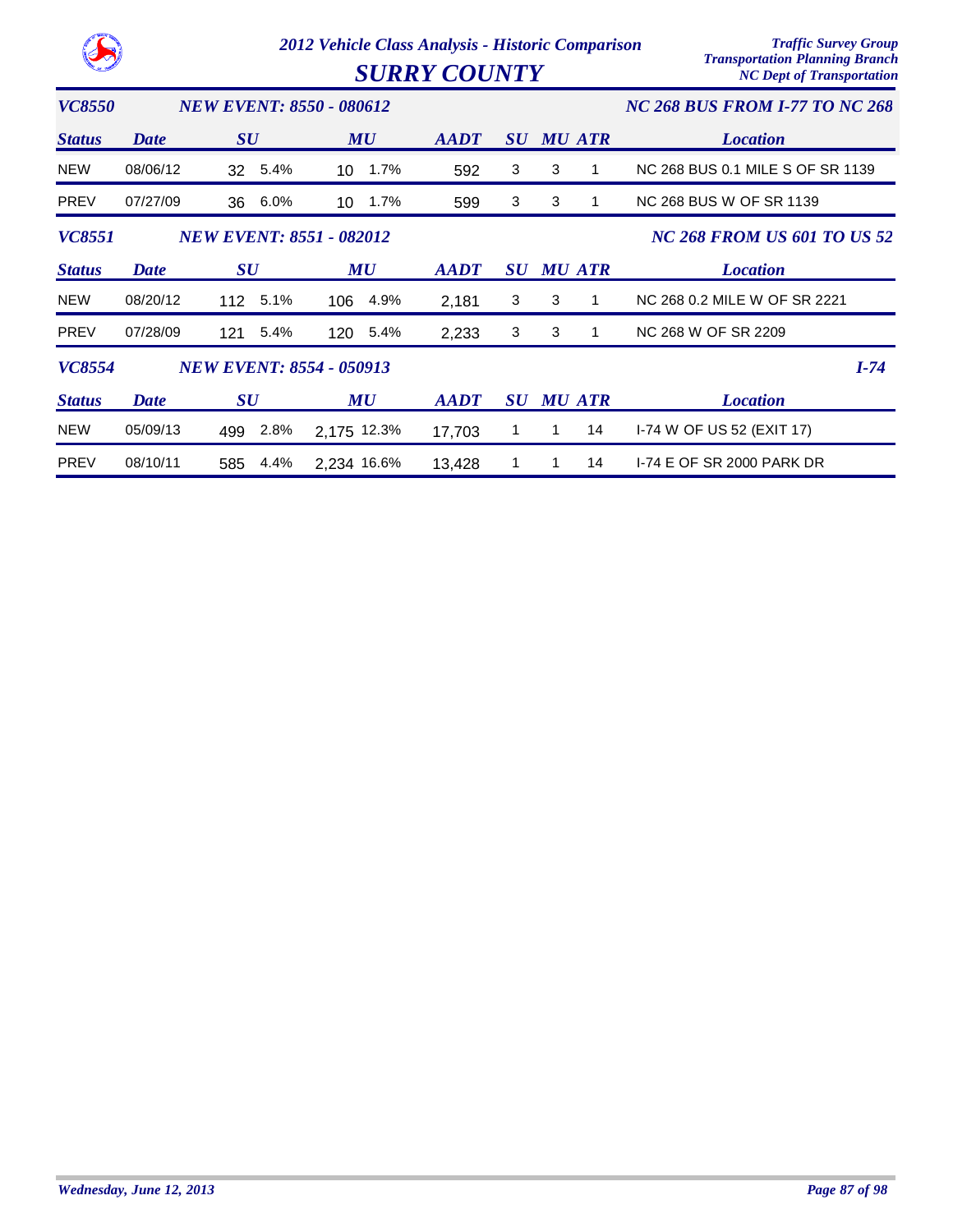|                                                  | 2012 Vehicle Class Analysis - Historic Comparison<br><b>SWAIN COUNTY</b> |                                 |                |                |                                                  |   |               | <b>Traffic Survey Group</b><br><b>Transportation Planning Branch</b><br><b>NC Dept of Transportation</b> |  |  |
|--------------------------------------------------|--------------------------------------------------------------------------|---------------------------------|----------------|----------------|--------------------------------------------------|---|---------------|----------------------------------------------------------------------------------------------------------|--|--|
| <b>VC8601</b><br><b>NEW EVENT: 8601 - 060512</b> |                                                                          |                                 |                |                | <b>US 19-74 WEST OF SR 1140 TO EAST OF NC 28</b> |   |               |                                                                                                          |  |  |
| <b>Status</b>                                    | <b>Date</b>                                                              | $\boldsymbol{S}\boldsymbol{U}$  | MU             | $A$ <i>ADT</i> | SU                                               |   | <b>MU ATR</b> | <b>Location</b>                                                                                          |  |  |
| <b>NEW</b>                                       | 06/05/12                                                                 | 3.7%<br>297                     | 3.5%<br>285    | 8,066          | $\overline{2}$                                   | 2 | 3             | US 19-74 EAST OF SR 1126                                                                                 |  |  |
| <b>PREV</b>                                      | 04/18/06                                                                 | 3.9%<br>366                     | $3.9\%$<br>370 | 9,384          | 2                                                | 2 | 3             | US 19-74 E OF NC 28                                                                                      |  |  |
| <b>VC8603</b>                                    |                                                                          | <b>NEW EVENT: 8603 - 060512</b> |                |                |                                                  |   |               | <b>US 19 WEST OF NC 28</b>                                                                               |  |  |
| <b>Status</b>                                    | Date                                                                     | $\boldsymbol{S}\boldsymbol{U}$  | MU             | $A$ <i>ADT</i> | <b>SU</b>                                        |   | <b>MU ATR</b> | <b>Location</b>                                                                                          |  |  |
| <b>NEW</b>                                       | 06/05/12                                                                 | 4.1%<br>297                     | 4.0%<br>289    | 7,270          | $\overline{2}$                                   | 2 | 3             | US 19-74 WEST OF SR 1302                                                                                 |  |  |
| <b>PREV</b>                                      | 08/16/11                                                                 | 4.6%<br>325                     | 4.2%<br>297    | 7,099          | 3                                                | 3 | 3             | US 19 W OF SR 1302                                                                                       |  |  |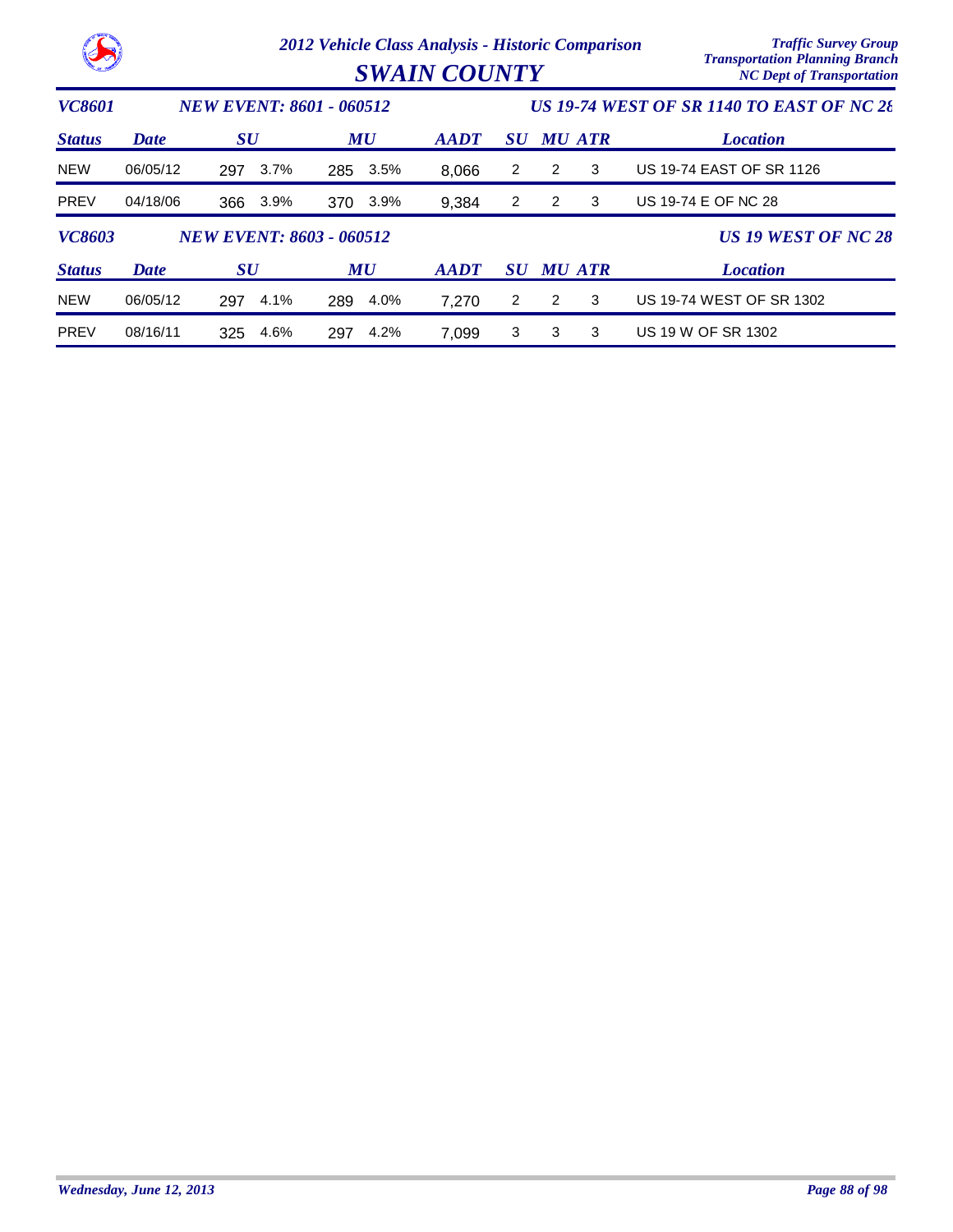

 $\boldsymbol{TRANSYLVANIA}$   $\boldsymbol{COUNTY}$ 

| <b>VC8701</b> | <b>NEW EVENT: 8701 - 022513</b> | US 64 SOUTH OF SR 1127 TO NORTH OF SR 1392 |             |                                                  |              |                  |                |                                             |  |
|---------------|---------------------------------|--------------------------------------------|-------------|--------------------------------------------------|--------------|------------------|----------------|---------------------------------------------|--|
| <b>Status</b> | <b>Date</b>                     | SU                                         | MU          | <b>AADT</b>                                      |              | <b>SU MU ATR</b> |                | <b>Location</b>                             |  |
| <b>NEW</b>    | 02/25/13                        | 315 3.5%                                   | 73 0.8%     | 8,972                                            | $\mathbf{3}$ | $\sqrt{3}$       | 1              | <b>US 64 EAST OF SR 1128</b>                |  |
| <b>PREV</b>   | 09/11/06                        | 544 5.1%                                   | 126<br>1.2% | 10,768                                           | 3            | 3                | 1              | US 64 W OF SR 1127                          |  |
| <b>PREV</b>   | 02/06/06                        | 446<br>4.4%                                | 1.1%<br>110 | 10,096                                           | 3            | 3                | 1              | <b>US 64 W OF SR 1127</b>                   |  |
| PREV          | 10/14/03                        | 411 3.7%                                   | 108 1.0%    | 11,210                                           | 3            | 3                | 1              | <b>US 64 W OF SR 1127</b>                   |  |
| <b>VC8702</b> | <b>NEW EVENT: 8702 - 022513</b> |                                            |             |                                                  |              |                  |                | US 276 SOUTH OF SR 1114 TO NORTH OF SR 1112 |  |
| <b>Status</b> | <b>Date</b>                     | SU                                         | MU          | <b>AADT</b>                                      |              | <b>SU MU ATR</b> |                | <b>Location</b>                             |  |
| <b>NEW</b>    | 02/25/13                        | 21 3.5%                                    | 4 0.7%      | 598                                              | 3            | 3                | $\mathbf{1}$   | US 276 SOUTH OF SR 1558                     |  |
| <b>PREV</b>   | 09/11/06                        | 254 4.6%                                   | 28 0.5%     | 5,520                                            | 3            | 3                | 1              | US 276 N OF SR 1110                         |  |
| <b>PREV</b>   | 02/06/06                        | 297 5.7%                                   | 30 0.6%     | 5,174                                            | 3            | 3                | 1              | US 276 N OF SR 1110                         |  |
| <b>PREV</b>   | 10/14/03                        | 165 3.0%                                   | 30 0.5%     | 5,500                                            | 3            | 3                | $\mathbf{1}$   | US 276 N OF SR 1110                         |  |
| <b>VC8704</b> |                                 | <b>NEW EVENT: 8704 - 022513</b>            |             | US 276 EAST OF GOV. RD. TO JUST EAST OF GOV. RD. |              |                  |                |                                             |  |
| <b>Status</b> | <b>Date</b>                     | $\boldsymbol{S}\boldsymbol{U}$             | MU          | <b>AADT</b>                                      |              | <b>SU MU ATR</b> |                | <b>Location</b>                             |  |
| <b>NEW</b>    | 02/25/13                        | 8 5.6%                                     | $0.0\%$     | 144                                              | 3            | 3                | $\overline{2}$ | US 276 SOUTH OF BLUE RIDGE PKW              |  |
| <b>PREV</b>   | 02/06/06                        | 24 8.5%                                    | $3, 1.1\%$  | 284                                              | 3            | 3                | $\overline{2}$ | US 276 N OF GOVERNMENT RD 475               |  |
| <b>VC8705</b> |                                 | <b>NEW EVENT: 8705 - 022513</b>            |             |                                                  |              |                  |                | <b>US 178 FROM S.C. State Line TO US 64</b> |  |
| <b>Status</b> | <b>Date</b>                     | SU                                         | MU          | <b>AADT</b>                                      |              | <b>SU MU ATR</b> |                | <b>Location</b>                             |  |
| <b>NEW</b>    | 02/25/13                        | 39 4.4%                                    | 14 1.6%     | 889                                              | 3            | 3                | 1              | US 178 SOUTH OF SR 1180                     |  |
| <b>PREV</b>   | 02/19/07                        | 9.6%<br>51                                 | 13 2.4%     | 534                                              | 3            | 3                | 1              | US 178 S OF SR 1141                         |  |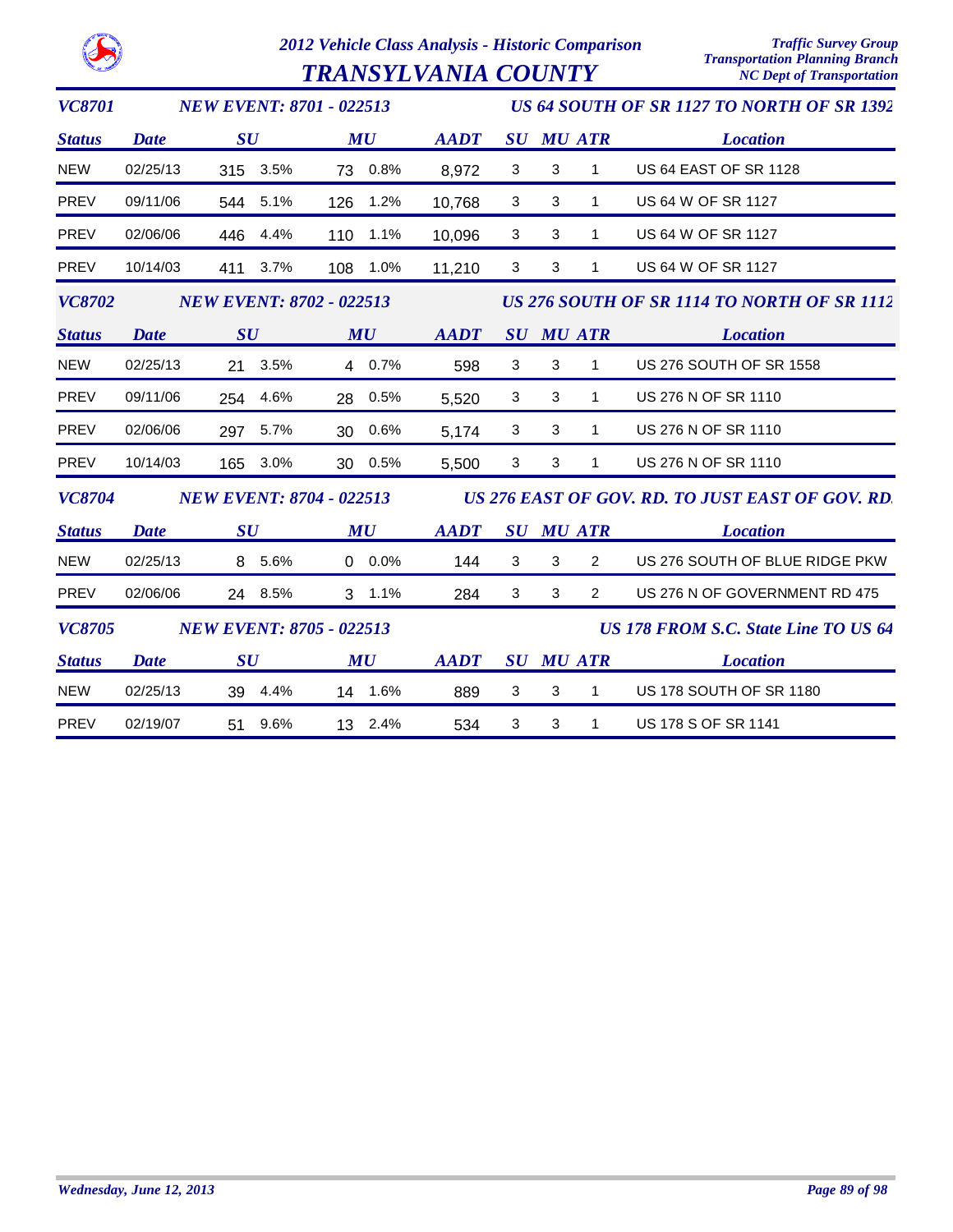|               |             |                                 | 2012 Vehicle Class Analysis - Historic Comparison<br><b>TYRRELL COUNTY</b> | <b>Traffic Survey Group</b><br><b>Transportation Planning Branch</b><br><b>NC Dept of Transportation</b> |                |                             |   |                                        |
|---------------|-------------|---------------------------------|----------------------------------------------------------------------------|----------------------------------------------------------------------------------------------------------|----------------|-----------------------------|---|----------------------------------------|
| <b>VC8801</b> |             | <b>NEW EVENT: 8801 - 081412</b> |                                                                            |                                                                                                          |                | NC 94 US 64 TO HYDE CO LINE |   |                                        |
| <b>Status</b> | Date        | $\boldsymbol{S}\boldsymbol{U}$  | MU                                                                         | <b>AADT</b>                                                                                              | <b>SU</b>      | <b>MU ATR</b>               |   | <b>Location</b>                        |
| <b>NEW</b>    | 08/14/12    | 180 14.8%                       | 171 14.1%                                                                  | 1,213                                                                                                    | 3              | 3                           |   | NC 94 NORTH OF SR 1307                 |
| <b>PREV</b>   | 12/04/06    | 7.7%<br>75                      | 7.4%<br>72                                                                 | 975                                                                                                      | $\overline{2}$ | $\overline{2}$              |   | NC 94 S OF SR 1306                     |
| <b>PREV</b>   | 05/08/06    | 74 8.5%                         | 8.0%<br>70                                                                 | 870                                                                                                      | 3              | 3                           |   | NC 94 S OF SR 1306                     |
| <b>VC8803</b> |             | <b>NEW EVENT: 8803 - 081412</b> |                                                                            |                                                                                                          |                |                             |   | <b>US 64 FROM NC 32 TO US 64/NC 94</b> |
| <b>Status</b> | <b>Date</b> | <b>SU</b>                       | MU                                                                         | $A$ <i>ADT</i>                                                                                           | <b>SU</b>      | <b>MU ATR</b>               |   | <b>Location</b>                        |
| <b>NEW</b>    | 08/14/12    | 5.4%<br>291                     | 324 6.0%                                                                   | 5,416                                                                                                    | $\overline{2}$ | 2                           | 2 | <b>US 64 WEST OF SR 1116</b>           |
| <b>PREV</b>   | 03/05/07    | 4.8%<br>235                     | 313 6.4%                                                                   | 4,897                                                                                                    | $\overline{2}$ | 2                           | 2 | US 64 S OF SR 1116                     |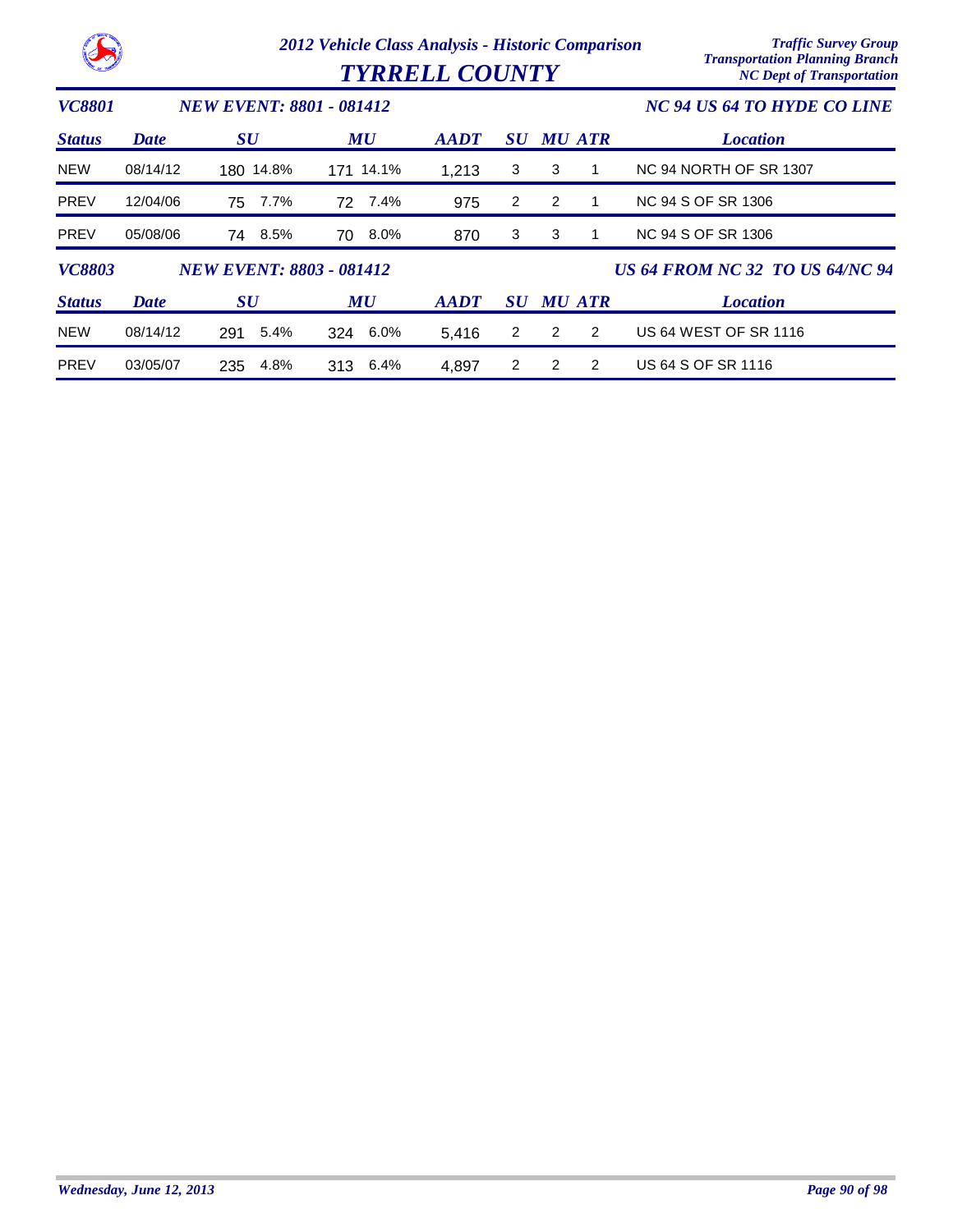

| <b>VC8901</b>        |                                 | <b>NEW EVENT: 8901 - 030413</b> |          |             |                                |                |                                          |                | NC 200 SOUTH OF SR 1681 TO NORTH OF SR 1627 |                                             |  |
|----------------------|---------------------------------|---------------------------------|----------|-------------|--------------------------------|----------------|------------------------------------------|----------------|---------------------------------------------|---------------------------------------------|--|
| <b>Status</b>        | <b>Date</b>                     | SU                              |          |             | $\boldsymbol{M}\boldsymbol{U}$ | <b>AADT</b>    |                                          |                | <b>SU MU ATR</b>                            | <b>Location</b>                             |  |
| <b>NEW</b>           | 03/04/13                        |                                 | 217 5.5% |             | 134 3.4%                       | 3,911          | 3                                        | 3              | $\mathbf{1}$                                | NC 200 N OF SR 1627                         |  |
| <b>PREV</b>          | 05/09/05                        |                                 | 231 5.4% |             | 112 2.6%                       | 4,260          | 3                                        | 3              | $\mathbf{1}$                                | NC 200 S OF SR 1681                         |  |
| PREV                 | 06/24/03                        | 201                             | 4.9%     |             | 106 2.6%                       | 4,100          | 3                                        | 3              | $\mathbf{1}$                                | NC 200 S OF SR 1681                         |  |
| PREV                 | 07/17/00                        |                                 | 203 5.7% |             | 138 3.9%                       | 3,580          | 3                                        | 3              | $\mathbf{1}$                                | NC 200 S OF SR 1681                         |  |
| <b>VC8902</b>        | <b>NEW EVENT: 8902 - 030413</b> |                                 |          |             |                                |                |                                          |                | US 601 SOUTH OF SR 1001 TO NORTH OF SR 1504 |                                             |  |
| <b>Status</b>        | <b>Date</b>                     | SU                              |          |             | $\boldsymbol{M}\boldsymbol{U}$ | AADT SU MU ATR |                                          |                |                                             | <i>Location</i>                             |  |
| <b>NEW</b>           | 03/04/13                        |                                 | 478 4.7% |             | 628 6.2%                       | 10,141         | $\overline{2}$                           | $\overline{2}$ | $\mathbf{1}$                                | US 601 N OF SR 1504                         |  |
| PREV                 | 05/09/05                        |                                 | 588 5.6% |             | 727 7.0%                       | 10,458         | $\overline{2}$                           | $\overline{2}$ | $\mathbf{1}$                                | US 601 N OF SR 1504                         |  |
| PREV                 | 06/24/03                        |                                 | 510 5.0% |             | 672 6.6%                       | 10,122         | $\overline{2}$                           | $\overline{2}$ | $\mathbf{1}$                                | US 601 S OF SR 1001                         |  |
| <b>PREV</b>          | 07/17/00                        |                                 | 545 5.8% |             | 739 7.8%                       | 9,416          | $\overline{2}$                           | $\overline{2}$ | $\mathbf{1}$                                | US 601 N OF SR 1504                         |  |
| <b>VC8903</b>        | <b>NEW EVENT: 8903 - 030413</b> |                                 |          |             |                                |                |                                          |                |                                             | US 74 WEST OF SR 1514 TO EAST OF SR 1377    |  |
| <b>Status</b>        | <b>Date</b>                     | $\boldsymbol{S}\boldsymbol{U}$  |          |             | $\boldsymbol{M}\boldsymbol{U}$ | <b>AADT</b>    |                                          |                | SU MU ATR                                   | <b>Location</b>                             |  |
| <b>NEW</b>           | 03/04/13                        | 1,794 4.1%                      |          | 2,549 5.9%  |                                | 43,558         | $\overline{2}$                           | $\overline{2}$ | 1                                           | US 74 W OF SR 1551                          |  |
| NEW                  | 12/18/12                        | 1,991 3.0%                      |          | 2,365 3.5%  |                                | 67,388         | $\overline{2}$                           | $\overline{2}$ | $\mathbf{1}$                                | US 74 S OF I-485                            |  |
| PREV                 | 01/08/08                        | 2,965 4.3%                      |          | 2,687 3.9%  |                                | 69,570         | 3                                        | 3              | $\mathbf{1}$                                | US 74 E OF I-485                            |  |
| PREV                 | 05/09/05                        | 2,179 5.6%                      |          | 2,566 6.6%  |                                | 38,689         | $\overline{2}$                           | $\overline{2}$ | $\mathbf{1}$                                | US 74 E OF SR 1317                          |  |
| PREV                 | 07/21/03                        | 1,715 5.0%                      |          | 2,609 7.7%  |                                | 34,040         | $\overline{2}$                           | $\overline{2}$ | $\mathbf{1}$                                | US 74 W OF SR 1007                          |  |
| PREV                 | 11/29/00                        | 1,994 5.3%                      |          | 3,481 9.3%  |                                | 37,485         | $\overline{2}$                           | $\overline{2}$ | $\mathbf{1}$                                | US 74 W OF SR 1007                          |  |
| <b>VC8904</b>        |                                 | <b>NEW EVENT: 8904 - 030513</b> |          |             |                                |                | NC 75 WEST OF SR 1111 TO EAST OF SR 1325 |                |                                             |                                             |  |
| <i><b>Status</b></i> |                                 |                                 |          |             | Date SU MU                     |                |                                          |                |                                             | AADT SU MU ATR Location                     |  |
| <b>NEW</b>           | 03/05/13                        | 226                             | 3.9%     | 125         | 2.2%                           | 5,770          | 3                                        | 3              | 1                                           | <b>NC 75 W OF SR 1162</b>                   |  |
| PREV                 | 05/16/05                        | 286                             | 4.7%     |             | 212 3.5%                       | 6,096          | 3                                        | 3              | $\mathbf{1}$                                | NC 75 E OF SR 1325                          |  |
| PREV                 | 06/24/03                        | 260                             | 4.9%     |             | 250 4.7%                       | 5,295          | $\overline{2}$                           | $\overline{2}$ | $\mathbf{1}$                                | NC 75 E OF SR 1325                          |  |
| <b>PREV</b>          | 11/29/00                        |                                 | 322 5.7% |             | 288 5.1%                       | 5,616          | $\mathbf{3}$                             | 3              | $\mathbf{1}$                                | NC 75 W OF SR 1327                          |  |
| <b>VC8905</b>        |                                 | <b>NEW EVENT: 8905 - 030413</b> |          |             |                                |                |                                          |                |                                             | US 601 NORTH OF SR 1005 TO SOUTH OF SR 1939 |  |
| <b>Status</b>        | <b>Date</b>                     | $\boldsymbol{S}\boldsymbol{U}$  |          |             | MU                             | <b>AADT</b>    |                                          |                | <b>SU MU ATR</b>                            | <b>Location</b>                             |  |
| <b>NEW</b>           | 03/04/13                        |                                 | 410 4.1% | 1,441 14.3% |                                | 10,064         | $\mathbf{1}$                             | $\mathbf{1}$   | $\mathbf{1}$                                | US 601 S OF SR 1005                         |  |
| <b>PREV</b>          | 05/10/05                        | 593                             | 6.1%     | 1,601 16.5% |                                | 9,682          | $\mathbf{1}$                             | $\mathbf{1}$   | $\mathbf{1}$                                | US 601 S OF SR 1005                         |  |
| PREV                 | 06/23/03                        | 407                             | 4.4%     | 1,382 14.8% |                                | 9,316          | $\mathbf{1}$                             | 1              | 1                                           | US 601 S OF SR 1005                         |  |
| PREV                 | 07/17/00                        | 571                             | 5.8%     | 1,650 16.8% |                                | 9,818          | $\mathbf{1}$                             | $\mathbf{1}$   | $\mathbf{1}$                                | US 601 S OF SR 1940                         |  |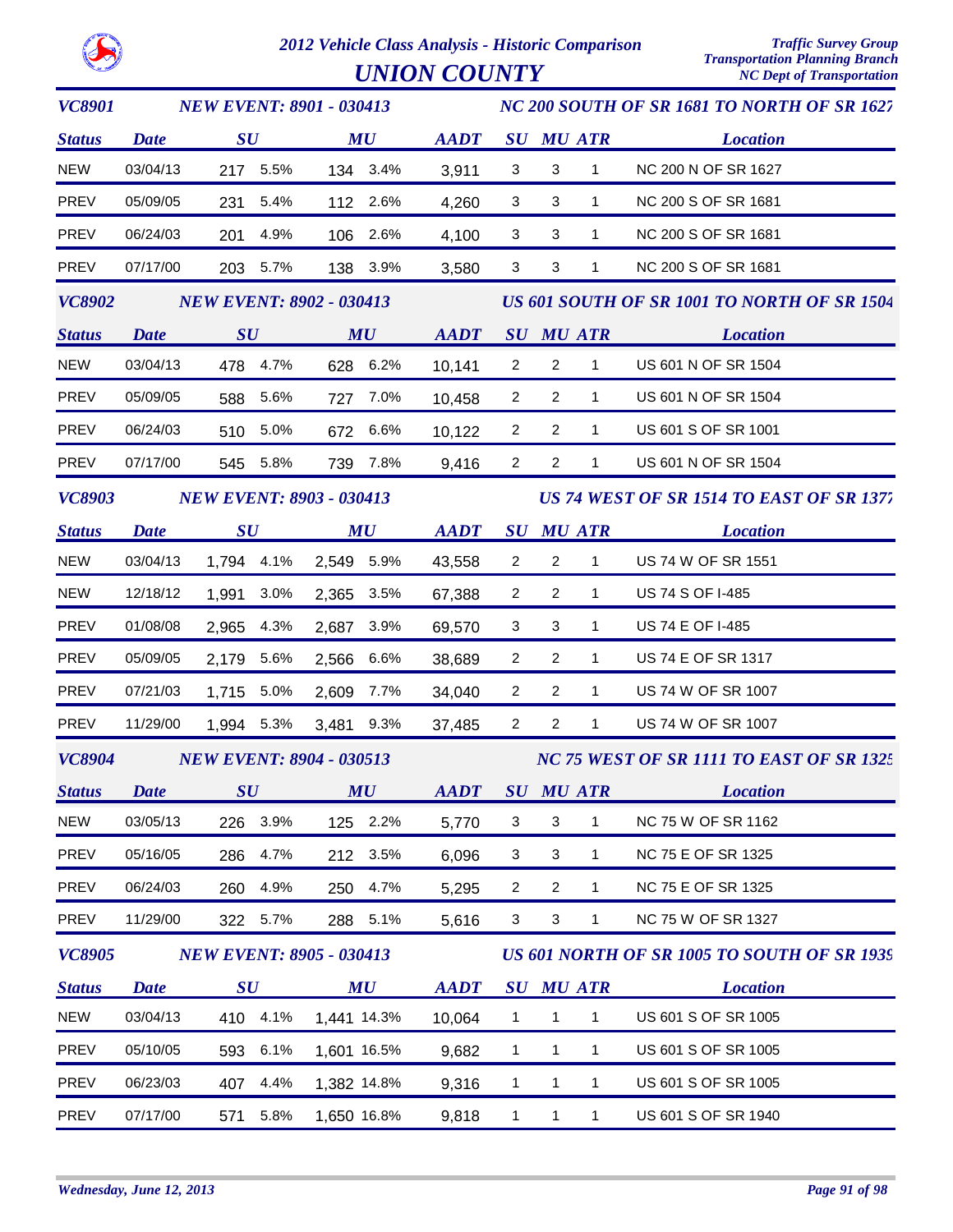

*UNION COUNTY* 

*VC8906 Status SU MU SU ATR Location AADT MU NC 205 NORTH OF SR 1749 TO SOUTH OF SR 1006 NEW EVENT: 8906 - 030413 Date* NEW 03/04/13 64 4.9% 69 5.3% 1,304 2 2 1 NC 205 N OF SR 1632 PREV 05/16/05 72 5.2% 77 5.6% 1,382 2 2 1 NC 205 N OF SR 1632 PREV 06/23/03 86 6.9% 53 4.2% 1,252 3 3 1 NC 205 N OF SR 1632 PREV 11/29/00 99 7.8% 52 4.1% 1,269 3 3 1 NC 205 S OF SR 1006 *VC8907 Status SU MU SU ATR Location US 74 EAST OF US 601 TO WEST OF SR 1964* **AADT** SU MU ATR *NEW EVENT: 8907 - 030413 Date* NEW 03/04/13 994 3.5% 1,939 6.8% 28,526 1 1 1 US 74 W OF SR 1941 PREV 05/10/05 1,197 4.4% 1,695 6.2% 27,140 2 2 1 US 74 E OF US 601 PREV 06/23/03 1,040 3.9% 1,895 7.0% 26,908 2 2 1 US 74 E OF US 601 *VC8913 Status SU MU SU ATR Location AADT MU NC 75 FROM SC LINE TO NC 16 NEW EVENT: 8913 - 030513 Date* NEW 03/05/13 158 3.6% 117 2.6% 3 4,445 3 1 NC 75 W OF SR 1175 PREV 02/12/07 337 6.6% 194 3.8% 3 5,130 3 1 NC 75 W OF SR 1175 *VC8914 Status SU MU SU ATR Location AADT MU NC 200 FROM SC LINE TO NC 522 NEW EVENT: 8914 - 030513 Date* NEW 03/05/13 123 4.1% 124 4.1% 2,990 2 2 1 NC 200 S OF SR 1114 PREV 02/12/07 133 4.6% 120 4.2% 2 2,862 2 1 NC 200 S OF SR 1114 *VC8915 Status SU MU SU ATR Location NC 522 FROM SC LINE TO NC 200* **AADT** SU MU ATR *NEW EVENT: 8915 - 030513 Date* NEW 03/05/13 99 5.2% 44 2.3% 1,901 3 3 1 NC 522 S OF SR 2165 PREV 02/12/07 104 5.6% 40 2.1% 1.873 3 3 1 NC 522 S OF SR 2165 *VC8916 Status SU MU SU ATR Location NC 207 FROM SC LINE TO NC 200* **AADT** SU MU ATR *NEW EVENT: 8916 - 030413 Date* NEW 03/04/13 72 4.4% 34 2.1% 1.636 3 3 1 NC 207 S OF SR 2121 PREV 02/12/07 121 6.1% 78 3.9% 1.992 3 3 1 NC 207 S OF SR 2121 *VC8917 Status SU MU SU ATR Location AADT MU NC 16 FROM I-485 TO NC 84 NEW EVENT: 8917 - 030413 Date* NEW 03/04/13 736 2.3% 283 0.9% 32,562 3 3 1 NC 16 N OF SR 1346 PREV 07/09/07 1,047 4.3% 323 1.3% 24,163 3 3 1 NC 16 N OF SR 1346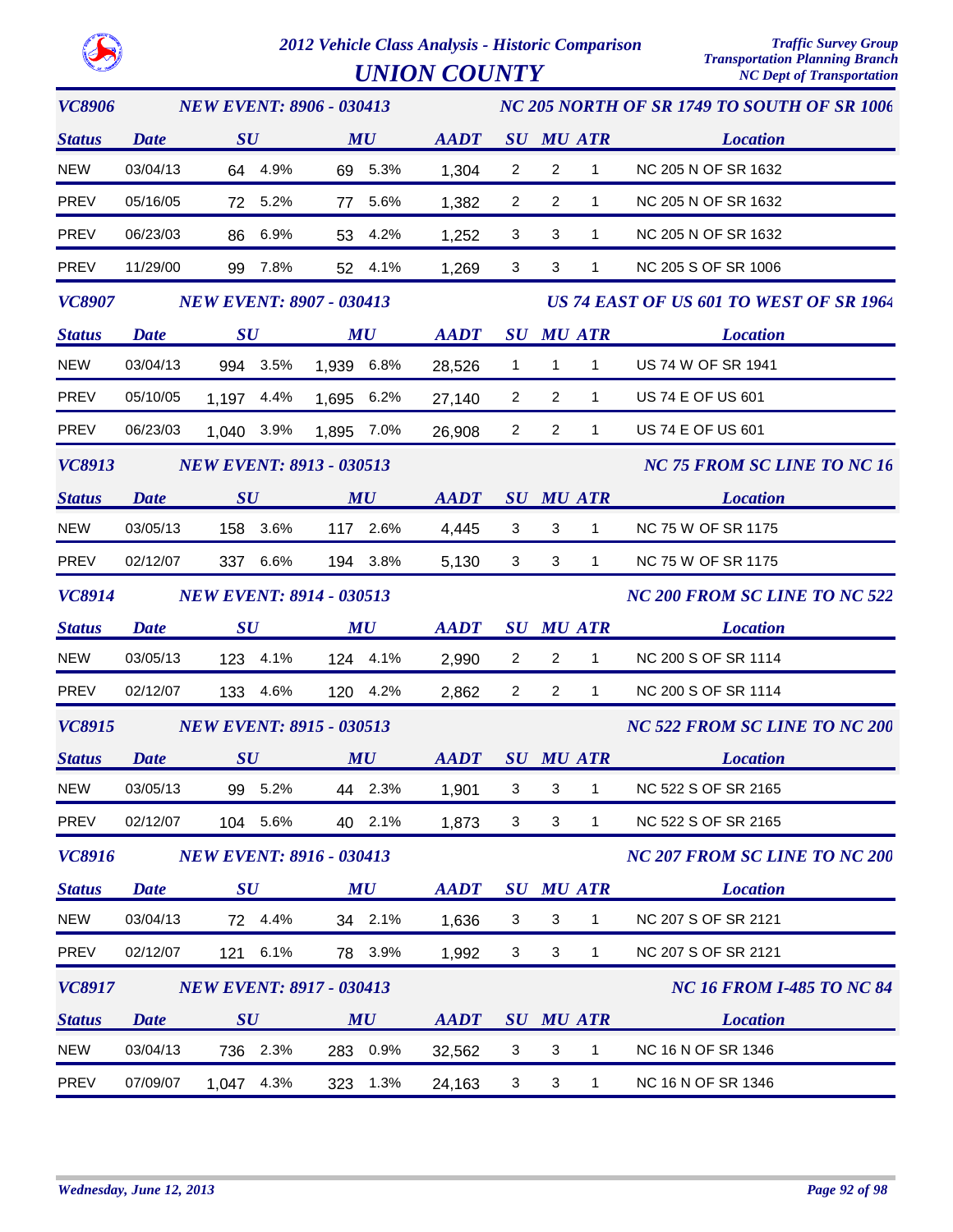

*Transportation Planning Branch UNION COUNTY NC Dept of Transportation*

| <i><b>VC8918</b></i> |             | <b>NEW EVENT: 8918 - 030513</b> |          | <b>NC 218 FROM US 601 TO 1-485 (MECK)</b> |  |                  |  |                     |
|----------------------|-------------|---------------------------------|----------|-------------------------------------------|--|------------------|--|---------------------|
| <b>Status</b>        | <b>Date</b> | SU                              | MU       | AADT                                      |  | <b>SU MU ATR</b> |  | <b>Location</b>     |
| <b>NEW</b>           | 03/05/13    | 405 6.6%                        | 471 7.7% | 6.108                                     |  | 2 2 1            |  | NC 218 E OF SR 1539 |
| <b>PREV</b>          | 07/09/07    | 7.0%<br>500                     | 580 8.1% | 7.122                                     |  | 2 2              |  | NC 218 E OF SR 1539 |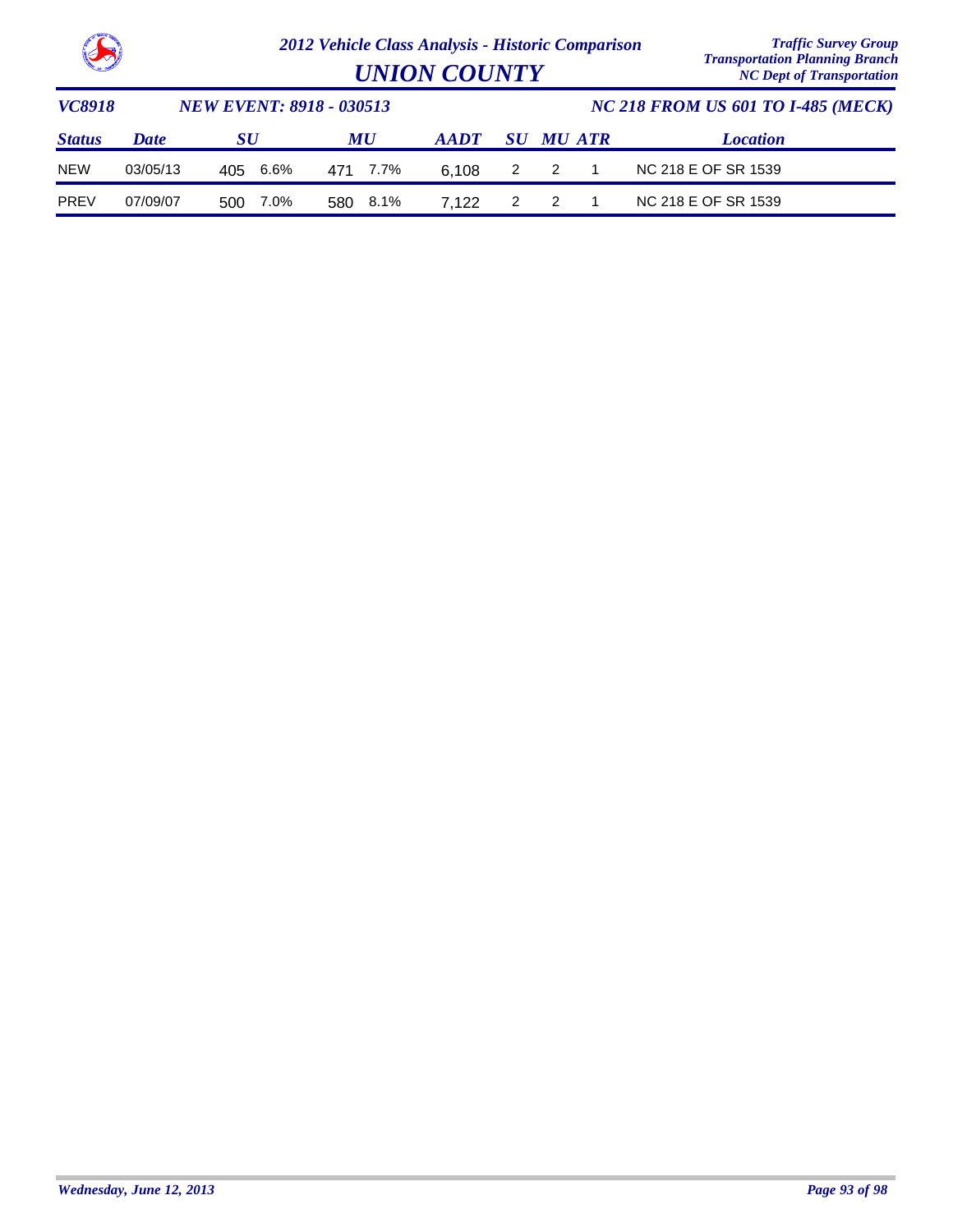| 53                                         |             |                                 |         | 2012 Vehicle Class Analysis - Historic Comparison | <b>WAKE COUNTY</b> | <b>Traffic Survey Group</b><br><b>Transportation Planning Branch</b><br><b>NC Dept of Transportation</b> |           |   |               |                                   |
|--------------------------------------------|-------------|---------------------------------|---------|---------------------------------------------------|--------------------|----------------------------------------------------------------------------------------------------------|-----------|---|---------------|-----------------------------------|
| VC91100<br><b>NEW EVENT: 91100 - 09241</b> |             |                                 |         |                                                   |                    |                                                                                                          |           |   |               | <b>US 1 FROM US 64 TO 1-40</b>    |
| <b>Status</b>                              | <b>Date</b> | $\boldsymbol{S}\boldsymbol{U}$  |         |                                                   | MU                 | <b>AADT</b>                                                                                              | SU        |   | <b>MU ATR</b> | <b>Location</b>                   |
| <b>NEW</b>                                 | 09/24/12    | 3,585                           | 3.7%    | 2,892                                             | 3.0%               | 95,650                                                                                                   | 3         | 3 | 4             | US 1-64 S OF CARY PKWY (EXIT 99)  |
| <b>PREV</b>                                | 03/29/10    | 1,931                           | 2.5%    | 1,583                                             | 2.1%               | 76,798                                                                                                   | 3         | 3 | 4             | US 1-64 N OF SR 1009 TRYON RD     |
| <b>PREV</b>                                | 09/17/07    | 3,120                           | $3.6\%$ | 2,400                                             | 2.7%               | 87,531                                                                                                   | 3         | 3 | 4             | US 1-64 S OF SR 1300              |
| VC91127                                    |             | <b>NEW EVENT: 91127 - 08061</b> |         |                                                   |                    |                                                                                                          |           |   |               | $I - 540$                         |
| <b>Status</b>                              | <b>Date</b> | $\boldsymbol{S}\boldsymbol{U}$  |         |                                                   | MU                 | <b>AADT</b>                                                                                              | <b>SU</b> |   | <b>MU ATR</b> | <b>Location</b>                   |
| <b>NEW</b>                                 | 08/06/12    | 2,242                           | 2.5%    | 1,352                                             | 1.5%               | 91,303                                                                                                   | 3         | 3 | 11            | I-540 E OF NC 50 (EXIT 9)         |
| <b>PREV</b>                                | 11/03/09    | 2,518                           | 2.4%    | 1,537                                             | 1.5%               | 105,954                                                                                                  | 3         | 3 | 11            | 1-540 W OF SR 2000 FALLS OF THE N |
| <b>PREV</b>                                | 10/12/05    | 1.852                           | 2.8%    | 747                                               | 1.1%               | 66,634                                                                                                   |           |   |               | I-540 EAST OF SIX FORKS RD        |

k.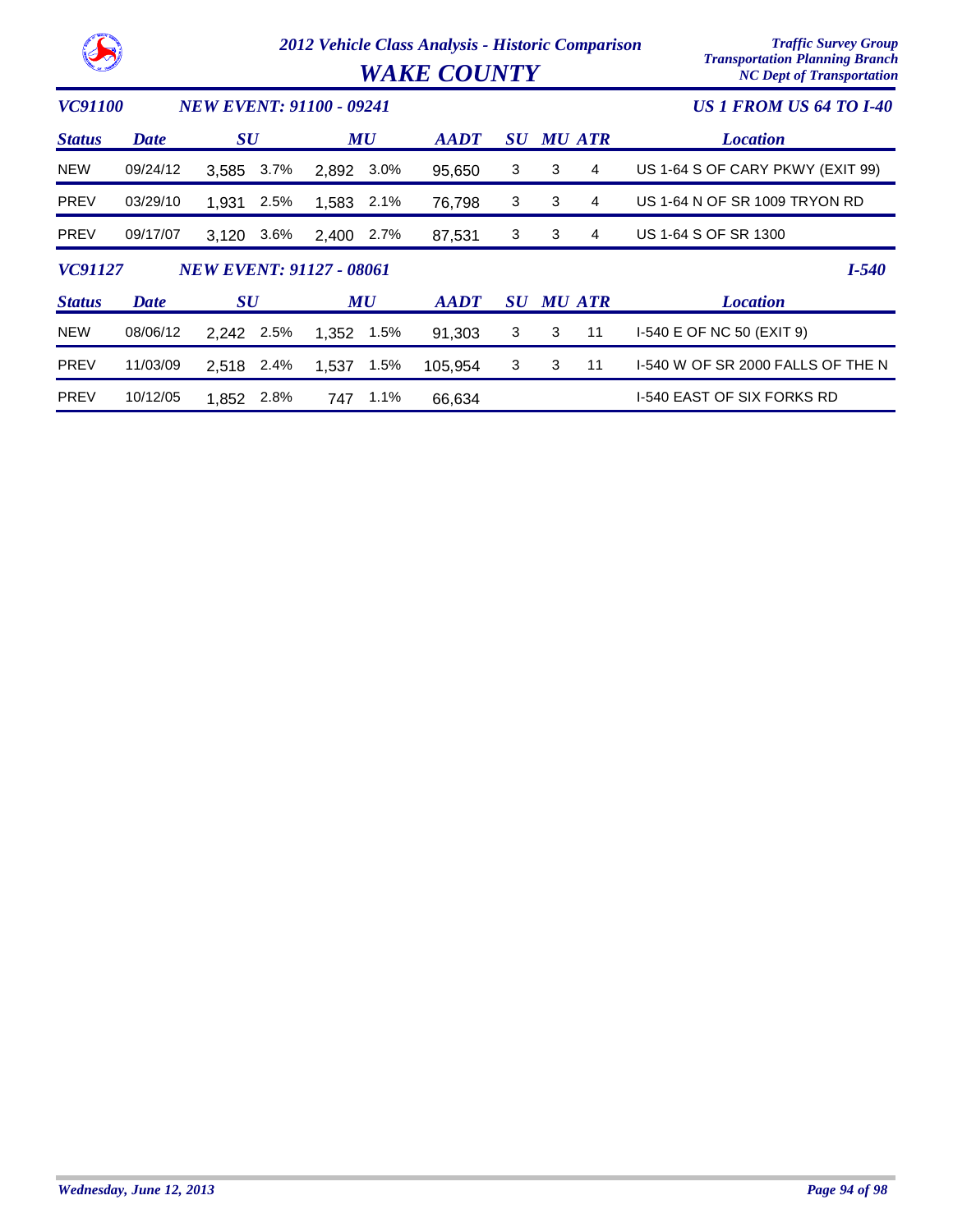*WARREN COUNTY* 

| <b>VC9201</b> | <b>NEW EVENT: 9201 - 073012</b> |     |          |                                 |          |             | <b>US 1-158 WEST OF SR 1210 TO EAST OF SR 1234</b> |                |                  |                                    |  |  |  |
|---------------|---------------------------------|-----|----------|---------------------------------|----------|-------------|----------------------------------------------------|----------------|------------------|------------------------------------|--|--|--|
| <b>Status</b> | <b>Date</b>                     | SU  |          |                                 | MU       | <b>AADT</b> |                                                    |                | <b>SU MU ATR</b> | <b>Location</b>                    |  |  |  |
| <b>NEW</b>    | 07/30/12                        |     | 184 2.7% |                                 | 369 5.4% | 6,790       | $\mathbf{1}$                                       | 1              | 4                | <b>US1 E OF SR1231</b>             |  |  |  |
| <b>PREV</b>   | 02/12/07                        | 321 | 4.5%     | 512                             | 7.1%     | 7,195       | 2                                                  | $\overline{2}$ | 4                | US 1-258 N OF SR 1231              |  |  |  |
| <b>PREV</b>   | 08/22/06                        | 294 | 4.2%     | 424                             | 6.0%     | 7,032       | 2                                                  | $\overline{2}$ | 4                | US 1-258 N OF SR 1231              |  |  |  |
| PREV          | 12/12/05                        | 294 | 4.5%     | 503                             | 7.7%     | 6,570       | $\overline{2}$                                     | $\overline{c}$ | 4                | US1/158 FROM VANCE CO. TO US401    |  |  |  |
| <b>PREV</b>   | 09/22/03                        | 280 | 4.1%     | 490                             | 7.2%     | 6,814       | $\mathbf{1}$                                       | 2              | 4                | US.1/158 FROM VANCE CO. TO US-40   |  |  |  |
| <b>PREV</b>   | 09/05/00                        | 251 | 4.0%     |                                 | 533 8.5% | 6,247       | $\mathbf{1}$                                       | 1              | 4                | US.1-158 W.OF SR.1210 TO E.OF SR.1 |  |  |  |
| <b>VC9203</b> |                                 |     |          | <b>NEW EVENT: 9203 - 080612</b> |          |             | NC 58 SOUTH OF SR 1509 TO NORTH OF NC 43           |                |                  |                                    |  |  |  |
| <b>Status</b> | <b>Date</b>                     | SU  |          |                                 | MU       | <b>AADT</b> |                                                    |                | <b>SU MU ATR</b> | <b>Location</b>                    |  |  |  |
| <b>NEW</b>    | 08/06/12                        |     | 108 5.7% |                                 | 101 5.4% | 1,884       | 3                                                  | 3              | 1                | <b>NC58 N OF SR1606</b>            |  |  |  |
| <b>PREV</b>   | 02/12/07                        |     | 76 3.7%  |                                 | 100 4.8% | 2,071       | $\overline{2}$                                     | 2              | 1                | NC 58 N OF SR 1606                 |  |  |  |
| <b>PREV</b>   | 08/22/06                        | 56  | 3.1%     |                                 | 100 5.5% | 1,802       | $\mathbf{1}$                                       | 2              | 1                | NC 58 N OF SR 1606                 |  |  |  |
| <b>PREV</b>   | 12/12/05                        |     | 64 3.2%  |                                 | 74 3.7%  | 2,022       | $\boldsymbol{2}$                                   | $\overline{2}$ | 1                | NC58 SOUTH OF SR1509 TO NORTH      |  |  |  |
| <b>PREV</b>   | 09/05/00                        | 71  | 3.5%     |                                 | 84 4.1%  | 2,057       | $\overline{2}$                                     | $\overline{2}$ | $\mathbf{1}$     | NC.58 S.OF SR.1509 TO N.OF NC.43   |  |  |  |
| <b>VC9216</b> | <b>NEW EVENT: 9216 - 043013</b> |     |          |                                 |          |             |                                                    |                |                  | $I-85$                             |  |  |  |
| <b>Status</b> | <b>Date</b>                     | SU  |          |                                 | MU       | <b>AADT</b> |                                                    |                | <b>SU MU ATR</b> | <b>Location</b>                    |  |  |  |
| <b>NEW</b>    | 04/30/13                        | 799 | 3.1%     | 3,725 14.2%                     |          | 26,184      | $\mathbf{1}$                                       | 1              | 13               | I-85 S OF SR 1371 FLEMING TOWN R   |  |  |  |
| <b>PREV</b>   | 12/09/09                        | 621 | 2.2%     | 3,564 12.5%                     |          | 28,543      | $\mathbf{1}$                                       | 1              | 13               | 1-85 N OF SR 1437 US 1 CONNECTOR   |  |  |  |
| PREV          | 05/27/09                        | 548 | 2.8%     | 3,411 17.2%                     |          | 19,847      | 1                                                  | $\mathbf{1}$   | 13               | I-85 N OF SR 1224                  |  |  |  |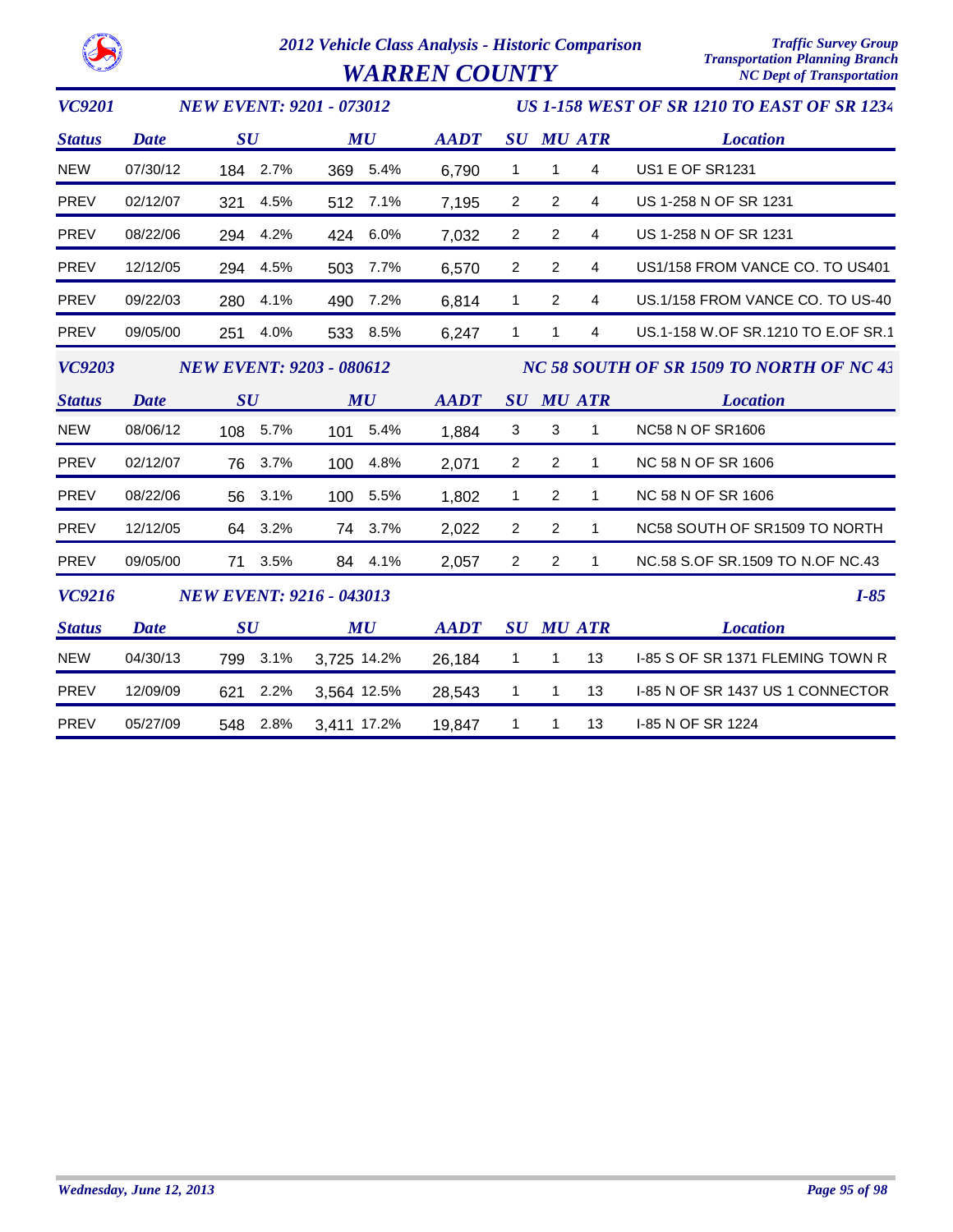

| <b>WILKES COUNTY</b> | <b>Transportation Planning Branch</b><br><b>NC Dept of Transportation</b> |
|----------------------|---------------------------------------------------------------------------|
|                      | $MC$ 10 EDOM HE 421 DHE TO MC 268                                         |

| VC9622        |             | <b>NEW EVENT: 9622 - 073012</b> |           |             | <b>NC 18 FROM US 421 BUS TO NC 268</b> |                  |  |                                |  |
|---------------|-------------|---------------------------------|-----------|-------------|----------------------------------------|------------------|--|--------------------------------|--|
| <b>Status</b> | <b>Date</b> | SU                              | <b>MU</b> | <b>AADT</b> |                                        | <b>SU MU ATR</b> |  | <i>Location</i>                |  |
| <b>NEW</b>    | 07/30/12    | 651 3.7%                        | 298 1.7%  | - 17.650    |                                        | 3 3 1            |  | NC 18 0.3 MILE N OF US 421 BUS |  |
| <b>PREV</b>   | 01/26/10    | 694 3.1%                        | 179  0.8% | 22.348      |                                        | 3 3              |  | NC 18 S OF BOSTON AVE          |  |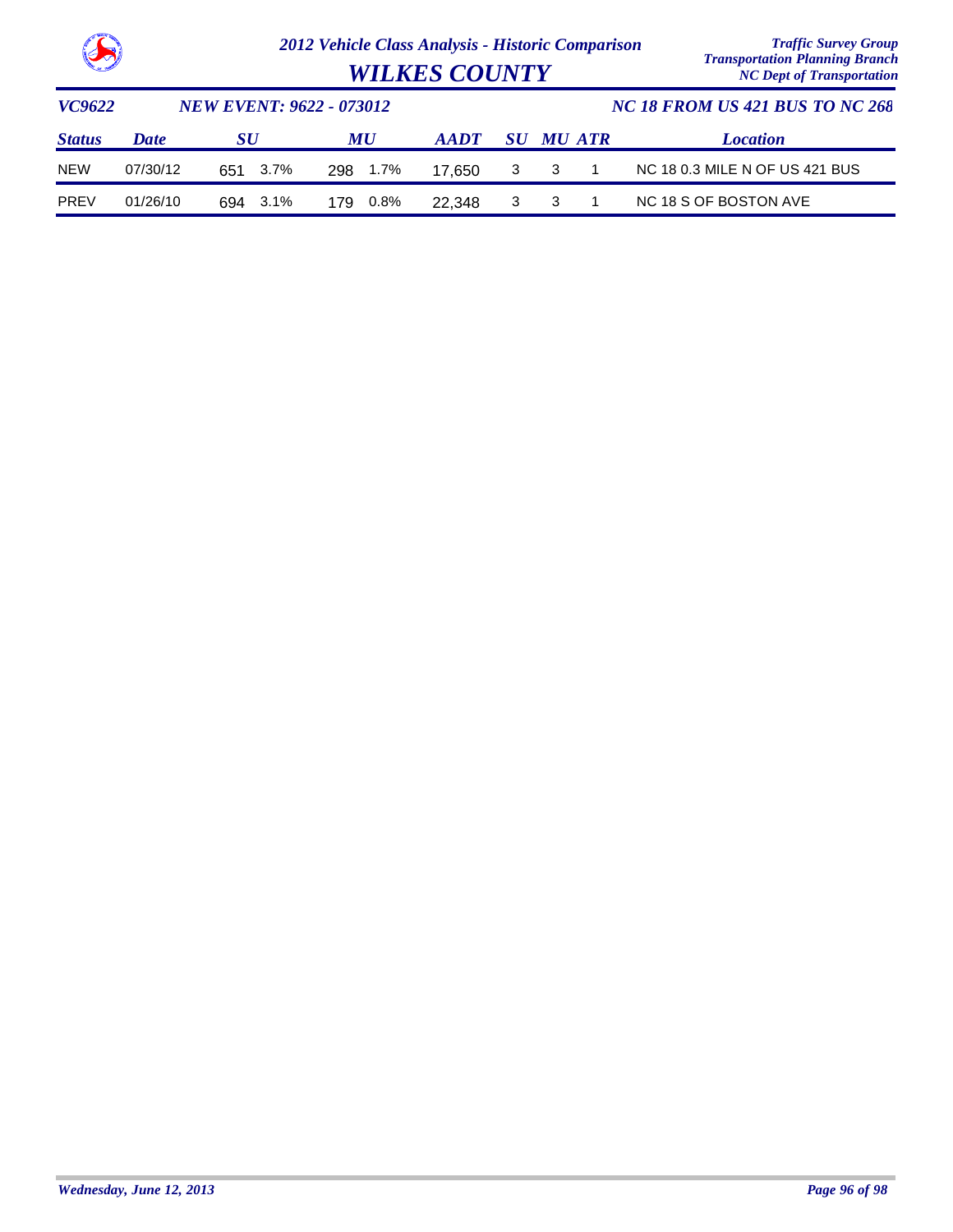|               |             |                                 | <b>Traffic Survey Group</b><br>2012 Vehicle Class Analysis - Historic Comparison<br><b>Transportation Planning Branch</b><br><b>NC Dept of Transportation</b> |             |                                        |                     |                                          |  |  |
|---------------|-------------|---------------------------------|---------------------------------------------------------------------------------------------------------------------------------------------------------------|-------------|----------------------------------------|---------------------|------------------------------------------|--|--|
| VC9709        |             | <b>NEW EVENT: 9709 - 012213</b> |                                                                                                                                                               |             |                                        |                     | NC 58 FROM US 13 (GREENE) TO NC 111-222  |  |  |
| <b>Status</b> | Date        | $\boldsymbol{S}\boldsymbol{U}$  | MU                                                                                                                                                            | <b>AADT</b> | $\boldsymbol{S}\boldsymbol{U}$         | <b>MU ATR</b>       | <b>Location</b>                          |  |  |
| <b>NEW</b>    | 01/22/13    | 4.6%<br>196                     | 6.1%<br>261                                                                                                                                                   | 4,302       | 2                                      | 2<br>1              | <b>NC58 N OF SR1540</b>                  |  |  |
| <b>PREV</b>   | 05/01/07    | 220<br>4.8%                     | 6.6%<br>307                                                                                                                                                   | 4,624       | $\overline{2}$                         | $\overline{2}$<br>1 | <b>NC 58 N OF SR 1545</b>                |  |  |
| <b>VC9710</b> |             | <b>NEW EVENT: 9710 - 012213</b> |                                                                                                                                                               |             |                                        |                     | NC 111-222 FROM NC 111 (WAYNE) TO NC 58  |  |  |
| <b>Status</b> | <b>Date</b> | SU                              | MU                                                                                                                                                            | <b>AADT</b> |                                        | <b>SU MU ATR</b>    | <b>Location</b>                          |  |  |
| <b>NEW</b>    | 01/22/13    | 3.9%<br>58                      | 2.7%<br>39                                                                                                                                                    | 1,471       | 3                                      | 3<br>1              | <b>NC111 S OF SR1632</b>                 |  |  |
| PREV          | 01/23/07    | 83<br>4.9%                      | 3.3%<br>55                                                                                                                                                    | 1,686       | 3                                      | 3<br>1              | NC 111-222 S OF SR 1632                  |  |  |
| <b>VC9714</b> |             | <b>NEW EVENT: 9714 - 012213</b> |                                                                                                                                                               |             | NC 42 FROM NC 222 (JOHNSTON) TO NC 581 |                     |                                          |  |  |
| <b>Status</b> | <b>Date</b> | $\boldsymbol{S}\boldsymbol{U}$  | MU                                                                                                                                                            | <b>AADT</b> | $\boldsymbol{S}\boldsymbol{U}$         | <b>MU ATR</b>       | <b>Location</b>                          |  |  |
| <b>NEW</b>    | 01/22/13    | 4.2%<br>162                     | 2.1%<br>82                                                                                                                                                    | 3,847       | 3                                      | 3<br>1              | <b>NC42 E OF SR1123</b>                  |  |  |
| <b>PREV</b>   | 01/23/07    | 6.5%<br>250                     | 3.2%<br>124                                                                                                                                                   | 3,872       | 3                                      | 3<br>1              | <b>NC 42 E OF SR 1123</b>                |  |  |
| <b>VC9715</b> |             | <b>NEW EVENT: 9715 - 012213</b> |                                                                                                                                                               |             |                                        |                     | <b>NC 58 FROM NC 111-222 S TO US 264</b> |  |  |
| <b>Status</b> | <b>Date</b> | SU                              | MU                                                                                                                                                            | <b>AADT</b> |                                        | <b>SU MU ATR</b>    | <b>Location</b>                          |  |  |
| <b>NEW</b>    | 01/22/13    | 4.2%<br>227                     | 4.9%<br>268                                                                                                                                                   | 5,460       | $\overline{c}$                         | 2<br>1              | <b>NC58 N OF SR1684</b>                  |  |  |
| <b>PREV</b>   | 01/23/07    | 4.5%<br>281                     | 322<br>5.1%                                                                                                                                                   | 6,283       | 2                                      | 2<br>1              | NC 58 N OF SR 1684                       |  |  |